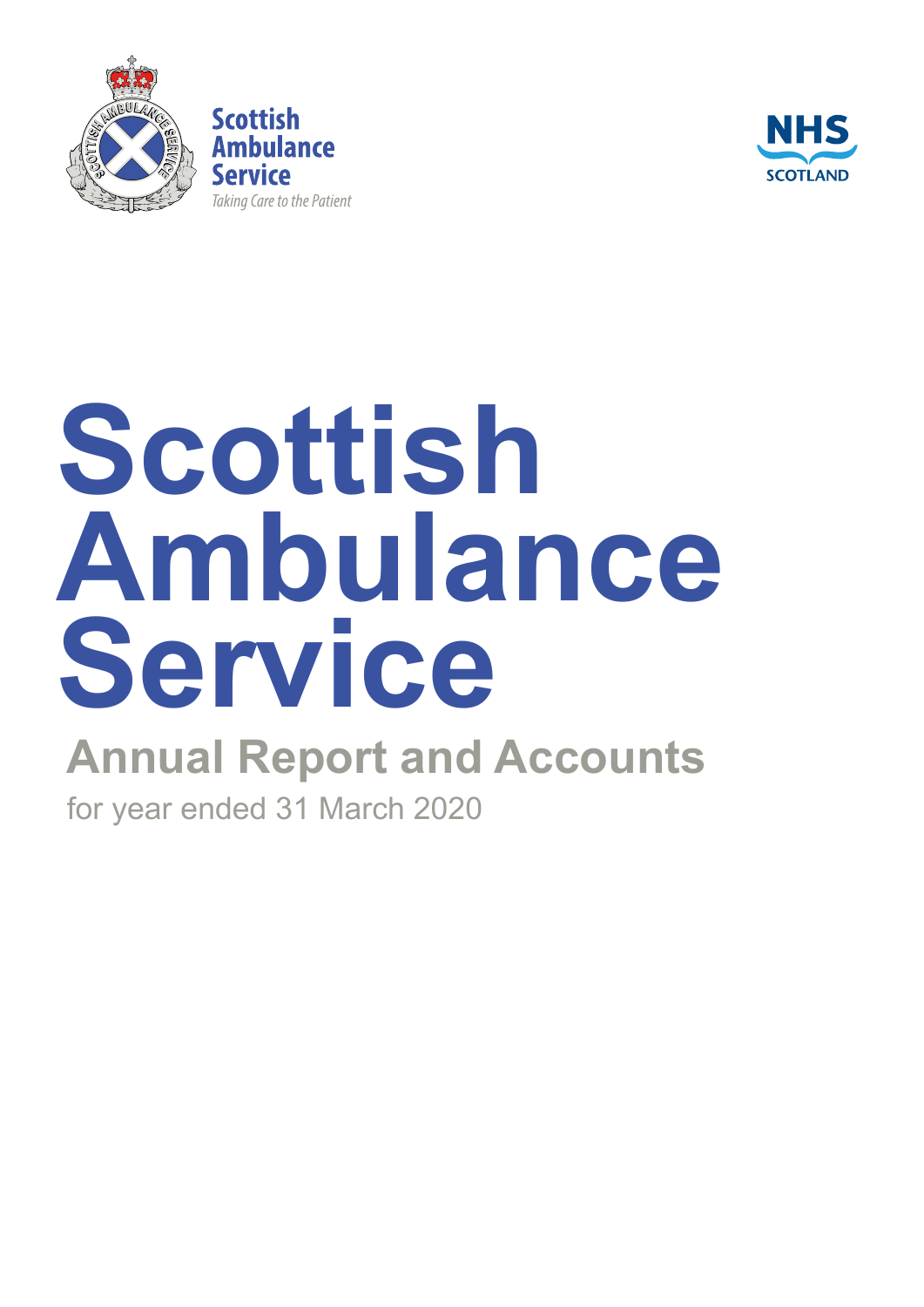# **Contents**

### **Scottish Ambulance Service**

**Annual Report and Accounts** 

for year ended 31 March 2020

#### **Chair and Chief Executive Statement**

#### **Performance Report**

Overview Performance Analysis

**3**

**5**

5 16

**22**

22 26

27

34 34 37

40

44

45

46

47

#### **The Accountability Report**

Corporate Governance Report i) Directors' Report ii) Statement of the Chief Executive's Responsibilities as the Accountable Officer of the Health Board iii) Governance Statement Remuneration Report and Staff Report i) Remuneration Report ii) Staff Report Parliamentary Accountability Report **Independent Auditor's Report Financial Statements**  Consolidated Statement of Comprehensive Net Expenditure and Summary of Resource Outturn Consolidated Summary of Financial Position Statement of Consolidated Cash Flow Consolidated Statement of Changes in Taxpayers' Equity 22 **41 44**

- **Notes to the Accounts 48**
- **Direction by the Scottish Ministers 82**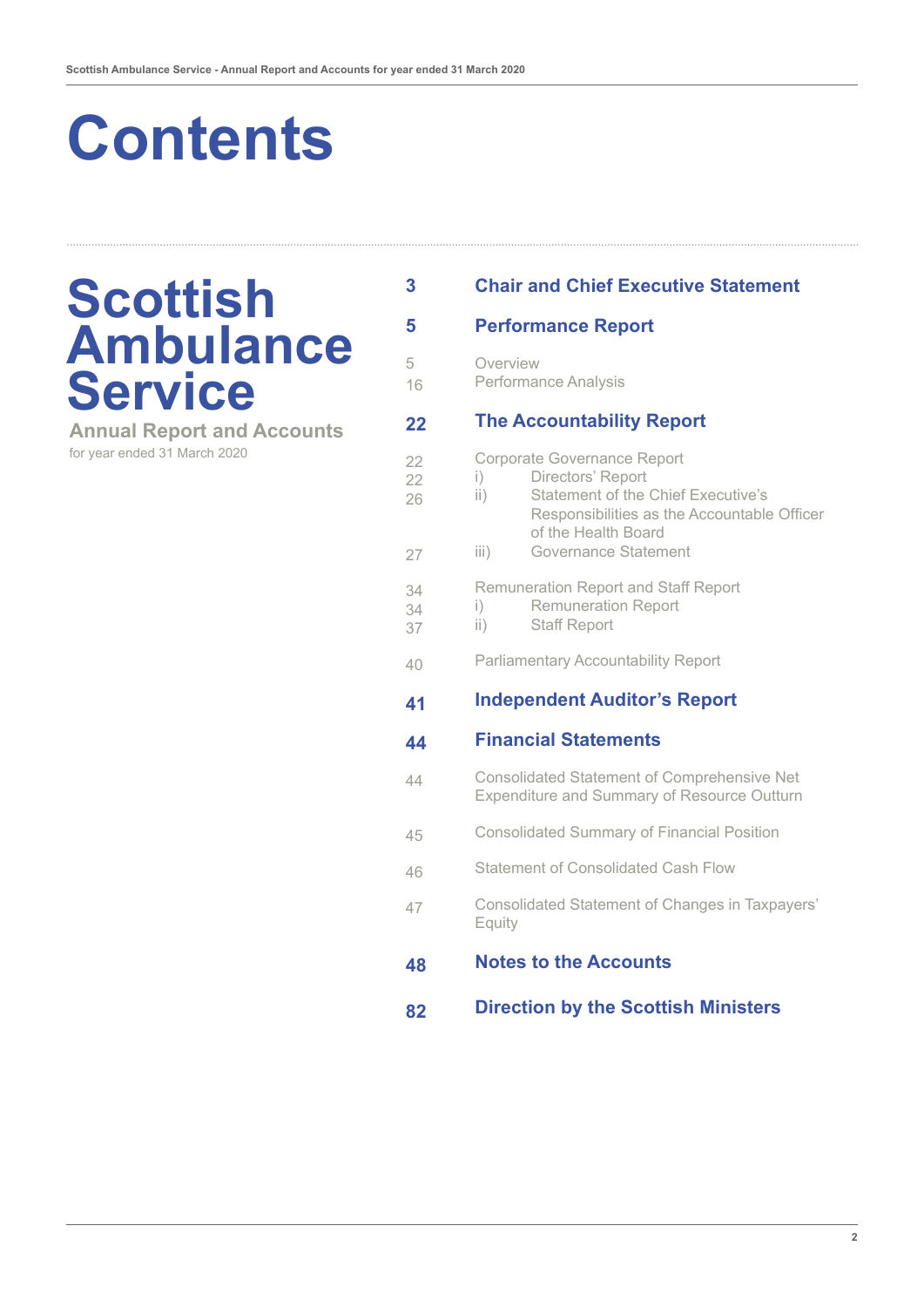## **Chair and Chief Executive Statement**



As the new decade gathers pace, the Scottish Ambulance Service is faced with new challenges, but also new opportunities. Our remit remains the same – to save more lives and to give patients across Scotland the very best services – but we need to be prepared for what we know is on the horizon; and for what we cannot predict.

We know, for example, that demand for services is only likely to increase. Scotland's population has grown by five per cent in the previous decade. There are now around 250,000 more people living in Scotland than there were in 2010. We also know that, as people live longer, we are dealing with an increasingly older population.

On the other hand, there are unpredicted events which we must try to anticipate by having in place, robust escalation procedures and resilience plans; for example, the bad weather from the beast from the east that hit us in the early part of 2019 and, of course, the vastly bigger challenge of dealing with the Coronavirus and our contribution to Scotland's Recovery and Renewal.

Our staff, volunteers and partners have responded fantastically to the Covid-19 pandemic, rapidly developing innovative solutions to ensure we can effectively help patients and communities safely.

Frontline staff have learned new skills in treating patients wearing protective PPE kit that was previously not necessary; Critical Care Advanced Practitioners are providing enhanced triage support



on critically unwell 999 calls; meanwhile, Advanced Urgent Care Practitioners, are utilising the instant video capabilities of the GOODSAM App to consult patients online, helping to guide clinical decision making about the most effective care with patients.

In addition, all our staff have found new ways of working which reduces their amount of physical contact, by maximising the use of online software such as Microsoft Teams and using remote telephone meeting technology to conduct business meetings.

This really has been one of the most challenging times for the Service. However, these new ways of working are helping us to find new ways of providing good patient care. Meanwhile, new resources are being utilised out of necessity during the pandemic, that could forever change the way we operate. As we move to the next stage of the pandemic, we will continuously assess the worth of all the changes implemented, building on our learning to ensure we give patients the best care possible.

Prior to the pandemic we were in the advanced stages of developing our forward strategy. These longerterm plans - though now on temporary hold until the pandemic abates - are designed to help us plan for the future, so that we can meet both those changes we are pretty sure about and those we can only anticipate.

Our 2020 'Taking Care to the Patient' strategy was developed in 2015 and enabled the Service to improve survival rates, clinical safety and effectiveness and shift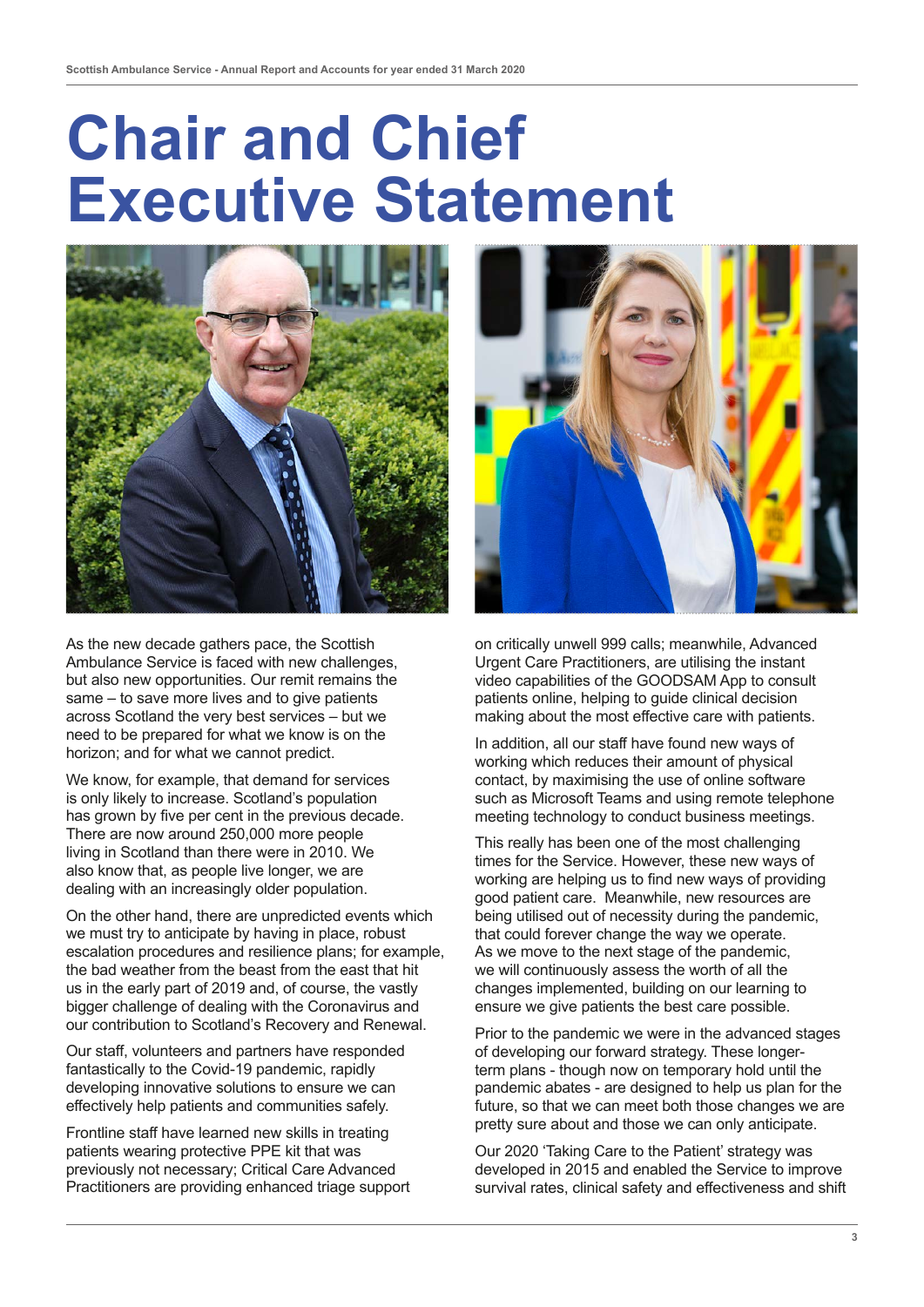the balance of care through a programme of clinical service transformation, workforce development and investment in new technology, equipment and vehicles.

We are very proud to report that we have largely delivered that 2020 strategy. As per our plans and ambitions, we are saving more lives and taking more care to patients through investment in our workforce, equipment and technology. The biggest change we introduced was our New Clinical Response Model. Introduced in November 2016, this new triage model, which prioritises our sickest patients, has contributed to improved patient survival rates; a trend we want to ensure continues as the 2020s progress.

Our longer-term plans now are centred around our 2030 strategy. Our focus is to imagine what Scotland, and the world, could look like ten years from now and use that information to design and develop our services whilst maintaining high quality, patient-focused care.

Our prime focus will be aligning our work over the next decade to deliver national outcomes as one of Scotland's key national assets. Besides maintaining and improving our services, we will be developing closer collaborative working with other health and care partners, volunteers and voluntary groups, other statutory bodies and partners in innovation and research.

Our strategy is being co-designed with staff, our key stakeholders and, most importantly, our patient users - essentially anyone and everyone who has the potential to be one of our patients. We want it to be based on the best evidence we can source and driven by feedback from those sources so that we can drive change and improvement.

Though demographics, technology and innovation may change over time, the general thrust of our work remains unchanged. The first contact most patients have with us is via a 999 emergency call. Everyone receives a telephone assessment by one of our call handlers to establish the most appropriate care pathway - with some of those patients being referred to other, more appropriate services such as NHS24 or community services.

Anyone needing an ambulance response receives a face-to-face assessment at their location to establish the most appropriate care pathway, which, in over 20% of cases, results in treatment and referral rather than being taken to hospital. These face-to-face assessments we provide have also been extended into local communities, with Advanced Practitioners working as part of GP multi-disciplinary teams.

on Steel

We have specialists too – our Special Operations Response Team is on hand to help patients in dangerous or potentially risky environments, while our SCOTSTAR teams have specialist skills in retrieving patients needing specialist care en-route to hospital, such as trauma patients, or premature babies. Our air ambulance planes and helicopters are kept busy every day transporting patients from some of Scotland's most remote areas.

Approximately half of all the calls we receive each year come from patients who rely on our patient transport services. These patients are too unwell to get safely, by other means, to and from hospital appointments or inpatient stays.

In addition, we have around 1,200 people working selflessly across Scotland as volunteer Community First Responders providing immediate assistance to people in need and supporting the ambulance response. We have also made much progress in developing co-responder models with Police Scotland, the Scottish Fire and Rescue Service, volunteer pre-hospital emergency clinicians (BASICS GPs and Nurses), and the Sandpiper Trust is helping to save more lives and improve patient outcomes.

Helping people with physical pain or ailments may be our primary focus, but we also recognise that good mental health is often just as important to overall wellbeing. That is why we have developed an increasing focus on mental health and wellbeing – both for patients and our staff. We are signed up to the Distress Brief Intervention programme and have links to Scotland's mental health hubs to help patients who find themselves in difficulty.

Sometimes staff can also have mental health concerns, which is why we also have a number of initiatives and resources to help them – we are linked into the Lifelines project, which provides support for front line workers, whilst our TRiM initiative provides staff with peer support to help them cope with a traumatic event. Staff also have access to a range of valuable resources internally to help them cope with stress and to encourage wellbeing and mindfulness.

The current COVID-19 pandemic brings with it much uncertainty, however we have a strong level of preparedness and resilience in place. Overall, we are looking towards the new decade with confidence in our staff, the work we are doing, the plans we are making and the leadership development we are investing in; all of which will ensure a successful coming year and decade.

**Tom Steele, Chair Chair Pauline Howie OBE, Chief Executive**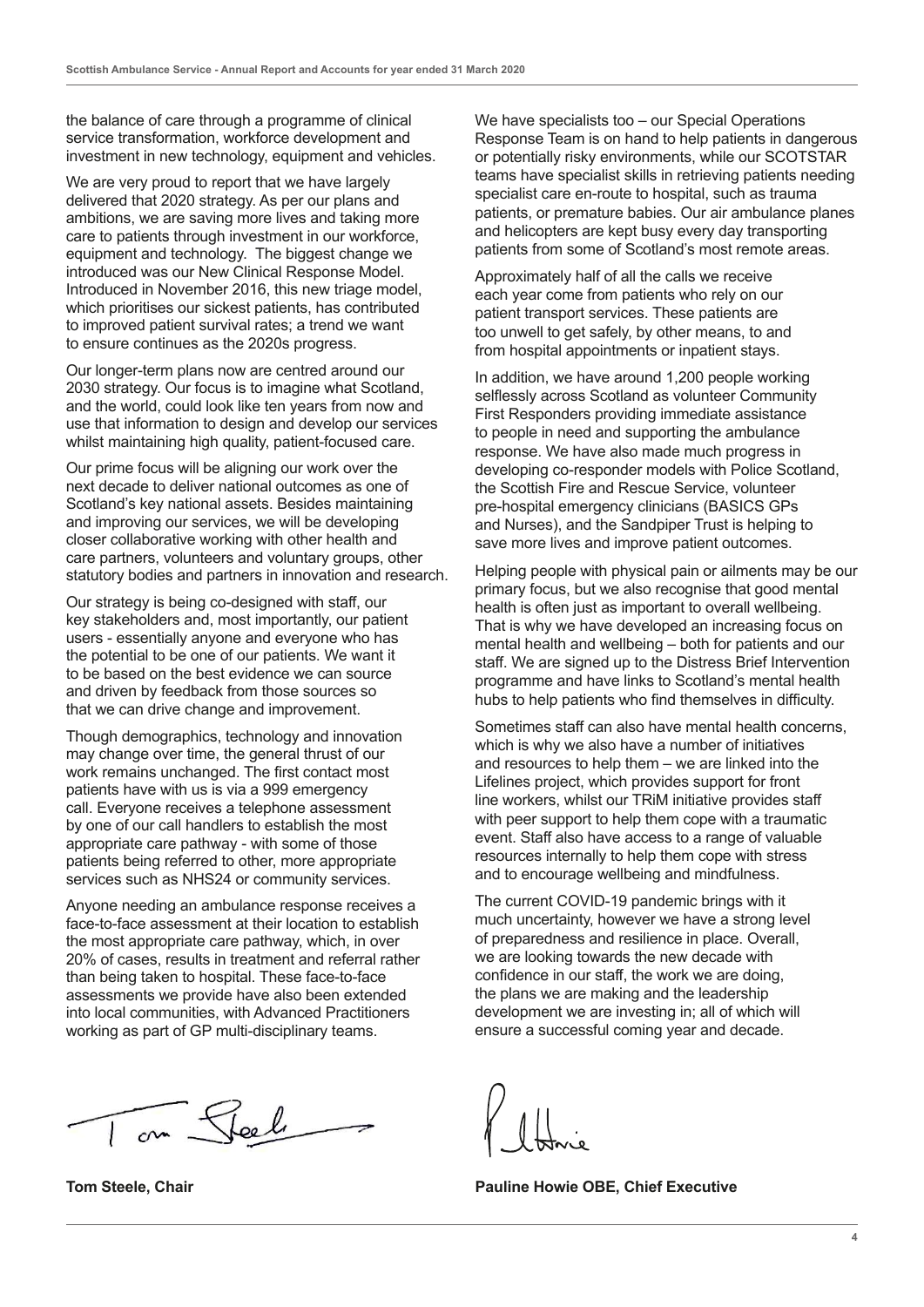# **Performance Report**

#### **1. Overview**

The purpose of the following overview is to provide a short summary providing sufficient information to gain an understanding of the Scottish Ambulance Service, its purpose, the key risks to the achievement of its objectives, and how it has performed thought the year.

#### **1.1 Who we are**

[The Scottish Ambulance Service](http://www.scottishambulance.com/) was established in 1999 under The Scottish Ambulance Service Board Order 1999, which amended the National Health Service (Scotland) Act 1978.

As the frontline of the NHS in Scotland and with over 5,100 members of staff, we provide an emergency ambulance service to a population of over five million people serving all of the nation's mainland and island communities. Our Patient Transport Service also undertakes over 660,000 journeys every year and provides care for patients who need support to reach their healthcare appointments due to their medical and mobility needs.

We are therefore responsible for a range of services for the people of Scotland, from accident and emergency response, to delivering primary care, providing patient transport, dispatching rapid air ambulance and SCOTSTAR support for critical patients, to being a Category 1 responder for national emergencies.

#### **1.2 The Scottish Government vision**

"By 2020, everyone is able to live longer, healthier lives at home or in a homely setting. We will have a healthcare system where we have integrated health and social care, a focus on prevention, anticipation and supported self-management. When hospital treatment is required, and cannot be provided in a community setting, day case treatment will be the norm.

Whatever the setting, care will be provided to the highest standards of quality and safety, with the person at the centre of all decisions. There will be a focus on ensuring that people get back into their home or community environment as soon as appropriate with minimal risk of re-admission."

#### **1.3 Our 2020 strategy:** *Taking Care to the Patient*

The Scottish Ambulance Service recognises that it has a significant contribution to make to this strategy as a frontline service providing emergency, unscheduled and scheduled care 24/7.

In 2015/16, we launched our five year strategy *[Towards](http://www.scottishambulance.com/UserFiles/file/TheService/Publications/Strategic%20Plan_Online%20pdf.pdf)  [2020: Taking Care to the Patient](http://www.scottishambulance.com/UserFiles/file/TheService/Publications/Strategic%20Plan_Online%20pdf.pdf)*. This 2020 strategy is based on the principle that care should be appropriate to need – and that where care is delivered should also be appropriate, which may not be in a hospital setting.

Our 2020 goals are to:

- 1. Ensure our patients, staff and the people who use our services have a voice and can contribute to future service design, with people at the heart of everything we do
- 2. Expand our diagnostic capability and the use of technology to enhance local decision making to enable more care to be delivered at home in a safe and effective manner
- 3. Continue to develop a workforce with the necessary enhanced and extended skills by 2020 to deliver the highest level of quality and improve patient outcomes
- 4. Evidence a shift in the balance of care through access to alternative care pathways that are integrated with communities and with the wider health and social care service
- 5. To reduce unnecessary variation in service and tackle inequalities delivering some services 'Once for Scotland' where appropriate
- 6. Develop a model that is financially sustainable and fit for purpose in 2020

As we approach the end of our 2015 – 2020 strategic cycle we continue to develop our thinking for the next decade underpinned by the principle that we, as the only national 24/7 health organisation operating in every community in Scotland, have a unique opportunity to contribute to the provision of health and social care. We consequently developed a consultation document and associated engagement approach which enabled us to ask the public and our partners how we can all work together to provide a service that meets the expectations of the people of Scotland.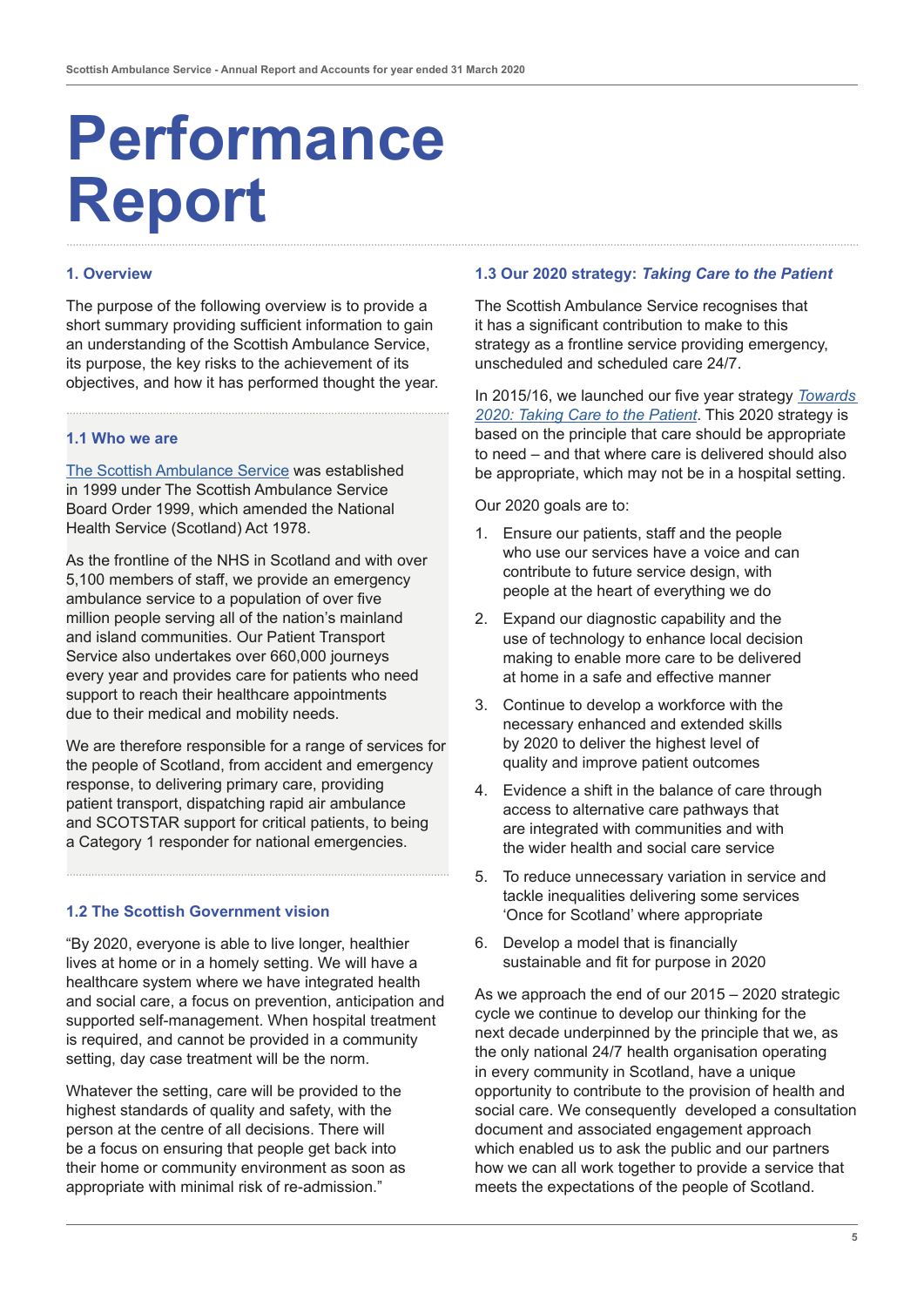Our ideas, which we have translated into the discussion document and other consultative products, have been developed collaboratively over many months, through hundreds of interactions with various people and groups. We are extremely pleased to have been part of the fifth Our Voice Citizens' Panel Survey in 2019, which has given us a better understanding of what the people of Scotland understand and expect of Scottish Ambulance Service. We are therefore able to confidently say that the ideas and aspirations we will consult widely on over the coming months reflect the views that the people of Scotland have already shared with us and by the conversations we have had and continue to have with our own people.

#### **1.4 New clinical response model**

Following a review of nearly 500,000 patient records, a New Clinical Response Model (NCRM) pilot programme was introduced in November 2016. The model focuses on improving patient outcomes, rather than simply measuring the time it takes to respond. Resources are now allocated on confirmation of the severity of the incident, rather than the location of the incident. The model allows us to respond faster to more patients with time-critical, immediately life-threatening conditions, such as cardiac arrest. It also supports our call handlers to better understand our patients' health needs in less urgent cases, so that our dispatchers can more effectively send the right resource first time for patients.

In delivering improved outcomes for patients, aims were developed to articulate the requirement to respond to both time critical emergencies, and those where the nature of the resource was more impactful than just the response time.

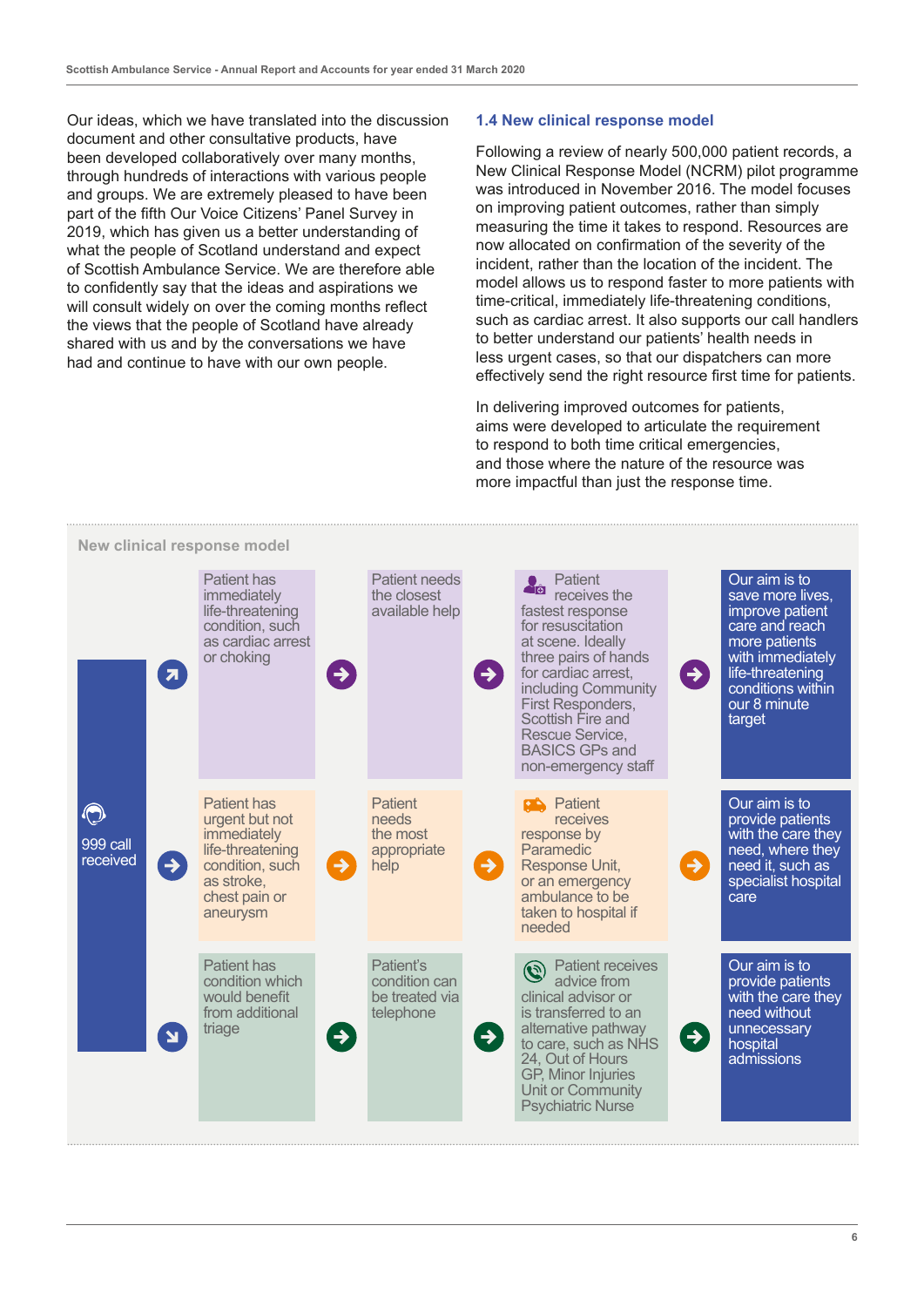#### **Aim**

- More accurately identify patients with immediately life threatening symptoms to ensure the most rapid dispatch of resource, resulting in more lives saved
- Safely and more effectively identify and send the right resource first time for patients, for example dispatching a conveying resource first time to chest pain and stroke patients, resulting in better overall clinical outcomes

Over the course of the spring/summer of 2019, we carried out a programme of local community engagement designed to further raise the profile of the NCRM (New Clinical Response Model) and to collect feedback directly from the public on their views on our approach. The results of our engagement showed that there is a solid and widespread understanding of the NCRM, the reasoning behind it and how it works amongst the people and organisations we spoke to. An intensive period of community engagement has added to the public's understanding and has given us an invaluable insight into the views, experiences and opinions of the public and our staff. We will now seek to use the learning from this work to further improve the services and high quality of care we deliver for patients across Scotland.

We have implemented "Protocol 45" which applies the Clinical Response Model methodology to requests for an ambulance response from Health Care Professionals (HCPs). This brings parity of process between 999 calls from the public and HCP requests which, in turn, enables the Service to achieve further consistency in providing a response which is based on a patient's clinical need.

#### **1.5 Chief Executive's Statement**

The financial year ending 31 March 2020 was the fifth year of our strategy *[Towards](http://www.scottishambulance.com/UserFiles/file/TheService/Publications/Strategic%20Plan_Online%20pdf.pdf)  [2020: Taking Care to the Patient](http://www.scottishambulance.com/UserFiles/file/TheService/Publications/Strategic%20Plan_Online%20pdf.pdf)*.

During this year we received 1,578,415 calls and dealt with 806,849 incidents, of which 542,213 were emergency incidents that we attended. We also completed 606,015 patient transport journeys, 3,732 air ambulance missions, 42,679 inter hospital transfers, 2,617 transfer and retrievals across Scotland and 5,009 special operations teams responses.

Delivering our '2020' vision requires whole system transformation and as a Service we recognise the need to work differently to deliver emergency, unscheduled and scheduled care in this context.

We have successfully continued our 2020 delivery programme, which has three main strands of work:

- Clinical Services Transformation
- Workforce Development
- Enabling Technology

In each of these areas we continue to make progress, with key achievements including a 16.6% year on year increase for VF/VT return of spontaneous circulation (ROSC) across Scotland between 2018/19 and 2019/20 – the rate at which patients experiencing a cardiac arrest are resuscitated at scene – and 230, 068 patients safely treated in their community or referred to a more appropriate service for their needs. There has also been significant investment in our staffing, skills and vehicle fleet.

The Scottish Ambulance Service has almost doubled survival rates for cardiac arrest patients since 2013. Our improved approach of prioritising immediately life threatening cases, such as those in cardiac arrest, has contributed to a 45.3% increase in 30 day survival rates for our most at risk patients in 2019/20.

Our highly trained and dedicated staff continue to go above and beyond in their care for patients. It is their hard work and professionalism which is delivering fantastic results day in, day out. A highly trained, motivated and fully engaged workforce will help us to continue to deliver upon our ambitions and their input and support is key.

That is why we are continuing to invest in our staff and their ongoing professional development, whilst ensuring they are continually engaged in work to improve the services we provide for patients.

We cannot deliver our 2020 goal in isolation and also need to work effectively in partnership with NHS boards, health and social care partnerships, patients, communities and other public and voluntary agencies. We are increasingly doing so and our staff work in over 16 primary care teams across the country, in and out of hours, as part of multiprofessional teams, taking care to patients.

All of these achievements are against a backdrop of good financial planning, management and performance, with all of our financial targets being achieved.

#### **1.6 Performance summary**

The following performance summary relates to work undertaken and achieved in 2019/20, in year five of our five-year strategy.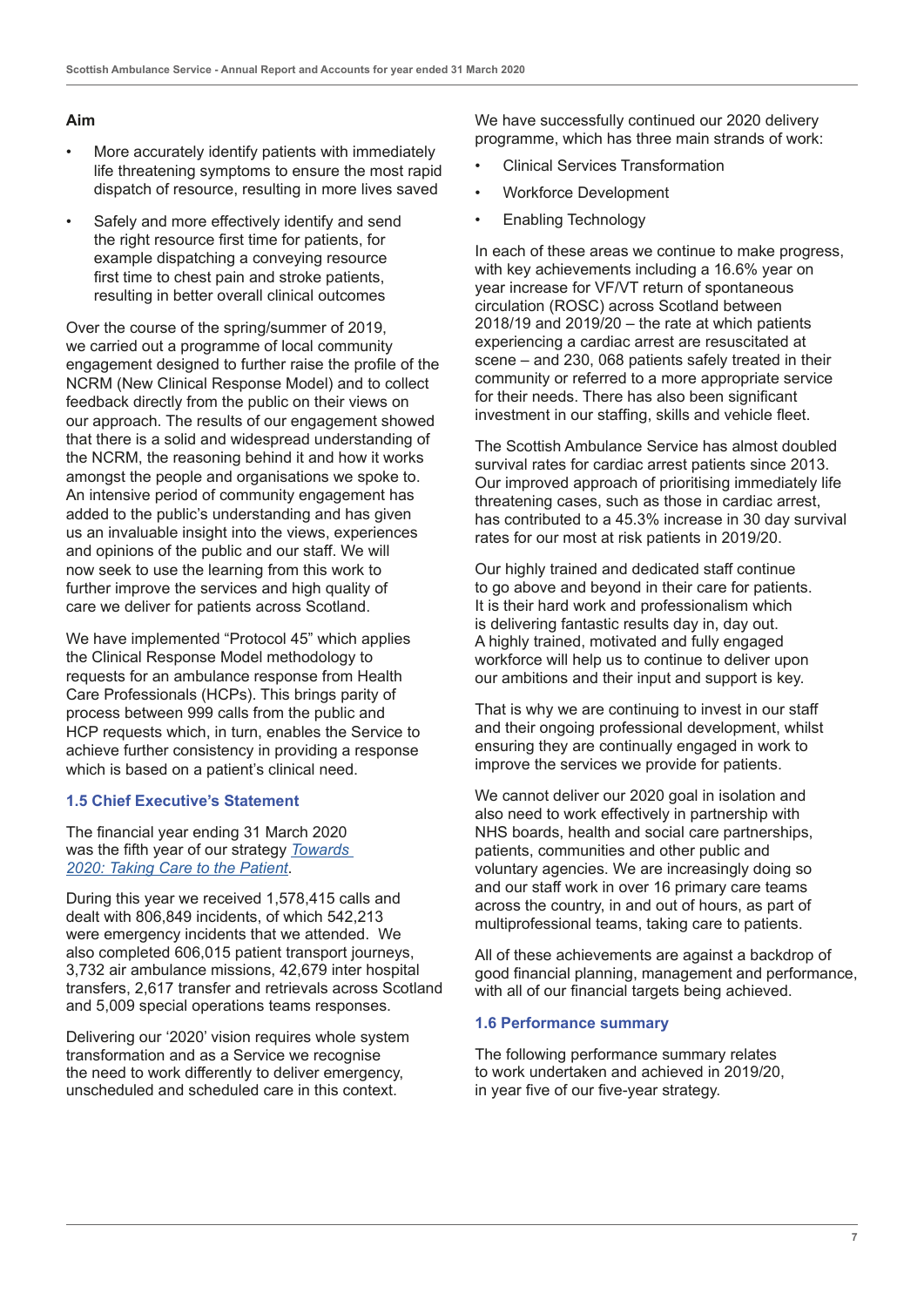#### **Clinical Services Transformation**

#### WHAT WE SAID WE WILL DO **WHAT WE HAVE ACHIEVED**



Introduce a new clinical response model to save more lives and improve patient care



Develop our out-of-hospital cardiac arrest strategy to save more lives

On average we attempt resuscitation on 70 patients in a VF/VT rhythm per month. In 2019/20 50.8% of patients in VF/VT achieved return of spontaneous circulation. In March 2020 our performance was 50.6% of patients in VF/VT achieved return of spontaneous circulation, surpassing our aim of 45%. We have seen a statistical shift in improving the rate of ROSC and therefore are contributing to saving more lives.

We continued to develop our response model and enhance our telephone triage introducing advanced clinical triage and the use of

technology for remote patient consultation.

This year has seen the culmination of Scotland's five-year strategy "Out-of-Hospital Cardiac Arrest: A Strategy for Scotland", of which SAS has been a key stakeholder. This has seen the aims of increasing bystander CPR and survival being successfully achieved. During this year our linked data report for 18/19 has been published and has shown that hospital discharge survival has doubled from 1 in 20 patients surviving their out of hospital cardiac arrest (OHCA) at the start of the strategy to 1 in 10. It also shows during this time bystander CPR has increased from a rate of 41% to 64%.

Other SAS achievements during this time also include:

- The introduction of GoodSam App which alerts signed up off duty staff responders to the locus of the OHCA to start early bystander CPR.
- The introduction of initially our own internal public access defibrillator (PAD) mapping system and then latterly partnering with the British Heart Foundation to introduce "the circuit" PAD mapping system onto our computer aided dispatch (CAD) system to allow our call handlers to sign post caller to nearby defibrillators.
- The culmination of the Sandpiper Wildcat cardiac responder project. In order to continue this work the Service has agreed funding for a full time development officer to bring the on-going management of this scheme in house.
- We continue to ensure we resuscitate the right people to ensure we don't expose those that are naturally dying to futile and inappropriate resuscitation and have completed a pilot partnership with Macmillan, The Service continues to have an End of Life Care project paramedic on secondment.
- Working with Save a Life for Scotland, we are supporting more people to provide early high quality CPR. More than 520,000 people have now been equipped with CPR skills, meeting a key aim of the strategy over a year early.

Established pre-hospital pathways have been or are under review to ensure that they will effectively support and reflect 'in-hospital' pathways as Scotland continues to work towards delivering a national thrombectomy service.

The Pre-Hospital Hyper Acute Stroke (HAS) Care Bundle is the clinical quality indicator for pre-hospital HAS care. The Scottish Ambulance Service has reliably implemented the pre-hospital stroke bundle based on evidenced best practice – 97.4% average recorded implementation over 19/20 against our aim of 95%. In the few cases that bundle compliance is not achieved, through linked data frameworks and established stroke lead links throughout the Service, it is possible to understand why this was not achieved and in most cases, able to show that it was not detrimental to patient care.



Develop our national and local pathways for hyper-acute stroke to improve patient outcomes

**8**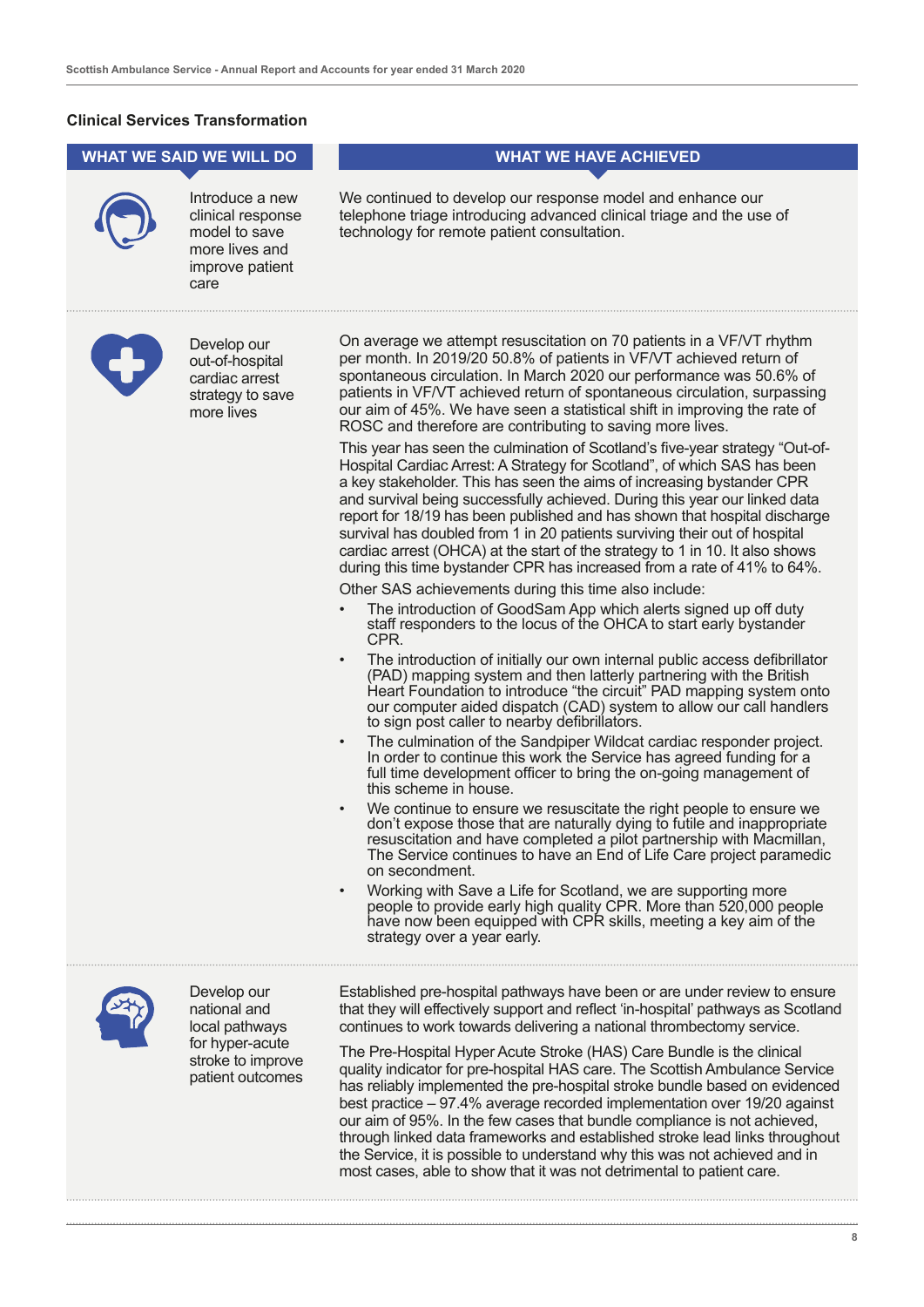| <b>WHAT WE SAID WE WILL DO</b> |                                                                                                                                                                         | <b>WHAT WE HAVE ACHIEVED</b>                                                                                                                                                                                                                                                                                                                                                                                                                                                                                                                                                                                                                                                                       |
|--------------------------------|-------------------------------------------------------------------------------------------------------------------------------------------------------------------------|----------------------------------------------------------------------------------------------------------------------------------------------------------------------------------------------------------------------------------------------------------------------------------------------------------------------------------------------------------------------------------------------------------------------------------------------------------------------------------------------------------------------------------------------------------------------------------------------------------------------------------------------------------------------------------------------------|
|                                | Enhance our<br>capability and<br>capacity to<br>respond to major                                                                                                        | During 2019/20 the Scottish Ambulance Service has continued to work<br>with Scottish Trauma Network partners to improve our pre-hospital<br>response to major trauma patients, pursuing our shared goals of "Saving<br>Lives and Giving Life Back".                                                                                                                                                                                                                                                                                                                                                                                                                                                |
|                                | trauma to save<br>more lives                                                                                                                                            | To that end we have continued to develop our frontlines services, creating<br>a geographically equitable, tiered response to the traumatically injured<br>patient. An enhanced "Green" level of care delivered by our Paramedic<br>and Ambulance Technician workforce, a "Yellow" level response delivered<br>by our developing cadre of Advanced Practitioners in Pre-hospital Critical<br>Care and a "Red" level response provided by the Doctors, Nurses and<br>Paramedics that staff our pre-hospital critical care or "Trauma Teams".                                                                                                                                                         |
|                                |                                                                                                                                                                         | As we near the planned spring 2021 opening of Scotland's final two Major<br>Trauma Centres in Glasgow and Edinburgh, our team have been working<br>closely with health board colleagues to ensure successful implementation<br>of our Major Trauma Triage Tool. This development will see our staff<br>implement a new bypass protocol for the most seriously injured patients,<br>ensuring they are delivered to a centre capable of delivering an improved<br>outcome. Our overarching strategy is to ensure our pre-hospital response<br>is tailored to each patient's individual need and that these resources can<br>be delivered to the right patient, at the right place at the right time. |
|                                | Increase 'hear and<br>treat' outcomes to<br>ensure patients<br>receive the most<br>appropriate care<br>first time and<br>reduce demand<br>on operational<br>ambulances. | In March 2020, 19.4% of patients received a hear and treat outcome,<br>against our 19/20 aim of 15%.<br>Our developing clinical triage model and the introduction of Advanced<br>Practitioners to provide remote triage and patient consultation has<br>supported the increase in performance. The AP's triage around 10% of<br>incident demand with 40% hear and treat resolution however this has<br>taken some time to report directly into the Heat and Treat figures.                                                                                                                                                                                                                         |
|                                | Increase 'see and<br>treat' outcomes<br>to take more care<br>to patients in<br>their homes and<br>communities.                                                          | In March 2020, 26.5% of patients received a see and treat outcome,<br>against our aim of 20%.<br>The Service continues to support staff in providing the most appropriate<br>care for patients following face to face assessment by developing<br>clinical decision making skills. In addition, we continue to develop our<br>arrangements to target Advanced Paramedics to patients with illness and<br>injury best suited to their enhanced skill set.                                                                                                                                                                                                                                           |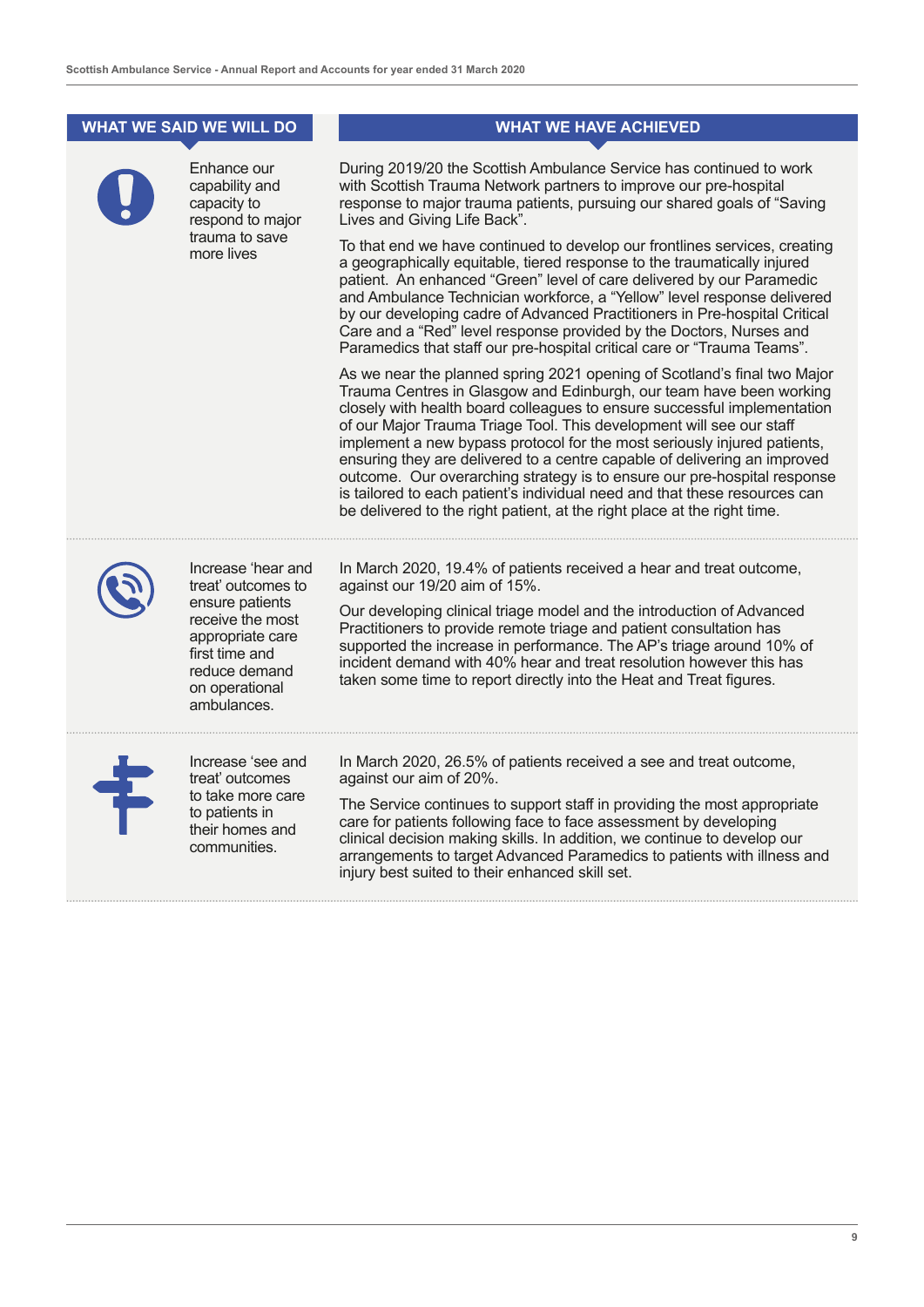#### **Workforce Development**

Developed our workforce planning arrangements to support delivery of regional workforce aims

#### WHAT WE SAID WE WILL DO **WHAT WE HAVE ACHIEVED**

2019/20 recruitment and training delivery aims informed by 2020 workforce targets. Workforce targets were delivered, reflecting core operational priorities informed by our demand & capacity aims.

#### **Summary**

- 90 offers were made to Ambulance Care Assistants
- 206 offers made to VQ Ambulance Technicians
- 199 offers to DipHE Paramedics from 200 training places

#### **Specialist Paramedics transition to Advanced Paramedic Cohort**

- In September 2019 work was completed on transitioning our existing Specialist Paramedic to Advanced Paramedic development.
- 21 new Advanced Paramedic offers during 2019/20.

#### **BSc Paramedic degree programme**

An additional 50 Undergraduates commenced their BSc paramedic degree programme at Glasgow Caledonian University in September 2019.

#### **Workforce Systems: eESS to e-Payroll Interface**

Following the introduction of the eESS/e-Payroll interface in the previous year, a review with the eESS national Team agreed that GRS currently in operation across SAS, should be seen as the core system to administer all absence and time planning, similar to SSTS used in all other NHS Boards. The interface to eESS from GRS through our Data Warehouse will continue to be managed, in line with the data flow form SSTS to eESS, with further functionality development subject to review in 2020/21.

The table below provides an overview of the transactions that have been managed across NHS Scotland between eESS to e-Payroll.

| <b>INHS</b><br><b>Board</b> | (electronic) | New Start   Terminations | <b>NOC</b><br>(electronic) (electronic) | <b>NOC</b><br>(report) | <b>Totals</b> |
|-----------------------------|--------------|--------------------------|-----------------------------------------|------------------------|---------------|
| <b>SAS</b>                  | 1.059        | 715                      | 5.247                                   | 1.209                  | 8,230         |

#### **Demand and Capacity Implementation Programme**

19/20

- Demand and Capacity Programme governance established
- 5 modelling scenarios developed with Operational Research in Health (ORH)
- Business Case developed and submitted to the Scottish Government detailing additional resources required to meet current and future demand (to 2022) in line with the corporate performance targets
- Programme delivery schedule developed for East, West and North Regions
- ORH AmbSim (ambulance simulation and modelling) and Working Time Solutions (WTS) WORKSuite (roster design) software training undertaken with SAS super users

20/21

• The Demand and Capacity Programme was officially paused in March 2020 to allow the Service to focus on the COVID-19 crisis, with Programme restart subject to staff and patient welfare considerations and review of Programme scope to reflect the changed circumstances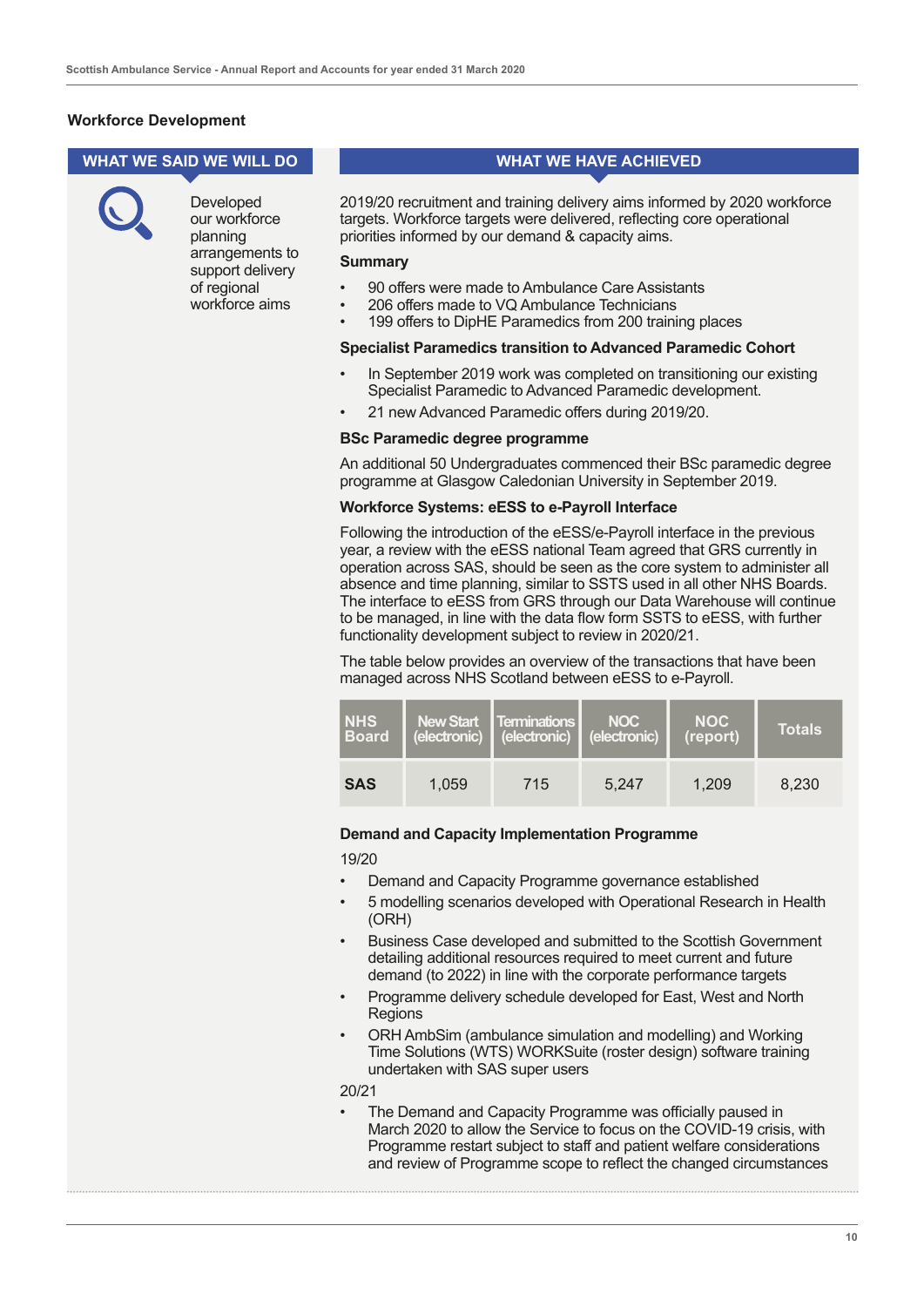#### **Workforce Development**

| <b>WHAT WE SAID WE WILL DO</b>                                                                               | <b>WHAT WE HAVE ACHIEVED</b>                                                                                                                                                                                                                                                                                                                                                                                                                                                                                                                                                                                                                                                                                                |
|--------------------------------------------------------------------------------------------------------------|-----------------------------------------------------------------------------------------------------------------------------------------------------------------------------------------------------------------------------------------------------------------------------------------------------------------------------------------------------------------------------------------------------------------------------------------------------------------------------------------------------------------------------------------------------------------------------------------------------------------------------------------------------------------------------------------------------------------------------|
| Develop a new<br>Paramedic<br><b>Education Model</b><br>to respond to<br><b>HCPC</b> registration<br>changes | Joint Project Group with NHS Education and Scottish Government<br>developed, and the Board approved proposals for new model operation.<br>Following Scottish Government approval, the tender stage was progressed<br>and, five Higher Education providers were appointed to provide the<br>Paramedic Undergraduate degree programmes across Scotland<br>commencing from 2020. Programme Board and Project Operational<br>Groups continue to oversee this work as we transition from our present<br>arrangements through the Scottish Ambulance Academy which will continue<br>to deliver our internal Paramedic Training programmes until 2021/22.                                                                          |
| Coordinate and<br>Plan Learning<br>& Development<br>activity to enable<br>achievement of<br>2020 Strategy    | Work continued in 2019/20 on the full implementation of the Turas Appraisal<br>system including the Executive Performance system to support the<br>completion of annual performance review. Organisation wide Development<br>Review completion target will be reviewed for 2020/21.<br>Our Workforce systems review will inform the launch of an organisation wide<br>learning management system, reflecting developments in the NHS Scotland<br>Business Systems programme.                                                                                                                                                                                                                                                |
| Leadership and<br>management<br>arrangements<br>developed to<br>support our<br>strategic change<br>activity  | Our Foundation Leadership Management & Development was launch during<br>2019, with initial focus on first line operational managers.<br>The first phase of our operational leadership model has been delivered, and<br>work will continue to consolidate further changes during 2020/21.<br>Values Based Recruitment for Board/Executive appointments was extended<br>into other Senior Leadership appointments during 2019/20<br>Continued roll out of Project Lift within SAS enabling engagement of our<br>leadership cohort in the national talent management process. Senior<br>Leaders from SAS have participated on all 4 cohorts of the national<br>Leadership <sup>3</sup> programme since its initiation in 2018. |
| Developing<br>the employee<br>experience<br>within the service<br>to support<br>sustainable<br>workforce     | Second iMatter single organisational cohort cycle completed in 2019, with<br>actions developed to improve staff engagement level scores<br>Maintained our high levels of iMatter action plan completions with 86% of<br>plans completed in 2019<br>Delivered Wellbeing Implementation Plan for 2019/20 to enhance support for<br>our staff and commenced the refresh of our overarching Wellbeing Strategy<br>for launch in 2020.<br>Delivered our OD Plan for 2019/20 with emphasis on enhancing staff<br>engagement, to complement the work on leadership, culture and employee<br>wellbeing.                                                                                                                             |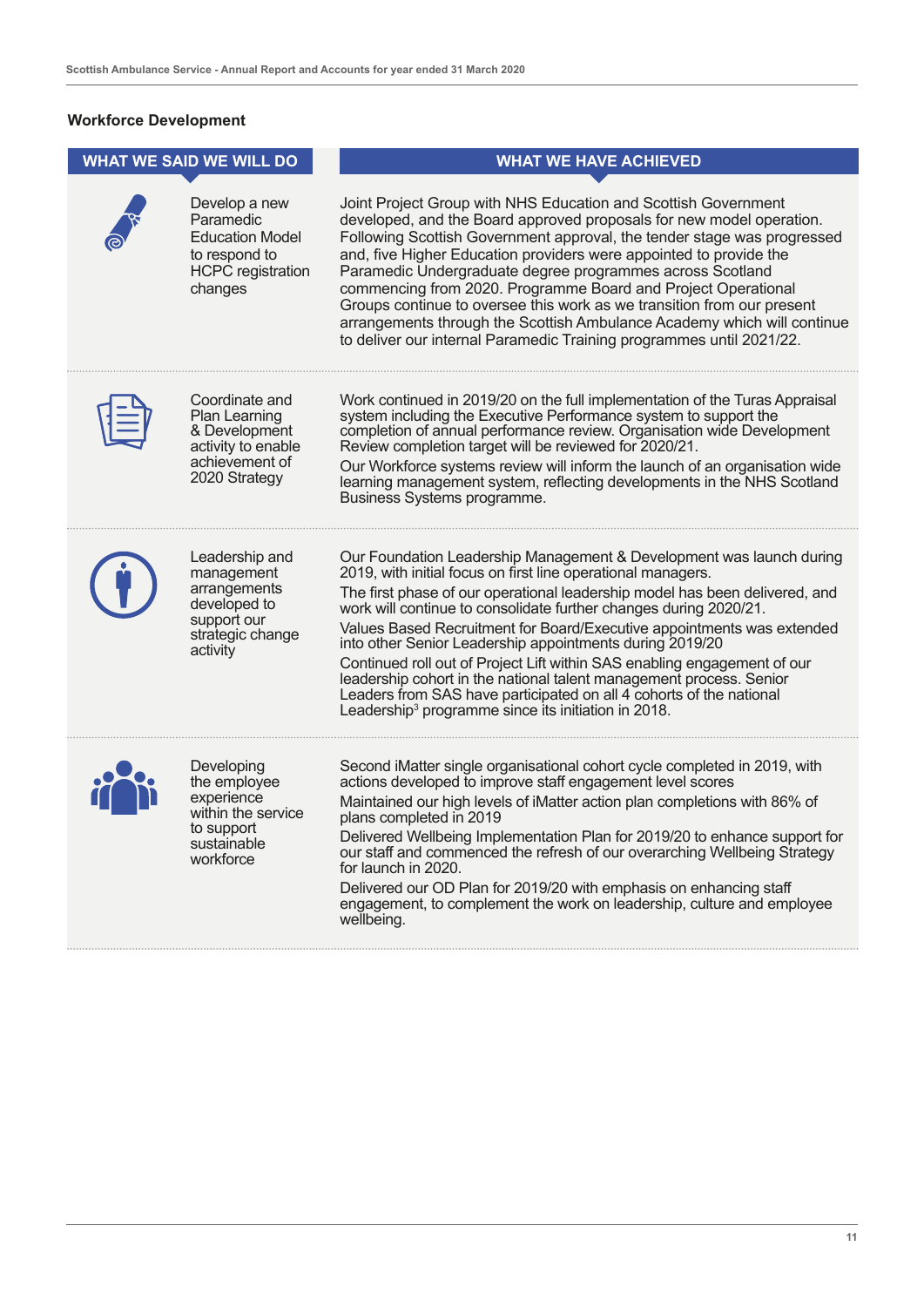#### **Enabling Technology**



Enhance the cabbased technology hardware in the unscheduled care ambulance fleet.

The aim being to support our strategic aims, by ensuring our clinical staff are able to access, record and transfer relevant information, e.g. patient related information and up to date clinical guideline and pathway information

#### WHAT WE SAID WE WILL DO **WHAT WE HAVE ACHIEVED**

Completed the rollout of 600 new defibrillators across our unscheduled care fleet. This included integrating the new units with the in-vehicle communications infrastructure.

Integrated the defibrillators with the electronic patient record (ePR) to automatically transfer and populate clinical patient information into the ePR.



Ensure the Service has continued access to appropriate

emergency service communications when the current Airwave system is 'decommissioned'. This will be achieved through active participation in the GB-wide Emergency Service Mobile Communications Programme



Enhance and promote our capability to electronically transfer the patient

information our clinicians collect to our NHSS partners, e.g. territorial health boards. The aim being to support and enable better clinical decision making, patient care and patient safety

Active participation in the UK Government, GB-wide, 'Emergency Services Mobile Communications Programme'.

Proactive engagement and collaboration with the Scottish Government, Police Scotland, Scottish Fire & Rescue and other relevant partners.

Preparation and planning for transition to the GB-wide Emergency Services Network (ESN) in line with the delayed GB programme (currently scheduled for completion in 2024).

Completed our government-approved IT health check and installed network links to central data centres for our new, ESN-compatible Integrated Communications Control System (ICCS) project in readiness for a go-live date in early 2021. This is and joint programme with other GB Ambulance Services and will be used in our Ambulance Control Centres.

Further refinement of the technical solution for the transfer of Service Electronic Patient Report (ePR) information to partner organisations. This includes working with colleagues in Information Services (SAS) regarding data sharing related to Falls, DBI and other pathways

ePR transfer live in NHS Ayrshire and Arran, NHS Dumfries and Galloway, NHS Grampian, NHS Greater Glasgow and Clyde, NHS Highland, NHS Lothian. All remaining NHSS Boards were contacted in January 2020 and progress is being made with regard to bringing them on board.

Covering letters sent to GPs who have received ePR information have been reviewed and improved, this includes simpler wording and combining three existing letters into one.

Enhanced validation checks have been introduced to reduce clinical and reputational risk. As a result, ECS lookup now requires exact detail for name, surname, DOB and gender to return GP practice code. We have also introduced a further postcode validation on incident address which must match postcode held on ECS system.

Improved the reliability of ECG transfers to Coronary Care Units through the roll-out of new defibrillators across the unscheduled care fleet.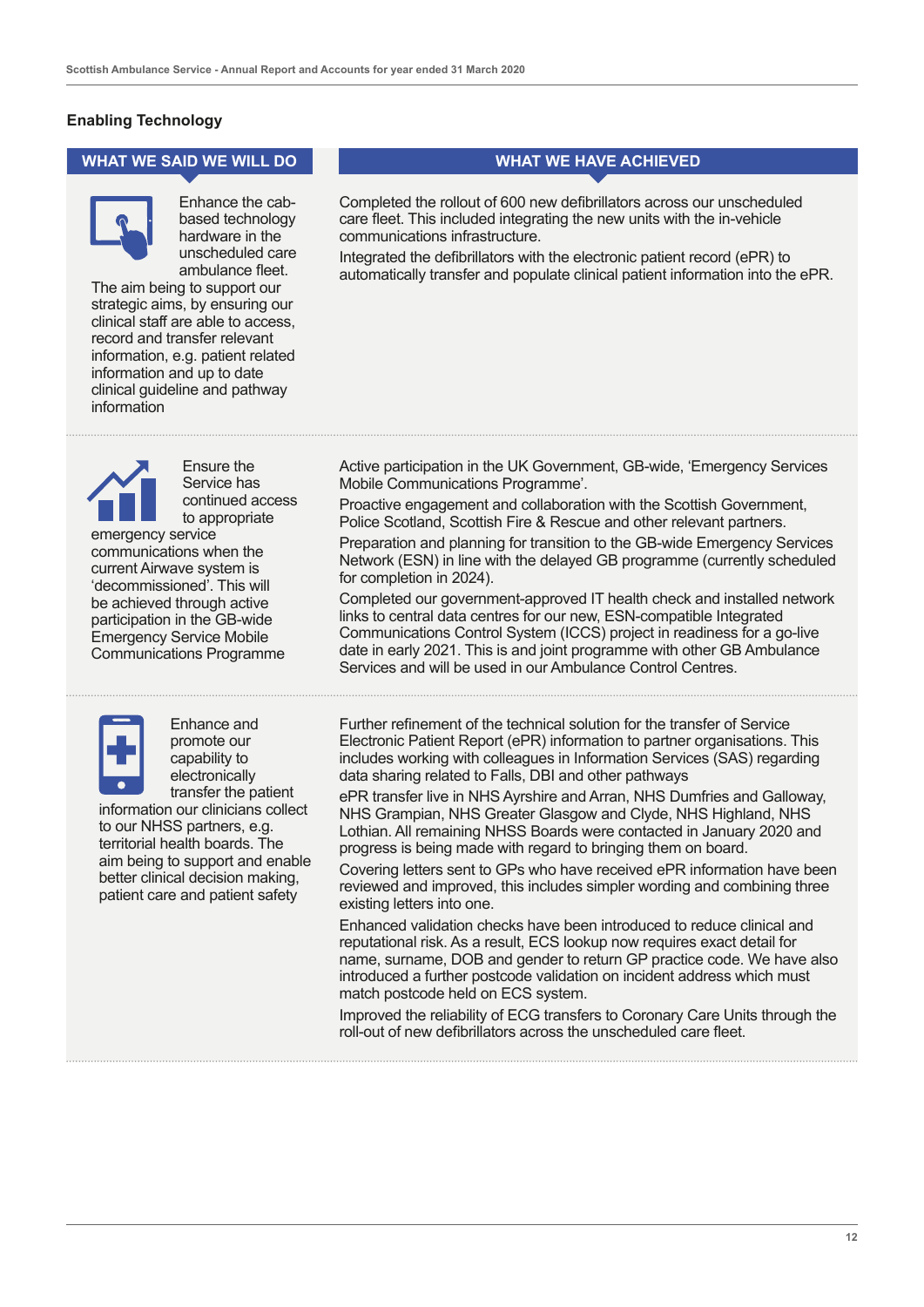| <b>WHAT WE SAID WE WILL DO</b> |                                                                      | <b>WHAT WE HAVE ACHIEVED</b>                                                                                                                                                                                                                                                                                                                           |  |  |
|--------------------------------|----------------------------------------------------------------------|--------------------------------------------------------------------------------------------------------------------------------------------------------------------------------------------------------------------------------------------------------------------------------------------------------------------------------------------------------|--|--|
|                                | Progress the<br>delivery of our<br>eHealth Strategy                  | Implemented the British Heart Foundation National Public Access Defibrillator<br>solution.<br>Replaced and enhanced the wide area network solution that securely and<br>resiliently inter-connects all three Ambulance Control Centres.<br>Further enhanced and extended our video conferencing capability.<br>Improved our cyber resilience approach. |  |  |
|                                |                                                                      | Further enhanced our Ambulance Control Centre back-up telephony solution<br>Upgraded our West and North Ambulance Control Centre Local Area<br><b>Networks</b>                                                                                                                                                                                         |  |  |
|                                |                                                                      | Migrated a number of physical servers to new virtual servers.<br>Completed the procurement of a comprehensive Ambulance Control Centre<br>telephony upgrade that will be implemented during 2020.                                                                                                                                                      |  |  |
|                                |                                                                      | Produced an Outline Business Case to replace the current Patient Transport<br>Service mobile data solution.                                                                                                                                                                                                                                            |  |  |
|                                | Improve vehicle<br>reliability, availability,<br>emissions and       | £78 million investment plan agreed and business case approved in support of<br>a programme to introduce almost 1,000 new replacement vehicles between<br>2016 and 2021                                                                                                                                                                                 |  |  |
| Programme                      | operational performance through a<br>comprehensive Fleet Replacement | Programme remains on track as we move into the last year of the five<br>year business case with a further 188 vehicles replaced during the 2019-<br>20 financial year providing 802 replacement vehicles in the first 4 years of<br>the programme in the national fleet of 1,450 vehicles. In addition to these                                        |  |  |

with further installation plans underway.

#### **Patient Engagement and Participation**



Ensure our patients, staff and the people who use our services have a voice and can contribute to future service design, with people at the heart of everything we do

#### WHAT WE SAID WE WILL DO **WILL DO WHAT WE HAVE ACHIEVED**

vehicles, the introduction of 50 new full electric lease cars has allowed investment in electric vehicle charger infrastructure at 23 locations nationally

- Widening our Public Engagement to not just patient representatives but representatives from the third sector and other community groups
- Driven change through patient experience and new co-design focus, such as producing new mental health strategy in partnership with mental health users
- New co-produced Patient Focus, Public Involvement strategy, with improved governance.
- Patient representatives now formal members of key internal committee group meetings to give valuable insight from patients and the public.
- Participated in development of Our Voice framework
- Changed our policy with regards to how we categorise complaints to better reflect patient feedback
- New approaches and measures to help improve the Patient Experience and the efficiency of our complaints handling processes.
- Establishment of a' learning from feedback and incidents' group with membership from across the Service.
- Intensive engagement with staff, partners, public and patients to codesign a new SAS strategy for the next decade.
- New insight and engagement campaign undertaken to gain public views and attitudes towards our clinical response model and our approach to prioritising patients based on the severity of their condition.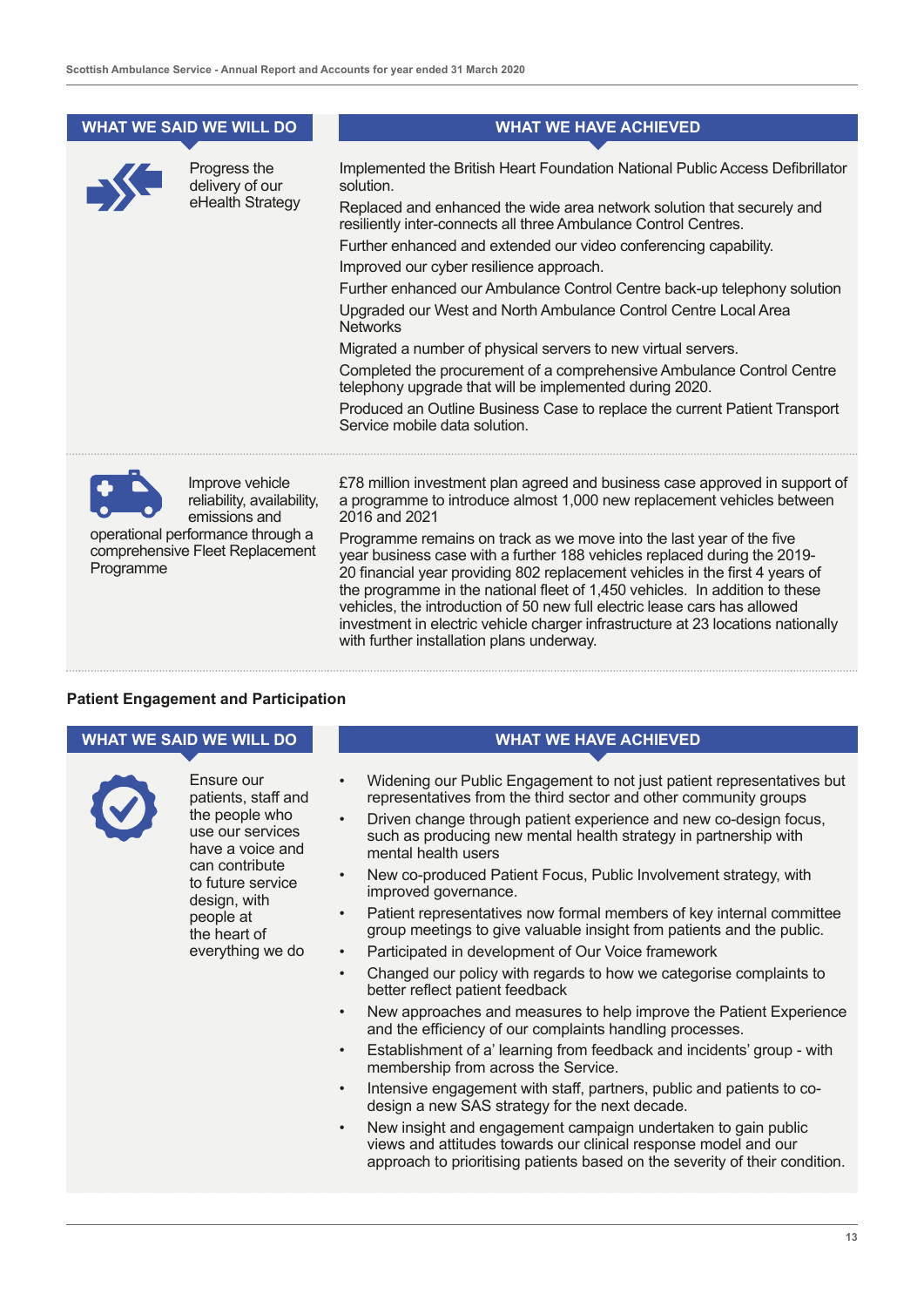#### **HEAT summary: health improvement, efficiency, access to treatment and treatment**

| <b>Performance Indicator</b>                                                                                    | 2019/20<br><b>Targets</b> | 2019/20  | 2018/19 |
|-----------------------------------------------------------------------------------------------------------------|---------------------------|----------|---------|
| SAS H1 Save More Lives<br>ROSC Return of Spontaneous Circulation for VF/VT patients                             | >45%                      | 50.8%    | 49.8%   |
| SAS H2 Purple Response Times<br>Purple coded incidents percentage with resource on scene within<br>8 minutes    | >75%                      | 64.7%    | 70.0%   |
| SAS H3 Purple Median Response Times<br>Purple coded incidents median response time (mm:ss)                      | < 06:00                   | 06:20    | 05:46   |
| SAS H4 Purple 90th Percentile Response Times<br>Purple incidents 90th Percentile response time (mm:ss)          | $<$ 15:00                 | 14:01    | 12:55   |
| SAS H5 Red Median Response Times<br>Red coded incidents median response time (mm:ss)                            | $<$ 07:00                 | 07:44    | 07:11   |
| SAS H6 Red 90th Percentile Response Times<br>Red incidents 90th Percentile response time (mm:ss)                | < 15:00                   | 17:05    | 15:38   |
| SAS H7 Amber Median Response Times<br>Amber coded incidents median response time (mm:ss)                        | < 15:00                   | 13:55    | 11:55   |
| SAS H8 Amber 90th Percentile Response Times<br>Amber incidents 90th Percentile response time (mm:ss)            | $<$ 30:00                 | 31:00    | 24:22   |
| SAS H9 Yellow Median Response Times<br>Yellow coded incidents median response time (mm:ss)                      | $<$ 20:00                 | 20:52    | 16:45   |
| SAS H10 Yellow 90th Percentile Response Times<br>Yellow incidents 90th Percentile response time (hh:mm:ss)      | < 60:00                   | 01:21:43 | 51:05   |
| SAS T1 Reduce Hospital Attendances<br>% of unscheduled cases managed by telephone or face-to-face<br>assessment | $>35\%$                   | 37.8%    | 33.8%   |
| SAS T2 Hyper Acute Stroke<br>% of hyper acute stroke patients who receive the pre hospital care<br>bundle.      | >95%                      | 97.4%    | 96.3%   |
| <b>SAS T3 Infection Control</b><br>% of recorded use of PVC insertion care bundle                               | >95%                      | 96.0%    | 95.7%   |
| SAS T4 Purple 30 Day Survival ***<br>Purple coded incidents who survived to 30 days post ambulance<br>treatment | tbc ***                   | 45.3%    | 33.7%   |
| <b>SAS T7 Staff Experience</b><br><b>Employee Engagement Score</b>                                              | >68                       | No EEI   | 67      |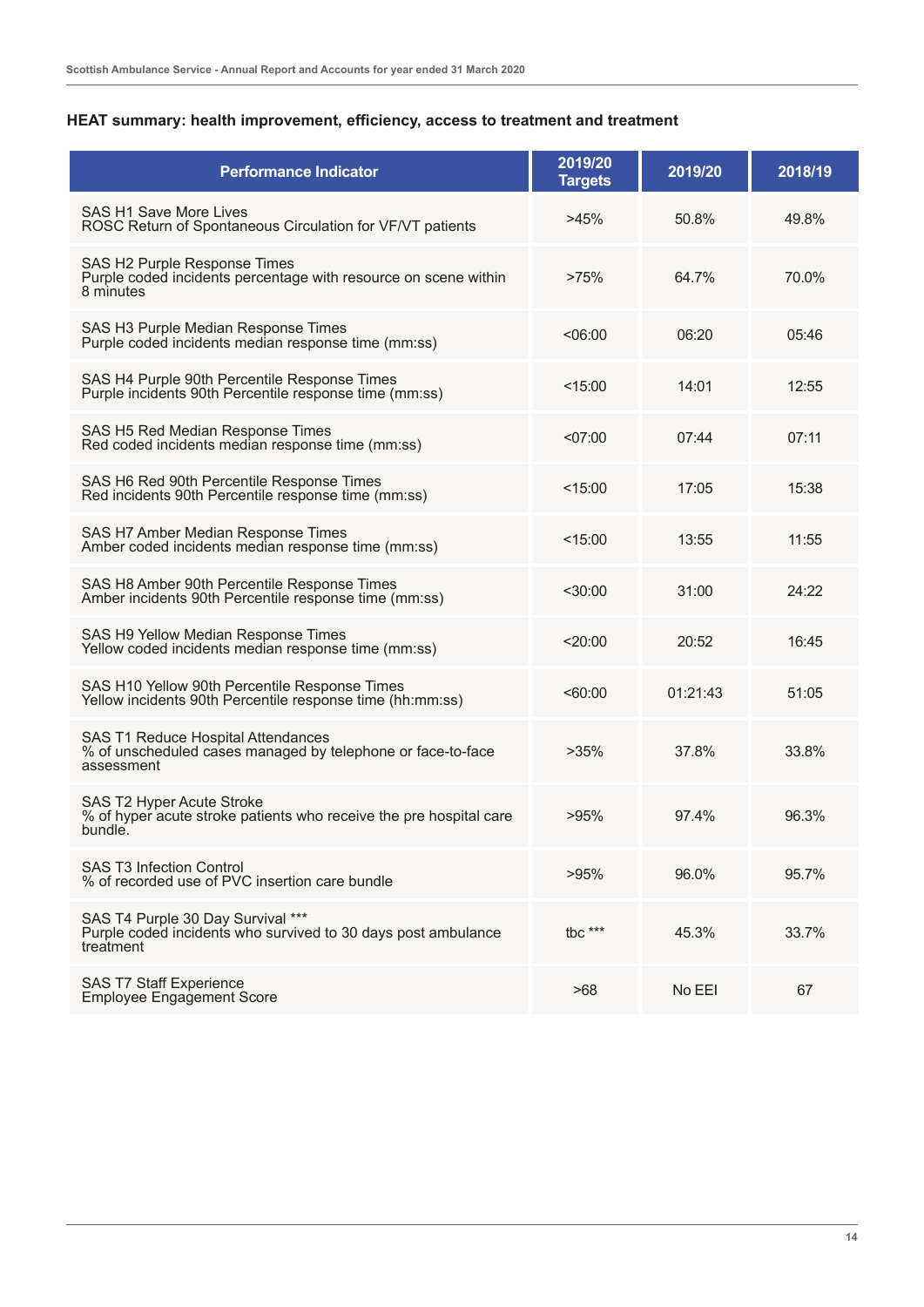#### **Financial Performance**

The Scottish Government Health and Social Care Directorate (SGHSCD) sets three financial targets at NHS Board level on an annual basis. These limits and results are set out below:

Deliver financial performance as detailed:

- Revenue Resource limit: a break even resource budget for ongoing operations
- Capital Resource limit: a break even resource budget for new capital investment
- Cash requirement: a financial requirement to fund the cash consequences of the ongoing operations and the new capital investment, internally generated target of £60k held at end of month as at 31 March 2020
- **Efficiency Target: Deliver the full** quantum of savings required at £9,979k

NHS Boards are expected to contain their net expenditure within these limits, and to report on any variation from the limits set.

WHAT WE SAID WE WILL DO **WHAT WE HAVE ACHIEVED** 

The Scottish Ambulance Service achieved each of the targets set, as at 31 March 2020, the financial performance against each target as detailed below:

- Revenue Resource Limit : £69k underspend
	- Core £69k underspend
	- Non Core Breakeven
- Capital Resource limit: Breakeven
- Cash of £75k held at end of March 2020
- Efficiency Target: Delivered the full quantum of savings required £9,979k

The Service was required to produce a trajectory of its expected position from July 2019 until March 2020 to the SGHDCD. Financial performance was monitored and reported monthly to the Board and Chief Executive.

#### **1.7 Measurement for improvement**

The performance aims we share, report and discuss with Government colleagues reflect an important but fairly narrow perspective of the contribution the Service makes to our patients' outcomes and experience. A range of additional measures have been, or are being, developed which will guide the ambition of our service to be a care provider which puts the patients' needs at the centre of what we do, and these measures will enable us to evidence the realisation of this ambition.

Continuing to build from previous years we will progress the principle of measuring progress through the provision of high quality data and subsequent scrutiny and analysis. We will achieve this principle by using a small number of tools to improve data literacy levels across the Service beginning with the Board, executives and senior managers. This in turn will move the Service towards its ambition to progressively move away from, for example, simplistic 'Red', 'Amber' and 'Green' (RAG) status measurement/ reporting methods to a more dynamic and engaging approach of data visualisation and interpretation.

To underpin this approach, we will embed the Model for Improvement and other improvement methodologies in our development and business as usual practices which will build our ability to use data as a means, for example, to help us understand variation in

processes and practices by making that variation visible. This will consequently enable the organisation to collectively discuss and co-design service changes, to improve and standardise data display and improve our data interpretation skills throughout the Service.

#### **MODEL FOR IMPROVEMENT**

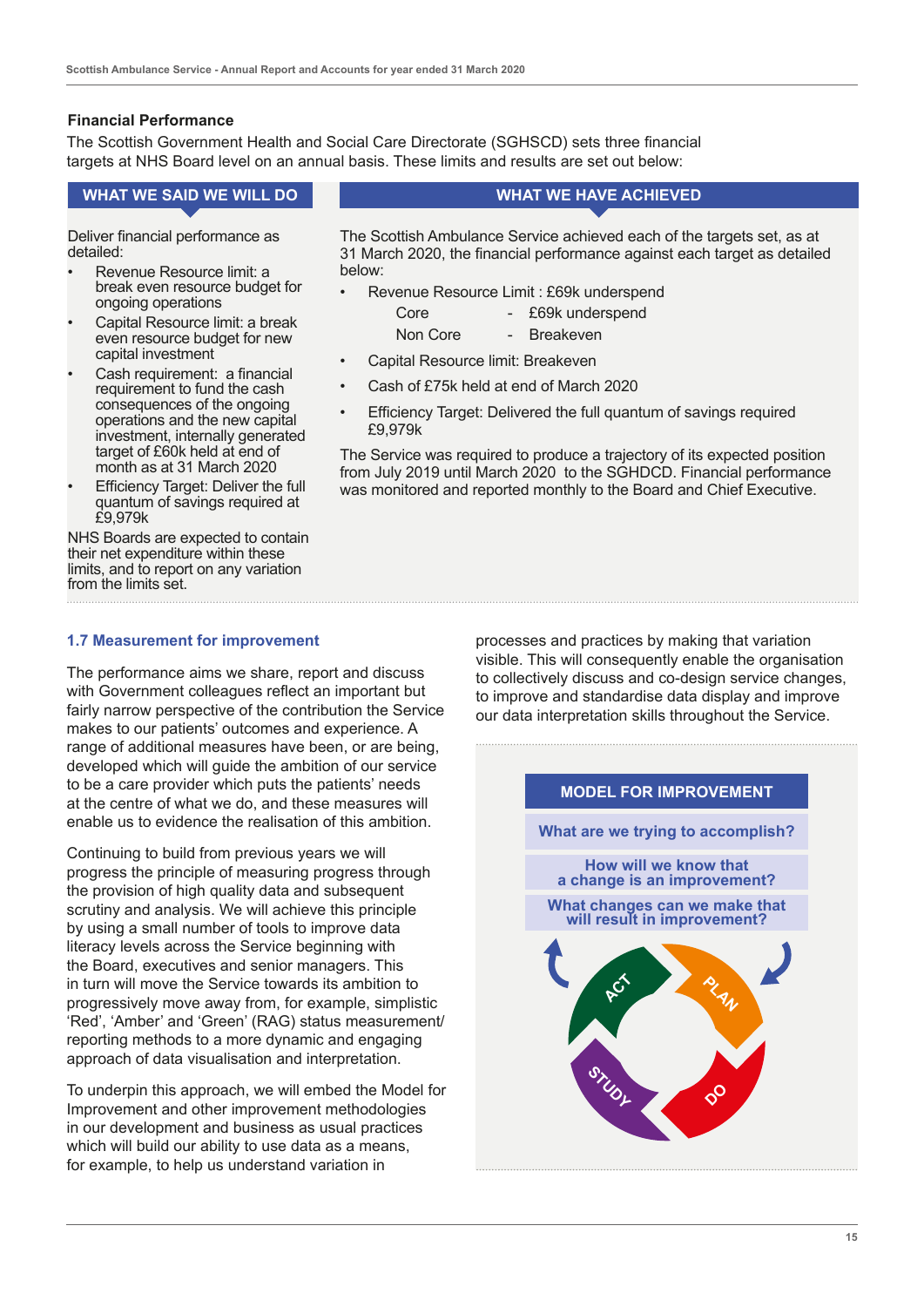#### **1.8 Principal risks and uncertainties**

The Scottish Ambulance Service's Annual Operational Plan identifies the key risks facing the organisation in the context of our operational, tactical and strategic aims and actions for the coming year. The key challenge is how we manage these risks in a way that ensures the continued delivery of quality clinical services and a high standard of operational performance whilst achieving our financial targets.

Principal risks identified include: increasing demand especially in our urban areas resulting in staff welfare risks and response times, as we implement the first year of the new UK Paramedic Education model risks of recruitment and training; cyber risks as we continue to develop digital solutions and unidentified or high risk efficiency saving targets in the planned savings programme. In addition, a separate and detailed COVID-19 risk register has been in place since February 2020.

The Scottish Ambulance Service's approach to the management of risk is set out in detail in the Governance Statement.

#### **2. Performance Analysis**

#### **2.1 Financial performance and position**

The Scottish Government Health and Social Care Directorate (SGHSCD) sets three financial targets at NHS Board level on an annual basis.

These limits are:

- **• Revenue resource limit** a resource budget for ongoing operations;
- **• Capital resource limit** a resource budget for new capital investment; and
- **• Cash requirement** a financial requirement to fund the cash consequences of the ongoing operations and the new capital investment.

NHS Boards are expected to contain their net expenditure within these limits, and to report on any variation from the limits set.

The Scottish Ambulance Service achieved each of the targets set and the table below indicates the financial performance against each target.

|                                             | (1)<br>Limit as set by SGHSCD<br>£000 | (2)<br><b>Actual Outturn</b><br>£000 | (3)<br>Variance (over)/under<br>$(1)-(2)$<br>£000 |
|---------------------------------------------|---------------------------------------|--------------------------------------|---------------------------------------------------|
| Revenue resource limit -<br>Core            | 281,413                               | 281,344                              | 69                                                |
| Revenue resource limit -<br><b>Non Core</b> | 15,236                                | 15,236                               |                                                   |
| <b>Capital resource limit</b>               | 26,025                                | 26,025                               | -                                                 |
| <b>Cash requirement</b>                     | 301,170                               | 301,170                              |                                                   |

| Memorandum for in year outturn                                               | £'000    |
|------------------------------------------------------------------------------|----------|
| Core Revenue Resource Variance (Deficit)/Surplus in 2019/20                  | 69       |
| Financial flexibility: funding banked with/(provided by) Scottish Government | 0        |
| Underlying (Deficit)/Surplus against Core Revenue Resource Limit             | 69       |
| Percentage                                                                   | $0.00\%$ |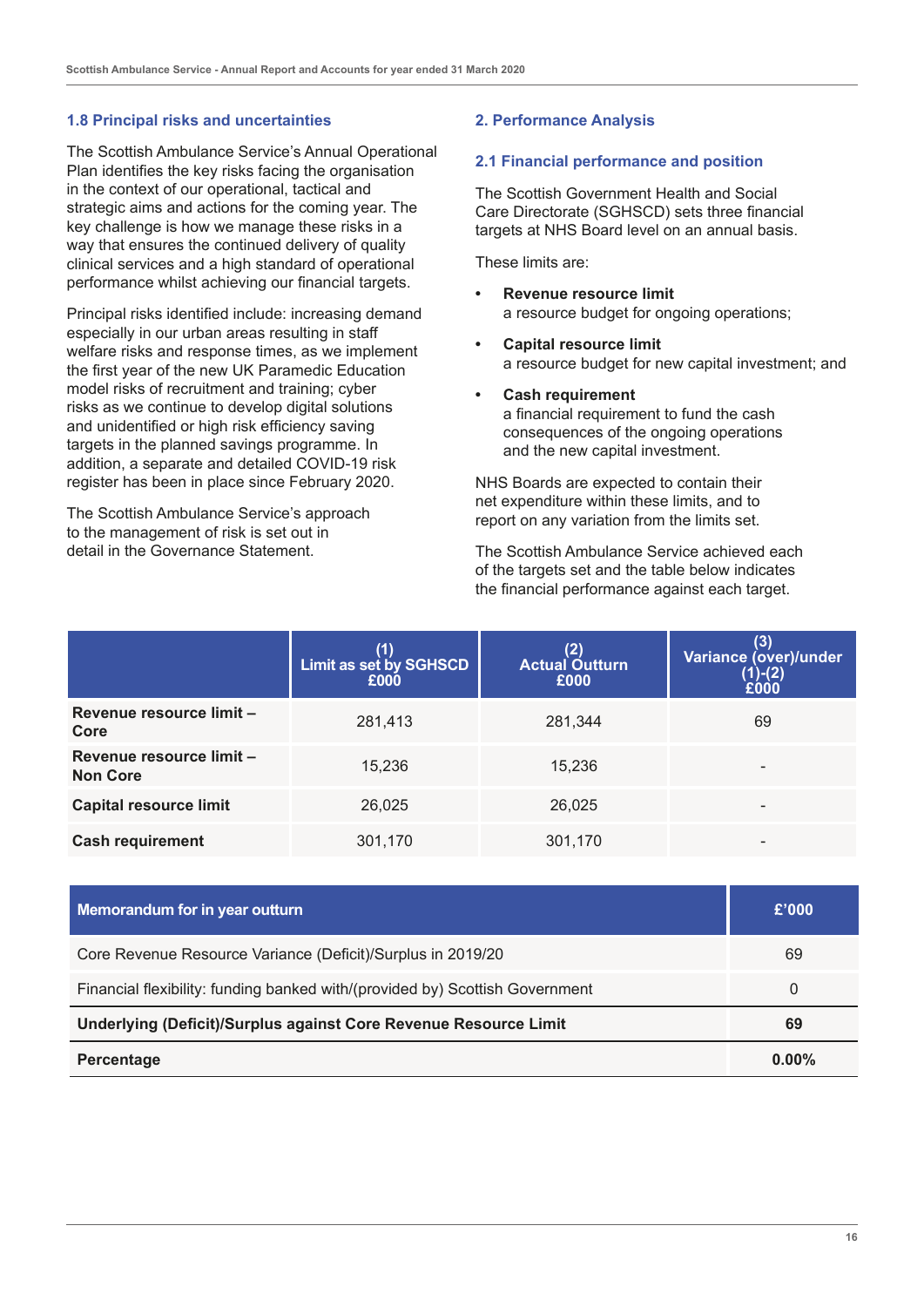A three-year operational plan including the financial plan was submitted to Scottish Government by the Scottish Ambulance Service on 11 March 2019. Confirmation was received on the 8th April 2020 that in light of the priority now given to COVID-19 the submitted plan would be taken as a baseline and will form the basis of the recovery plan including the COVID mobilisation plan. Detailed financial templates describing COVID financial and operational implications have been submitted to Scottish Government throughout April and May 2020.

Excluding provision of financial flexibility provided by the Scottish Government, the Board's outturn would have been an underspend on RRL of £0.01m (equivalent to 0.00%)being the £69k current year less the £58k carry forward from the prior year. The underspend is within the one per cent flexibility afforded by the three-year financial planning and performance cycle, and will be managed within an overall breakeven position in period to 2021-22.

In respect of financial position and performance:

- The Scottish Ambulance Service achieved breakeven against its Non-Core Revenue Resource Limit and have a small underspend against the Core Revenue Resource Limit at the year-end;
- The Scottish Ambulance Service contained its costs within the revenue and capital resource limits:
- £1.7m of COVID-19 related costs were incurred and funded by Scottish Government during 2019-20
- Provisions for bad and doubtful debts of £514k (2018/19 £314k) were made.
- Provision for legal obligations of £4,017k (2018/19 £4,095k) were made relating to clinical, medical and legal claims against the Board;
- A second provision recognising the requirement to make contributions towards overall Clinical Negligence and Other Risks Indemnity Scheme (CNORIS) liabilities has also made. Based upon the advice of SGHSCD our share is £4,745k (2018/19 £4,212k) by SGHSCD;
- Land and buildings were revalued by the Valuation Office Agency at 31 March 2020 on the basis of Existing Use Value (EUV) for non specialised properties and Depreciated Replacement Cost (DRC) for a number of specialised properties. The remaining specialised properties not revalued were indexed at that date using indices supplied by the Building Cost Information Service (BCIS). The valuation was in accordance with the Royal Institute of Chartered Surveyors Statement of Asset Valuation Practices and Guidance Notes, subject to the special requirements of the accounting policies of the NHS.
- The net impact was an increase in value of £641k (2018/19: £839k increase), of which £45k (2018/19: £255k credited) was credited to the revaluation reserve and £596k (2018/19: £584k) credited to the Statement of Comprehensive Net Expenditure. The net charge of £596k to the Statement of Comprehensive Net Expenditure (2018/19: £584k) was comprised of £62k (2018/19 £0) impairment losses and £658k (2018/19 £584k) reversal of previous impairment losses.
- Total outstanding current payables are Board £23,741k, Consolidated £23,764k (2018/19: Board £14,661k, Consolidated £14,683k)
- The Service submitted a balanced three year plan that was accepted by Scottish Government and while there may be some re-prioritising due to COVID-19, it is expected that those additional costs will be met by Government as was the case this year. Therefore, these accounts have been prepared on a going concern basis.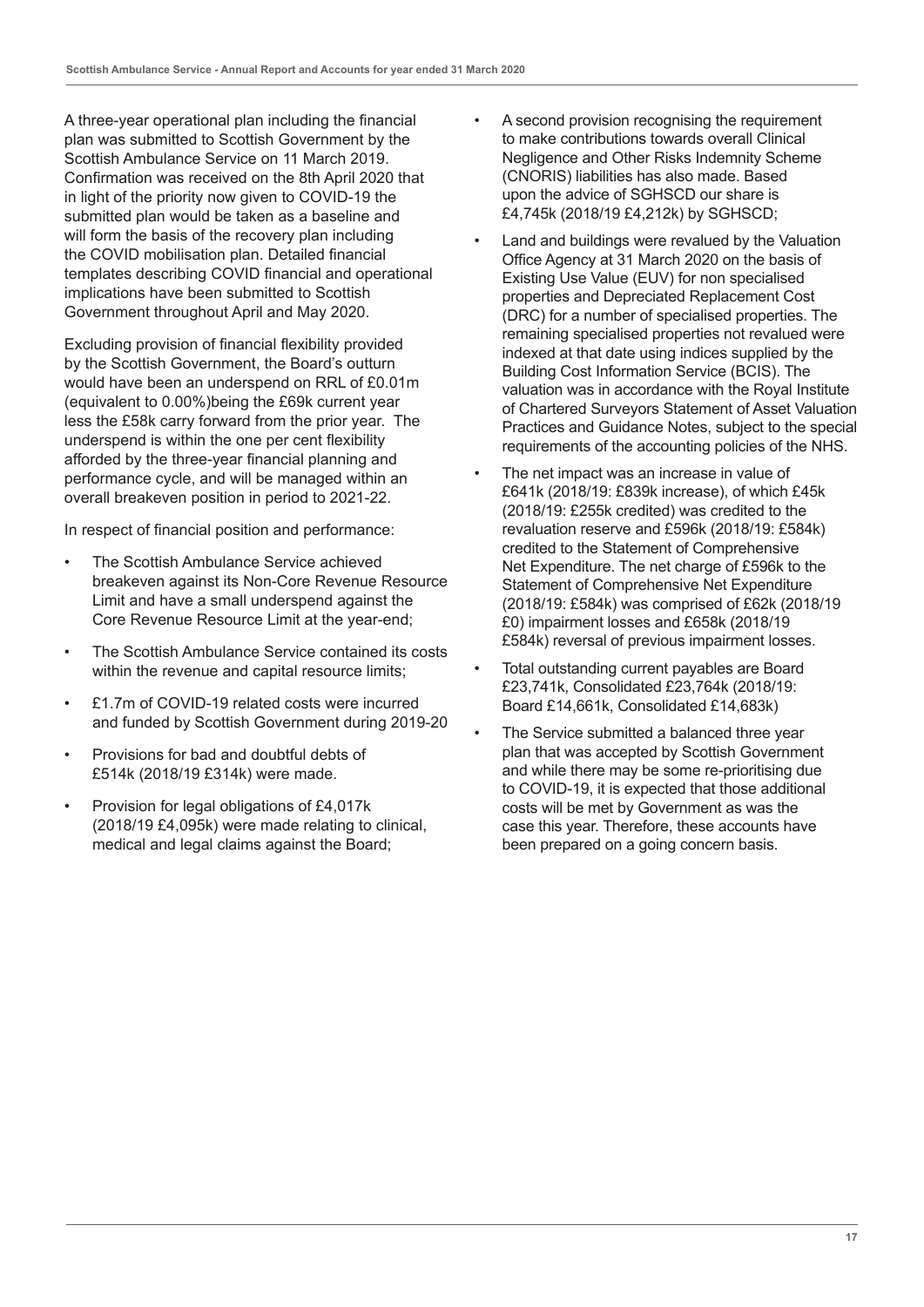| <b>Payment Policy</b>                 | 2019/20 | 2018/19 |
|---------------------------------------|---------|---------|
| Invoices paid within 10 Days (Volume) | 42%     | 37%     |
| Invoices paid within 10 Days (Value)  | 73%     | 59%     |
|                                       |         |         |
| Invoices paid within 30 Days (Volume) | 82%     | 77%     |
| Invoices paid within 30 Days (Value)  | 87%     | 83%     |
|                                       |         |         |
| Average days credit taken             | 23      | 27      |

#### **2.2 Payment Policy**

The Scottish Ambulance Service is committed to supporting the Scottish Government in helping businesses during the current economic situation by paying bills more quickly. The intention is to achieve payment of all undisputed invoices within 10 working days across all public bodies.

The target has been communicated to all nondepartmental public bodies, who are working towards the accelerated payment target of 10 working days.

The Scottish Ambulance Service endeavours to achieve this target, with many invoices processed within 7 working days of date of receipt. However, the sound financial management of public funds requires further investigation of some invoices which can lead to a delay in payment.

Staff turnover within the accounts payable team remains an issue but performance measures improved across the board. This is testament to the team and the process improvements they implemented this year.

#### **2.3 Pension liabilities**

The accounting policy note for pensions is provided in Note 1 and disclosure of the costs is shown within Note 17 and the Remuneration Report.

#### **2.4 Sustainability and Environmental Reporting**

The Climate Change (Scotland) Act 2009 set outs measures adopted by the Scottish Government to reduce emissions in Scotland by at least 80% by 2050. In 2015, an Order was introduced requiring all designated Major Players (of which The Scottish Ambulance Service Board is one) to submit an annual report to the Sustainable Scotland Network detailing compliance with the climate change duties imposed by the Act. The information returned by the Board is compiled into a national analysis report, published annually and superseding the prior requirement for public bodies to publish individual sustainability reports. The Scottish Ambulance Service is committed to ensuring that it considers Sustainability in all its actions and decisions. Sustainable Development is one of the guiding principles in the Service's Strategic and Operational Planning process.

The Service recognises its responsibilities to promote development which meets the needs of the service

- without compromising the ability of future generations or other communities to meet their needs, and,
- without overburdening the ecosystems on which we all depend for our social, environmental and economic well-being.

The Service acknowledges the great potential benefits within policies and practices relating to employment, training, procurement, transport, energy, waste management and capital development policies and practices that create and support sustainable communities, through minimising environmental damage and promoting social and economic well-being and development.

Further information on the Scottish Government's approach can be found in the Climate Change Plan 2018-2032 while national reports can be found at the following resource: <https://sustainablescotlandnetwork.org/reports>

#### **2.5 Public Services Reform (Scotland) Act 2010**

The Public Services Reform (Scotland) Act came into being in October 2010. In Sections 31 and 32 it placed a duty on all public bodies to publish information on expenditure and certain other matters as soon as is reasonably practicable after the end of each financial year. These items include:

- Overseas Travel;
- Public Relations;
- Hospitality and Entertainment; and
- **External Consultancy.**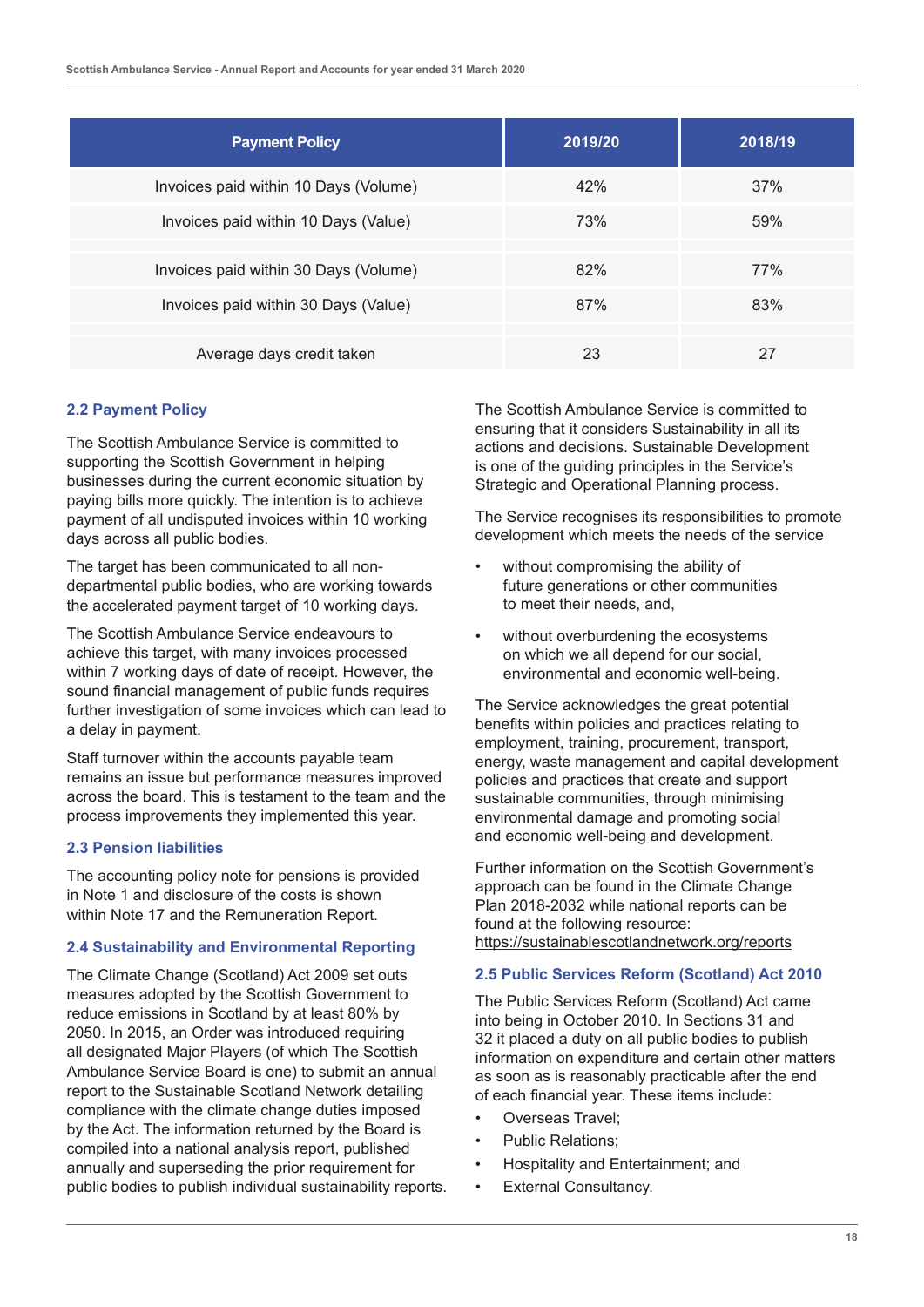In order to comply with this Act, the Scottish Ambulance Service places on its external website the information relating to the expenditure incurred under these headings since 1 April 2011.

In addition, public bodies are required to publish cash payments made to external parties that exceed £25,000 on a monthly basis, as soon as the monthly accounts are available. A list of these payments is also placed on our External Website. The following link will take readers to the relevant information: <http://www.scottishambulance.com/TheService/act.aspx>

Payments made to staff that exceed £100k per annum should also be disclosed. This information is contained in the remuneration report. No other members of staff currently earn more than £100k per annum.

#### **2.6 Remuneration For Non-Audit Work**

Grant Thornton UK LLP, the Scottish Ambulance Service's current External Auditor, have undertaken no non-audit related work during 2019/20.

#### **2.7 Related Party Transactions**

Details of any interests of Board members, senior managers and other senior staff in contracts or potential contractors with the Health Board as required by IAS 24 are disclosed in Note 19.

#### **2.8 Personal Data Related Incidents Reported To The Information Commissioner**

There have been no incidents that have required to be reported to the Information Commissioner during the year.

#### **2.9 Disclosure Of Information To Auditor**

The directors who held office at the date of approval of this directors' report confirm that, so far as they are each aware, there is no relevant audit information of which the Board's auditor is unaware; and each director has taken all the steps that he/she ought reasonably to have taken as a director to make himself/herself aware of any relevant audit information and to establish that the Board's auditors are aware of that information.

#### **2.10 Events After the End of the Reporting Period**

There have been no significant events after the end of the financial year that would materially impact on the information contained within the accounts.

#### **2.11 Financial Instruments**

Information in respect of the financial risk management objectives and policies of the Board and the exposure of the Scottish Ambulance Service to price risk, credit risk, liquidity risk and cash flow risk is disclosed in Note 18.

The Accounting Officer (Chief Executive) of the Scottish Ambulance Service has authorised these financial statements for issue on the 24 June 2020.

#### **2.12 SCOTSTAR Performance**

Our SCOTSTAR neonatal, paediatric and adult retrieval teams continue to work together to provide safe, effective person-centred retrieval and critical care services to communities across Scotland.

#### **Adult Team**

Our Emergency Medical Retrieval Service (EMRS) provides national retrieval services 24 hours a day. EMRS comprises of 2 sections, EMRS West and EMRS North, based at Glasgow Airport and Aberdeen Airport respectively.

EMRS West is comprised of 3 teams per 24 hours with 2 teams on at any time. Each team is led by a Consultant accompanied by a Senior Medical Trainee or a Nurse/Paramedic Retrieval Practitioner. On-base cover providing an immediate response is available from 0700 to 2300, with an on-call response provided overnight.

EMRS North is comprised of a single team and operates on the similar basis as EMRS West.

#### **Neonatal Team**

Our Neonatal Transfer Service works nationally across three regions; North, East and West. The team undertakes transfers and retrievals of babies up to five kilograms using a team comprising up to 3 clinicians, including Consultants, Advanced Nurse Practitioners (ANPs), middle grade Doctors and Transport Nurses.

#### **Paediatric Team**

Our Paediatric Retrieval Service provides for newborn babies and patients up to 16 years old. Typically, the team is Consultant led, supported by Trainees, Nurse Practitioners and Nurses. The team also works closely with Paediatric Intensive Care Unit partners (PICU), providing telephone advice to referring clinicians.

#### **Adult Transfer and Retrieval Activity**

During 2019/20 the EMRS team received 1,952 calls and was activated on 1,369 missions, an increase of 428 over the previous year:

The team performed 114 primary pre-hospital general anaesthetics and gave pre-hospital blood transfusions to 64 patients, in addition to enhanced-response critical care team interventions and senior clinical decision maker input.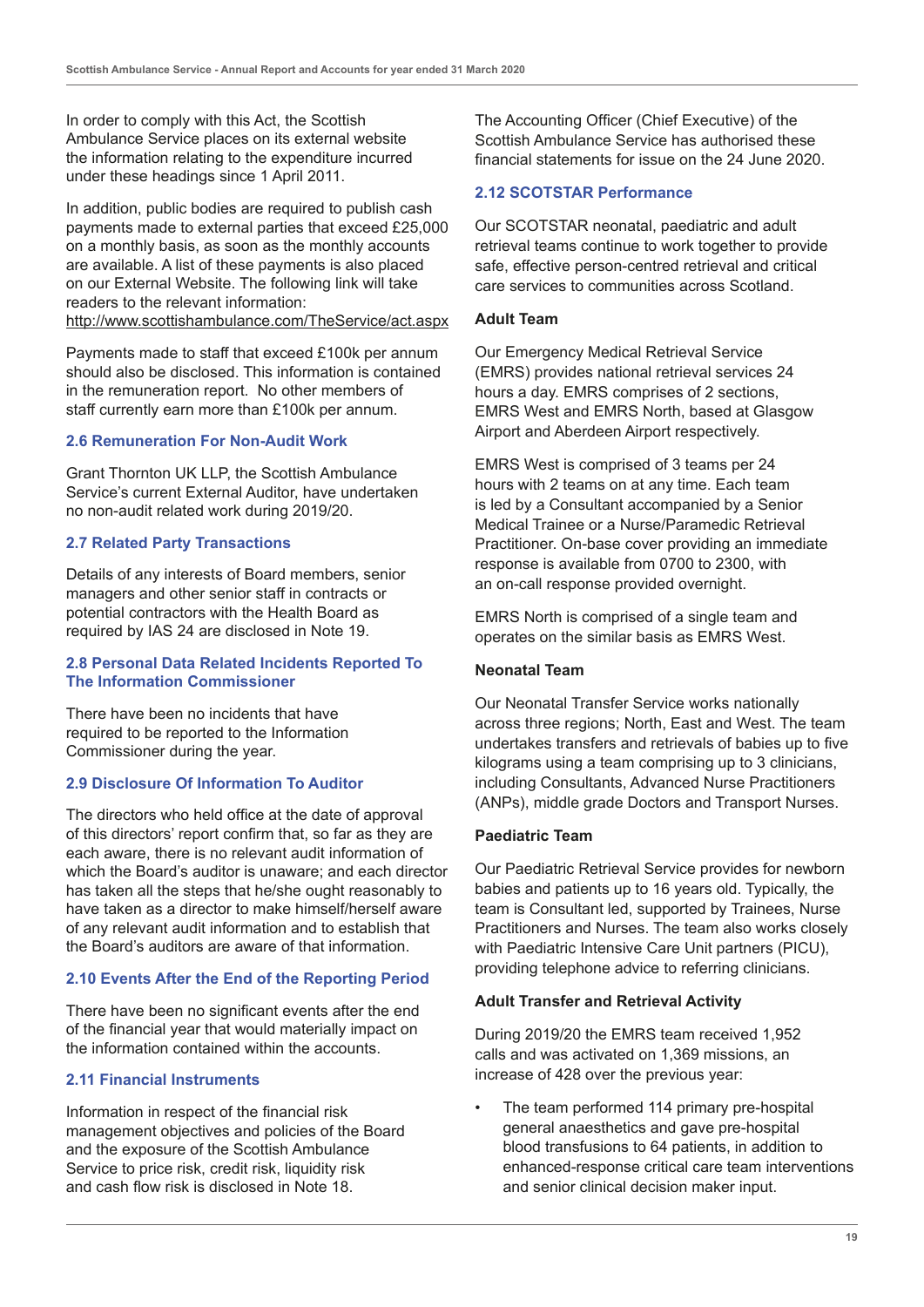- 34 secondary retrieval patients were intubated and ventilated by EMRS for transfer, with 88.2% being transported by air, of which 76.7% were by helicopter and 23.3% by fixed wing aircraft.
- 583 advice Calls with remote and rural clinicians. 186 were Top Cover calls.

#### **Other Advice Calls excluding Top Cover by Follow Up**

#### **Follow Up Outcome Type**

| No follow up recorded                     | 17  |
|-------------------------------------------|-----|
| No follow up recorded but EMRS not needed | 48  |
| No transfer of patient                    | 77  |
| Patient transferred hospital              | 255 |

#### **Neonatal Transfer and Retrieval Activity**

During 2019/20 the Neonatal Transfer Service performed 1,187 patient transfers:

• 452 of these transfers were repatriations, allowing babies to be safely cared for at a unit closer to their families. Of those transfers the regional teams each carried out the following:

| West:  | 221 (48.9%) |
|--------|-------------|
| East:  | 191 (42.3%) |
| North: | 38 (8.41%)  |

- 93.3% of the transfers were by road with an average transfer duration of 3 hours 22 minutes.
- 359 transfers were intensive-care level transfers with 176 intubated, ventilated babies.
- 110 other babies were transferred on other advanced respiratory support.

#### **Paediatric Transfer and Retrieval Activity**

During 2019/20 the Paediatric Retrieval Team performed 339 patient transfers, visiting over 35 hospital sites across Scotland. Of those transfers, 219 were intensive care level and 81 were high dependency:

- 186 transfers were intubated, ventilated children.
- The average mission duration by road was 5 hours 28 minutes and by Air was 7 hours 49 minutes.
- 73.2% of transfers were by road, 21.2% by fixed wing aircraft and 5.31% by helicopter. One mission required the use of both helicopter and fixed wing resources.

#### **2.13 Equality and Diversity**

Building on our strategic framework "Towards 2020: Taking Care to the Patient" we are developing our

future strategy for 2020 and beyond. Our mission is to deliver the best ambulance services for every person, every time. Our goals to improve clinical quality, respond appropriately to the health needs of patients, support self- management and reduce health inequalities cannot be achieved without a firm commitment to continue to progress our equalities work now and in the future.

In 2017 Equality Outcomes for 2017 – 21 were developed and published. These closely align with our strategic direction and focus on patient facing services and initiatives planned to improve the experience of our workforce. The development of the equality outcomes provided the assurance that the Scottish Ambulance Service meets the equality and diversity needs of people with the nine protected characteristics (age, disability, gender reassignment, marriage and civil partnership, pregnancy and maternity, race, religion or belief, sex and sexual orientation) whether they are patients, members of the public, carers or staff.

As at 1 April 2020 the Scottish Ambulance Service employed 5,278 staff and the profile of the workforce was 58 per cent men and 42 per cent women. The annual workforce equality monitoring report details the steps we are taking to improve the diversity of the workforce and encourage staff to disclose equality details to allow more complete reporting.

#### **Other employee matters**

The recognised principles of fairness, respect, equality, dignity and autonomy are firmly embedded in our organisational values. The Scottish Ambulance Service Equality, Diversity and Human Rights and Recruitment and Selection policies support these principles for staff ensuring there are fair and equitable processes in place and these apply to all who work with the Service. This is regardless of employment status and includes permanent and fixed term contracts, members of staff on zero hours contracts, those working on behalf of other agencies, those on secondment to Scottish Ambulance Service, volunteers and those on work experience.

Guidance for the recruitment and employment of staff with Diabetes and the managers' recruitment guide provide additional guidance for all managers recruiting and managing applicants and staff who have a disability.

The Scottish Ambulance Service works within the Disability Confident Standard and recognises best practice in employing, retaining and developing disabled staff. Applicants who have a disability are supported through the job interview guarantee initiative. Applicants who wish to be covered under this initiative are interviewed if they meet the minimum criteria for the post. Adjustments are made in accordance with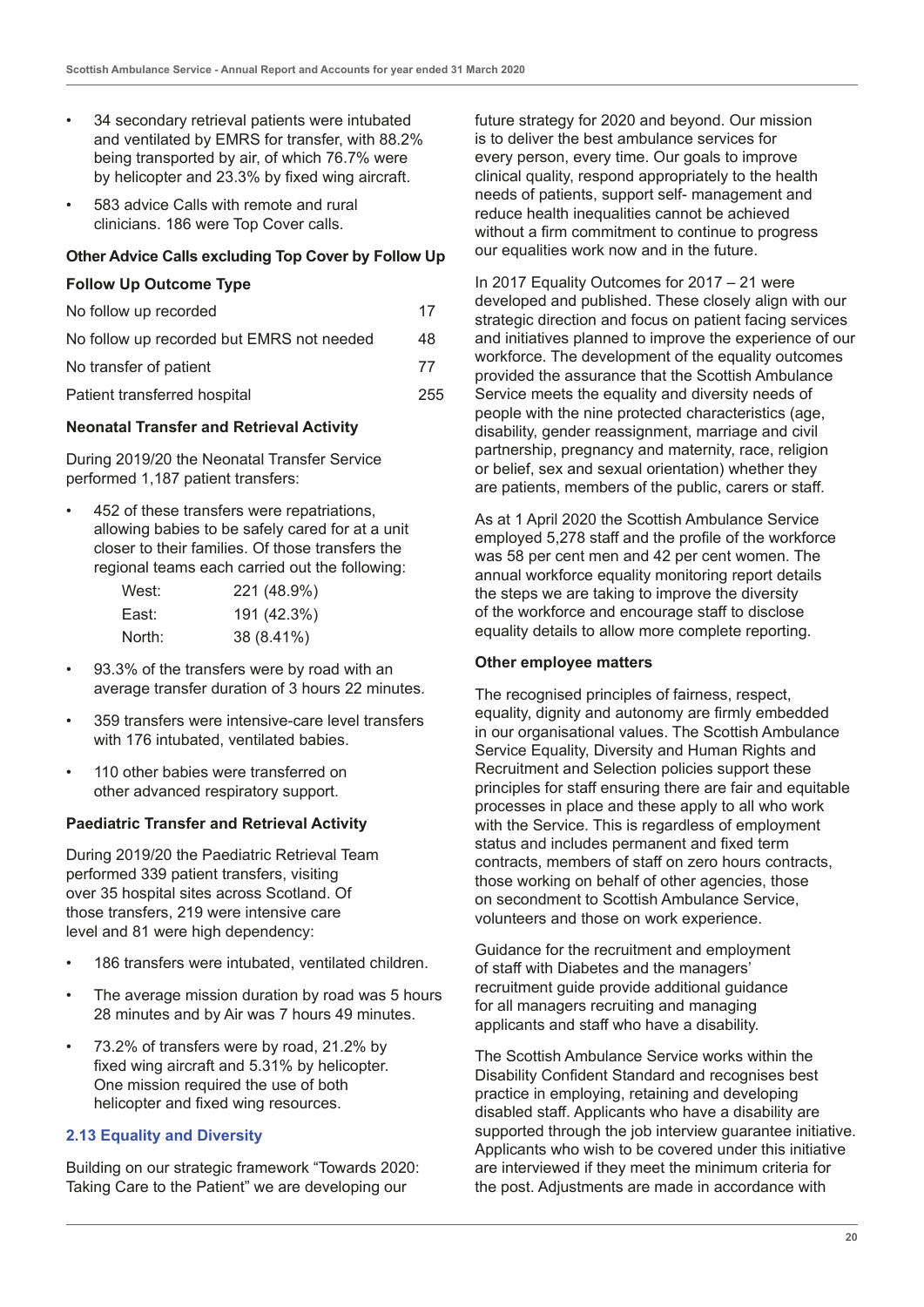individual needs to ensure applicants are able to fully participate in the recruitment process. Reasonable adjustments are put in place for those staff who become disabled during the course of their employment and these are supported by the Attendance Policy which aims to remove any barriers to access and participation and promote equality of opportunity.

The Scottish Ambulance Services has been involved in the development of human resources polices with staff side colleagues through the Once for Scotland Programme. A number of these policies are now in place and others will be adopted during 2020. Other policies are developed in partnership with staff side colleagues and staff have the opportunity to contribute to this process through the National Partnership Forum.

The Scottish Ambulance Service is committed to providing a work environment free from bullying and harassment and the Bullying and Harassment Policy supports and encourages a culture where unlawful or unfair discriminatory treatment is not tolerated. The Whistleblowing Policy and confidential alert line are promoted widely in order that staff can raise serious matters of concern including those relating to danger, professional misconduct or financial malpractice that might affect patients, colleagues or Service users. In February 2020 the Service welcomed Elizabeth Humphreys, Non-Executive Whistleblowing Champion.

The Scottish Ambulance Service is committed to complying with the duties under health and safety legislation in order to ensure, the health, safety and wellbeing of staff. The health, safety and wellbeing group support this work providing a service wide framework of policies, guides and advice.

It is recognised that staff play a vital role in achieving the vision of the Strategy 'Taking Care to the Patient' and the Wellbeing Implementation Plan sets out how the Service will ensure the health, safety and wellbeing of staff which ultimately has an impact on the experience of users of our service. Plans are in place to develop a Wellbeing Strategy which will bring together all the elements currently being taken forward to support staff and their wellbeing in the workplace.

The iMatter staff experience tool has been implemented across the Service providing an opportunity for staff to have their say and allowing the organisation to better understand and improve staff experience through work at team level.

#### **Social, Community and Human Rights**

The challenge for the Scottish Ambulance Service is to translate the legislative requirements into an approach to mainstreaming equality and human rights into health policy and practice, which aims in turn to tackle health inequalities and improve health outcomes. The work of the Scottish Ambulance Service is explicitly aligned with existing NHS and Scottish Government policy priorities, linking this to national evidence where possible, and integrating into current performance management systems where relevant.

The Scottish Ambulance Service Equality Impact Assessment guidance ensures that the impact of equality and health inequalities is embedded and integrated into the decisions and actions of the Board. Under the Fairer Scotland Duty consideration is given to strategic decision making and how steps can be taken to reduce health inequalities resulting from socio economic disadvantage.

Human rights principles of fairness, respect, equality, dignity and autonomy are incorporated, although not explicitly, in the development of employment policies, partnership working, working with vulnerable adults and children and developing personcentred care for our patients; including the way we communicate and gain consent to treatment.

I confirm that this Performance Report is an accurate summary of the information reported therein.

Signed: Date: 24 June 2020

Mrs Pauline Howie OBE Chief Executive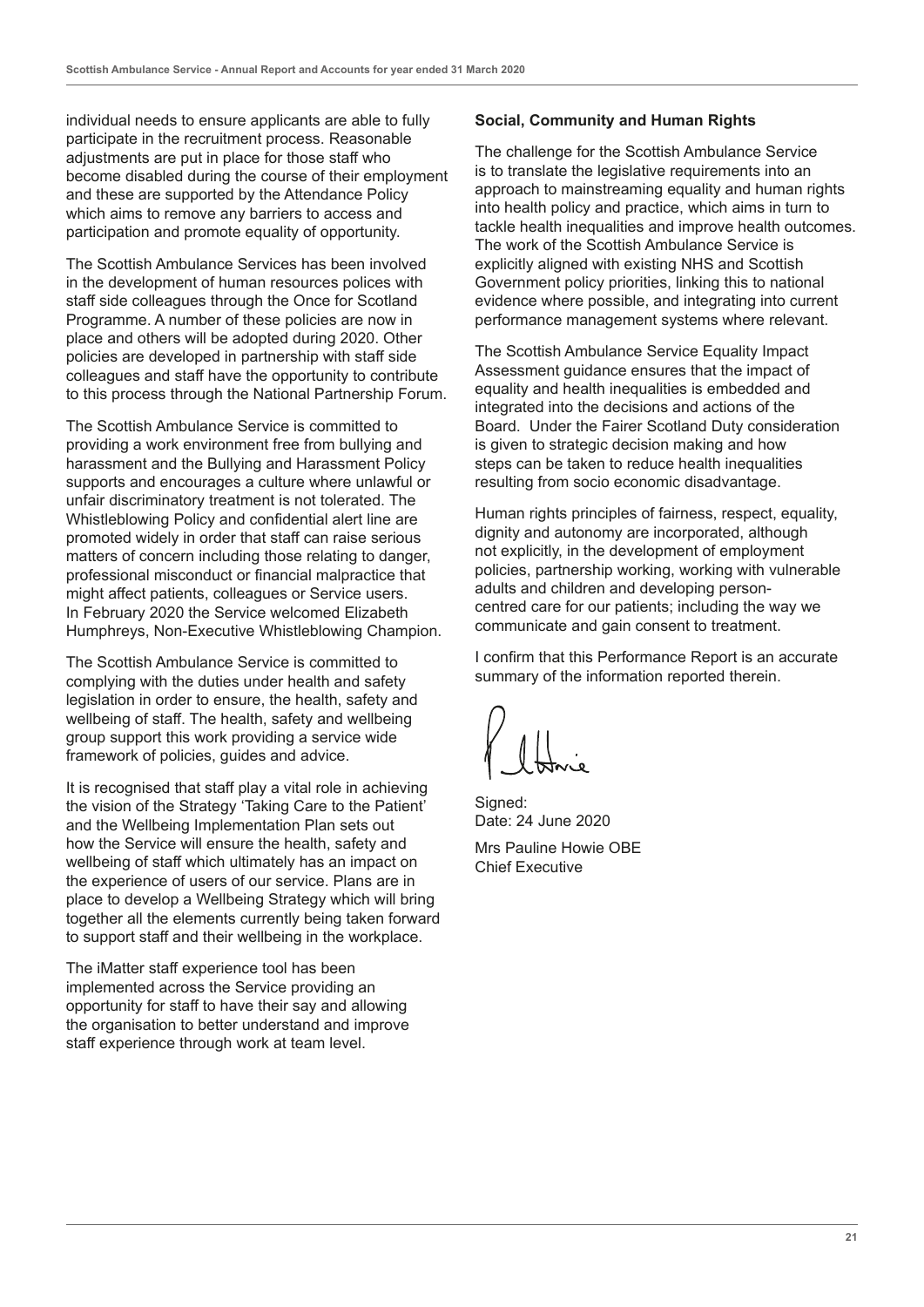# **Accountability Report**

### **Corporate Governance Report** Directors' Report

#### **1. Accounting convention**

The Annual Accounts and Notes have been prepared under the historical cost convention as modified to reflect changes in the value of fixed assets and in accordance with the 2019/20 FReM. The Accounts have been prepared under a direction issued by Scottish Ministers, which is appended to the accounts.

The statement of the accounting policies, which are in line with the International Financial Reporting Standards (IFRS) and have been adopted, are shown at Note 1.

#### **2. Naming convention**

Scottish Ambulance Service is the common name for the Scottish Ambulance Service Board.

#### **3. Principal activities and review of the business and future developments**

The information that fulfils the requirements of the business review, principal activities and future developments can be found in the Performance Report, which is incorporated in this report by reference.

#### **4. Date of issue**

The Accountable Officer authorised these financial statements for issue on 24 June 2020.

#### **5. Appointment of auditor**

The Public Finance and Accountability (Scotland) Act 2000 places personal responsibility on the Auditor General for Scotland to decide who is to undertake the audit of each health body in Scotland. The Auditor General has appointed Grant Thornton UK LLP to undertake the audit of the Scottish Ambulance Service. The general duties of the auditors of health bodies, including their statutory duties, are set out in the Code of Audit Practice issued by Audit Scotland and approved by the Auditor General.

#### **6. Corporate governance**

The Board meets regularly during the year to progress the business of the Scottish Ambulance Service Board. This includes: reviewing of performance against

the key targets for the organisation; considering the key strategies and policies the organisation wishes to develop; and seeking assurance that principal decisions are governed and implemented, as planned. In order to support the work of the Board and to provide a framework of assurance, the following governance committees report to the Board:

- Clinical Governance;
- Audit:
- Staff Governance; and
- Remuneration (as a sub-committee of the Staff Governance Committee).

#### **Clinical Governance Committee**

The Clinical Governance Committee of the Board has two key roles:

- Systems assurance to ensure that clinical governance mechanisms are in place and operate effectively throughout the Scottish Ambulance Service System; and
- Public health governance to ensure that the principles and standards of clinical governance are applied to the health improvement activities of the NHS Board.

The Clinical Governance Committee comprised four Non-Executive Directors: Mr Martin Togneri (Chair), Ms Neelam Bakshi (to 30 June 2019), Dr Francis Tierney, Ms Irene Oldfather, Ms Carol Sinclair and the Board Chair, Mr Tom Steele (*ex officio* member). Ms Carol Sinclair joined the Committee in July 2019. The Committee meets at least four times per year to monitor standards of care and measure the effectiveness of pre-hospital treatment. The Committee met 4 times in 2019/20 and all meetings were quorate.

#### **Audit Committee**

The Audit Committee comprised four Non-Executive Directors: Mr Edward Frizzell (Chair)(to 30 June 2019), Ms Carol Sinclair (Chair)(from 01 July 2019), Councillor Cecil Meiklejohn and Ms Irene Oldfather. Mr Stuart Currie joined the Committee in July 2019. The Committee meets four times per year to consider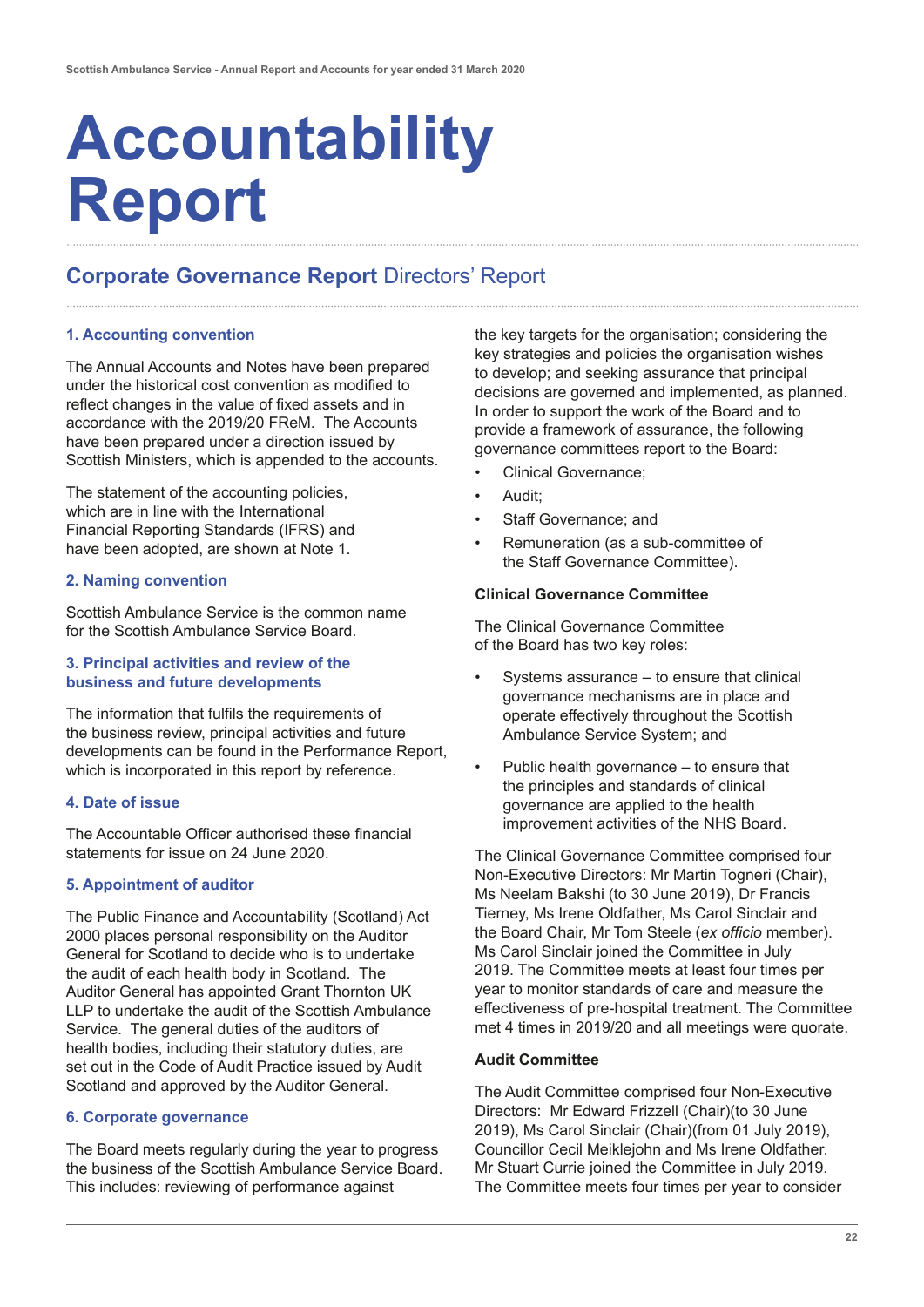the various reports from both internal and external auditors to assess the risks and internal controls in the Scottish Ambulance Service. The Committee met 4 times in 2019/20 and all meetings were quorate.

#### **Staff Governance Committee**

The Staff Governance Committee comprised four Non-Executive Directors: Ms Neelam Bakshi (Chair)(to 30 June 2019), Mr John Riggins (Employee Director), Madeline Smith (Chair), Mr Martin Togneri and Mr Stuart Currie, together with the Board Chair Mr Tom Steele (*ex officio* member) and three lay officials (in an *ex officio* capacity). The Committee meets four times per year to ensure effective monitoring of staff governance within the organisation. The Committee met 4 times in 2019/20 and all meetings were quorate.

#### **Remuneration Committee**

The Remuneration Committee, which reports to Staff Governance Committee, comprised the Board Chair, Mr Tom Steele and four Non-Executive Directors: Dr Francis Tierney (Chair); Mr Edward Frizzell (to 30 June 2019); Councillor Cecil Meiklejohn; and Mr John Riggins (Employee Director). The Committee meets at least twice per year to consider the evaluation of performance and pay awards for Executive Directors. It has an important role in ensuring consistency of policy and equity of treatment of staff across the local NHS system, including remuneration issues, where they are not already covered by existing arrangements at national level. The Committee met 4 times in 2019/20 and all meetings were quorate.

#### **7. Board membership**

Under the terms of the Scottish Health Plan, the Scottish Ambulance Service Board ("the Board") is a Board of governance whose membership will be conditioned by the functions of the Board. Members of Health Boards are selected on the basis of their position or the particular expertise which enables them to contribute to the decision making process at a strategic level.

The Board has collective responsibility for the performance of the Scottish Ambulance Service as a whole, and reflects the partnership approach, which is essential to improving health and health care.

The Scottish Ambulance Service Board comprised the following up to the date of signing the accounts:

| <b>Tom Steele</b>         | Chair                                                                |
|---------------------------|----------------------------------------------------------------------|
| <b>Pauline Howie OBE</b>  | <b>Chief Executive</b>                                               |
| Neelam Bakshi             | Non-Executive Director<br>(to 30 June 2019)                          |
| <b>Stuart Currie</b>      | Non-Executive Director<br>(from 01 July 2019)                        |
| <b>Edward Frizzell CB</b> | Non-Executive Director<br>(to 30 June 2019)                          |
| Elizabeth Humphreys       | Non-Executive Director<br>(from 01 February 2020)                    |
| Cecil Meiklejohn          | Non-Executive Director                                               |
| Irene Oldfather           | Non-Executive Director                                               |
| <b>Carol Sinclair</b>     | Non-Executive Director<br>(from 01 July 2019)                        |
| <b>Madeline Smith</b>     | Non-Executive Director                                               |
| Dr Francis Tierney        | Non-Executive Director                                               |
| Martin Togneri            | Non-Executive Director                                               |
| John Riggins              | <b>Employee Director</b>                                             |
| <b>Julie Carter</b>       | Director of Finance,<br>Logistics and Strategy<br>(from 1 June 2019) |
| Dr Jim Ward               | <b>Medical Director</b>                                              |
|                           |                                                                      |

#### **New Appointments**

Stuart Currie and Carol Sinclair were appointed as Non-Executive Directors from 01 July 2019. Following an all Boards appointment process, Elizabeth Humphreys was appointed as the Board's Non-Executive Whistleblowing Champion. Julie Carter was appointed as Director of Finance, Logistics and Strategy with effect from 1 June 2019.

The Board members' responsibilities in relation to the accounts are set out in a statement following this report.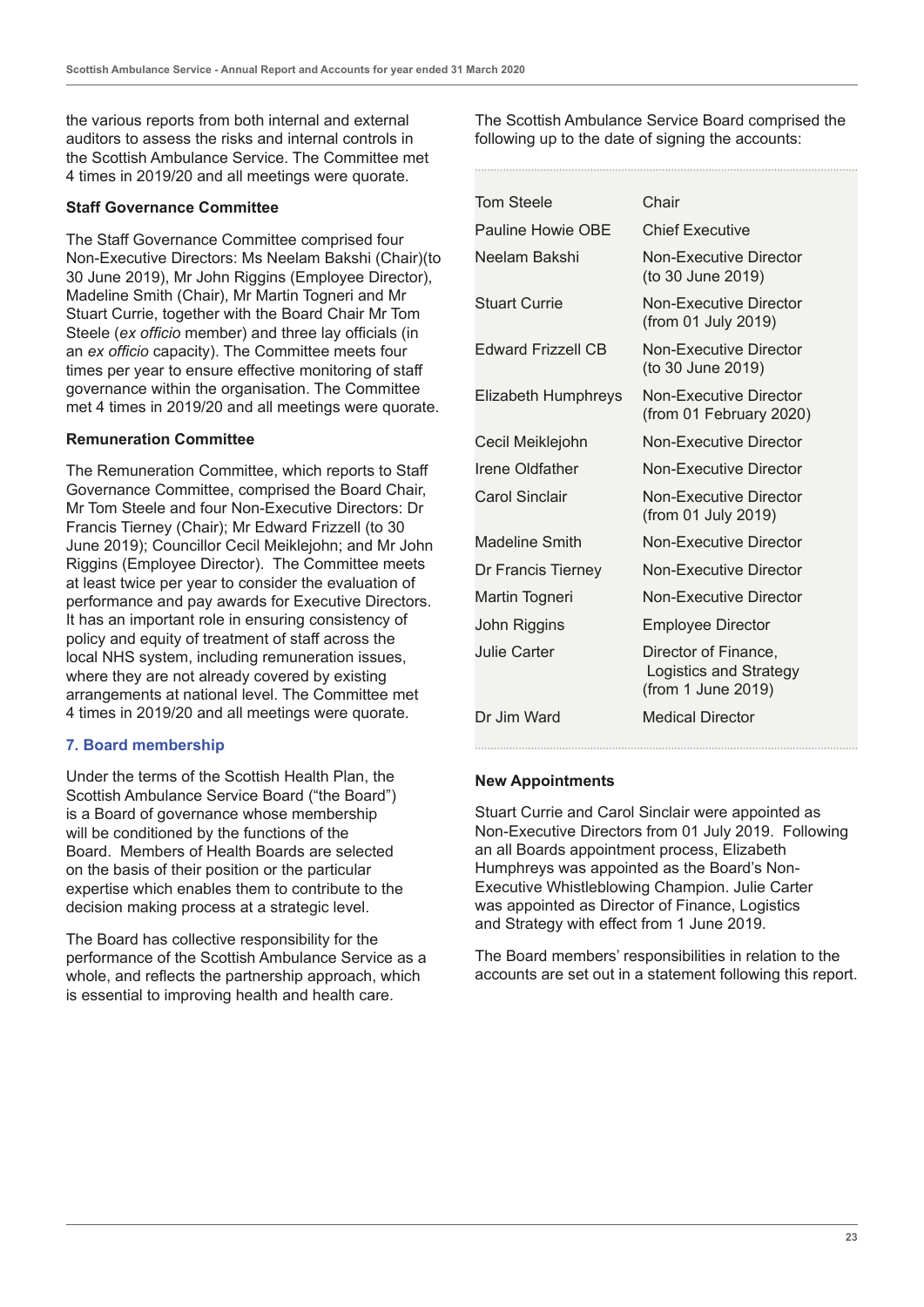#### **Board members' and senior managers' interests**

The following interests have been declared by Board members and senior managers:

| <b>Board Member</b>                   | <b>Directorships</b>                                                                                                                                                                                                                                                                                                                                                                                                                                                         | <b>Ownerships</b>      |
|---------------------------------------|------------------------------------------------------------------------------------------------------------------------------------------------------------------------------------------------------------------------------------------------------------------------------------------------------------------------------------------------------------------------------------------------------------------------------------------------------------------------------|------------------------|
| <b>Tom Steele</b>                     | Board Member Scottish Ambulance Service<br>$\bullet$                                                                                                                                                                                                                                                                                                                                                                                                                         | None                   |
| <b>Pauline Howie</b>                  | Board Member Scottish Ambulance Service<br>$\bullet$<br>Honorary Air Commodore of 612 (County of Aberdeen)<br>$\bullet$<br>Royal Auxiliary Air Force Squadron                                                                                                                                                                                                                                                                                                                | None                   |
| Neelam Bakshi                         | Board Member Scottish Ambulance Service<br>$\bullet$<br>Lay Member Employment Tribunals Scotland, Reserve<br>$\bullet$<br>Forces Tribunal<br>Public Appointments Advisor, Commissioner for Ethical<br>Standards<br>Board member, Judicial Appointments Scotland<br>$\bullet$<br>Disability Qualified Member, 1st Tier Social Entitlement<br>$\bullet$<br>Chamber                                                                                                             | NB Associates<br>Owner |
| <b>Stuart Currie</b>                  | <b>Board Member Scottish Ambulance Service</b><br>$\bullet$<br>Councillor, East Lothian Council<br>$\bullet$<br>Spokesperson, COSLA<br>$\bullet$<br>Lay member, Employment Tribunals<br>$\bullet$                                                                                                                                                                                                                                                                            | None                   |
| <b>Edward Frizzell</b>                | <b>Board Member Scottish Ambulance Service</b><br>President - Trefoil House<br>$\bullet$<br>Chair - Edinburgh Sculpture Workshop<br>$\bullet$                                                                                                                                                                                                                                                                                                                                | None                   |
| Elizabeth Humphreys                   | Board Member Scottish Ambulance Service<br>$\bullet$<br>Non-Executive Director, Independent Living Fund, Scotland<br>$\bullet$<br>Non-Executive Director, Public Health Scotland<br>$\bullet$<br>Chair and Trustee, Drake Music Scotland<br>$\bullet$<br>Trustee, Scottish Association for Mental Health<br>$\bullet$                                                                                                                                                        | None                   |
| <b>Councillor Cecil</b><br>Meiklejohn | <b>Board Member Scottish Ambulance Service</b><br>$\bullet$<br>Elected member, Falkirk Council                                                                                                                                                                                                                                                                                                                                                                               | None                   |
| John Riggins                          | <b>Board Member Scottish Ambulance Service</b><br>$\bullet$                                                                                                                                                                                                                                                                                                                                                                                                                  | <b>None</b>            |
| Dr Francis Tierney                    | Board Member Scottish Ambulance Service<br>$\bullet$<br><b>GP Locum</b><br>$\bullet$<br><b>GP Appraiser</b><br>$\bullet$<br>Member of British Medical Association and Medical<br>Defence Union<br>Fellow of the Royal College of General Practitioners<br>$\bullet$                                                                                                                                                                                                          | None                   |
| Martin Togneri                        | Board Member Scottish Ambulance Service<br>Trustee, Scotland's Charity Air Ambulance (to Sept 2019)<br>$\bullet$<br>Non-Executive Director, NHS24                                                                                                                                                                                                                                                                                                                            | None                   |
| <b>Irene Oldfather</b>                | Board Member Scottish Ambulance Service<br>$\bullet$<br>Director, Health and Social Care Alliance<br>$\bullet$<br>Committee member Scottish Health Council<br>$\bullet$<br>Member, European and Social Committee (to 31 January 2020)<br>$\bullet$                                                                                                                                                                                                                           | None                   |
| <b>Carol Sinclair</b>                 | Board Member Scottish Ambulance Service<br>$\bullet$<br>Trustee, Scotland's Charity Air Ambulance (in capacity as<br>$\bullet$<br>Non-Executive Director of Scottish Ambulance Service<br>Associate Director NHS National Services Scotland to<br>$\bullet$<br>1 April 2020 (on secondment to Scottish Government<br>(Scottish National Investment Bank from November 2019)<br>to March 2020)<br>Associate Director, Public Health Scotland (from 1 April 2020)<br>$\bullet$ | None                   |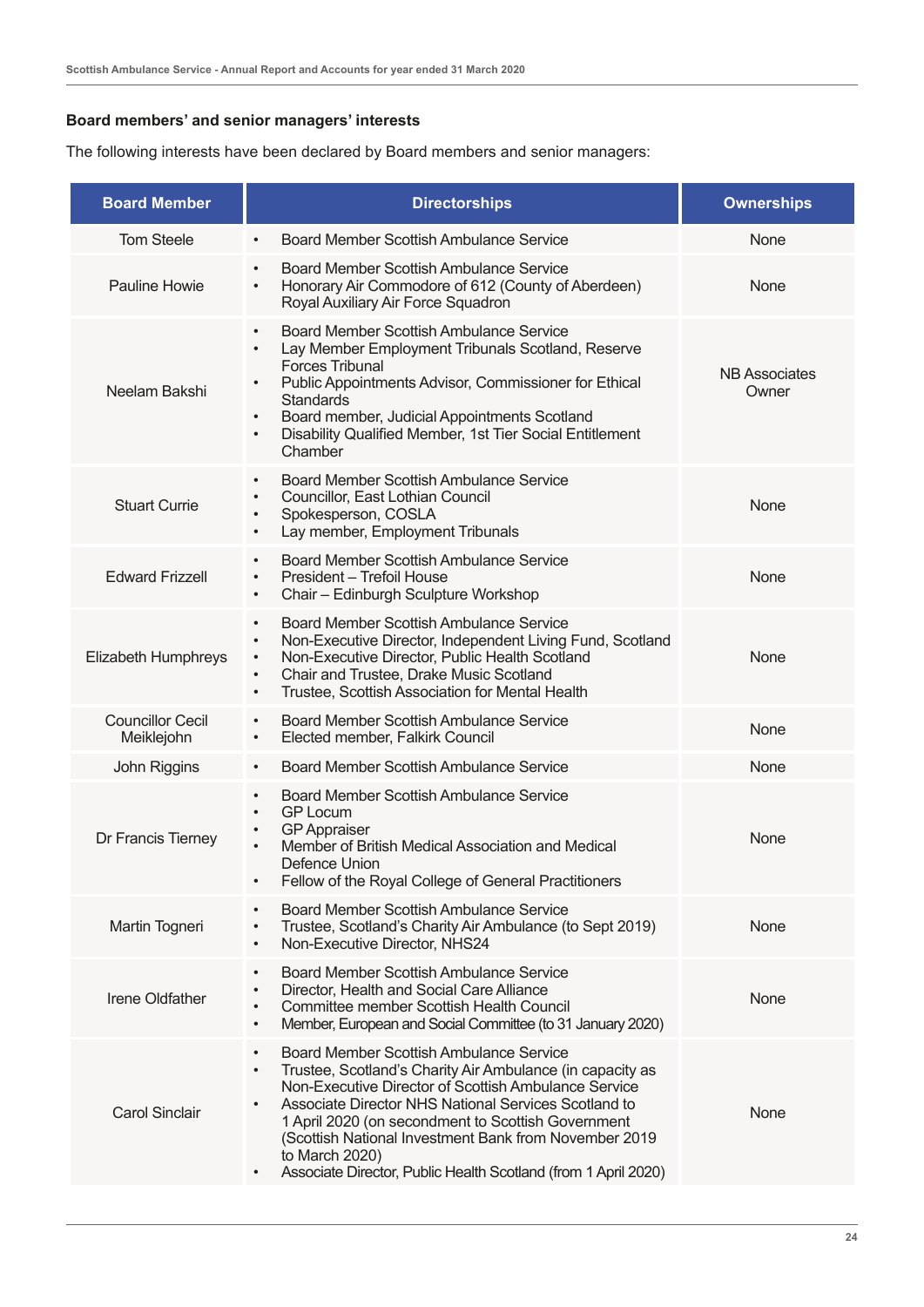| <b>Board Member</b>                | <b>Directorships</b>                                                                                                                                                                                                                                                                                                                                      | <b>Ownerships</b>                                                               |
|------------------------------------|-----------------------------------------------------------------------------------------------------------------------------------------------------------------------------------------------------------------------------------------------------------------------------------------------------------------------------------------------------------|---------------------------------------------------------------------------------|
| Madeline Smith                     | Board Member Scottish Ambulance Service<br>$\bullet$<br>Non-Executive Director and Vice Chair, NHS 24<br>$\bullet$<br>Head of Strategy - Innovation School, The Glasgow<br>$\bullet$<br>School of Art<br>Board member, Digital Health and Care Innovation Centre<br>$\bullet$<br>Board member, Construction Scotland Innovation Centre<br>$\bullet$       | Owner/Director, Smith-<br>Kelvin, Strategy and<br><b>Evaluation Consultancy</b> |
| Julie Carter<br>(from 1 June 2019) | Executive Director/Board Member Scottish Ambulance<br>$\bullet$<br>Service                                                                                                                                                                                                                                                                                | <b>None</b>                                                                     |
| Dr Jim Ward                        | Executive Director/Board Member Scottish Ambulance<br>$\bullet$<br>Service<br>Sessional GP, Greater Glasgow and Clyde Out of Hours<br>$\bullet$<br>service<br>Member British Medical Association<br>$\bullet$<br>Fellow of Royal College of General Practitioners<br>$\bullet$<br>Member of the Medical and Dental Defence Union<br>$\bullet$<br>Scotland | None                                                                            |

| <b>Other Directors</b>                                       | <b>Directorships</b>                                                                                                                                | <b>Ownerships</b> |
|--------------------------------------------------------------|-----------------------------------------------------------------------------------------------------------------------------------------------------|-------------------|
| <b>Claire Pearce</b><br>(to February 2020)                   | Executive Director, Scottish Ambulance Service<br>$\bullet$<br><b>NMC Registrant</b><br>$\bullet$                                                   | None              |
| Director of HR & OD<br>consent to disclose<br>name withheld  | Executive Director, Scottish Ambulance Service<br>$\bullet$<br>Chartered Fellow of Chartered Institute of Personnel and<br>$\bullet$<br>Development | <b>None</b>       |
| <b>Frances Dodd</b><br>(secondment from<br>01 February 2020) | Executive Director, Scottish Ambulance Service<br>$\bullet$                                                                                         | None              |
| Lyndsay Lauder                                               | Executive Director, Scottish Ambulance Service<br>$\bullet$                                                                                         | None              |
| <b>Paul Bassett</b>                                          | Executive Director, Scottish Ambulance Service<br>$\bullet$<br>Trustee, Scotland's Charity Air Ambulance<br>$\bullet$                               | <b>None</b>       |
| Lewis Campbell                                               | Executive Director, Scottish Ambulance Service<br>$\bullet$                                                                                         | <b>None</b>       |
| <b>Garry Fraser</b>                                          | Executive Director, Scottish Ambulance Service<br>٠                                                                                                 | <b>None</b>       |
| Milne Weir                                                   | Executive Director, Scottish Ambulance Service<br>$\bullet$                                                                                         | None              |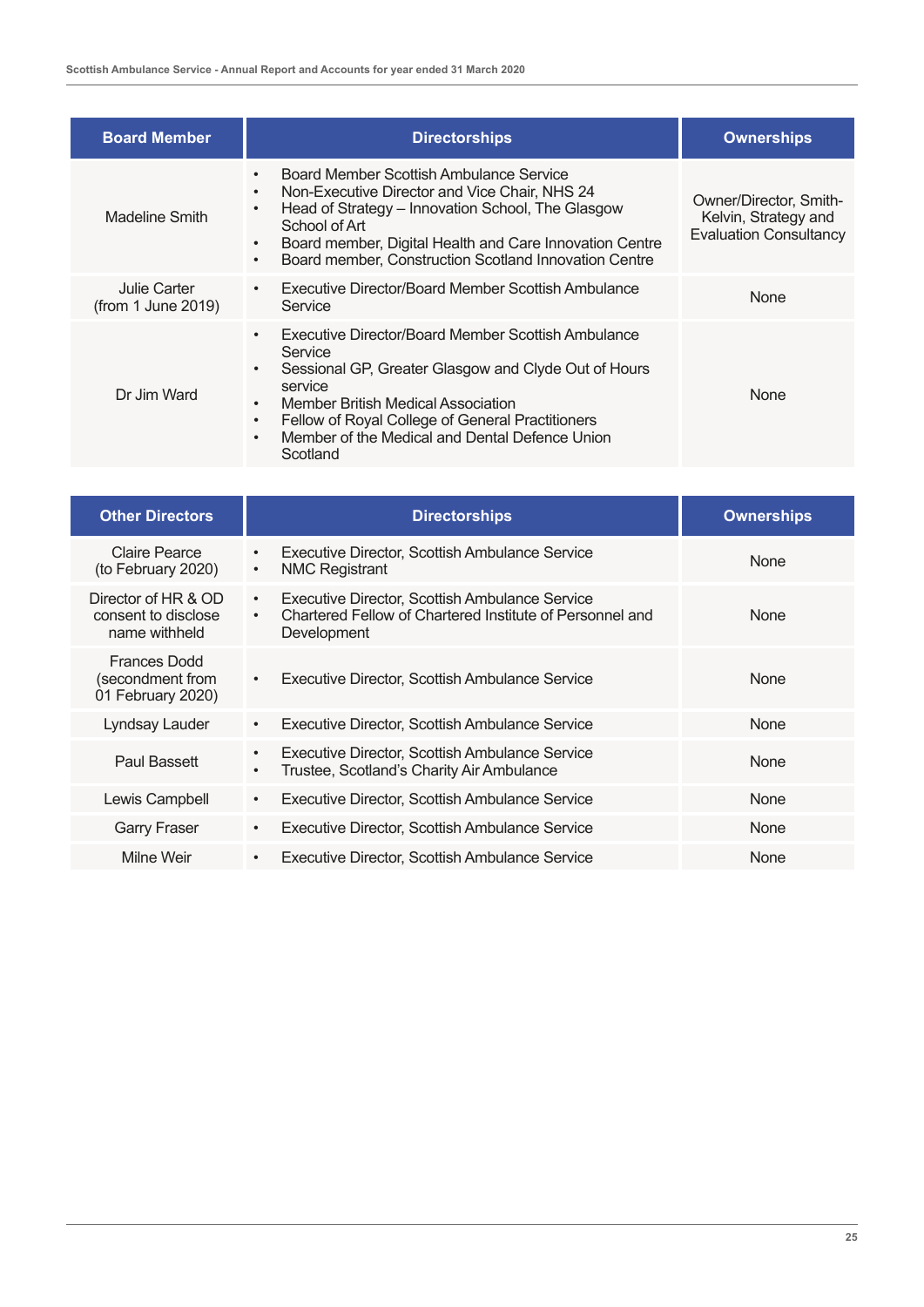### **Corporate Governance Report** Statement of the Chief Executive's Responsibilities as the Acountable Officer of the Health Board

Under Section 15 of the Public Finance and Accountability (Scotland) Act, 2000, The Principal Accountable Officer (PAO) of the Scottish Government has appointed me as Accountable Officer of the Scottish Ambulance Service Board.

This designation carries with it responsibility for:

- the propriety and regularity of financial transactions under my control;
- the economical, efficient and effective use of resources placed at the Board's disposal; and
- safeguarding the assets of the Board.

In preparing the Accounts, I am required to comply with the requirements of the Government's Financial Reporting Manual and in particular to:

observe the accounts direction issued by Scottish Ministers including the relevant accounting disclosure requirements and apply suitable accounting policies on a consistent basis;

- make judgements and estimates on a reasonable basis;
- state whether applicable accounting standards as set out in the Government's Financial Reporting Manual have been followed and disclose and explain any material departures; and
- prepare the accounts on a going concern basis.

I confirm that the annual report and accounts as a whole are fair, balanced and reasonable and take personal responsibility for the Annual Report and Accounts and the judgements required for determining that it is fair, balanced and understandable.

I am responsible for ensuring proper records are maintained and that the Accounts are prepared under the principles and in the format directed by Scottish Ministers. To the best of my knowledge and belief, I have properly discharged my responsibilities as Accountable Officer as intimated in the Departmental Accountable Officers letter to me of 28 April 2012.

### **Corporate Governance Report** Statement of Board Members' Responsibilities in Respect of the Accounts

Under the National Health Service (Scotland) Act 1978, the Health Board is required to prepare accounts in accordance with the directions of Scottish Ministers which require that those accounts give a true and fair view of the state of affairs of the Health Board as at 31 March 2020 and of its operating costs for the year then ended. In preparing these accounts the Directors are required to:

- apply on a consistent basis the accounting policies and standards approved for NHS Scotland by Scottish Ministers:
- make judgements and estimates that are reasonable and prudent;
- state where applicable accounting standards as set out in the Financial Reporting Manual, have not been followed where the effect of the departure is material; and

prepare the accounts on the going concern basis unless it is inappropriate to presume that the Board will continue to operate.

The Health Board members are responsible for ensuring that proper accounting records are maintained which disclose with reasonable accuracy at any time the financial position of the Board and enable them to ensure that the accounts comply with the National Health Service (Scotland) Act 1978 and the requirements of the Scottish Ministers. They are also responsible for safeguarding the assets of the Board and hence taking reasonable steps for the prevention of fraud and other irregularities.

The NHS Board members confirm they have discharged the above responsibilities during the financial year and in preparing the accounts.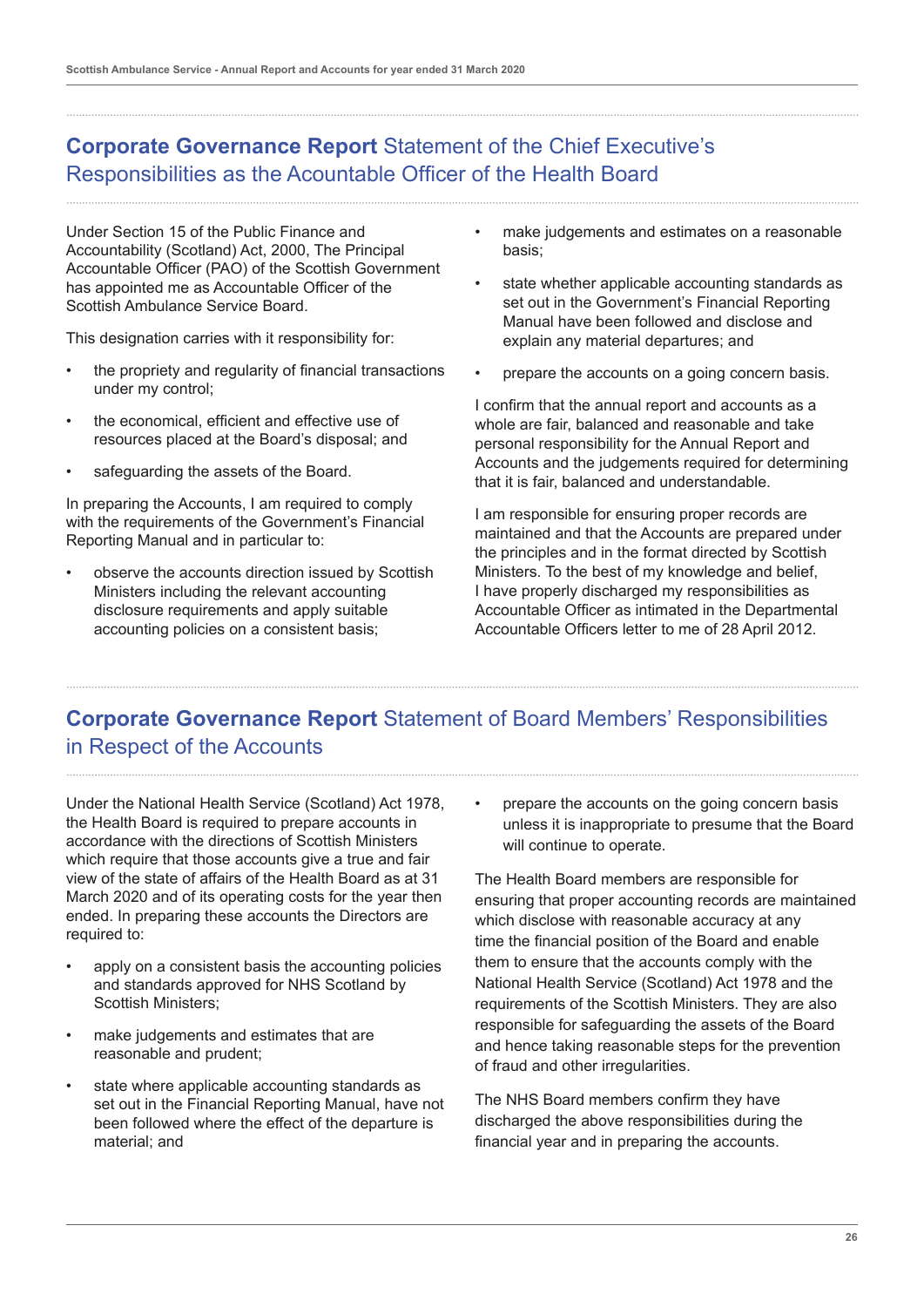#### **Corporate Governance Report** Governance Statement

#### **Scope of Responsibility**

As Accountable Officer, I am responsible for maintaining an adequate and effective system of internal control that supports compliance with the Board's policies and promotes achievement of the Scottish Ambulance Service's aims and objectives, including those set by Scottish Ministers. Also, I am responsible for safeguarding the public funds and assets assigned to the Board.

#### **Purpose of Internal Control**

The system of internal control is based on an ongoing process designed to identify, prioritise and manage the principal risks facing the organisation. The system aims to evaluate the nature and extent of risks, and manage risks efficiently, effectively and economically.

The system of internal control is designed to manage rather than eliminate the risk of failure to achieve the organisation's aims and objectives. As such, it can only provide reasonable and not absolute assurance.

The process within the Board accords with guidance from Scottish Ministers in the Scottish Public Finance Manual (SPFM) and supplementary NHS guidance, and has been in place for the year up to the date of approval of the annual report and accounts.

The SPFM is issued by Scottish Ministers to provide guidance to the Scottish Government and other relevant bodies on the proper handling and reporting of public funds. The SPFM sets out the relevant statutory, parliamentary and administrative requirements, emphasises the need for efficiency, effectiveness and economy, and promotes good practice and high standards of propriety.

In terms of enabling me to discharge my responsibilities as Accountable Officer, and in line with good practice, the Board had the following robust governance arrangements and processes in place for the year ended March 2020, with the key points of this framework detailed below:

• A Board which meets regularly to discharge its governance responsibilities, set the strategic direction for the organisation and approve decisions in line with the Scheme of Delegation. The Board comprises the senior management of the organisation and Non-Executive members. The Board activity is open to public scrutiny with minutes of meetings publicly available.

- The Board receives regular reports on Healthcare Associated Infection and reducing infection as well as ensuring that health and safety, cleanliness and good clinical practice are high priorities for the Scottish Ambulance Service.
- Scheme of Delegation, Standing Orders and Standing Financial Instructions approved by the Board and subject to regular review to assess whether they are relevant and fully reflective of both best practice and mandatory requirements.
- Implementation of organisation wide risk management arrangements in line with the Board's Risk Management Policy.
- Documentation of the remits of the Board and its committees as well as ensuring scrutiny of activities.
- Consideration by the Board of regular reports from the chairs of the staff governance, clinical governance, and audit committees concerning any significant matters on governance, risk and internal controls. In addition, the Board receives regular updates from the 2020 Steering Group.
- The Board's Performance and Planning Steering Group scrutinises the service delivery, clinical, finance and people performance of the organisation on behalf of the Board via a range of reports and papers.
- A strong focus on best value and commitment to ensuring that resources are used efficiently, effectively and economically taking into consideration equal opportunities and sustainable development requirements. Updates on the Service's Best Value Programme are provided to the Executive Team on a weekly basis and the Audit Committee on a quarterly basis.
- Regular review of performance against key national targets.
- Clear allocation of responsibilities for ensuring that we continue to review and develop our organisational arrangements and services in line with national standards and guidance.
- Allocation of responsibilities for the implementation of improvement actions to lead directors and sector management across our clinical and non-clinical activities.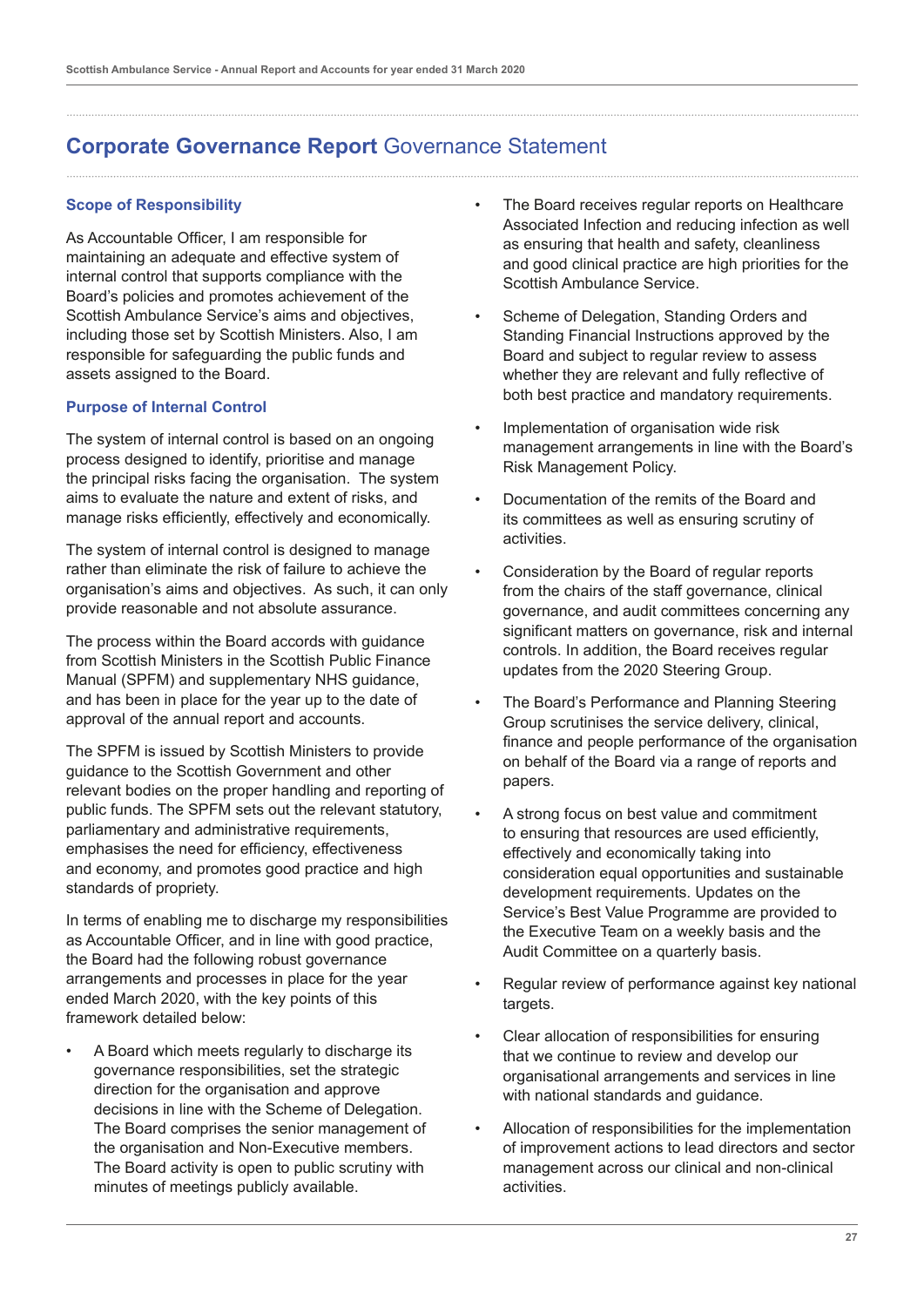- Consultation on service change proposals is undertaken with stakeholders and used to inform decision making.
- A patient feedback service and how the service is performing.
- Policies to protect employees who raise concerns in relation to suspected wrongdoing such as clinical malpractice, fraud and health and safety breaches.

#### **Governance Framework**

The Scottish Ambulance Service has set out its vision of how the service will be delivered in the future through its Strategy '*Towards 2020: Taking Care to the Patient*' and has consulted widely with stakeholders including

the public, other Health Boards and the Scottish Government both in the preparation of this document and also in the progress made with the strategy.

The Audit Committee has governance oversight of system of risk management system, and that committee receives a report on risk management at every meeting. Other committees have responsibility for oversight of specific categories of risk which relate to their remit. The work of all committees includes oversight of compliance with the law and regulatory activity which is relevant to their remits.

The Scottish Ambulance Service Board is supported in its governance responsibilities by the following committees:

| <b>Committee</b>           | <b>Responsibilities</b>                                                                                                                                                                                                                                                                                                                                                                                                                                                                                                                                                                                                                                                                                                                                                                                                                                                                                                                                                               |
|----------------------------|---------------------------------------------------------------------------------------------------------------------------------------------------------------------------------------------------------------------------------------------------------------------------------------------------------------------------------------------------------------------------------------------------------------------------------------------------------------------------------------------------------------------------------------------------------------------------------------------------------------------------------------------------------------------------------------------------------------------------------------------------------------------------------------------------------------------------------------------------------------------------------------------------------------------------------------------------------------------------------------|
| <b>Staff</b><br>Governance | The Staff Governance Committee comprised four Non-Executive Directors: Ms<br>Neelam Bakshi (Chair)(to 30 June 2019), Mr John Riggins (Employee Director), Ms<br>Madeline Smith (Chair), Mr Martin Togneri and Mr Stuart Currie, together with the<br>Board Chair Mr Tom Steele (ex officio member) and three lay officials (in an ex officio<br>capacity). The Committee meets four times per year to ensure effective monitoring of<br>staff governance within the organisation. The Committee met 4 times in 2019/20 and<br>all meetings were quorate.                                                                                                                                                                                                                                                                                                                                                                                                                              |
| Audit                      | The Audit Committee comprised five Non-Executive Directors: Mr Edward Frizzell<br>(Chair)(to 30 June 2019), Ms Carol Sinclair (Chair) (from 01 July 2019), Councillor<br>Cecil Meiklejohn, Ms Madeline Smith, Ms Irene Oldfather and Mr Stuart Currie. The<br>main objective of the Audit Committee is to support the Accountable Officer and the<br>Board in meeting their assurance needs. The Committee meets four times per year<br>to review Standing Financial Instructions, Estates Policy, Procurement, Fraud and<br>Risk matters, consider the various reports from both internal and external auditors<br>to assess the risks and internal controls in the Scottish Ambulance Service, and<br>supported by Internal Audit, has oversight of Internal Controls operating within the<br>organisation. The Committee met 4 times in 2019/20 and all meetings were quorate.                                                                                                     |
| Clinical<br>Governance     | The Clinical Governance Committee of the Board has two key roles:<br>Systems assurance - to ensure that clinical governance mechanisms are in place<br>$\bullet$<br>and operate effectively throughout the Scottish Ambulance Service System; and<br>Public health governance – to ensure that the principles and standards of clinical<br>$\bullet$<br>governance are applied to the health improvement activities of the NHS Board.<br>The Clinical Governance Committee comprised four Non-Executive Directors: Mr<br>Martin Togneri (Chair), Ms Neelam Bakshi (to 30 June 2019), Dr Francis Tierney,<br>Ms Irene Oldfather, Ms Carol Sinclair and the Board Chair, Mr Tom Steele (ex officio<br>member). Ms Carol Sinclair joined the Committee in July 2019. The Committee<br>meets at least four times per year to monitor standards of care and measure the<br>effectiveness of pre-hospital treatment. The Committee met 4 times in 2019/20 and all<br>meetings were quorate. |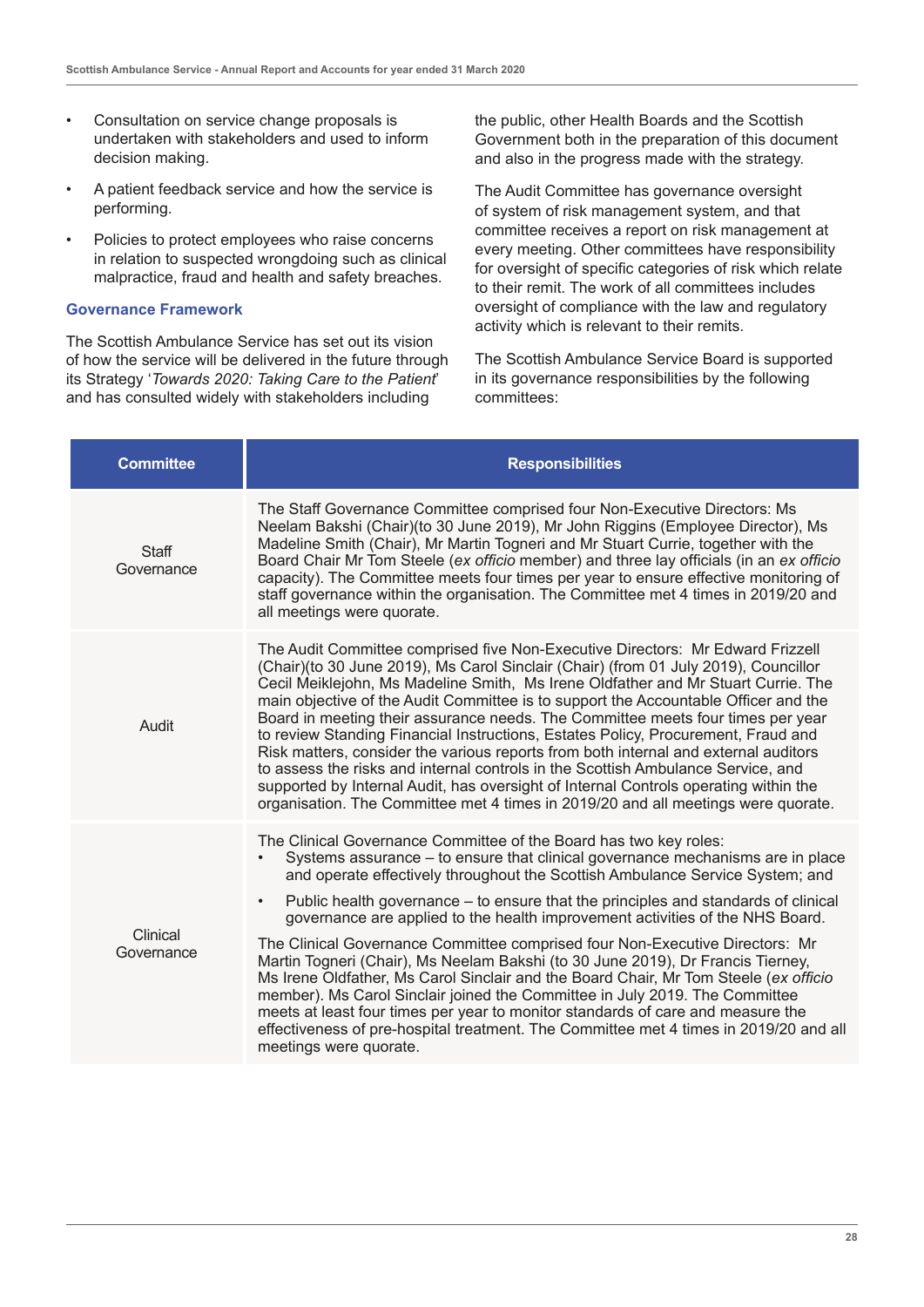| <b>Committee</b>          | <b>Responsibilities</b>                                                                                                                                                                                                                                                                                                                                                                                                                                                                                                                                                                                                                                                                                                                                          |
|---------------------------|------------------------------------------------------------------------------------------------------------------------------------------------------------------------------------------------------------------------------------------------------------------------------------------------------------------------------------------------------------------------------------------------------------------------------------------------------------------------------------------------------------------------------------------------------------------------------------------------------------------------------------------------------------------------------------------------------------------------------------------------------------------|
| Remuneration              | The Remuneration Committee, which reports to the Staff Governance Committee,<br>comprised the Board Chair, Mr Tom Steele and four Non-Executive Directors: Dr Francis<br>Tierney (Chair); Mr Edward Frizzell (to 30 June 2019); Councillor Cecil Meiklejohn; and<br>Mr John Riggins (Employee Director). The Committee meets at least twice per year to<br>consider the evaluation of performance and pay awards for Executive Directors. It has an<br>important role in ensuring consistency of policy and equity of treatment of staff across the<br>local NHS system, including remuneration issues, where they are not already covered by<br>existing arrangements at national level. The Committee met 4 times in 2019/20 and all<br>meetings were quorate. |
| Information<br>Governance | The Information Governance Group, which reports to the Audit Committee, is chaired by<br>the Director of Care Quality & Professional Development with the main objective of the<br>Committee to ensure a framework is in place to bring together all of the requirements,<br>standards and best practice that apply to the handling of information.                                                                                                                                                                                                                                                                                                                                                                                                              |

The clinical governance framework approved by the Board in 2017 was reviewed by the Committee in November 2019 and will be further reviewed in November 2021.

The Board also examines its own effectiveness in line with current best practice, approves the scheme of delegation and ensures compliance with current legislation. The Board through defining the roles and responsibilities of members sets out clear areas of responsibility and levels of delegated authority.

The Board in conjunction with the Scottish Government Health and Social Care Directorates sets a series of performance measures that enables the Board to report to the public on the quality of services provided and how year on year these are improving.

The Board has a whistle blowing policy and makes it clear that staff will be supported when they raise areas of concern in respect of patient safety and quality of service. Following an all Boards appointment process, the Board appointed a Non-Executive Whistle Blowing Champion to further promote a culture of openness and transparency in NHS Scotland. The Scottish Government have a whistle blowing help line in place to assist NHS Scotland staff in raising appropriate concerns.

Each of the Executives and Non-Executives as Board members have key objectives to deliver each year and they are formally appraised, in the case of the Executives, by the Chief Executive and the Non – Executives by the Chair. The Chief Executive is appraised by the Chair also. From these appraisals, Personal Development Plans are prepared and acted upon. The Board development sessions provide an opportunity for the Board to develop as a collective.

Various channels of communication exist to enable effective communication with stakeholders. These

vary from the Chief Executive's Bulletin to internal stakeholders, to one to one meetings with key stakeholders at Scottish Government.

The Board has endeavoured to ensure compliance with the SPFM and is assured that it is in compliance with all relevant areas of this code that impact on Scottish NHS public bodies. In addition, the Board is aware of its responsibilities in respect of the Bribery Act 2010.

The Board assessed its own performance by completing the Board Diagnostic Self-Assessment toolkit and agreed its action plan in April 2018. In February 2019, the Board completed the Good Governance Blueprint Self-Assessment and Board workshops were held in March and April to produce an agreed governance action plan over implementation of the Blueprint. This self-assessment action plan can be accessed at [http://www.scottishambulance.com/](http://www.scottishambulance.com/TheService/PapersView.aspx?ID=1441) [TheService/PapersView.aspx?ID=1441](http://www.scottishambulance.com/TheService/PapersView.aspx?ID=1441) and progress of these actions continues to be monitored by the Board at each meeting.

Throughout 2019/20 the Board has continued to develop its system of corporate governance, which has included:

- The Board's membership has been refreshed, with new members replacing those who have left;
- The Board has revised the terms of reference of its Governance Committees and sub Committees; and
- The Board has revised its Standing Financial Instructions, and adopted the model Standing Orders following approval at the January 2020 Board meeting.

As per the guidance contained within the Scottish Public Finance Manual (SPFM) to the best of my knowledge the Board has followed the underlying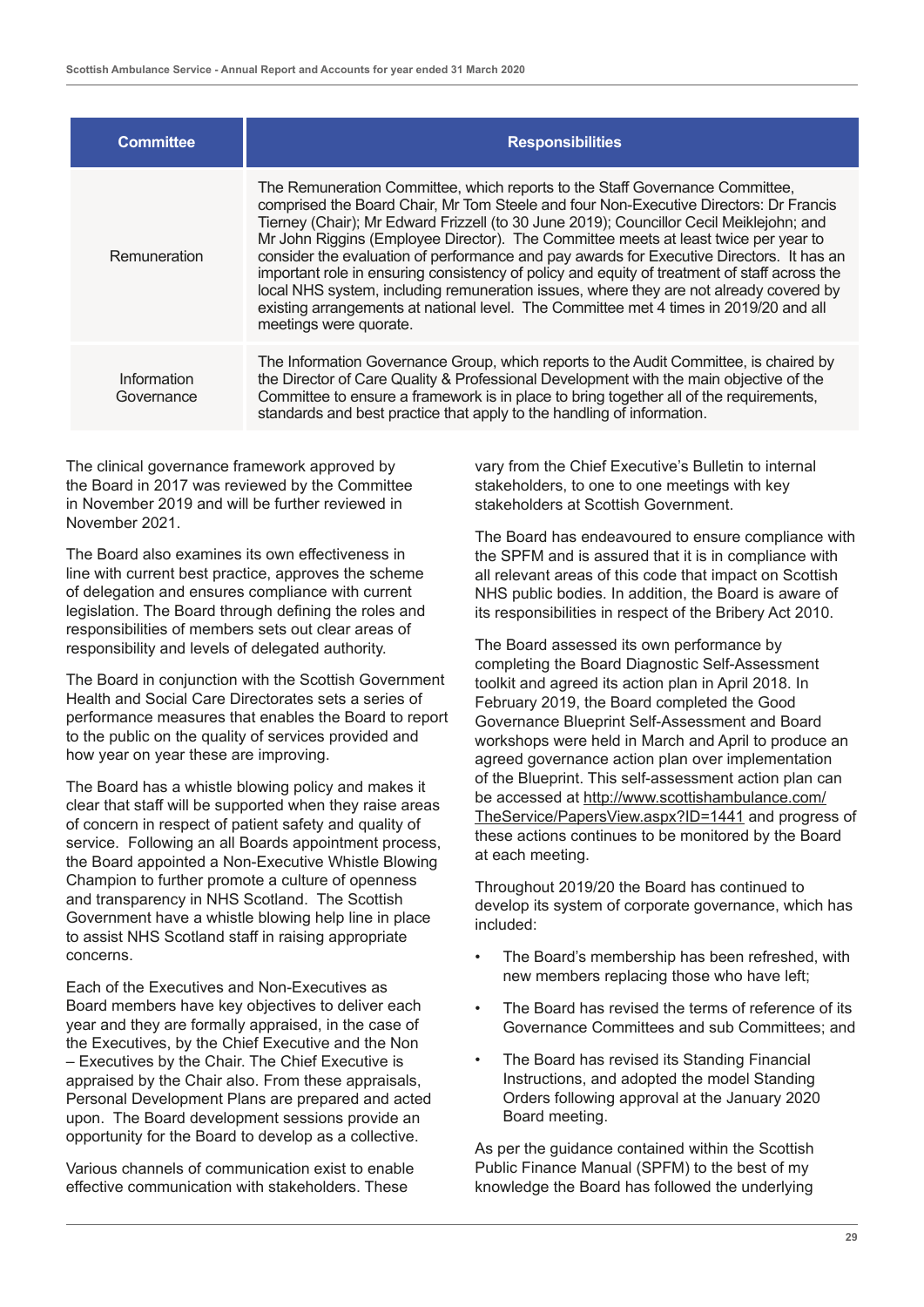principles of good governance as defined by the SPFM; accountability, transparency probity and focus on sustainable success in conducting its business during the year, in conjunction with this, work has commenced to embed the principles of the Blueprint for Good Governance.

Our internal auditors completed an audit assessment in two parts against our arrangements which was reported to our Audit Committee in June 2019 and April 2020. KPMG were pleased to report that the Board had taken a structured and responsive approach to the Blueprint requirements and has demonstrated ongoing progress against the action plans required by the Scottish Government Health Directorate and the Board Action Plan in line with the required timescales.

A review of Annual Service Audit Reports which are intended to provide assurance around the internal controls frameworks in place for a range of services provided on behalf of NHS Scotland was carried out. This included Payments to Practitioners, IT Services and Finance Ledger Systems. This year, both the Payments to Practitioners and IT Services service audits resulted in a qualified opinion. A qualification in a service audit report relates to the design or operating effectiveness of controls in order to meet the stated control objectives rather than indicating that the underlying transactions are necessarily incorrectly processed. An adverse opinion would occur where controls were absent or failed.

#### **Review of Adequacy and Effectiveness**

As Accountable Officer, I am responsible for reviewing the adequacy and effectiveness of the system of internal control. My review is informed by:

- the executive and senior managers who are responsible for developing implementing and maintaining internal controls across their areas;
- the work of the internal auditors, who submit to the organisation's Audit Committee regular reports which include their independent and objective opinion on the effectiveness of risk management, control and governance processes, together with recommendations for improvement;
- comments made by the external auditors in their management letters and other reports;
- establishment of key performance and risk indicators, including the requirement for all projects to be managed according to PRINCEII project management methodology;
- maintenance of an organisation-wide risk register formally reviewed by the Board annually and the Risk Management Steering Group meets at the

Senior Management Team meetings three times per annum;

- the operation of a comprehensive performance appraisal system for all staff with personal objectives and development plans designed to support the Board in the attainment of the corporate objectives set out in the Health Plan and Delivery Plan. In addition, Personal Development Plans for all staff are being developed in line with the NHS Agenda for Change Knowledge and Skills Framework;
- an efficient government programme which aims to achieve cash releasing savings and productivity improvements (e.g. overtime management); and
- the operation of a continuous improvement strategy.

Additional assurance has been provided during 2019/20 via the receipt of formal reports relating to each of the governance committees. All Executive Directors have also signed certificates of assurance demonstrating that all internal controls are working effectively in their area of responsibility.

I have been advised on the implications of the result of my review of the effectiveness of the system of internal control by the Board, the Audit Committee, Clinical Governance Committee, Staff Governance Committee and Information Governance Group. Appropriate action is in place to address weaknesses identified and to ensure the continuous improvement of the system.

#### **Best Value**

In accordance with the principles of Best Value, the Board aims to foster a culture of continuous improvement. As part of this, Directors and Managers are encouraged to review, identify and improve the efficient and effective use of resources. I can confirm that arrangements have been made to secure Best Value as set out in the Scottish Public Finance Manual.

#### **Risk Assessment**

All NHS Scotland bodies are subject to the requirements of the Scottish Public Finance Manual (SPFM) and must operate a Risk Management Strategy in accordance with relevant guidance issued by Scottish Ministers. The general principles for a successful Risk Management Strategy are set out in the SPFM.

The Board Risk Management Policy was written to replace the Management of Risk Strategy 2016-2020, and was approved by the SAS Board in January 2020. This new Risk Management Policy sets out the objectives and organisational arrangements for the management of risk and supports the Service strategy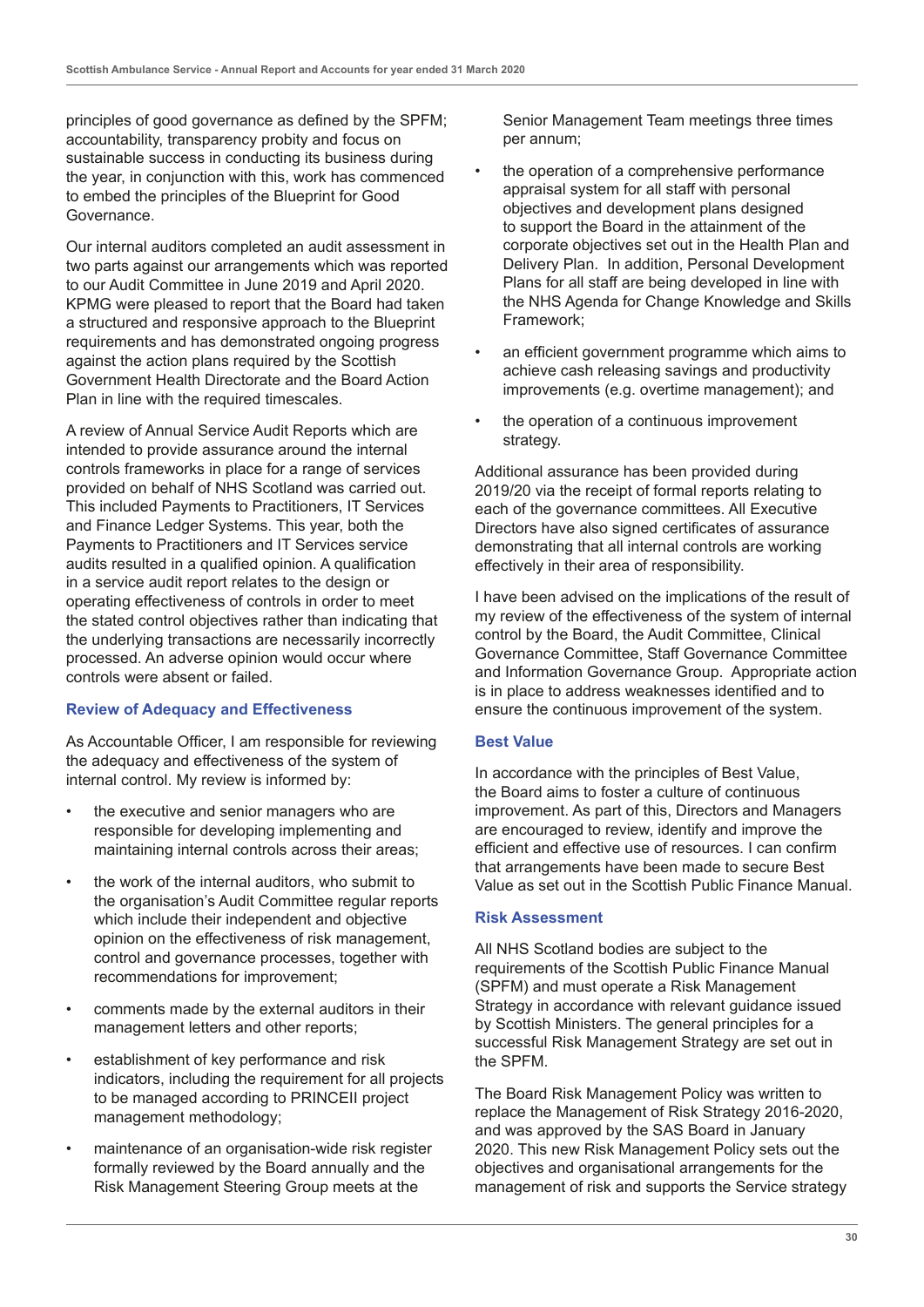and corporate objectives. The policy defines our formal process through a systematic programme of identification, analysis, evaluation, ranking, treatment and importantly escalation of risk. In addition, the Service has adopted the principles and guidelines set out in ISO31000:2018 International Standards for Risk Management, which has been updated from its previous iteration in 2009. These are commonly used in NHS Scotland.

The Scottish Ambulance Service aims to control, eliminate, or reduce risk to an acceptable level by creating a culture founded upon assessment, prevention, and learning, rather than reaction and remedy.

Effective Risk Management will:

- Help to ensure the safety of patients, staff and the public;
- Protects the services and finances of the Service;
- Enhance the reputation and public image of the Service; and
- Improve ongoing delivery of emergency care and patient transport services

An acceptable level of risk is defined as a level in keeping with relevant guidelines and compliance with National Standards, guidelines and legislation. In addition, during 19/20 the Board risk appetite was also defined, with risk tolerance also set against all of our corporate risks. Processes of risk assessment and treatment; maintenance of risk registers and escalation; regular monitoring of progress and assurance of effective controls are in place to manage the high and very high risks within the Service.

In line with the Risk Management Policy all

- Low and medium risks have oversight at Local, Regional and/or Programme Group level;
- High and Very High risks have oversight at a National level through escalation to the Performance and Planning Steering Group and the 2020 Programme Board; and
- Risks scored very high have oversight at Board Sub Committee and Board level.

#### **Risk Management Principles**

The Service promotes and fosters a culture which is open and honest about mistakes in order that the lessons can be learned and shared to reduce the likelihood of them re-occurring in the future. To do this, the policy aims to allow the Service:

to positively support all staff to take personal responsibility for their own learning for risk management;

- to create an environment which encourages and supports staff to report adverse events / near miss, including their own human errors, so that learning and improvement can take place;
- to provide a 'fair and just culture';
- to make non-threatening arrangements for the open discussion of events with the sole purpose of identifying what can be done to prevent it happening again;
- to make suitable and inclusive arrangements to ensure that our learning is used to improve procedures and processes and share the lessons learned;
- to ensure all staff have a personal responsibility to perform their duties properly and in accordance with any procedures, rules or instructions provided;
- to ensure consideration of risk should not inhibit innovation;
- to endeavour to understand the risks faced and be aware of the cost of risk to the organisation.

A Board risk workshop, facilitated by our internal auditors, KPMG took place in February 2019 to identify a risk appetite for the Service. Further workshops took place in March and April to progress this work and also review our current corporate risk register and identify emerging risks for the coming year. The key risks identified are prioritised through a risk matrix scoring methodology that examines likelihood and impact. Thereafter, the key risks have controls and mitigating actions developed which allow the organisation to manage these risks. The risks are reviewed on a bimonthly basis as part of the Services 2020 Steering Group which includes the Executive Team and a cross section of senior managers, they review the current risks, monitor action taken/to be taken and discuss if there are any risks requiring escalation. The Board approve the corporate risk register at each meeting with the risk appetite statements due for approval at the Board meeting in early 2020.

The Risk Management Governance Group formally reported to the Audit Committee. During 19/20 this group was replaced by the Performance & Planning Steering Group, chaired by the Chief Executive, and meets on a Monthly basis. The risk output from this group is now reported to the Audit Committee. The Audit Committee also receives updates on the Corporate Risk Register. Internal Audit utilise the Corporate level register to develop their workplan for the forthcoming year. This process ensures that Internal Audit is focused on areas of greatest risk to the organisation.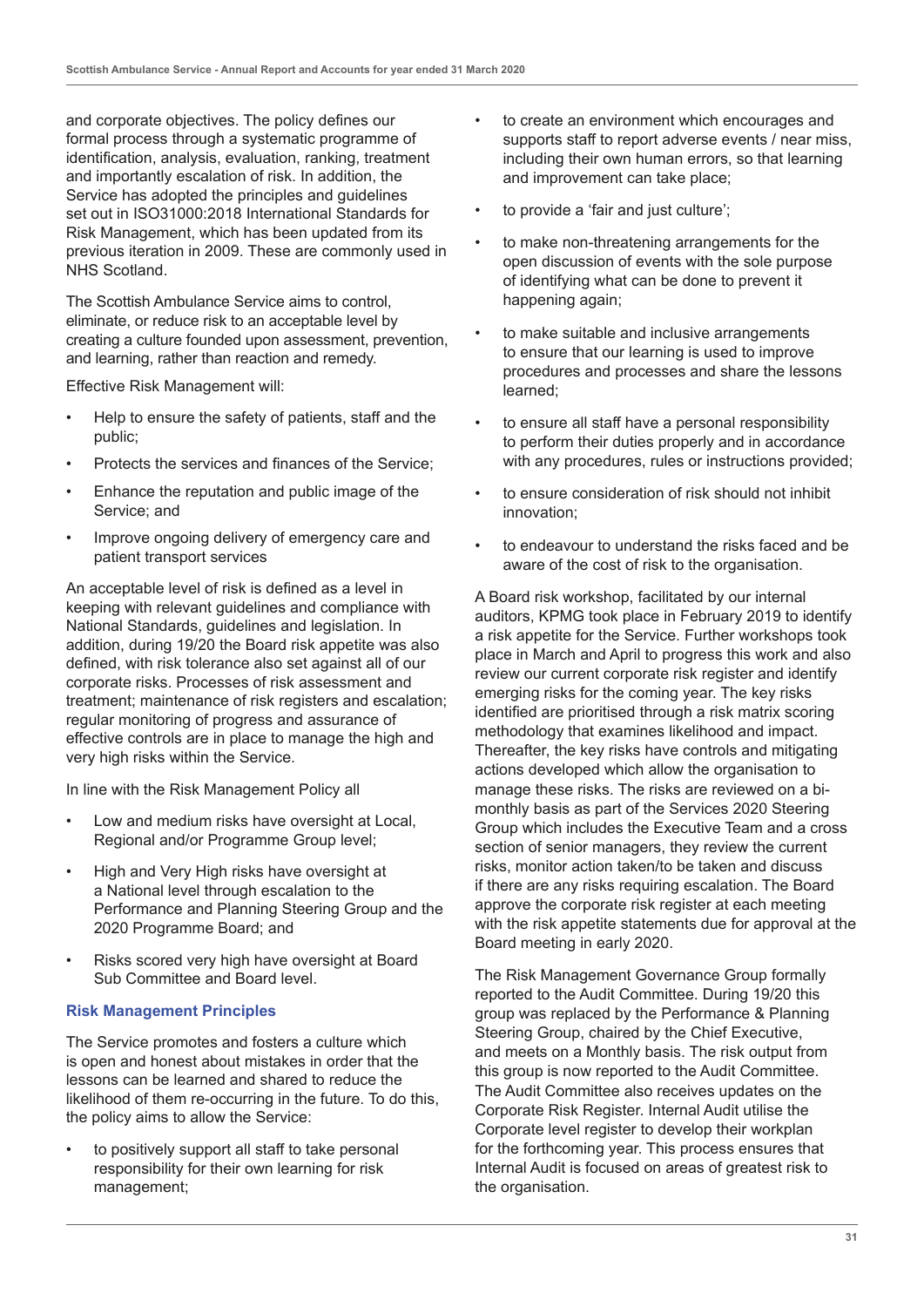More generally, the Service is committed to continuous development and improvement: developing systems in response to and relevant reviews and development in best practice. In particular, during the year to 31st March and up to the signing of the accounts, the Service has put in place the following:

- A workshop was facilitated by the Corporate Risk Manager to identify emerging risks and dis-aggregate existing risks to facilitate timely management.
- We carried out a benchmarking exercise of our Risk Management arrangements with other NHS Boards and UK Ambulance Services to inform the development of the Risk Management Policy.
- SAS engaged with Healthcare Improvement Scotland on the management of Significant Adverse Events.
- Risk Management Governance Group met 2 times throughout the year before being replaced by the Performance & Planning Steering Group, which subsequently met an additional 4 times up to 31st March.
- A regular programme of facilitated workshops to identify, and keep up-to-date, the record of risks facing all levels of the Service.
- We reviewed our Adverse Event Framework and developed an Adverse Event and Duty of Candour Policy. This was approved through the staff and clinical governance structures; Implemented the complaints module on Datix.
- We implemented Duty of Candour which builds on the Service's approach to being open with patients and families.
- SAS engaged with Healthcare Improvement Scotland on the management of adverse events.
- Quarterly Clinical Governance Risk Management and Patient Safety reports have been presented to the Clinical Governance Committee and Audit Committee.
- Managers and staff have been trained to use the Service's risk management system - Datix for the management of adverse events and risks. This was a combination of 1-1 and e-learning training.
- Risk Management, Resilience and Business Continuity training course delivered to managers across the Service.

In line with our approved Good Governance report and improvement action plan approved by the Board in April 2019 we agreed the following actions under the Assessing and Assuring Risk section:

- Approve the Board risk appetite and tolerances *Risk appetite statement was approved at the Board meeting in May 2019 and work in developing the risk tolerances agreed*
- Complete the Review of the Corporate Risks to reduce variability in grading, ensuring risks are more tangible and assess in line with Board agreement on risk tolerance and risk appetite – *this was put in place during 19/20*
- Approve and monitor the implementation of the revised Risk Management Policy across the Service to spread knowledge of updated practice and ensure underpinning risk governance reporting is in place. – *risk management policy was approved at the January 20 Board meeting*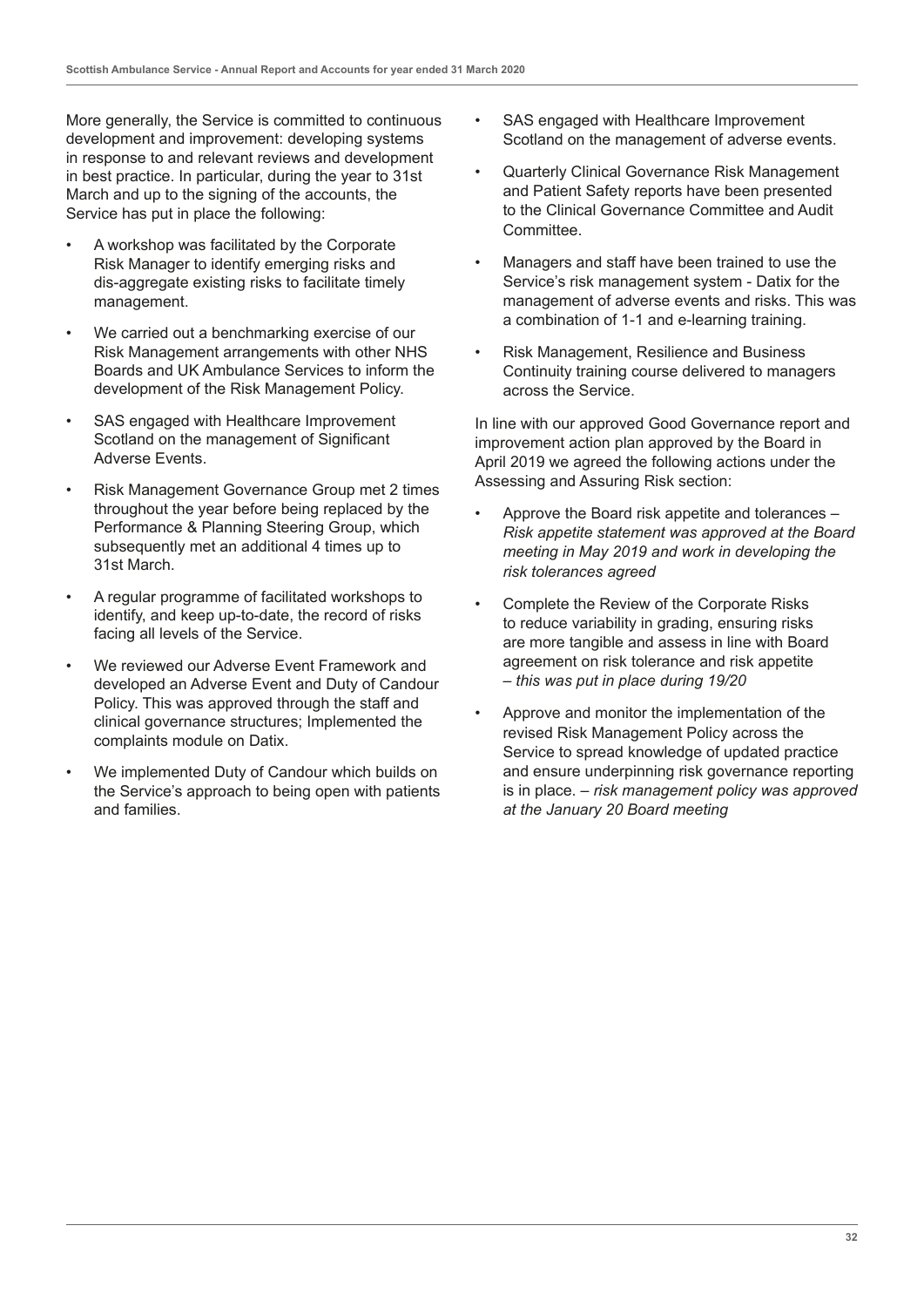#### **Corporate Risk Register**

| ID   | <b>Risk Description and Impact</b>                                                                                                                                                                                                                                                                                                                                                                                                                                                  | <b>Current</b><br>risk level       |
|------|-------------------------------------------------------------------------------------------------------------------------------------------------------------------------------------------------------------------------------------------------------------------------------------------------------------------------------------------------------------------------------------------------------------------------------------------------------------------------------------|------------------------------------|
| 4634 | There is a risk that we do not achieve our financial targets in 2020/21.<br>This is an unacceptable position with Scottish Government resulting in sanctions likely<br>to include lower than required levels of funding in future years with the key focus on<br>returning to financial balance.                                                                                                                                                                                    | High<br>(12)                       |
| 4636 | There is a risk that the Service is unable to effectively support the health and wellbeing of<br>staff, resulting in;<br>High levels of sickness absence<br>Low staff engagement and morale<br>Potential risk to the Service's reputation<br>$\bullet$<br>High levels of overtime<br>$\bullet$                                                                                                                                                                                      | High<br>(12)                       |
| 4637 | There is a risk that staff are not effectively supported by line managers, resulting in;<br>Difficulty implementing changes in working practices and productivity improvements<br>High levels of sickness absence and overtime<br>$\bullet$<br>Low staff engagement and morale<br>$\bullet$                                                                                                                                                                                         | <b>High</b><br>(12)                |
| 4638 | There is a risk that changes to other parts of the whole system create new demand<br>pressures on the Service, resulting in the following;<br>Insufficient staffing and longer response times<br>Increased journey times to hospitals as a result of centralisation of clinical services<br>Longer turnaround times at busy large hospitals<br>$\bullet$<br>Other Health Care Services attempting to recruit paramedics, due to changes in their<br>$\bullet$<br>care delivery plan | High<br>(12)                       |
| 4639 | There is a risk of cyber threats and or a significant data breach resulting in the loss of<br>systems or data, Service disruption and reputational damage.                                                                                                                                                                                                                                                                                                                          | <b>Very</b><br><b>High</b><br>(16) |
| 4640 | There is a risk of slippage in the UK Government Emergency Service Communications<br>Programme (ESMCP), resulting in Service delivery impact with the slippage impacting<br>upon the airwave contract and internal systems.                                                                                                                                                                                                                                                         | High<br>(12)                       |
| 4641 | There is a risk that the Service may suffer a shortfall in Paramedics, due to the potential<br>of not being able to recruit and train sufficient numbers in the transition period to the<br>new Paramedic Education model arrangements, resulting in an inability to deliver safe,<br>effective & person centred care.                                                                                                                                                              | High<br>(12)                       |
| 4651 | There is a risk that the Service cannot consistently deliver patient centred care, due to<br>reduced capacity because of increasing demand, resulting in the potential for adverse<br>patient outcomes.                                                                                                                                                                                                                                                                             | <b>Very</b><br><b>High</b><br>(16) |

#### **Disclosures**

During the financial year, no significant control weaknesses or issues have arisen and no significant failures have arisen in the expected standards for good governance, risk management and control.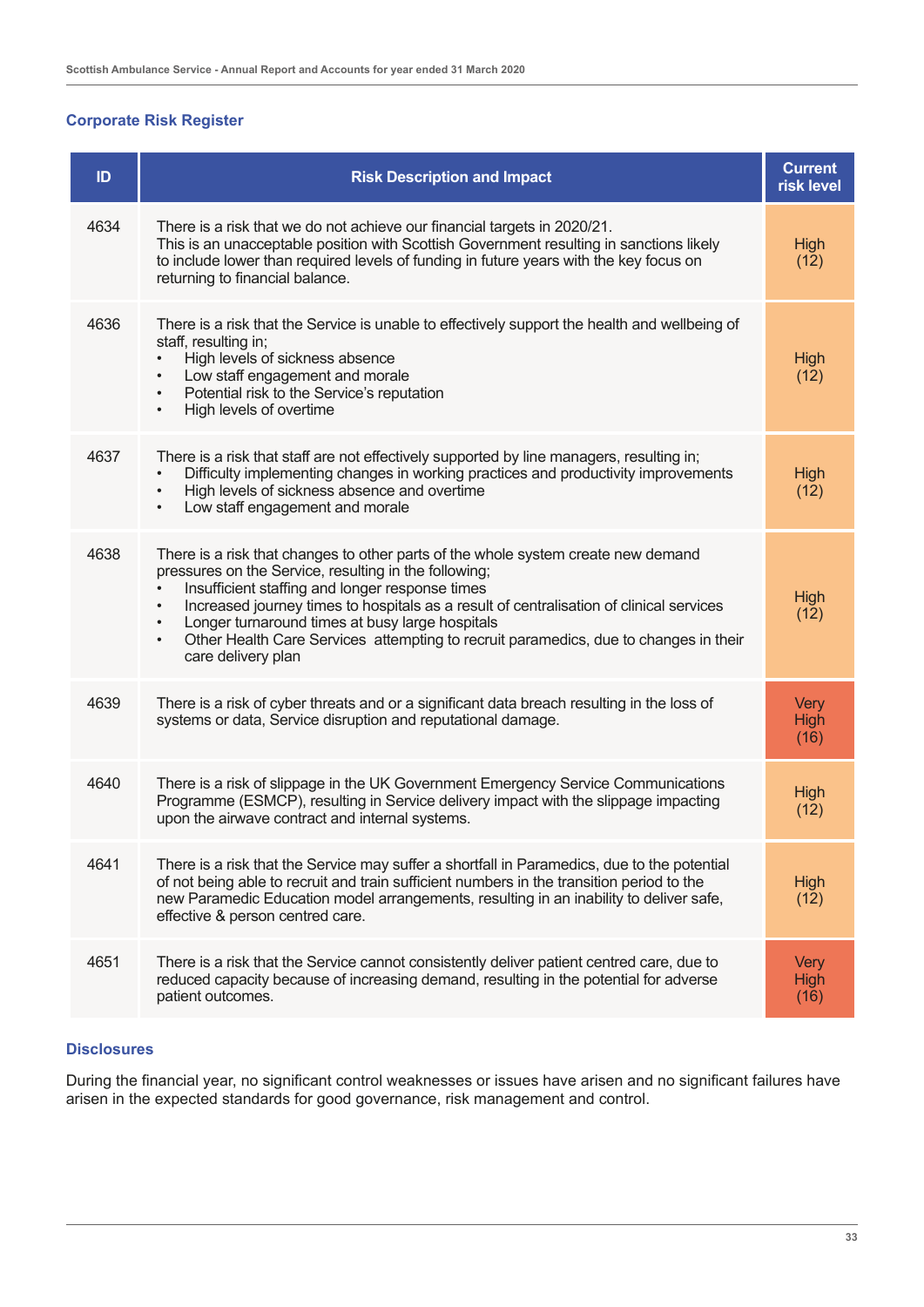### **Remuneration And Staff Report** Remuneration Report

#### **Board members' and senior managers' remuneration**

Information disclosed in this report relates to the remuneration of Board members and senior managers who directly report to the Chief Executive.

Board members and senior managers are remunerated in accordance with approved national pay rates. All posts at this level are subject to job evaluation arrangements and pay scales applied to reflect the outcome of these processes. All extant policy guidance issued by SGHSCD has been appropriately applied and agreed by the Remuneration Committee

Performance appraisal for Board members and senior employees is conducted in accordance with HDL(2006)23 and any subsequent amendment – *Appraisal arrangements for staff on Executive pay ranges.* 

The Remuneration Committee, which reports to the Staff Governance Committee, comprised the Board Chair, Mr Tom Steele and four Non-Executive Directors: Dr Francis Tierney (Chair); Mr Edward Frizzell (to 30

June 2019); Councillor Cecil Meiklejohn; and Mr John Riggins (Employee Director). The Committee meets at least twice per year to consider the evaluation of performance and pay awards for Executive Directors. It has an important role in ensuring consistency of policy and equity of treatment of staff across the local NHS system, including remuneration issues, where they are not already covered by existing arrangements at national level. The Committee met 4 times in 2019/20 and all meetings were quorate.

As stated above, the Remuneration Committee meets at least twice per year to consider the evaluation of performance and pay awards for Executive Directors.

In accordance with the Financial Reporting Manual (FReM), publication of the 'pension benefits' is required. This calculation aims to bring public bodies in line with other industries in disclosing an assessed cumulative pension benefit for a standard 20 year period, which is the estimated life span following retirement.

The 'total in year earnings' column shows the remuneration relating to actual earnings payable in 2019/20.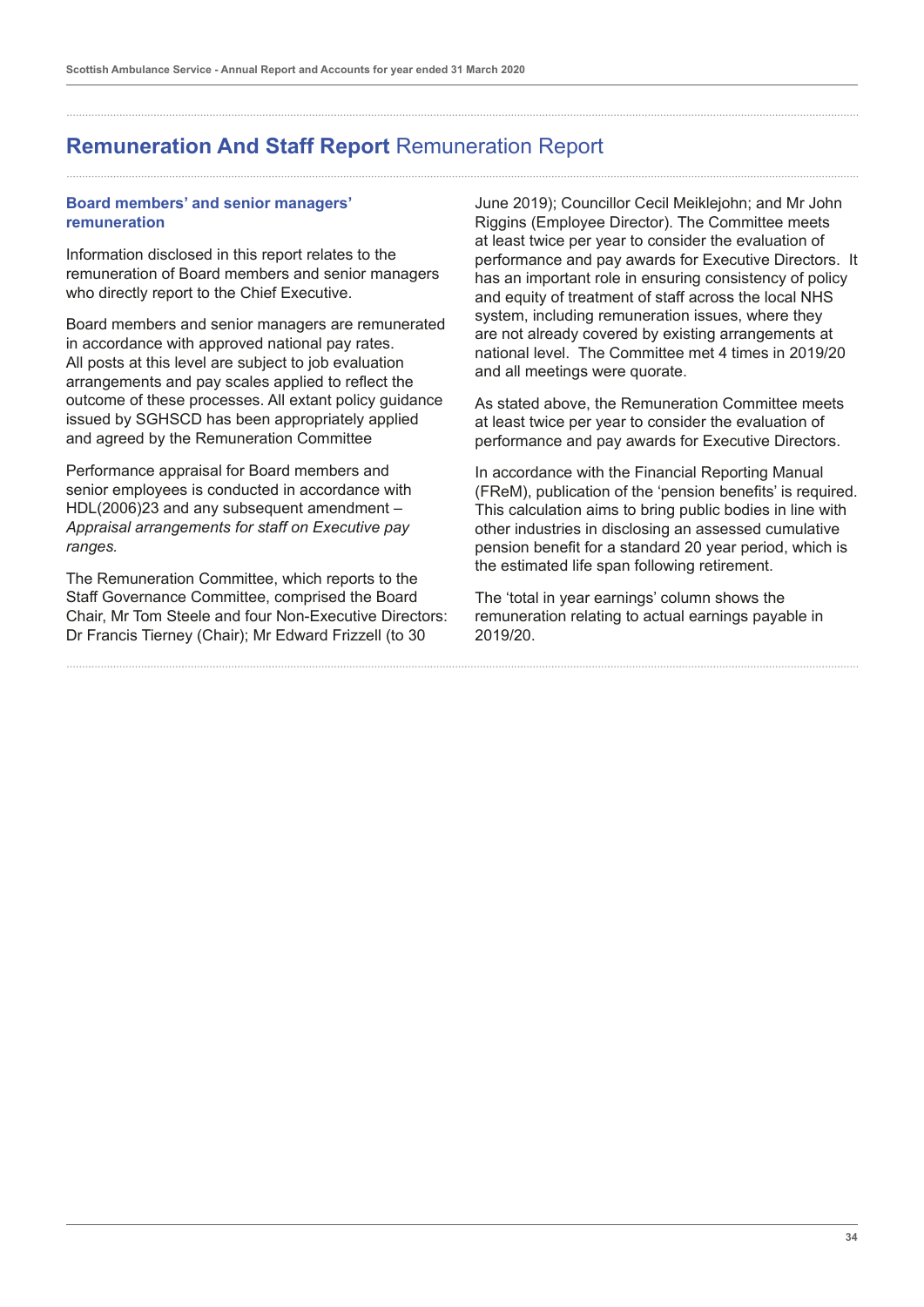#### **Remuneration report For the year ended 31 March 2020 Current year 2019/20**

|                                                                                                   | <b>Remuneration Table</b> |                           |                           |                              |                                    | <b>Pension Values</b>                            |                                                   |                                                            |                                          |                                                           |                                  |                                  |                                       |  |
|---------------------------------------------------------------------------------------------------|---------------------------|---------------------------|---------------------------|------------------------------|------------------------------------|--------------------------------------------------|---------------------------------------------------|------------------------------------------------------------|------------------------------------------|-----------------------------------------------------------|----------------------------------|----------------------------------|---------------------------------------|--|
| Director                                                                                          | Gross<br>Salary           | <b>Bonus</b><br>payments  | Benefits in<br>Kind £'000 | Total<br>Earnings in<br>year | Pension<br>benefits-<br>Note $(1)$ | Total<br>remuneration<br>Note $(2)$<br>(Audited) | Accrued<br>pension at<br>age 60 as at<br>31/03/20 | Total accrued<br>lump sum at<br>age 65 at 31<br>March 2020 | Real increase<br>in pension at<br>age 60 | Real increase<br>in lump sum<br>at 65 at 31<br>March 2020 | CETV at<br>31/03/20<br>(Audited) | CETV at<br>31/03/19<br>(Audited) | Real Increase<br>in CETV<br>(Audited) |  |
| <b>Executive</b><br><b>Directors</b>                                                              | <b>Bands of</b><br>£5,000 | <b>Bands of</b><br>£5,000 | £'000                     | <b>Bands of</b><br>£5,000    | £'000                              | <b>Bands of</b><br>£5,000                        | Bands of<br>£5,000                                | Bands of<br>£5,000                                         | <b>Bands of</b><br>£2,500                | <b>Bands of</b><br>£2,500                                 | £'000                            | £'000                            | £'000                                 |  |
| Chief<br>Executive:<br>Pauline<br>Howie                                                           | 140-145                   | $\mathsf{O}\xspace$       | 3.6                       | 145-150                      | $\mathsf{O}$                       | 145-150                                          | Not in SPPA scheme                                |                                                            |                                          |                                                           |                                  |                                  |                                       |  |
| Medical<br>Director:<br>James Ward                                                                | 155-160                   | $\mathsf{O}\xspace$       | 7.3                       | 160-165                      | $\mathsf{O}\xspace$                | 160-165                                          | Not in SPPA scheme                                |                                                            |                                          |                                                           |                                  |                                  |                                       |  |
| Director of<br>Finance<br>& Logistics:<br>Julie Carter<br>(note 3)                                | 90-95                     | $\mathsf{O}\xspace$       | 4.6                       | 90-95                        | 31                                 | 125-130                                          | 30-35                                             | 65-70                                                      | $0 - 2.5$                                | $0 - 2.5$                                                 | 581                              | 553                              | 15                                    |  |
| Non-<br><b>Executive</b><br><b>Directors</b>                                                      | <b>Bands of</b><br>£5,000 | <b>Bands of</b><br>£5,000 | £'000                     | <b>Bands of</b><br>£5,000    | £'000                              | <b>Bands of</b><br>£5,000                        | <b>Bands of</b><br>£5,000                         | <b>Bands of</b><br>£5,000                                  | <b>Bands of</b><br>£2,500                | <b>Bands of</b><br>£2,500                                 | £'000                            | £'000                            | £'000                                 |  |
| Chair:<br>Tom Steele                                                                              | 25-30                     | $\mathsf{O}\xspace$       | $\mathsf{O}\xspace$       | 25-30                        | $\mathsf{O}\xspace$                | 25-30                                            |                                                   |                                                            |                                          |                                                           |                                  |                                  |                                       |  |
| Neelam<br>Bakshi (to<br>June 2019)                                                                | $0 - 5$                   | $\mathsf{O}\xspace$       | $\mathsf{O}\xspace$       | $0 - 5$                      | $\mathsf{O}\xspace$                | $0 - 5$                                          |                                                   |                                                            |                                          |                                                           |                                  |                                  |                                       |  |
| Edward<br>Frizzell (to<br>June 2019)                                                              | $0 - 5$                   | $\mathsf{O}\xspace$       | $\mathsf 0$               | $0 - 5$                      | $\mathsf{O}\xspace$                | $0-5$                                            |                                                   |                                                            |                                          |                                                           |                                  |                                  |                                       |  |
| Martin<br>Togneri                                                                                 | $5 - 10$                  | $\mathsf{O}\xspace$       | $\mathsf{O}\xspace$       | $5 - 10$                     | $\mathsf{O}\xspace$                | $5 - 10$                                         |                                                   |                                                            |                                          |                                                           |                                  |                                  |                                       |  |
| Francis<br>Tierney                                                                                | $5 - 10$                  | $\mathsf{O}\xspace$       | $\mathsf{O}\xspace$       | $5 - 10$                     | $\mathbf 0$                        | $5 - 10$                                         |                                                   |                                                            |                                          |                                                           |                                  |                                  |                                       |  |
| Cecil<br>Meiklejohn                                                                               | $5 - 10$                  | $\mathsf{O}\xspace$       | $\mathsf{O}\xspace$       | $5 - 10$                     | $\mathsf{O}\xspace$                | $5 - 10$                                         |                                                   |                                                            | to become members of the pension scheme  | Non-Executive Directors are not eligible                  |                                  |                                  |                                       |  |
| Irene<br>Oldfather                                                                                | $5 - 10$                  | $\mathsf{O}\xspace$       | $\mathsf{O}\xspace$       | $5 - 10$                     | $\pmb{0}$                          | $5 - 10$                                         |                                                   |                                                            |                                          |                                                           |                                  |                                  |                                       |  |
| Madeline<br>Smith                                                                                 | $5 - 10$                  | $\mathsf{O}\xspace$       | $\mathsf{O}\xspace$       | $5 - 10$                     | $\mathsf{O}\xspace$                | $5 - 10$                                         |                                                   |                                                            |                                          |                                                           |                                  |                                  |                                       |  |
| Carol<br>Sinclair<br>(fr July 19)                                                                 | $5 - 10$                  | $\mathsf{O}\xspace$       | $\mathsf{O}\xspace$       | $5 - 10$                     | $\mathsf{O}\xspace$                | $5 - 10$                                         |                                                   |                                                            |                                          |                                                           |                                  |                                  |                                       |  |
| <b>Stuart Currie</b><br>(fr July 19)                                                              | $5 - 10$                  | $\mathsf{O}\xspace$       | $\mathsf{O}\xspace$       | $5 - 10$                     | $\mathsf{O}$                       | $5 - 10$                                         |                                                   |                                                            |                                          |                                                           |                                  |                                  |                                       |  |
| Elizabeth<br>Humphreys<br>(fr Feb 20)                                                             | $0 - 5$                   | $\mathsf{O}\xspace$       | $\mathsf 0$               | $0 - 5$                      | $\mathsf{O}\xspace$                | $0 - 5$                                          |                                                   |                                                            |                                          |                                                           |                                  |                                  |                                       |  |
| Employee<br>Director:<br>John<br>Riggins                                                          | 50-55                     | $\mathsf{O}\xspace$       | $\mathsf{O}\xspace$       | 50-55                        | $\mathsf 0$                        | 65-70                                            | $15 - 20$                                         | 45-50                                                      | $0 - 2.5$                                | $0 - 2.5$                                                 | 387                              | 363                              | 20                                    |  |
| <b>Other Senior</b><br><b>Employees</b>                                                           | Bands of<br>£5,000        | <b>Bands of</b><br>£5,000 | £'000                     | <b>Bands of</b><br>£5,000    | £'000                              | <b>Bands of</b><br>£5,000                        | <b>Bands of</b><br>£5,000                         | Bands of<br>£5,000                                         | <b>Bands of</b><br>£2,500                | <b>Bands of</b><br>£2,500                                 | £'000                            | £'000                            | £'000                                 |  |
| Director of<br>Care Quality<br>& Strategic<br>Development<br>Claire Pearce<br>(note 4)<br>Frances | 75-80<br>$10 - 15$        | 0<br>$\mathsf{0}$         | 5.4<br>0.3                | 80-85<br>$10 - 15$           | 93<br>$\mathsf{0}$                 | 175-180<br>$10 - 15$                             | 30-35<br>(see note 5)                             | 75-80                                                      | $2.5 - 5$                                | $7.5 - 10$                                                | 631                              | 526                              | 91                                    |  |
| Dodd<br>(note 5)                                                                                  |                           |                           |                           |                              |                                    |                                                  |                                                   |                                                            |                                          |                                                           |                                  |                                  |                                       |  |
| Director of<br>HR&OD:<br>Consent to<br>disclose name<br>withheld<br>(note 6)                      | 70-75                     | $\mathbf 0$               | 3.5                       | 70-75                        | 19                                 | 90-95                                            | $5 - 10$                                          | $\mathsf{O}\xspace$                                        | $0 - 2.5$                                | $\mathsf{O}\xspace$                                       | 72                               | 51                               | 11                                    |  |
| Lyndsay<br>Lauder<br>(note 6)                                                                     | $15 - 20$                 | $\mathsf{0}$              | 1.0                       | $15 - 20$                    | $\mathbf 0$                        | $15 - 20$                                        | (see note 6)                                      |                                                            |                                          |                                                           |                                  |                                  |                                       |  |

**Note (1) - Pension Benefits** This figure represents the value of pension benefits accrued during the year. It does not represent the contributions to the scheme by<br>either employee or employer. Instead it represents the va

**Note (2) - Total Remuneration** This figure is calculated as: (Gross Salary + Bonus Payments + Benefit in Kind + Pension Benefits) = Total Remuneration. As this<br>includes Pension Benefits per Note (1) above, this is not the

**Note (3)** J Carter shared with Golden Jubilee National Hospital until 02 June 2019 (2 days with SAS, 3 days GJNH); total gross salary (£100k-£105k); total<br>remuneration (£140k-£145k). The Opening CETV of £553k equals closi

**Note (4)** C Pearce seconded to NHS Tayside from 17 Feb 2020; total gross salary (£105k-£110k); total remuneration (£200k-£205k)

**Note (5)** F Dodd seconded from NHS Lanarkshire from 17 Feb 2020; FYE gross salary (£85k-90k); no pension disclosed as not substantive SAS Employee **Note (6)** Previous HR & OD left 31 Dec 2019; FYE gross salary (£95k-£100k). L Lauder appointed 01 Jan 2020; FYE gross salary (£70k-£75k); she is not in SPPA Scheme.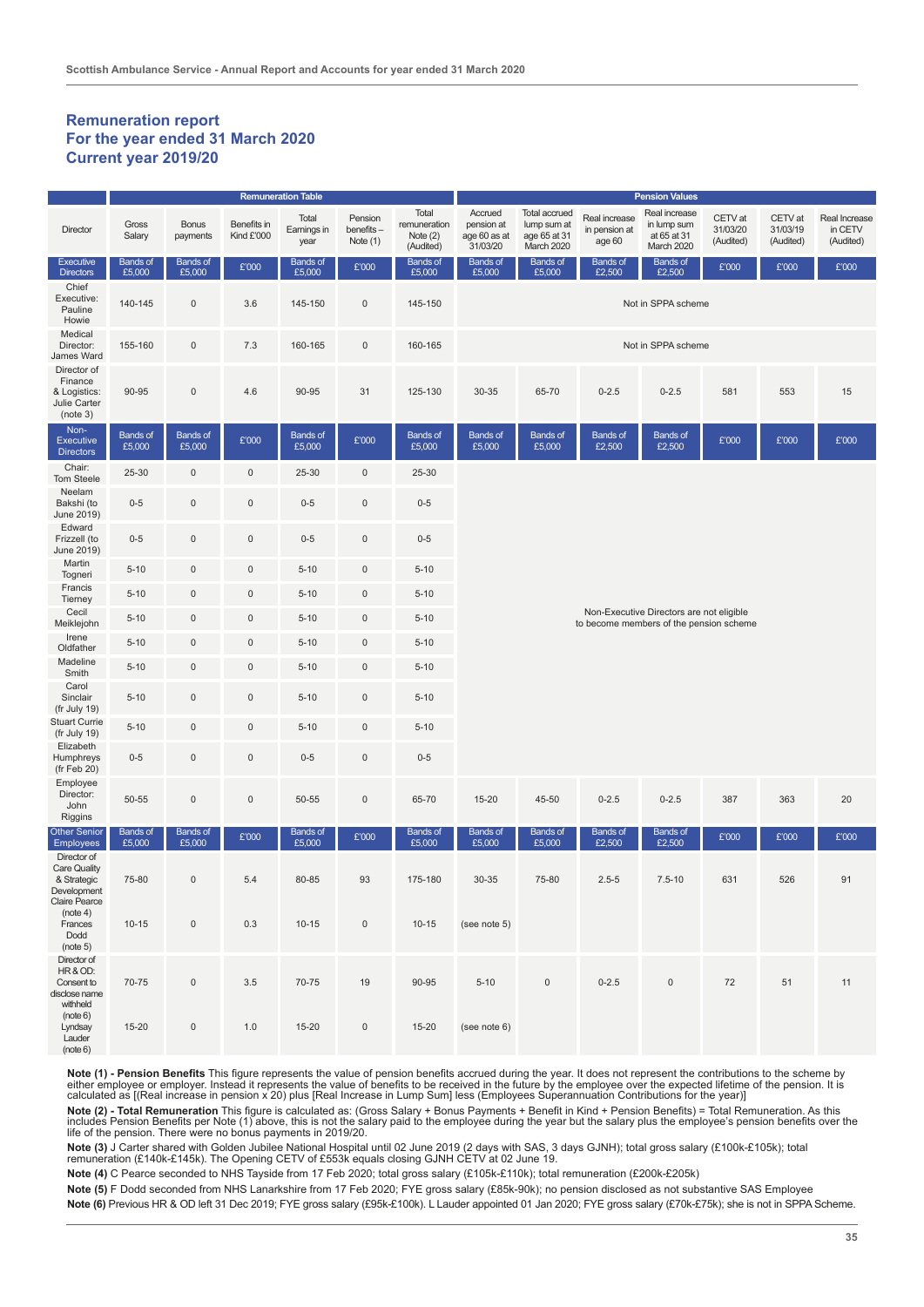#### **Remuneration report For the year ended 31 March 2020 Prior year 2018/19**

|                                                                                                                                               | <b>Remuneration Table</b> |                                            |                           |                              |                                    | <b>Pension Values</b>                            |                                                   |                                                                   |                                          |                                                           |                                  |                                  |                                       |  |  |  |
|-----------------------------------------------------------------------------------------------------------------------------------------------|---------------------------|--------------------------------------------|---------------------------|------------------------------|------------------------------------|--------------------------------------------------|---------------------------------------------------|-------------------------------------------------------------------|------------------------------------------|-----------------------------------------------------------|----------------------------------|----------------------------------|---------------------------------------|--|--|--|
| <b>Director</b>                                                                                                                               | Gross<br>Salary           | <b>Bonus</b><br>payments                   | Benefits in<br>Kind £'000 | Total<br>Earnings in<br>year | Pension<br>benefits-<br>Note $(1)$ | Total<br>remuneration<br>Note $(2)$<br>(Audited) | Accrued<br>pension at<br>age 60 as at<br>31/03/19 | <b>Total accrued</b><br>lump sum at<br>age 65 at 31<br>March 2019 | Real increase<br>in pension at<br>age 60 | Real increase<br>in lump sum<br>at 65 at 31<br>March 2019 | CETV at<br>31/03/19<br>(Audited) | CETV at<br>31/03/18<br>(Audited) | Real Increase<br>in CETV<br>(Audited) |  |  |  |
| <b>Executive</b><br><b>Directors</b>                                                                                                          | <b>Bands of</b><br>£5,000 | <b>Bands of</b><br>£5,000                  | £'000                     | <b>Bands of</b><br>£5,000    | £'000                              | <b>Bands of</b><br>£5,000                        | <b>Bands of</b><br>£5,000                         | <b>Bands of</b><br>£5,000                                         | <b>Bands of</b><br>£2,500                | <b>Bands of</b><br>£2,500                                 | £'000                            | £'000                            | £'000                                 |  |  |  |
| Chief<br>Executive:<br>Pauline<br>Howie                                                                                                       | 135-140                   | $\mathsf{O}\xspace$                        | 3.2                       | 140-145                      | $\mathsf 0$                        | 140-145                                          | Not in SPPA scheme                                |                                                                   |                                          |                                                           |                                  |                                  |                                       |  |  |  |
| Medical<br>Director:<br>James Ward                                                                                                            | 155-160                   | $\mathsf{O}\xspace$                        | 3.8                       | 160-165                      | $\mathsf 0$                        | 160-165                                          | Not in SPPA scheme                                |                                                                   |                                          |                                                           |                                  |                                  |                                       |  |  |  |
| Director of<br>Finance<br>& Logistics:<br>Julie Carter                                                                                        | 40-45                     | $\mathsf{O}\xspace$                        | 0.4                       | 40-45                        | $\mathsf{O}\xspace$                | $40 - 45$                                        | Note $(3)$                                        |                                                                   |                                          |                                                           |                                  |                                  |                                       |  |  |  |
| Non-<br>Executive<br><b>Directors</b>                                                                                                         | <b>Bands of</b><br>£5,000 | <b>Bands</b> of<br>£5,000                  | £'000                     | <b>Bands</b> of<br>£5,000    | £'000                              | <b>Bands of</b><br>£5,000                        | Bands of<br>£5,000                                | <b>Bands</b> of<br>£5,000                                         | <b>Bands</b> of<br>£2,500                | <b>Bands</b> of<br>£2,500                                 | £'000                            | £'000                            | £'000                                 |  |  |  |
| Chairman:<br>David<br>Garbutt<br>(to 31/05/18)                                                                                                | 0.5                       | $\mathsf 0$                                | $\mathsf{O}\xspace$       | 0.5                          | $\mathsf 0$                        | 0.5                                              |                                                   |                                                                   |                                          |                                                           |                                  |                                  |                                       |  |  |  |
| Tom Steele<br>(from<br>01/06/18)                                                                                                              | $20 - 25$                 | $\mathsf{O}\xspace$                        | $\mathsf{O}\xspace$       | $20 - 25$                    | $\mathsf 0$                        | $20 - 25$                                        |                                                   |                                                                   |                                          |                                                           |                                  |                                  |                                       |  |  |  |
| Esther<br>Roberton<br>(to 30/06/18)                                                                                                           | 0.5                       | $\mathsf{O}\xspace$                        | $\mathsf{O}\xspace$       | 0.5                          | $\mathsf 0$                        | 0.5                                              |                                                   |                                                                   |                                          |                                                           |                                  |                                  |                                       |  |  |  |
| Neelam<br>Bakshi                                                                                                                              | $5 - 10$                  | $\mathsf{O}\xspace$                        | $\mathsf 0$               | $5 - 10$                     | $\mathbf 0$                        | $5 - 10$                                         |                                                   |                                                                   |                                          |                                                           |                                  |                                  |                                       |  |  |  |
| Edward<br>Frizzell                                                                                                                            | $5 - 10$                  | $\mathsf{O}\xspace$                        | $\mathsf{O}\xspace$       | $5 - 10$                     | $\mathbf 0$                        | $5 - 10$                                         |                                                   |                                                                   |                                          | Non-Executive Directors are not eligible                  |                                  |                                  |                                       |  |  |  |
| Martin<br>Togneri                                                                                                                             | $5 - 10$                  | $\mathsf{O}\xspace$                        | $\mathsf{O}\xspace$       | $5 - 10$                     | $\mathsf{O}$                       | $5 - 10$                                         |                                                   |                                                                   | to become members of the pension scheme  |                                                           |                                  |                                  |                                       |  |  |  |
| Francis<br>Tierney                                                                                                                            | $5 - 10$                  | $\mathsf{O}\xspace$                        | $\mathsf{O}\xspace$       | $5 - 10$                     | $\mathsf{O}\xspace$                | $5 - 10$                                         |                                                   |                                                                   |                                          |                                                           |                                  |                                  |                                       |  |  |  |
| Cecil<br>Meiklejohn                                                                                                                           | $5 - 10$                  | $\mathsf{O}\xspace$                        | $\mathsf{O}\xspace$       | $5 - 10$                     | $\mathsf 0$                        | $5 - 10$                                         |                                                   |                                                                   |                                          |                                                           |                                  |                                  |                                       |  |  |  |
| Irene<br>Oldfather<br>(from<br>01/04/18)                                                                                                      | $5 - 10$                  | $\mathsf 0$                                | $\mathsf{O}\xspace$       | $5 - 10$                     | $\mathsf 0$                        | $5 - 10$                                         |                                                   |                                                                   |                                          |                                                           |                                  |                                  |                                       |  |  |  |
| Madeline<br>Smith (from<br>01/07/18                                                                                                           | $5 - 10$                  | $\mathsf{O}\xspace$                        | $\mathsf{O}$              | $5 - 10$                     | $\mathsf{O}$                       | $5 - 10$                                         |                                                   |                                                                   |                                          |                                                           |                                  |                                  |                                       |  |  |  |
| Employee<br>Director:<br>John<br>Riggins                                                                                                      | 50-55                     | $\mathsf 0$                                | $\mathsf{O}\xspace$       | 50-55                        | $\mathbf 0$                        | 50-55                                            | $15 - 20$                                         | 45-50                                                             | $0 - 2.5$                                | $0 - 2.5$                                                 | 363                              | 360                              | $\mathsf 0$                           |  |  |  |
| <b>Other Senior</b><br><b>Employees</b>                                                                                                       | <b>Bands of</b><br>£5,000 | <b>Bands of</b><br>£5,000                  | £'000                     | <b>Bands of</b><br>£5,000    | £'000                              | <b>Bands of</b><br>£5,000                        | <b>Bands of</b><br>£5,000                         | <b>Bands of</b><br>£5,000                                         | <b>Bands of</b><br>£2,500                | <b>Bands of</b><br>£2,500                                 | £'000                            | £'000                            | £'000                                 |  |  |  |
| Director of<br>Care Quality<br>& Strategic<br>Development<br>Pat O'Connor<br>(to 22/10/18)<br>Claire<br>Pearce (from<br>12/12/18)<br>(Note 4) | 55-60<br>35-40            | $\mathsf{O}\xspace$<br>$\mathsf{O}\xspace$ | 2.5<br>1.8                | 60-65<br>35-40               | $\mathsf{O}$<br>24                 | 60-65<br>60-65                                   | 25-30                                             | 65-70                                                             | $0 - 2.5$                                | $0 - 2.5$                                                 | 1276<br>488                      | 1273<br>526                      | $\mathbf 0$<br>18                     |  |  |  |
| Director of<br>HR&OD<br>Consent to<br>disclose name<br>withheld                                                                               | 90-95                     | $\mathsf{O}\xspace$                        | 4.4                       | 95-100                       | 23                                 | 115-120                                          | $0 - 5$                                           | 0.5                                                               | $0 - 2.5$                                | $0 - 2.5$                                                 | 51                               | 28                               | 23                                    |  |  |  |

**Note (1) - Pension Benefits** This figure represents the value of pension benefits accrued during the year. It does not represent the contributions to the scheme by<br>either employee or employer. Instead it represents the va

**Note (2) - Total Remuneration** This figure is calculated as: (Gross Salary + Bonus Payments + Benefit in Kind + Pension Benefits) = Total Remuneration. As this<br>includes Pension Benefits per Note (1) above, this is not th

**Note (3)** J Carter shared with Golden Jubilee National Hospital during 2018/19 (2 days with SAS, 3 days GJNH), total remuneration is (£100k-£105k including £1k<br>BiK). Pension values accounted for by GJNH as the principal

**Note (4)** Full year equivalent gross salary equates to band 90-95 and total remuneration (£120k-£125k)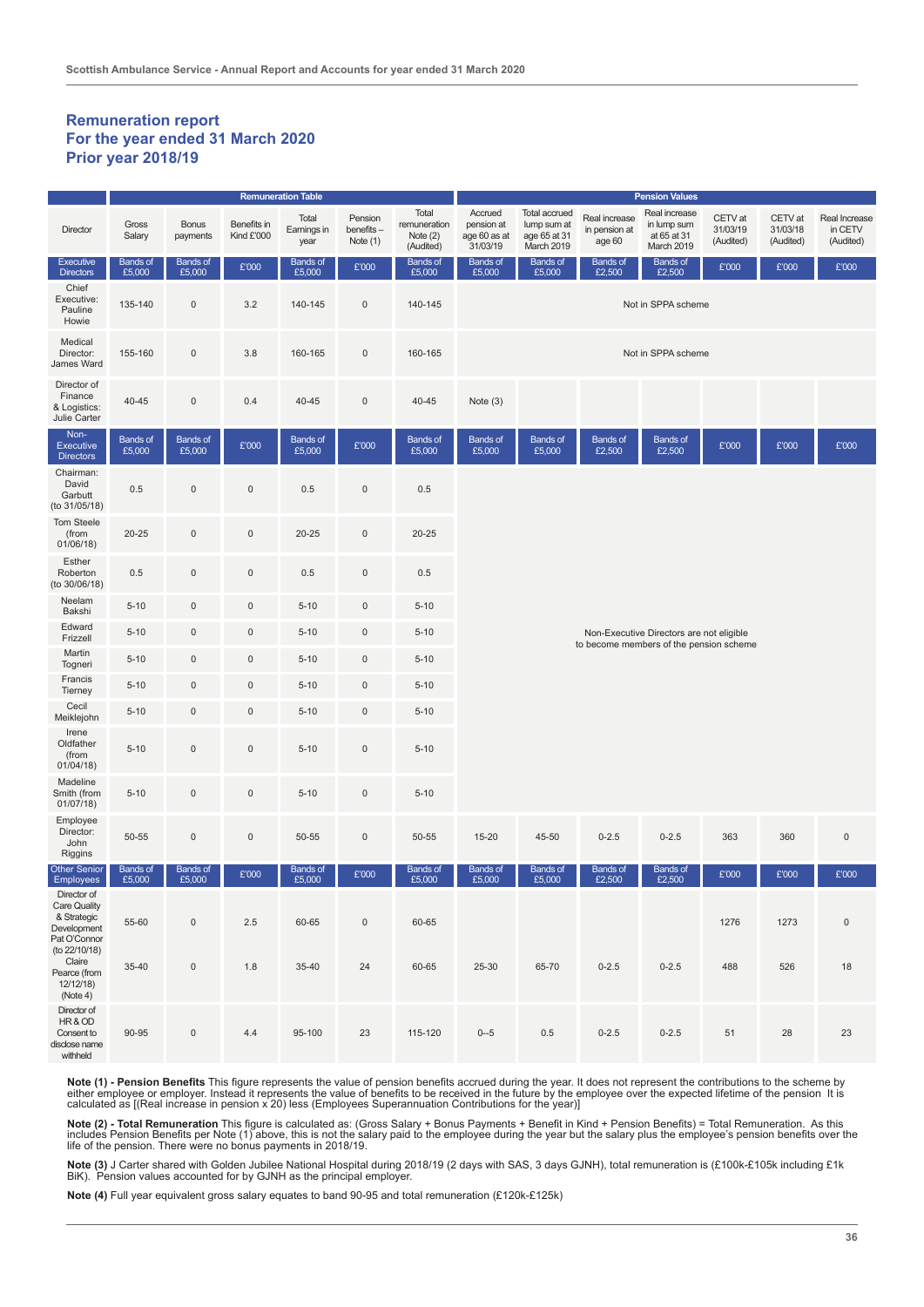# **Remuneration And Staff Report** Staff Report

#### **Fair Pay Disclosure (Audited)**

|                                                       | <b>Current Year 2019/20</b> | <b>Prior Year 2018/19</b> |
|-------------------------------------------------------|-----------------------------|---------------------------|
| Range of staff remuneration                           | 8,584 - 156,786             | $8,416 - 157,866$         |
| Highest earning Director's total remuneration (£000s) | 160-165                     | $155 - 160$               |
| Median Total Remuneration                             | 35,000                      | 33,121                    |
| Ratio                                                 | 4.28                        | 4.792                     |

## **Higher Paid Employees' Remuneration (Audited)**

| <b>Clinical</b> | 2019/20      | 2018/19             | <b>Other</b>    | 2019/20             | 2018/19     |
|-----------------|--------------|---------------------|-----------------|---------------------|-------------|
| 70,001-80,000   | 16           | $\overline{7}$      | 70,001-80,000   | 15                  | 11          |
| 80,001-90,000   | 6            | 3                   | 80,001-90,000   | $\,6$               | 1           |
| 90,001-100,000  | $\mathsf 0$  | 2                   | 90,001-100,000  | 1                   | 2           |
| 100,001-110,000 |              | 0                   | 100,001-110,000 | 1                   | $\pmb{0}$   |
| 110,001-120,000 | $\mathsf 0$  | $\mathsf 0$         | 110,001-120,000 | $\mathsf{O}\xspace$ | $\mathbf 0$ |
| 120,001-130,000 | $\mathsf 0$  | $\mathsf{O}\xspace$ | 120,001-130,000 | $\mathsf 0$         | $\mathbf 0$ |
| 130,001-140,000 | $\mathsf 0$  | $\mathsf 0$         | 130,001-140,000 | $\mathsf{O}\xspace$ | 1           |
| 140,001-150,000 | $\mathsf 0$  | 0                   | 140,001-150,000 | $\sqrt{2}$          |             |
| 150,001-160,000 | $\mathbf{1}$ | 1                   |                 | 25                  | 15          |
|                 | 24           | 13                  | <b>Total</b>    | 49                  | 28          |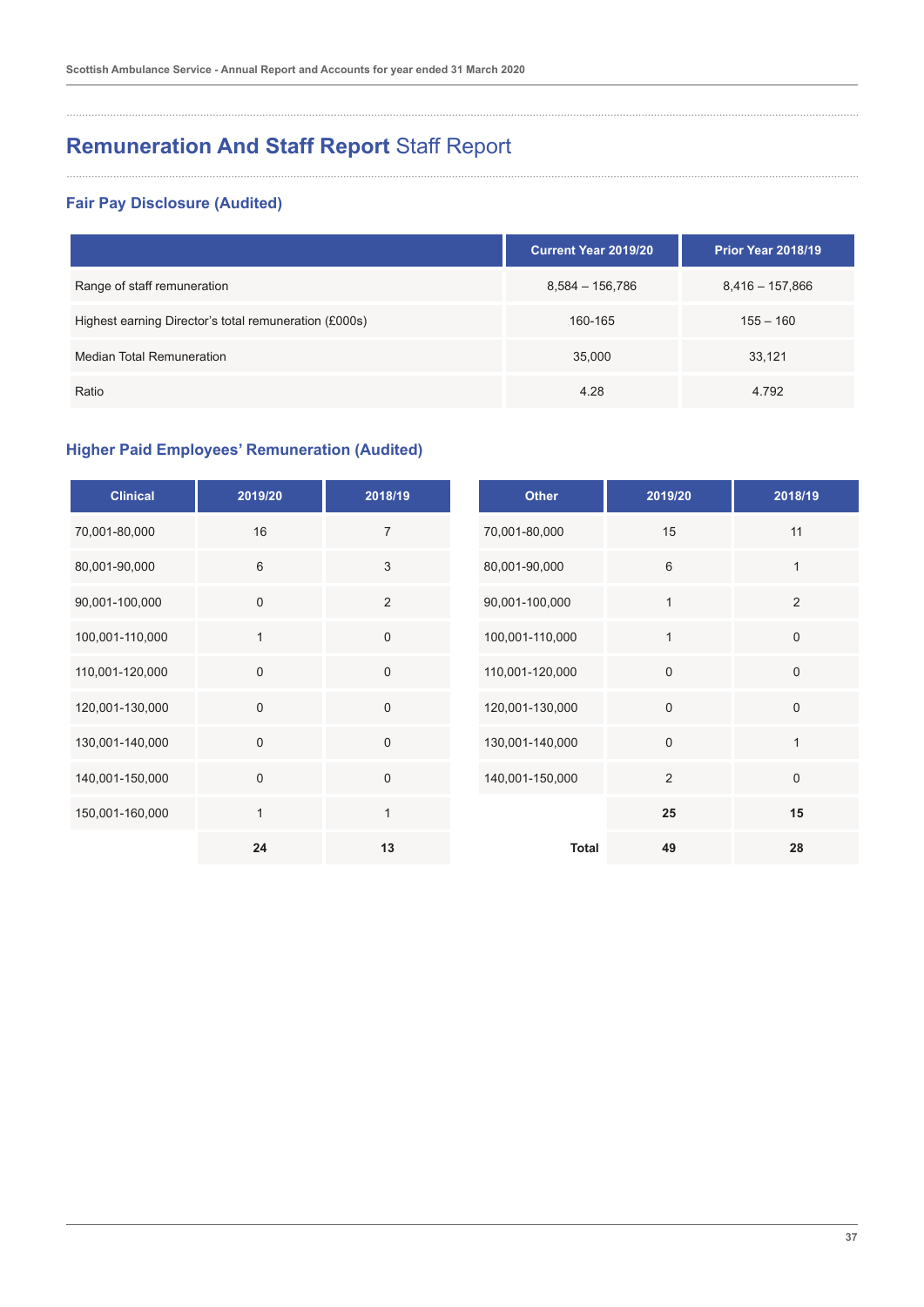## **Staff Costs (Audited)**

|                                                              | <b>Executive Board</b><br>Members | Non Executive<br><b>Board Members</b> | Permanent Staff                                                                                                                      | Inward<br>Secondees | Other staff              | Outward<br>Secondess     | 2020 Total | 2019 Total  |
|--------------------------------------------------------------|-----------------------------------|---------------------------------------|--------------------------------------------------------------------------------------------------------------------------------------|---------------------|--------------------------|--------------------------|------------|-------------|
| <b>Staff Costs</b>                                           | £'000                             | £'000                                 | £'000                                                                                                                                | £'000               | £'000                    | £'000                    | £'000      | £'000       |
| Salaries and<br>Wages                                        | 397                               | 90                                    | 174,068                                                                                                                              | ٠                   | $\overline{\phantom{a}}$ | (379)                    | 174,176    | 161,878     |
| <b>Social Security</b><br>costs                              | 51                                | 3                                     | 19,106                                                                                                                               |                     |                          | (45)                     | 19,115     | 17,477      |
| NHS scheme<br>employers' costs                               | 18                                |                                       | 31,411                                                                                                                               |                     |                          | (78)                     | 31,351     | 20,866      |
| Inward<br>secondees                                          | 11                                | $\overline{\phantom{a}}$              | $\overline{a}$                                                                                                                       | 4,421               | $\overline{\phantom{a}}$ | $\overline{\phantom{0}}$ | 4,432      | 3,730       |
| <b>Agency Staff</b>                                          |                                   | $\overline{\phantom{a}}$              | $\overline{\phantom{a}}$                                                                                                             | ٠                   | 183                      |                          | 183        | 89          |
|                                                              | 477                               | 93                                    | 224,585                                                                                                                              | 4,421               | 183                      | (502)                    | 229,257    | 204,040     |
| Compensation<br>for loss of<br>office or early<br>retirement |                                   |                                       |                                                                                                                                      |                     |                          |                          |            | $\mathbf 0$ |
| Pensions to<br>former board<br>employees                     |                                   |                                       |                                                                                                                                      |                     | 549                      |                          | 549        | $\mathbf 0$ |
| <b>TOTAL</b>                                                 | 477                               | 93                                    | 224,585                                                                                                                              | 4,421               | 732                      | (502)                    | 229,806    | 204,654     |
|                                                              |                                   |                                       | Included in the total staff costs above were costs of staff engaged directly on capital projects, charged to capital expenditure of: |                     |                          |                          | 143        | 11          |

#### **Staff Numbers**

| Whole time<br>equivalent<br>(WTE)                                                                                             |  | 10 | 4.714 | $\overline{\phantom{a}}$ |  | $\overline{\phantom{a}}$ | 4.727 | 4.651 |
|-------------------------------------------------------------------------------------------------------------------------------|--|----|-------|--------------------------|--|--------------------------|-------|-------|
| Included in the total staff numbers above were staff engaged directly on capital projects, charged to capital expenditure of: |  |    |       |                          |  |                          | 3     |       |
| Included in the total staff numbers above were disabled staff of:                                                             |  |    |       |                          |  | 101                      | 98    |       |
| Included in the total staff numbers above were Special Advisers of:                                                           |  |    |       |                          |  | nil                      | nil   |       |
|                                                                                                                               |  |    |       |                          |  |                          |       |       |

| Reconciliation to income and expenditure                  | £000     |
|-----------------------------------------------------------|----------|
| Total employee expenditure as above                       | £229.806 |
| Less: employee income charged to capital projects         | £143     |
| Add: employee income included in Note 4 (secondee income) | £502     |
| Total employee expenditure disclosed in note 3            | £230.165 |

# **Staff Composition**

|                                               | 2019/20     |                |                             |              | 2018/19     |                |                             |              |
|-----------------------------------------------|-------------|----------------|-----------------------------|--------------|-------------|----------------|-----------------------------|--------------|
|                                               | <b>Male</b> | Female         | <b>Prefer not</b><br>to say | <b>Total</b> | <b>Male</b> | Female         | <b>Prefer not</b><br>to say | <b>Total</b> |
| <b>Executive Directors</b>                    |             | $\overline{2}$ | $\overline{\phantom{a}}$    | 3            |             | 2              | $\overline{\phantom{a}}$    | 3            |
| Non-Executive Directors and Employee Director | 6           | 6              | $\overline{\phantom{a}}$    | 12           | 5           | $\overline{4}$ | $\overline{\phantom{a}}$    | 9            |
| Senior Employees                              | 36          | 10             | $\overline{\phantom{a}}$    | 46           | 20          | 6              | $\overline{\phantom{a}}$    | 26           |
| Other                                         | 3,034       | 2,196          | $\overline{\phantom{a}}$    | 5,230        | 3,002       | 2,087          | $\overline{\phantom{a}}$    | 5,089        |
| <b>Total Headcount</b>                        | 3,077       | 2,214          | $\overline{\phantom{a}}$    | 5,291        | 3,028       | 2,099          | $\overline{\phantom{0}}$    | 5,127        |

Senior Employees are those who have earned over £70,000 in year, 2018-19 figures have been restated on this basis.

#### **Sickness Absence Data (Unaudited)**

|                       | 2019/20 | 2018/19 |
|-----------------------|---------|---------|
| Sickness Absence Rate | 7.9%    | 7.8%    |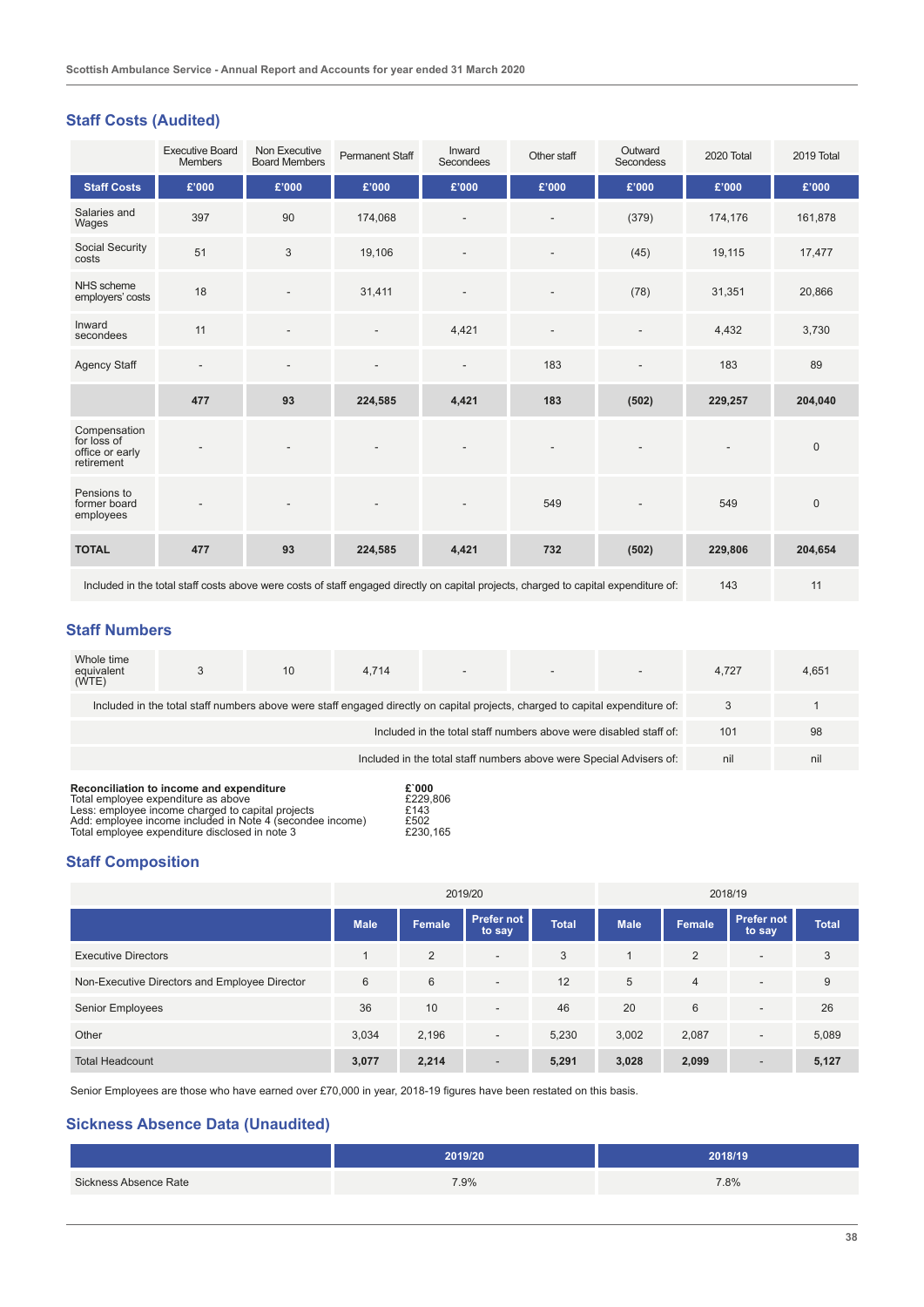#### **Staff policies applied during the financial year relating to the employment of disabled persons (Not Audited)**

#### **For giving full and fair consideration to applications for employment by the Board made by disabled persons, having a regard to their particular aptitudes and abilities;**

The Scottish Ambulance Service works within the Disability Confident Standard and recognises best practice in employing, retaining and developing disabled staff. Applicants who have a disability are supported through the job interview guarantee initiative. The disability confident symbol is included on all job advertisements.

Under the Disability Confident scheme we operate the job interview guarantee initiative. Applicants who wish to be covered under this initiative will be interviewed if they meet the minimum criteria for the post. Adjustments are made in accordance with individual needs to ensure applicants are able to fully participate in the recruitment process.

The standard NHS Scotland application form is used for all applicants and this includes a section on equality monitoring which enables us to monitor the number of disabled applicants and to establish success rates in order to consider any actions that need to be taken forward to address any issues.

In partnership with Glasgow Centre for Inclusive Living The Scottish Ambulance Service has employed a disabled graduate under the Professional Careers Programme. This is a 2 year employment opportunity designed to help set up the individual for a long term sustainable career.

#### **For continuing the employment of, and for arranging appropriate training for, employees of the Board who have become disabled persons during the period when they were employed by the Board;**

Reasonable adjustments are put in place for those staff who become disabled during the course of their employment. For example; changing hours of work, providing specific equipment or supporting staff to complete assessments, e.g. for dyslexia. Support is also provided for disabled staff who are absent under the Attendance Management Policy to enable additional assistance to be put in place where appropriate.

The Scottish Ambulance Service has developed a Redeployment Policy and actively encourages the redeployment of staff who are no longer able to carry out their current role and staff are advised of alternative roles and provided with assistance to move.

All disabled staff have access to Occupational Health Services, Confidential Harassment Advisers and the Employee Assistance Programme.

#### **Otherwise for the training, career development and promotion of disabled persons employed by the Board;**

All staff receive an annual review letter giving them the opportunity to self declare a disability or health issue which can be discussed with their line manager in order to identify any support required. Staff have an annual performance review under the knowledge and skills framework system. The discussion covers developmental opportunities and access to these. Any disabled staff attending a course at The Scottish Ambulance Service Academy, Glasgow Caledonian University will have access to the Student Support Centre where additional assistance can be provided.

During any internal recruitment there is an open progression policy allowing all staff the opportunity for advancement and any staff requiring additional assistance can discuss this with their line manager or HR representative.

The Equality, Diversity and Human Rights Policy, Guidance for the Recruitment and Employment of staff with Diabetes and Managers Recruitment Guide provide additional guidance for all staff who have a disability.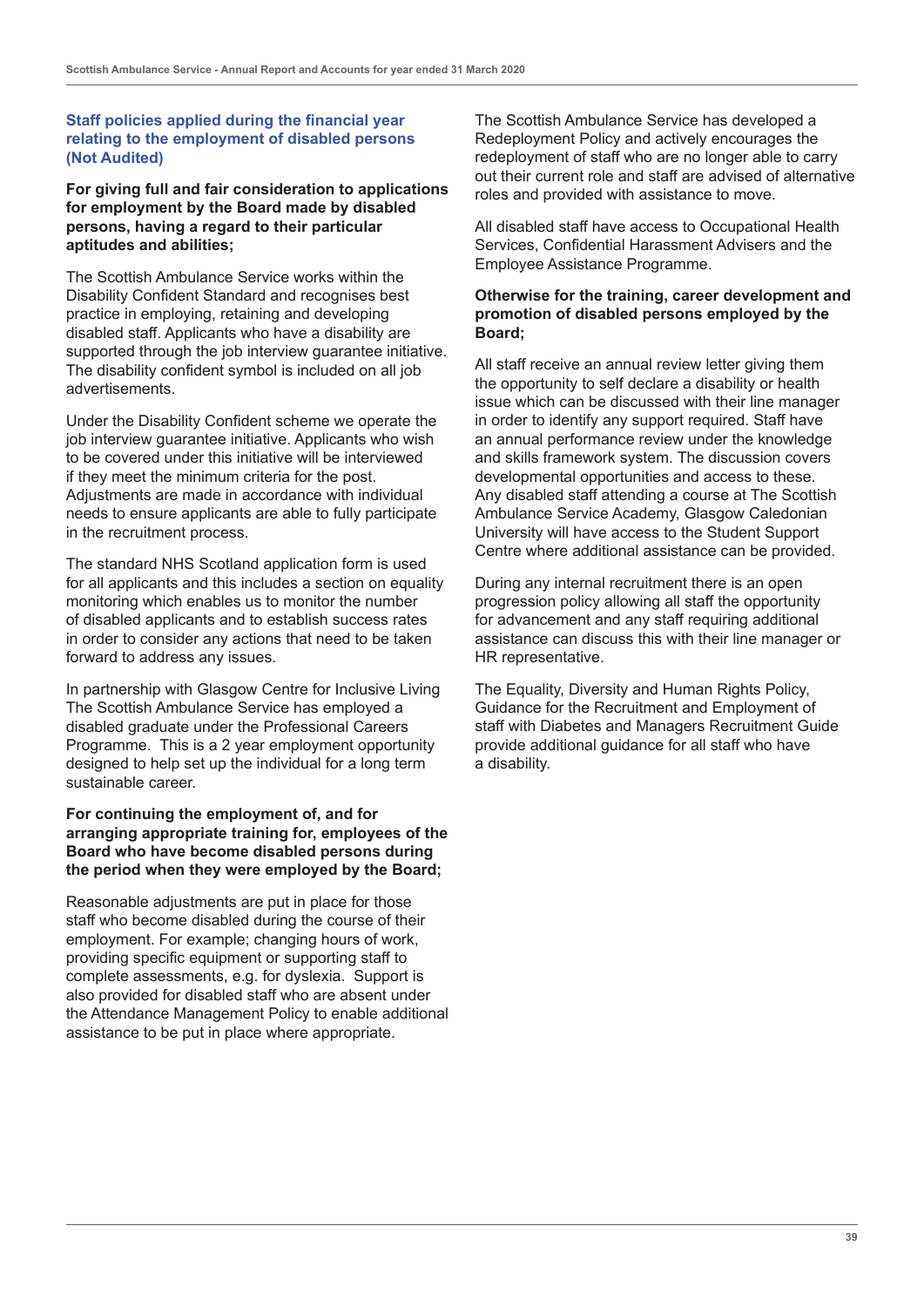#### **Exit Packages (Audited)**

There were no exit packages agreed by the Board in 2019/20 (none in 2018/19).

#### **Trade Union Regulations**

The Trade Union (Facility Time Publication Requirements) Regulations 2017 came into force on 1 April 2017. The regulations place a legislative requirement on relevant public sector employers to collate and publish, on an annual basis, a range of data on the amount and cost of facility time within their organisation. The data is required to be published by 31 July each year and is displayed on the [Scottish Ambulance Service website at the following link.](http://www.scottishambulance.com/TheService/publications.aspx)

<http://www.scottishambulance.com/TheService/publications.aspx>

# **Parliamentary Accountability Report**

#### **Losses and Special Payments**

On occasion, the Board is required to write-off balances which are no longer recoverable. Losses and special payments over £250k require formal approval to regularise such transactions and their notation in the annual accounts.

There were no such losses written off in the 2019/20 financial year.

#### **Fees and Charges**

As required in the fees and charges guidance in the Scottish Public Finance Manual, the Scottish Ambulance Service Board charges for services provided on a full costs basis, wherever applicable.

I confirm that this Accountability Report (incorporating the Corporate Governance Report and Remuneration and Staff Report) is an accurate summary of the information reported therein.

Signed: Date: 24 June 2020 Mrs Pauline Howie OBE Chief Executive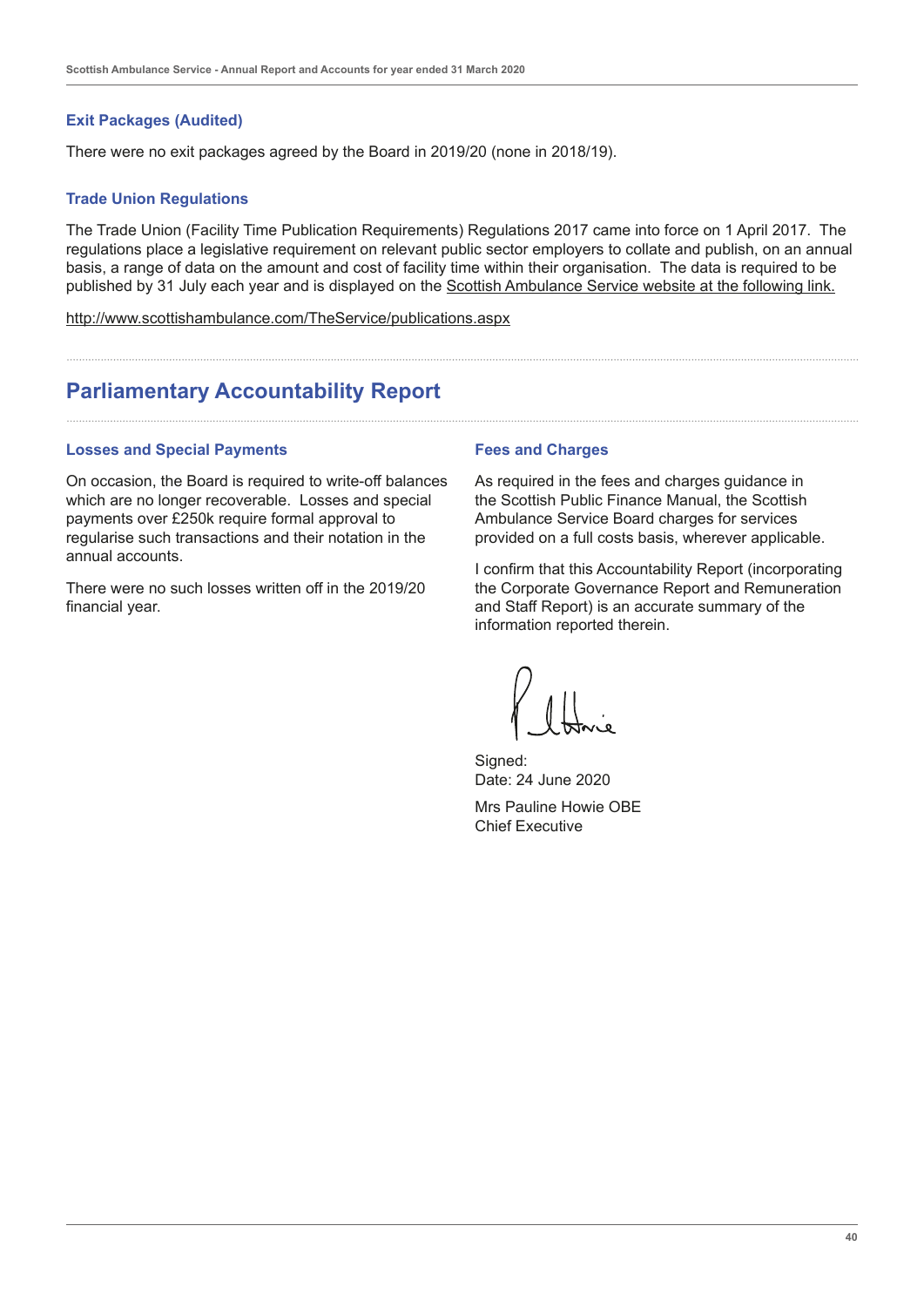# **Independent Auditor's Report**

**Independent auditor's report to the members of Scottish Ambulance Service, the Auditor General for Scotland and the Scottish Parliament** 

#### **Report on the audit of the financial statements**

#### **Opinion on financial statements**

We have audited the financial statements in the annual report and accounts of Scottish Ambulance Service and its group for the year ended 31 March 2020 under the National Health Service (Scotland) Act 1978. The financial statements comprise the Consolidated Statement of Comprehensive Net Expenditure, the Consolidated Statement of Financial Position, the Consolidated Statement of Cashflows, the Consolidated Statement of Changes in Taxpayers' Equity and notes to the financial statements, including a summary of significant accounting policies. The financial reporting framework that has been applied in their preparation is applicable law and International Financial Reporting Standards (IFRSs) as adopted by the European Union, and as interpreted and adapted by the 2019/20 Government Financial Reporting Manual (the 2019/20 FReM).

In our opinion the accompanying financial statements:

- give a true and fair view in accordance with the National Health Service (Scotland) Act 1978 and directions made thereunder by the Scottish Ministers of the state of the affairs of the board and its group as at 31 March 2020 and of the net expenditure for the year then ended;
- have been properly prepared in accordance with IFRSs as adopted by the European Union, as interpreted and adapted by the 2019/20 FReM; and
- have been prepared in accordance with the requirements of the National Health Service (Scotland) Act 1978 and directions made thereunder by the Scottish Ministers.

#### **Basis of opinion**

We conducted our audit in accordance with applicable law and International Standards on Auditing (UK) (ISAs (UK)), as required by the [Code of Audit Practice](https://www.audit-scotland.gov.uk/uploads/docs/report/2016/code_audit_practice_16.pdf) approved by the Auditor General for Scotland. Our

responsibilities under those standards are further described in the auditor's responsibilities for the audit of the financial statements section of our report. We were appointed by the Auditor General on 31 May 2016. The period of total uninterrupted appointment is four years. We are independent of the board and its group in accordance with the ethical requirements that are relevant to our audit of the financial statements in the UK including the Financial Reporting Council's Ethical Standard, and we have fulfilled our other ethical responsibilities in accordance with these requirements. Non-audit services prohibited by the Ethical Standard were not provided to the board. We believe that the audit evidence we have obtained is sufficient and appropriate to provide a basis for our opinion.

#### **Emphasis of matter – property valuation**

We draw attention to Note 1.28 to the financial statements which describes the effects of a material uncertainty on the valuation report basis for valuing land, buildings (including dwellings). Our opinion is not modified in respect of this matter.

#### **Conclusions relating to going concern basis of accounting**

We have nothing to report in respect of the following matters in relation to which the ISAs (UK) require us to report to you where:

- the use of the going concern basis of accounting in the preparation of the financial statements is not appropriate; or
- the board has not disclosed in the financial statements any identified material uncertainties that may cast significant doubt about its ability to continue to adopt the going concern basis of accounting for a period of at least twelve months from the date when the financial statements are authorised for issue.

#### **Risks of material misstatement**

We have reported in a separate Annual Audit Report, which is available from the [Audit Scotland website,](https://www.audit-scotland.gov.uk/our-work/annual-audits) the most significant assessed risks of material misstatement that we identified and our conclusions thereon.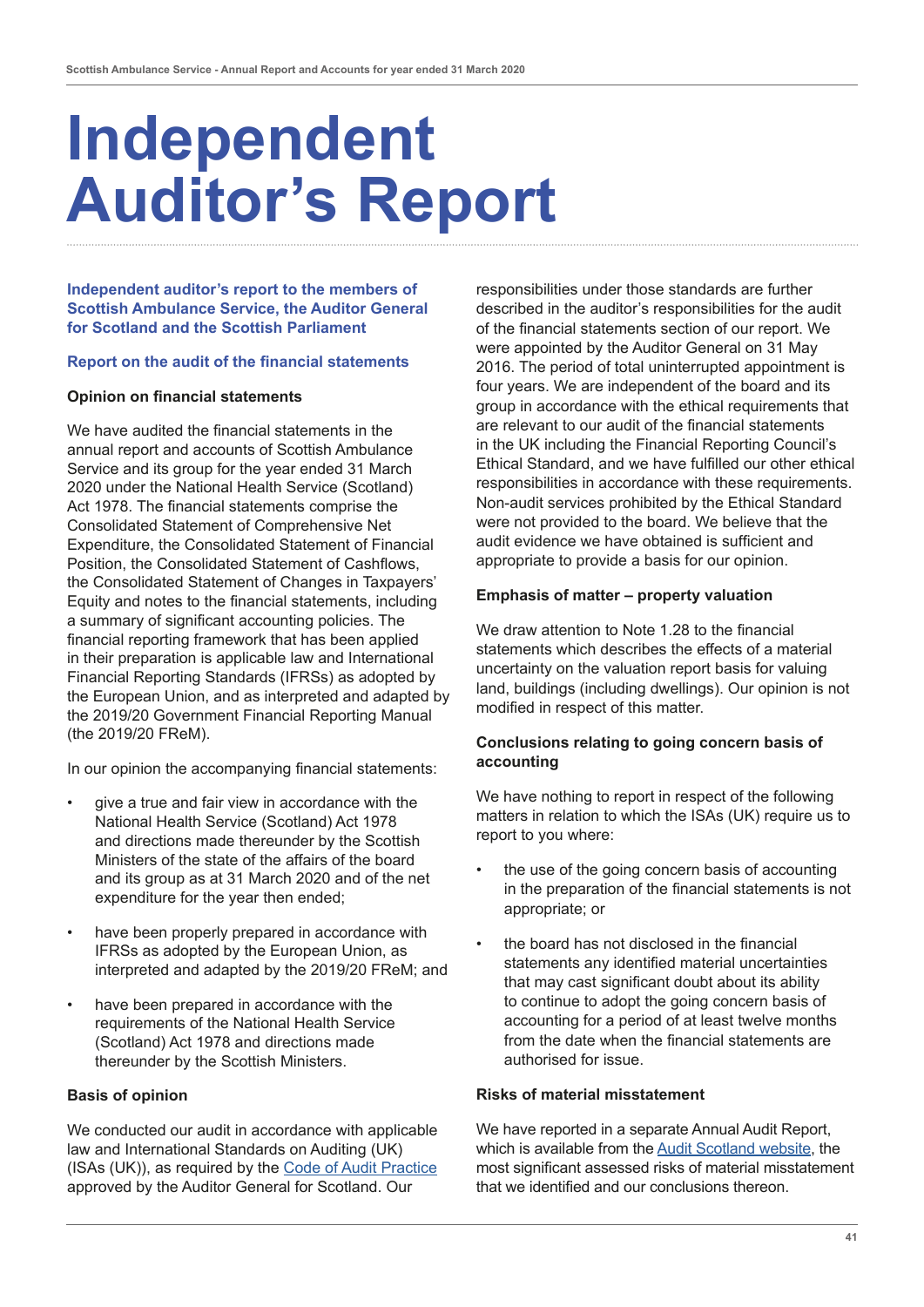#### **Responsibilities of the Accountable Officer for the financial statements**

As explained more fully in the Statement of the Chief Executive's Responsibilities as the Accountable Officer, the Accountable Officer is responsible for the preparation of financial statements that give a true and fair view in accordance with the financial reporting framework, and for such internal control as the Accountable Officer determines is necessary to enable the preparation of financial statements that are free from material misstatement, whether due to fraud or error.

In preparing the financial statements, the Accountable Officer is responsible for assessing the ability of the board and its group to continue as a going concern, disclosing, as applicable, matters related to going concern and using the going concern basis of accounting unless deemed inappropriate.

#### **Auditor's responsibilities for the audit of the financial statements**

Our objectives are to obtain reasonable assurance about whether the financial statements as a whole are free from material misstatement, whether due to fraud or error, and to issue an auditor's report that includes our opinion. Reasonable assurance is a high level of assurance, but is not a guarantee that an audit conducted in accordance with ISAs (UK) will always detect a material misstatement when it exists. Misstatements can arise from fraud or error and are considered material if, individually or in the aggregate, they could reasonably be expected to influence the economic decisions of users taken on the basis of these financial statements.

The risk of not detecting a material misstatement resulting from fraud is higher than for one resulting from error, as fraud may involve collusion, intentional omissions, misrepresentations, or the override of internal control. The capability of the audit to detect fraud and other irregularities depends on factors such as the skilfulness of the perpetrator, the frequency and extent of manipulation, the degree of collusion involved, the relative size of individual amounts manipulated, and the seniority of those individuals involved. We therefore design and perform audit procedures which respond to the assessed risks of material misstatement due to fraud.

A further description of the auditor's responsibilities for the audit of the financial statements is located on the Financial Reporting Council's website [www.frc.org.uk/](https://www.frc.org.uk/auditors/audit-assurance/auditor-s-responsibilities-for-the-audit-of-the-fi/description-of-the-auditor%e2%80%99s-responsibilities-for) [auditorsresponsibilities.](https://www.frc.org.uk/auditors/audit-assurance/auditor-s-responsibilities-for-the-audit-of-the-fi/description-of-the-auditor%e2%80%99s-responsibilities-for) This description forms part of our auditor's report.

## **Other information in the annual report and accounts**

The Accountable Officer is responsible for the other information in the annual report and accounts. The other information comprises the information other than the financial statements, the audited part of the Remuneration and Staff Report, and our independent auditor's report. Our opinion on the financial statements does not cover the other information and we do not express any form of assurance conclusion thereon except on matters prescribed by the Auditor General for Scotland to the extent explicitly stated later in this report.

In connection with our audit of the financial statements, our responsibility is to read all the other information in the annual report and accounts and, in doing so, consider whether the other information is materially inconsistent with the financial statements or our knowledge obtained in the audit or otherwise appears to be materially misstated. If we identify such material inconsistencies or apparent material misstatements, we are required to determine whether there is a material misstatement in the financial statements or a material misstatement of the other information. If, based on the work we have performed, we conclude that there is a material misstatement of this other information, we are required to report that fact. We have nothing to report in this regard.

#### **Report on regularity of expenditure and income**

#### **Opinion on regularity**

In our opinion in all material respects the expenditure and income in the financial statements were incurred or applied in accordance with any applicable enactments and guidance issued by the Scottish Ministers.

#### **Responsibilities for regularity**

The Accountable Officer is responsible for ensuring the regularity of expenditure and income. We are responsible for expressing an opinion on the regularity of expenditure and income in accordance with the Public Finance and Accountability (Scotland) Act 2000.

#### **Report on other requirements**

#### **Opinions on matters prescribed by the Auditor General for Scotland**

In our opinion, the audited part of the Remuneration and Staff Report has been properly prepared in accordance with the National Health Service (Scotland) Act 1978 and directions made thereunder by the Scottish Ministers.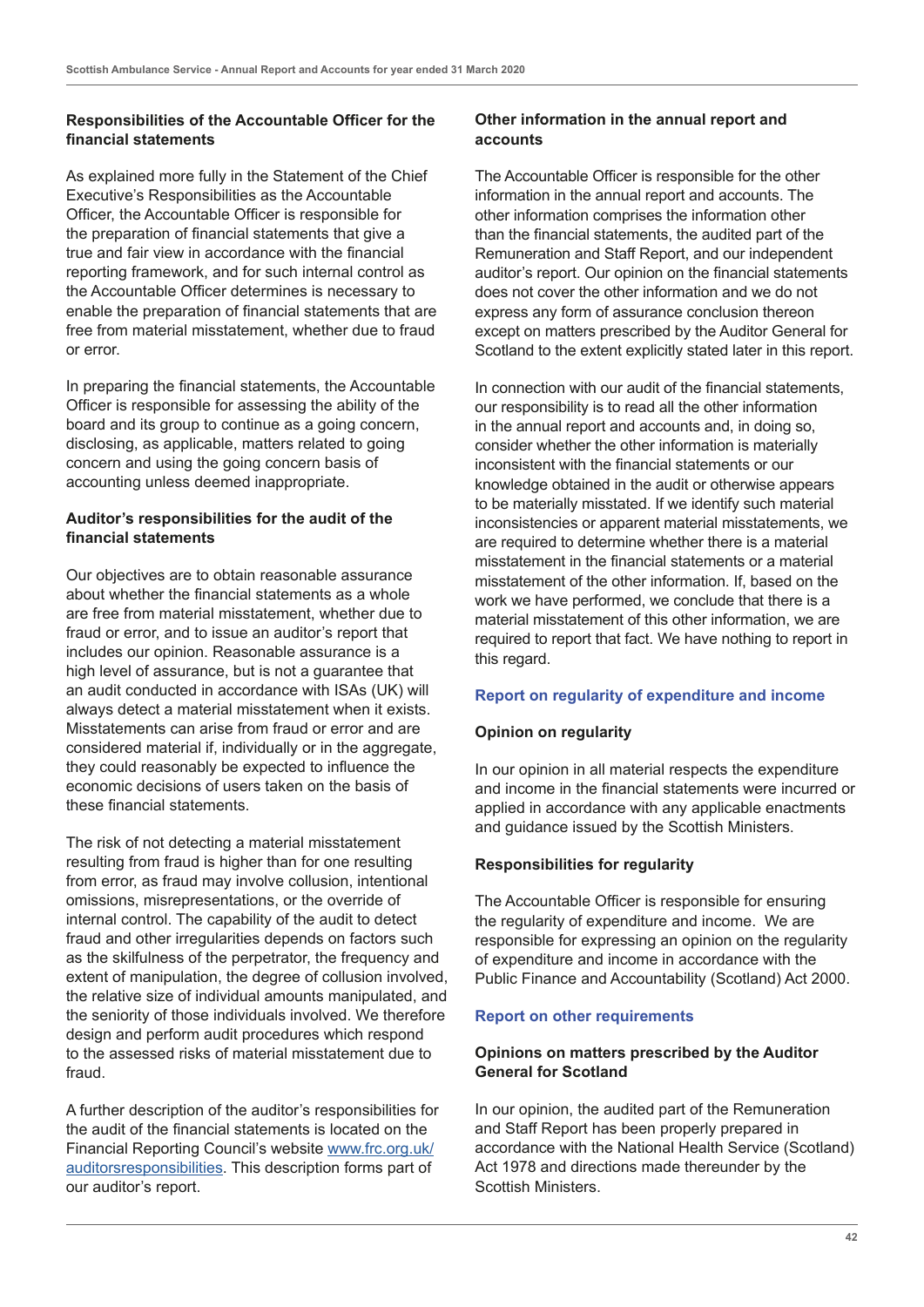In our opinion, based on the work undertaken in the course of the audit:

- the information given in the Performance Report for the financial year for which the financial statements are prepared is consistent with the financial statements and that report has been prepared in accordance with the National Health Service (Scotland) Act 1978 and directions made thereunder by the Scottish Ministers; and
- the information given in the Governance Statement for the financial year for which the financial statements are prepared is consistent with the financial statements and that report has been prepared in accordance with the National Health Service (Scotland) Act 1978 and directions made thereunder by the Scottish Ministers.

#### **Matters on which we are required to report by exception**

We are required by the Auditor General for Scotland to report to you if, in our opinion:

- adequate accounting records have not been kept; or
- the financial statements and the audited part of the Remuneration and Staff Report are not in agreement with the accounting records; or
- we have not received all the information and explanations we require for our audit

• there has been a failure to achieve a prescribed financial objective.

We have nothing to report in respect of these matters.

#### **Conclusions on wider scope responsibilities**

In addition to our responsibilities for the annual report and accounts, our conclusions on the wider scope responsibilities specified in the Code of Audit Practice are set out in our Annual Audit Report.

#### **Use of our report**

This report is made solely to the parties to whom it is addressed in accordance with the Public Finance and Accountability (Scotland) Act 2000 and for no other purpose. In accordance with paragraph 120 of the Code of Audit Practice, we do not undertake to have responsibilities to members or officers, in their individual capacities, or to third parties.

Joanne Brown (for and on behalf of Grant Thornton UK LLP)

110 Queen Street, Glasgow G1 3BX United Kingdom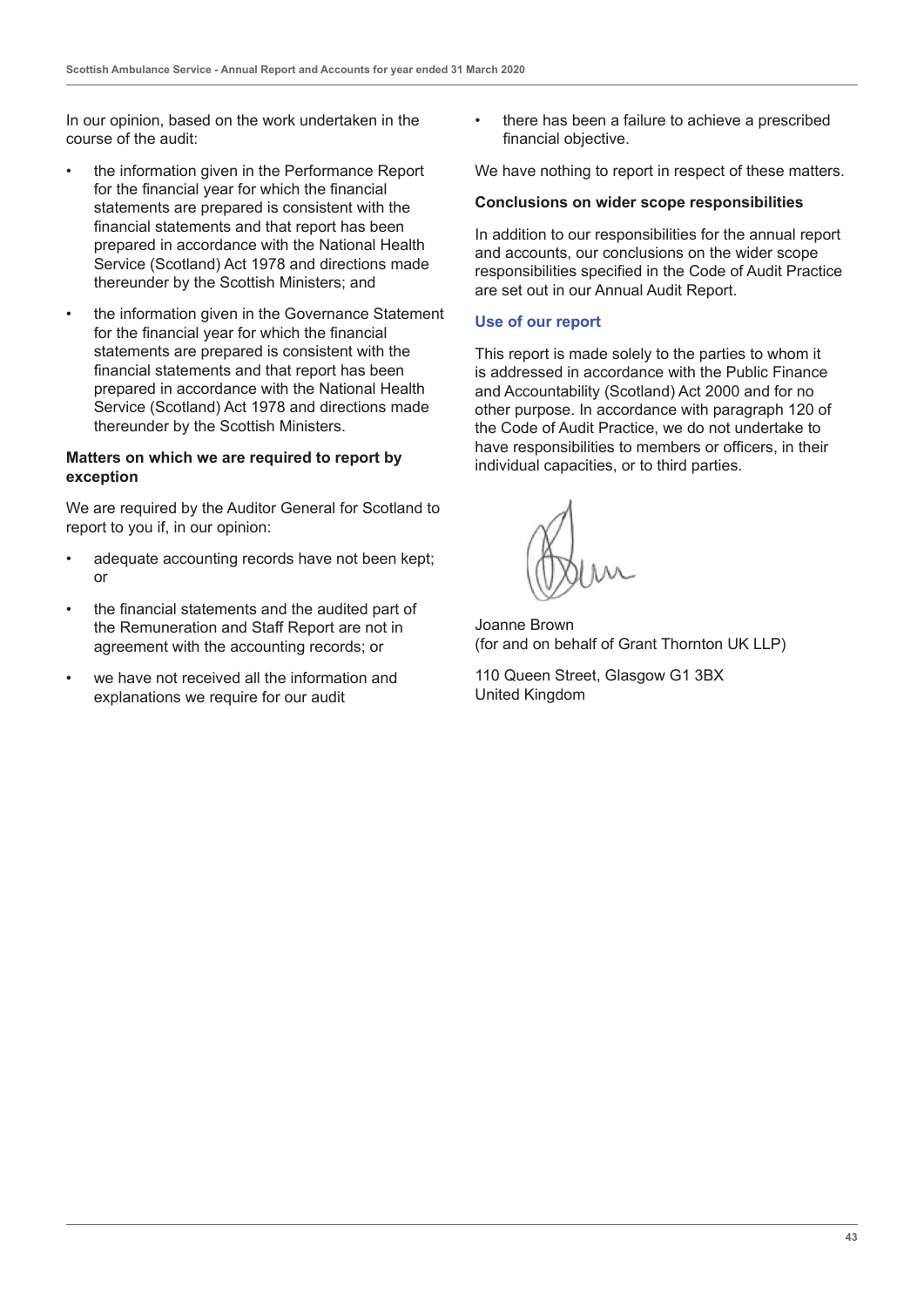# **Financial Statements**

# **Consolidated Statement of Comprehensive Net Expenditure and Summary of Resource Outturn**

| 2019   |                                        |                | 2020    |
|--------|----------------------------------------|----------------|---------|
| £000   |                                        | <b>Note</b>    | £000    |
|        | 205,451 Staff costs                    | 3a             | 230,165 |
|        | Other operating expenditure            | 3 <sub>b</sub> |         |
| 12,092 | <b>Vehicle Running Costs</b>           |                | 12,026  |
| 15,320 | Air Ambulance Costs                    |                | 16,820  |
| 7,870  | <b>Property Running Costs</b>          |                | 8,348   |
| 4,735  | <b>Medical Costs</b>                   |                | 4,842   |
| 30,312 | Other health care expenditure          |                | 33,725  |
|        | 275,780 Gross expenditure for the year |                | 305,926 |
|        | (10,793) Less: operating income        | 4              | (9,514) |
|        | 264,987 Net expenditure for the year   |                | 296,412 |
|        |                                        |                |         |

#### **Other comprehensive net expenditure**

| 2019<br>£'000 |                                                                   | 2020<br>£'000 |
|---------------|-------------------------------------------------------------------|---------------|
| (255)         | Net (gain) / loss on revaluation of property, plant and equipment | (499)         |
|               | (255) Other comprehensive expenditure                             | (499)         |
|               | 264,732 Comprehensive net expenditure                             | 295,913       |
|               |                                                                   |               |

The Notes to the Accounts, numbered 1 to 20, form an integral part of these Accounts.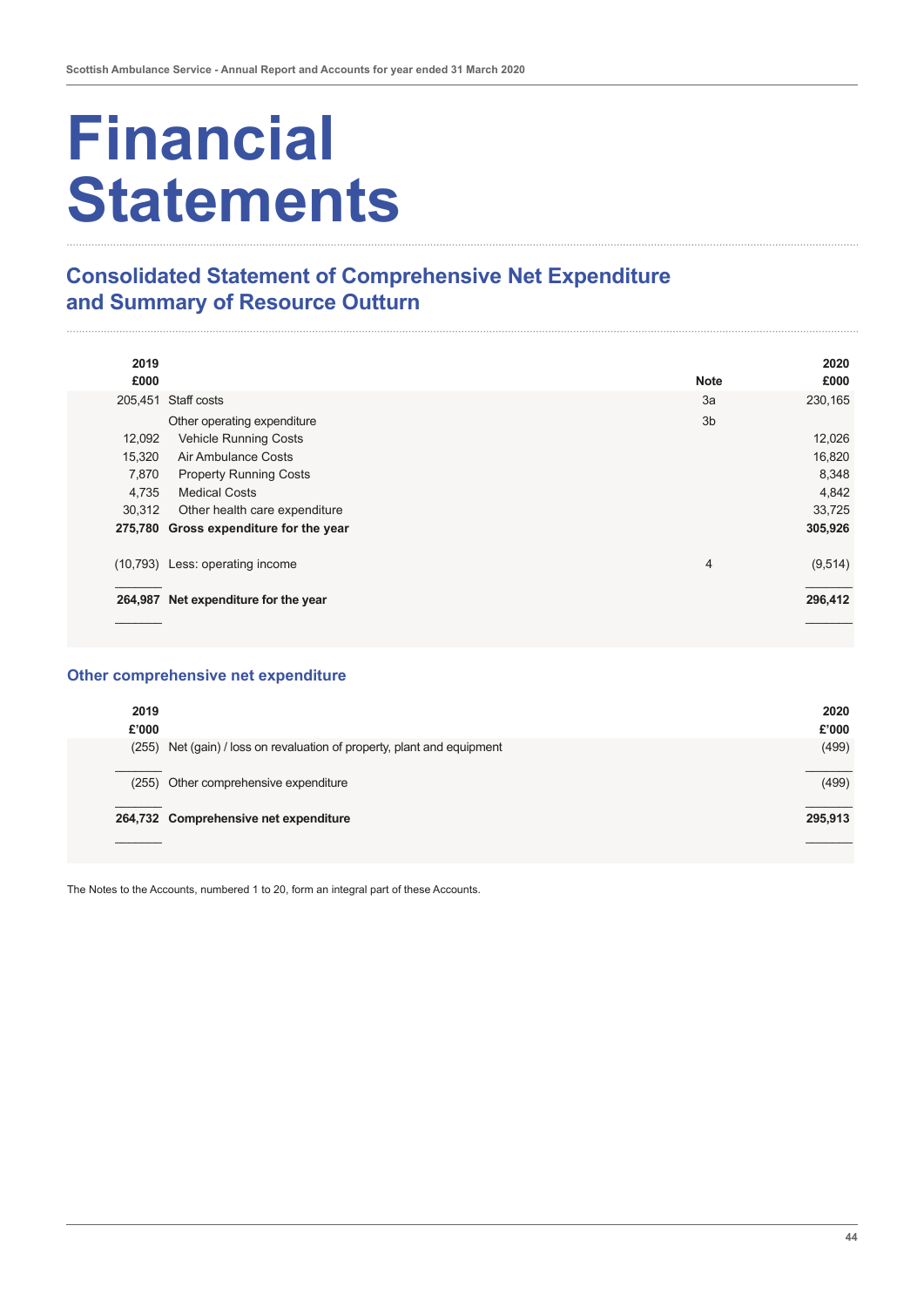#### **Consolidated Summary of Financial Position**

| <b>Consolidated</b><br>2019 | <b>Board</b><br>2019 |                                                                        |             | <b>Consolidated</b><br>2020 | Board<br>2020  |
|-----------------------------|----------------------|------------------------------------------------------------------------|-------------|-----------------------------|----------------|
| £'000                       | £'000                |                                                                        | <b>Note</b> | £'000                       | £'000          |
|                             |                      | <b>Non-Current Assets</b>                                              |             |                             |                |
| 89,494<br>1,487             |                      | 89,494 Property, plant and equipment                                   | 7c<br>6a    | 102,764<br>977              | 102,764<br>977 |
|                             |                      | 1,487 Intangible assets<br>Financial assets:                           |             |                             |                |
| 3,803                       | 3,803                | Trade and other receivables                                            | 9           | 4,070                       | 4,070          |
| 94,784                      |                      | 94,784 Total non-current assets                                        |             | 107,811                     | 107,811        |
|                             |                      | <b>Current Assets</b>                                                  |             |                             |                |
| 106                         |                      | 106 Inventories                                                        | 8           | 107                         | 107            |
|                             |                      | Financial assets:                                                      |             |                             |                |
| 20,950                      | 20,950               | Trade and other receivables                                            | 9           | 23,990                      | 23,983         |
| 816                         | 61                   | Cash and cash equivalents                                              | 10          | 938                         | 75             |
| 115                         |                      | 115 Assets classified as held for sale                                 | 7b          | $\mathbf 0$                 | $\mathbf 0$    |
| 21,987                      |                      | 21,232 Total current assets                                            |             | 25,035                      | 24,165         |
|                             |                      |                                                                        |             |                             |                |
| 116,771                     |                      | 116,016 Total assets                                                   |             | 132,846                     | 131,976        |
|                             |                      | <b>Current liabilities</b>                                             |             |                             |                |
| (2,782)                     |                      | (2,782) Provisions                                                     | 12a         | (2, 314)                    | (2, 314)       |
|                             |                      | <b>Financial liabilities:</b>                                          |             |                             |                |
| (14, 683)                   |                      | (14,661) Trade and other payables                                      | 11          | (23, 764)                   | (23, 741)      |
| (17, 465)                   |                      | (17,443) Total current liabilities                                     |             | (26,078)                    | (26, 055)      |
| 99,306                      |                      | 98,573 Non-current assets plus / less net current assets / liabilities |             | 106,768                     | 105,921        |
|                             |                      |                                                                        |             |                             |                |
|                             |                      | <b>Non-current liabilities</b>                                         |             |                             |                |
| (15, 514)                   |                      | (15,514) Provisions                                                    | 12a         | (17, 319)                   | (17, 319)      |
|                             |                      | <b>Financial liabilities:</b>                                          |             |                             |                |
| (20)                        |                      | 0 Trade and other payables                                             | 12          | (420)                       | (420)          |
| (15, 534)                   |                      | (15,514) Total non-current liabilities                                 |             | (17, 739)                   | (17, 739)      |
|                             |                      |                                                                        |             |                             |                |
| 83,772                      |                      | 83,059 Assets less liabilities                                         |             | 89,029                      | 88,182         |
|                             |                      |                                                                        |             |                             |                |
|                             |                      | <b>Taxpayers' Equity</b>                                               |             |                             |                |
| 78,801                      |                      | 78,801 General fund                                                    | SoCTE       | 83,562                      | 83,562         |
| 4,258                       |                      | 4,258 Revaluation reserve                                              | SoCTE       | 4,620                       | 4,620          |
| 713                         |                      | 0 Fund held on Trust                                                   | SoCTE       | 847                         | 0              |
| 83,772                      |                      | 83,059 Total taxpayers' equity                                         |             | 89,029                      | 88,182         |
|                             |                      |                                                                        |             |                             |                |

The Notes to the Accounts, numbered 1 to 20, form an integral part of these Accounts.

The financial statements on pages 44 to 47 were approved by the Board on 24 June 2020 and signed on their behalf by

Unit Corter Library<br>Pirector of Finance Chief Executive

ےَ ₩∾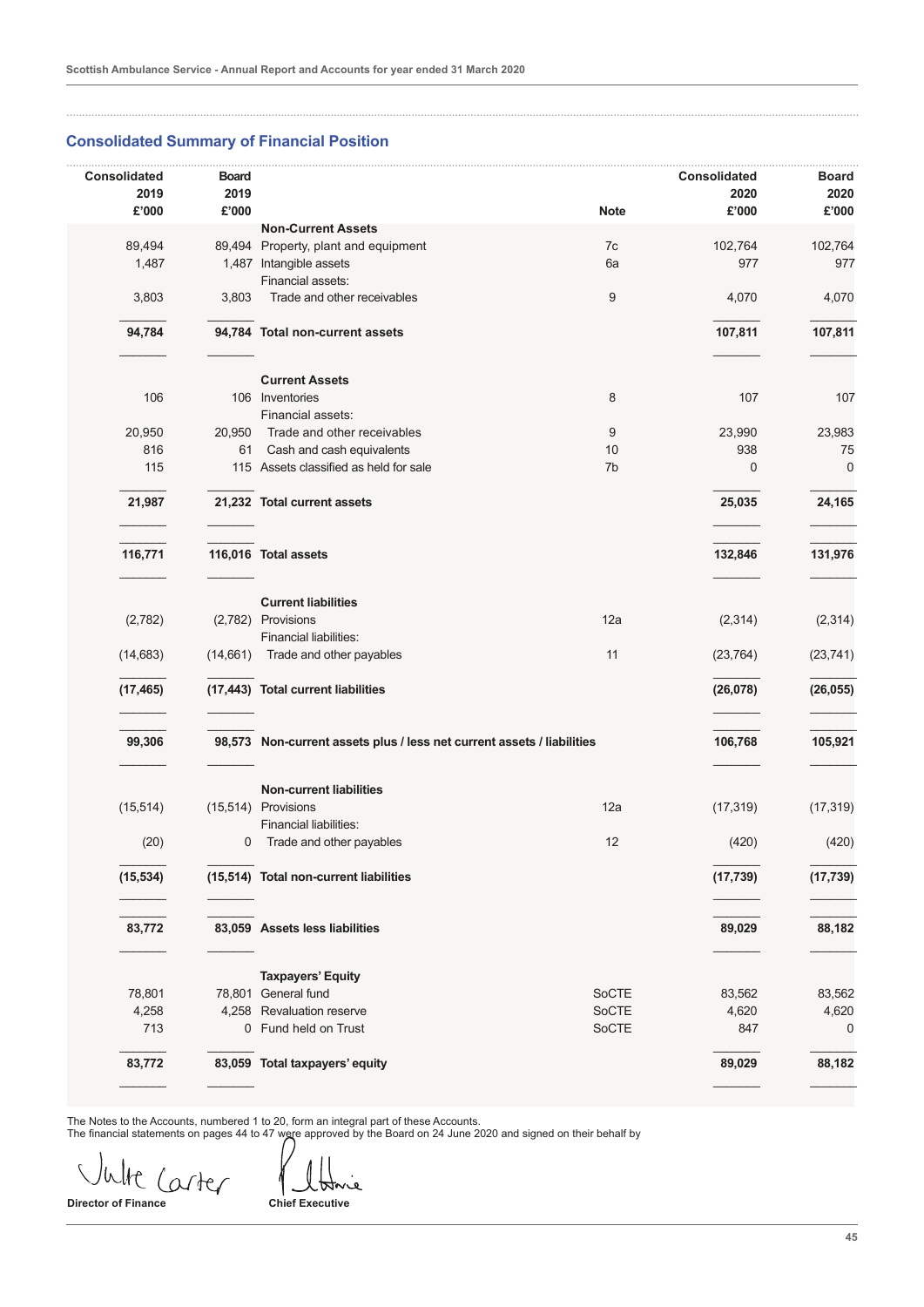#### **Consolidated Statement of Cash Flow**

| 2019<br>£'000 |                                                                         | <b>Note</b>    | 2020<br>£'000 | 2020<br>£'000 |
|---------------|-------------------------------------------------------------------------|----------------|---------------|---------------|
|               | Cash flows from operating activities                                    |                |               |               |
|               | (264,987) Net expenditure                                               | <b>SoCTE</b>   | (296, 412)    |               |
|               | 12,501 Adjustments for non-cash transactions                            | 2 <sub>b</sub> | 13,677        |               |
|               | 36 Add back: interest payable recognised in net operating expenditure   | 2 <sub>b</sub> | (139)         |               |
|               | (2) Deduct: interest receivable recognised in net operating expenditure | 4              | (2)           |               |
|               | (2,285) Movements in working capital                                    | 2b             | (565)         |               |
|               | (254,737) Net cash outflow from operating activities                    | 20c            |               | (283, 441)    |
|               | Cash flows from investing activities                                    |                |               |               |
|               | (16,164) Purchase of property, plant and equipment                      |                | (18, 279)     |               |
|               | (41) Purchase of intangible assets                                      |                | (2)           |               |
|               | 13 Transfer of assets to/(from) other NHS Scotland bodies               |                | $\mathbf 0$   |               |
|               | 264 Proceeds of disposal of property, plant and equipment               |                | 533           |               |
|               | 2 Interest received                                                     |                | 2             |               |
|               | (15,926) Net cash outflow from investing activities                     | 20c            |               | (17, 746)     |
|               | Cash flows from financing activities                                    |                |               |               |
|               | 270,728 Funding                                                         | SoCTE          | 301,170       |               |
|               | 270,728 Cash drawn down                                                 |                | 301,170       |               |
|               | (36) Unwinding of discount                                              |                | 139           |               |
|               | 270,692 Net Financing                                                   | 20c            |               | 301,309       |
|               | 29 Net Increase / (decrease) in cash and cash equivalents in the period |                |               | 122           |
|               | 787 Cash and cash equivalents at the beginning of the period            |                |               | 816           |
|               | 816 Cash and cash equivalents at the end of the period                  |                |               | 938           |
|               | Reconciliation of net cash flow to movement in net debt/cash            |                |               |               |
|               | 29 Increase / (decrease) in cash in year                                | 11             |               | 122           |
|               | 787 Net debt / cash at 1 April                                          |                |               | 816           |
|               | 816 Net debt / cash at 31 March                                         |                |               | 938           |
|               |                                                                         |                |               |               |

The Notes to the Accounts, numbered 1 to 20, form an integral part of these Accounts.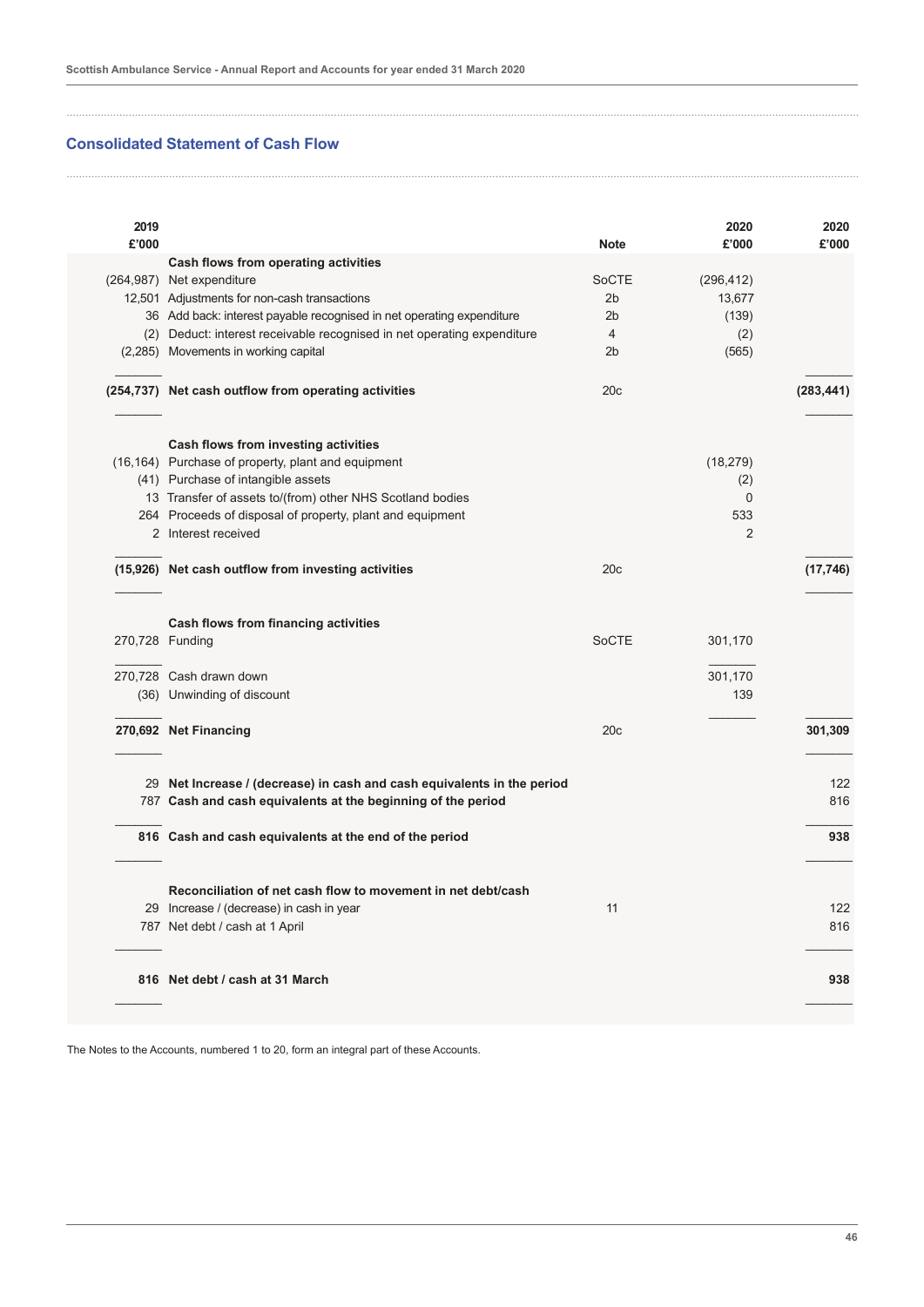#### **Consolidated Statement of Changes in Taxpayers' Equity**

|                                                                                   | <b>Note</b> | General<br><b>Fund</b><br>£'000 | <b>Revaluation</b><br><b>Reserve</b><br>£'000 | <b>Funds Held</b><br>on Trust<br>£'000 | <b>Total</b><br><b>Reserves</b><br>£'000 |
|-----------------------------------------------------------------------------------|-------------|---------------------------------|-----------------------------------------------|----------------------------------------|------------------------------------------|
| Balance at 31 March 2019                                                          |             | 78,801                          | 4,258                                         | 713                                    | 83,772                                   |
| Changes in taxpayers' equity for 2019-20                                          |             |                                 |                                               |                                        |                                          |
| Net gain / (loss) on revaluation / indexation of property,<br>plant and equipment | 7a          | $\mathbf 0$                     | 499                                           | $\Omega$                               | 499                                      |
| Impairment of property, plant and equipment                                       |             | 0                               | 176                                           | $\Omega$                               | 176                                      |
| Revaluation and impairments taken to operating costs                              | 2a          | 0                               | (176)                                         | $\Omega$                               | (176)                                    |
| Transfers between reserves                                                        |             | 137                             | (137)                                         | $\Omega$                               | $\Omega$                                 |
| Net operating cost for the year                                                   | <b>CFS</b>  | (296, 546)                      | $\Omega$                                      | 134                                    | (296, 412)                               |
| Total recognised income and expense for 2019-20                                   |             | (296, 409)                      | 362                                           | 134                                    | (295, 913)                               |
| Funding:                                                                          |             |                                 |                                               |                                        |                                          |
| Drawn down                                                                        | <b>CFS</b>  | 301,170                         | $\mathbf 0$                                   | $\mathbf 0$                            | 301,170                                  |
| Balance at 31 March 2020                                                          | SoFP        | 83,562                          | 4,620                                         | 847                                    | 89,029                                   |
|                                                                                   |             |                                 |                                               |                                        |                                          |

| <b>Prior year</b>                                                                 | <b>Note</b> | General<br><b>Fund</b><br>£'000 | <b>Revaluation</b><br><b>Reserve</b><br>£'000 | <b>Funds Held</b><br>on Trust<br>£'000 | Total<br><b>Reserves</b><br>£'000 |
|-----------------------------------------------------------------------------------|-------------|---------------------------------|-----------------------------------------------|----------------------------------------|-----------------------------------|
| Balance at 31 March 2018                                                          |             | 72,976                          | 4,126                                         | 687                                    | 77,789                            |
| Changes in taxpayers' equity for 2018-19                                          |             |                                 |                                               |                                        |                                   |
| Net gain / (loss) on revaluation / indexation of property,<br>plant and equipment | 7a          | $\mathbf 0$                     | 255                                           | $\Omega$                               | 255                               |
| Impairment of property, plant and equipment                                       |             | $\mathbf 0$                     | 184                                           | $\Omega$                               | 184                               |
| Revaluation and impairments taken to operating costs                              | 2a          | $\mathbf 0$                     | (184)                                         | $\Omega$                               | (184)                             |
| Transfers between reserves                                                        |             | 123                             | (123)                                         | $\Omega$                               | $\Omega$                          |
| Other non cash costs<br>(transfer of asset to NHS Greater Glasgow)                |             | (13)                            | 0                                             | $\Omega$                               | (13)                              |
| Net operating cost for the year                                                   | <b>CFS</b>  | (265, 013)                      | 0                                             | 26                                     | (264, 987)                        |
| Total recognised income and expense for 2018-19                                   |             | (264, 903)                      | 132                                           | 26                                     | (264, 745)                        |
| Funding:                                                                          |             |                                 |                                               |                                        |                                   |
| Drawn down                                                                        | <b>CFS</b>  | 270,728                         | $\Omega$                                      | $\Omega$                               | 270,728                           |
| Balance at 31 March 2019                                                          | SoFP        | 78,801                          | 4,258                                         | 713                                    | 83,772                            |
|                                                                                   |             |                                 |                                               |                                        |                                   |

The Notes to the Accounts, numbered 1 to 20, form an integral part of these Accounts.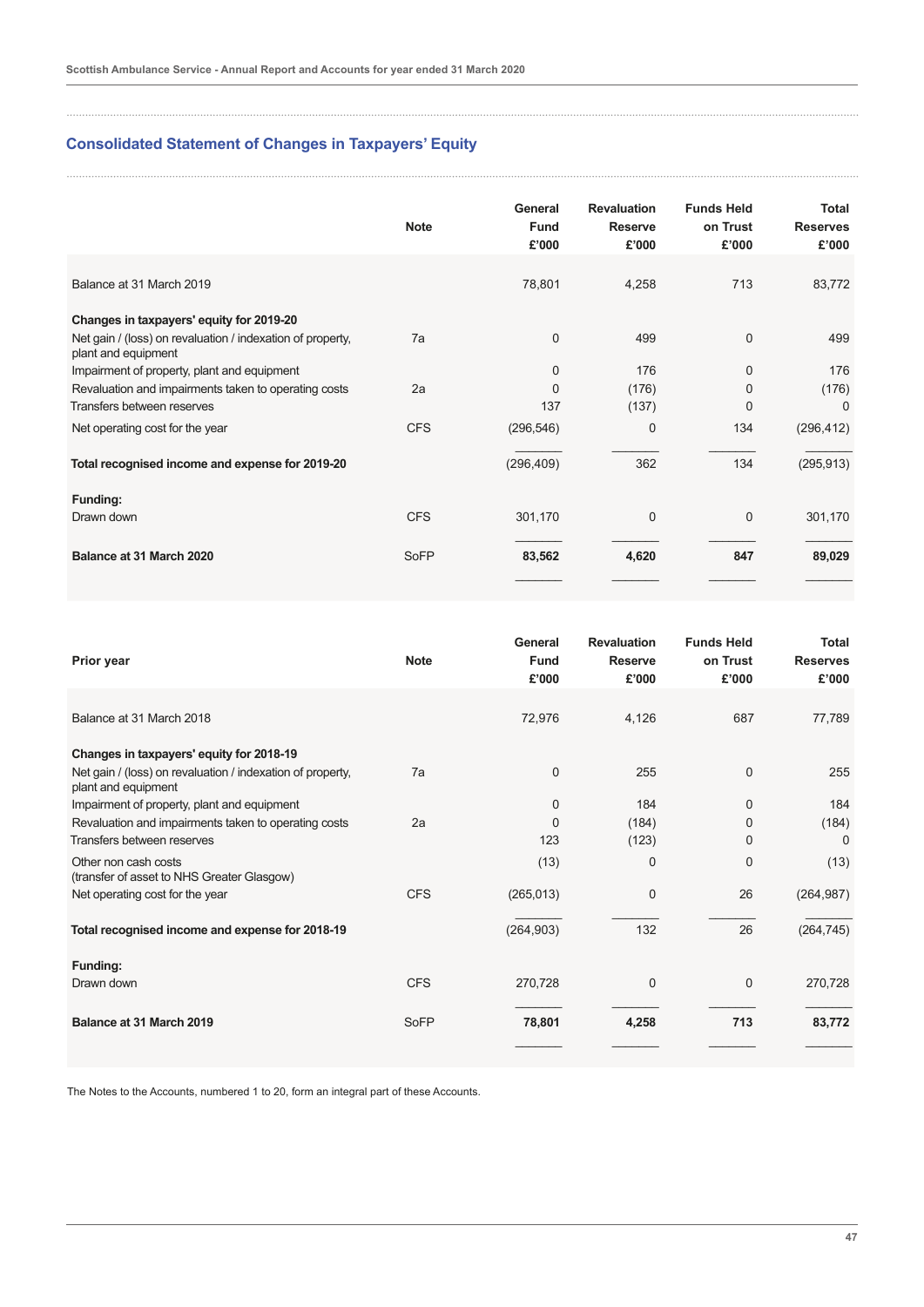# **Notes To The Accounts**

#### **1. Accounting Policies**

#### **1. Authority**

In accordance with the accounts direction issued by Scottish Ministers under section 19(4) of the Public Finance and Accountability (Scotland) Act 2000 appended, these Accounts have been prepared in accordance with the Government Financial Reporting Manual (FReM) issued by HM Treasury, which follows International Financial Reporting Standards as adopted by the European Union (IFRS as adopted by the EU), IFRIC Interpretations and the Companies Act 2006 to the extent that they are meaningful and appropriate to the public sector. They have been applied consistently in dealing with items considered material in relation to the accounts.

The preparation of financial statements in conformity with IFRS requires the use of certain critical accounting estimates. It also requires management to exercise its judgement in the process of applying the accounting policies. The areas involving a higher degree of judgement or complexity, or areas where assumptions and estimates are significant to the financial statements, are disclosed in section 30 below.

Note: Where a new international accounting standard/ amendment/interpretation has been issued but not yet implemented, Boards are required to disclose in their financial statements the nature of the standard, and if possible, an estimate of its likely effect on future financial statements. HM Treasury issue a paper that sets out standards issued not yet adopted. Boards should refer to this paper when preparing their disclosure.

#### **(a) Standards, amendments and interpretations effective in current year**

There are no new standards, amendments or interpretations effective in the current year.

#### **(b) Standards, amendments and interpretation early adopted this year**

There are no new standards, amendments or interpretations early adopted this year.

#### **(c) Standards, amendments and interpretation issued but not adopted this year**

There are no new standards, amendments or interpretations issued but not adopted this year. The implementation of IFRS 16 – Accounting

for Leases is delayed until April 2021 due to the COVID-19 pandemic. This is a new standard that brings most leases onto the balance sheet for lessees under a single model, eliminating the distinction between operating and finance leases.

#### **2. Basis of Consolidation**

In accordance with IFRS 10 – Consolidated Financial Statements, the Financial Statements consolidate the Scottish Ambulance Service Endowment Fund.

NHS Endowment Funds were established by the NHS (Scotland) Act 1978. The legal framework under which charities operate in Scotland is the Charities and Trustee Investment (Scotland) Act 2005. Under the 1978 Act Endowment Trustees are also members of the NHS Board. The Board members (who are also Trustees) are appointed by Scottish Ministers.

The Scottish Ambulance Service Endowment Fund is a Registered Charity with the Office of the Charity Regulator of Scotland (OSCR) and is required to prepare and submit Audited Financial Statements to OSCR on an annual basis.

The basis of consolidation used is Merger Accounting. Any intragroup transactions between the Board and the Endowment Fund have been eliminated on consolidation.

Note 20 to the Annual Accounts, details how these consolidated Financial Statements have been calculated.

#### **3. Going Concern**

The board has submitted a balanced three year financial plan and local delivery plan to Scottish Government. This highlights key assumptions and risks to delivering on our operational objectives within budget. In addition, the budget for the 2020/21 year has been approved. Therefore, the accounts are prepared on the going concern basis, which provides that the entity will continue in operational existence for the foreseeable future.

#### **4. Accounting Convention**

The Accounts are prepared on a historical cost basis, as modified by the revaluation of property, plant and equipment, intangible assets, inventories and financial assets and liabilities (including derivative instruments) at fair value.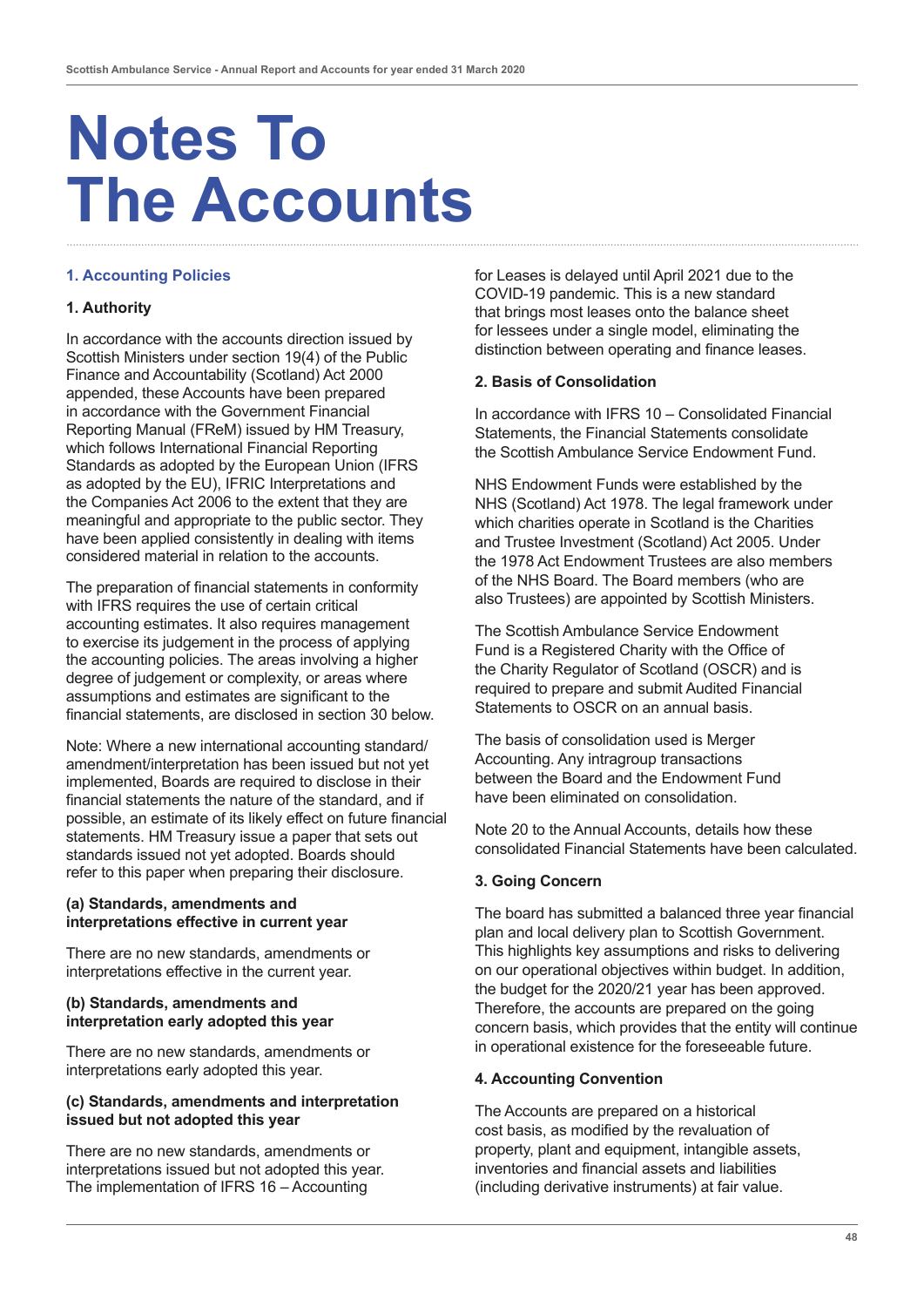#### **5. Funding**

Most of the expenditure of the Health Board as Commissioner is met from funds advanced by the Scottish Government within an approved revenue resource limit. Cash drawn down to fund expenditure within this approved revenue resource limit is credited to the general fund.

All other income receivable by the Board that is not classed as funding is recognised in the year in which it is receivable.

Where income is received for a specific activity which is to be delivered in the following financial year, that income is deferred.

Income from the sale of non-current assets is recognised only when all material conditions of sale have been met, and is measured as the sums due under the sale contract.

Non-discretionary funding out with the RRL is allocated to match actual expenditure incurred for the provision of specific pharmaceutical, dental or ophthalmic services identified by the Scottish Government. Nondiscretionary expenditure is disclosed in the accounts and deducted from operating costs charged against the RRL in the Statement of Resource Outturn.

Funding for the acquisition of capital assets received from the Scottish Government is credited to the general fund when cash is drawn down.

Expenditure on goods and services is recognised when, and to the extent that they have been received, and is measured at the fair value of those goods and services. Expenditure is recognised in the Statement of Comprehensive Net Expenditure except where it results in the creation of a non-current asset such as property, plant and equipment.

#### **6. Property, Plant and Equipment**

The treatment of capital assets in the accounts (capitalisation, valuation, depreciation, particulars concerning donated assets) is in accordance with the NHS Capital Accounting Manual.

Title to properties included in the accounts is held by Scottish Ministers.

#### **6.1 Recognition**

Property, Plant and Equipment is capitalised where: it is held for use in delivering services or for administrative purposes; it is probable that future economic benefits will flow to, or service potential be provided to, the Board; it is expected to be used for more than one financial year; and the cost of the item can be measured reliably.

All assets falling into the following categories are capitalised:

- Property, plant and equipment assets which are capable of being used for a period which could exceed one year, and have a cost equal to or greater than £5,000.
- In cases where a new site would face an exceptional write off of items of equipment costing individually less than £5,000, the Board has the option to capitalise initial revenue equipment costs with a standard life of 10 years.
- Assets of lesser value may be capitalised where they form part of a group of similar assets purchased at approximately the same time and cost over £20,000 in total, or where they are part of the initial costs of equipping a new development and total over £20,000

#### **6.2 Measurement**

#### Valuation:

All property, plant and equipment assets are measured initially at cost, representing the costs directly attributable to acquiring or constructing the asset and bringing it to the location and condition necessary for it to be capable of operating in the manner intended by management.

All assets that are not held for their service potential (i.e. investment properties and assets held for sale), including operational assets which are surplus to requirements where there are no restrictions on disposal which would prevent access to the market, are measured subsequently at fair value as follows:

Specialised NHS Land, buildings, equipment, installations and fittings are stated at depreciated replacement cost, as a proxy for fair value as specified in the FReM.

Non-specialised land and buildings, such as offices, are stated at fair value.

Valuations of all land and building assets are reassessed by valuers under a 5-year programme of professional valuations and adjusted in intervening years to take account of movements in prices since the latest valuation. The valuations are carried out in accordance with the Royal Institution of Chartered Surveyors (RICS) Appraisal and Valuation Manual insofar as these terms are consistent with the agreed requirements of the Scottish Government.

Non specialised equipment, installations and fittings are valued at fair value. Boards value such assets using the most appropriate valuation methodology available (for example, appropriate indices). A depreciated historical cost basis as a proxy for fair value in respect of such assets which have short useful lives or low values (or both).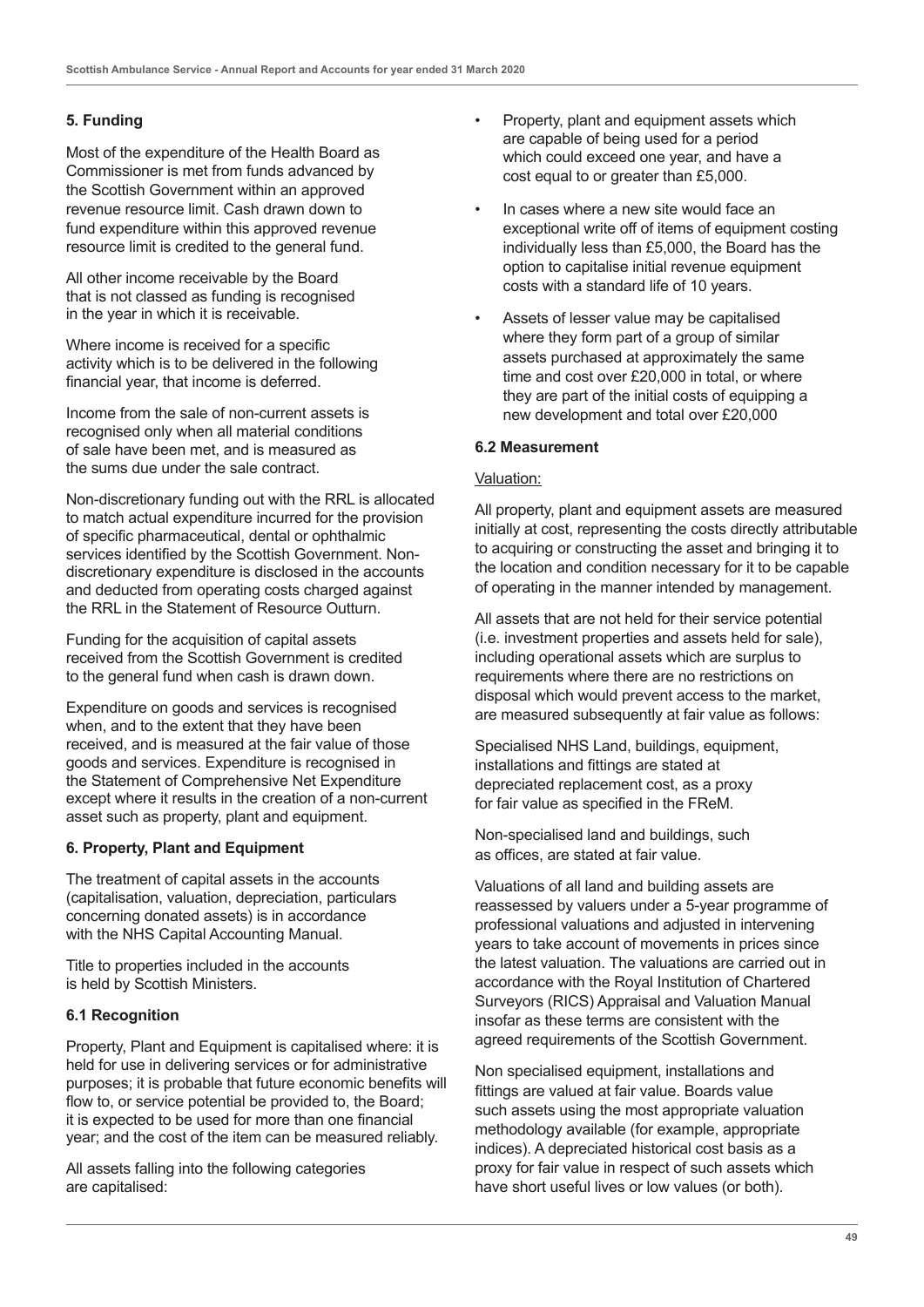Assets under construction are valued at current cost. This is calculated by the expenditure incurred to which an appropriate index is applied to arrive at current value. These are also subject to impairment review.

To meet the underlying objectives established by the Scottish Government the following accepted variations of the RICS Appraisal and Valuation Manual have been required:

Specialised operational assets are valued on a modified replacement cost basis to take account of modern substitute building materials and locality factors only.

Operational assets which are in use delivering front line services or back office functions, and surplus assets with restrictions on their disposal, are valued at current value in existing use. Assets have been assessed as surplus where there is no clear plan to bring the asset back into future use as an operational asset.

#### Subsequent expenditure:

Subsequent expenditure is capitalised into an asset's carrying value when it is probable the future economic benefits associated with the item will flow to the Board and the cost can be measured reliably. Where subsequent expenditure does not meet these criteria the expenditure is charged to the Statement of Comprehensive Net Expenditure. If part of an asset is replaced, then the part it replaces is de-recognised, regardless of whether or not it has been depreciated separately.

#### Revaluations and Impairment:

Increases in asset values arising from revaluations are recognised in the revaluation reserve, except where, and to the extent that, they reverse an impairment previously recognised in the Statement of Comprehensive Net Expenditure, in which case they are recognised as income. Movements on revaluation are considered for individual assets rather than groups or land/buildings together.

Permanent decreases in asset values and impairments are charged gross to the Statement of Comprehensive Net Expenditure. Any related balance on the revaluation reserve is transferred to the General Fund.

Gains and losses on revaluation are reported in the Statement of Comprehensive Net Expenditure.

#### Temporary Decreases in Asset Value:

Temporary decreases in asset values or impairments are charged to the revaluation reserve to the extent that there is an available balance for the asset concerned, and thereafter are charged to the Statement of Comprehensive Net Expenditure

#### **6.3 Depreciation**

Items of Property, Plant and Equipment are depreciated to their estimated residual value over their remaining

useful economic lives in a manner consistent with the consumption of economic or service delivery benefits.

Depreciation is charged on each main class of tangible asset as follows:

- Freehold land is considered to have an infinite life and is not depreciated.
- Assets in the course of construction are not depreciated until the asset is brought into use or reverts to the Board, respectively.
- Property, Plant and Equipment which has been reclassified as 'Held for Sale' ceases to be depreciated upon the reclassification.
- Buildings, installations and fittings are depreciated on current value over the estimated remaining life of the asset, as advised by the appointed valuer. They are assessed in the context of the maximum useful lives for building elements.
- Equipment is depreciated over the estimated life of the asset.
- Property, plant and equipment held under finance leases are depreciated over the shorter of the lease term and the estimated useful life.

Depreciation is charged on a straight line basis.

The following asset lives have been used:

| <b>Asset Category/Component</b>                                                                                                                         | <b>Useful Life</b><br>(Years) |
|---------------------------------------------------------------------------------------------------------------------------------------------------------|-------------------------------|
| <b>Buildings</b><br>The expected UEL for each<br>asset is based on independent<br>valuers assessment of condition<br>but falls in the following ranges: |                               |
| <b>Structure</b>                                                                                                                                        | $11 - 71$                     |
| Engineering                                                                                                                                             | $2 - 47$                      |
| <b>External Works</b>                                                                                                                                   | $7 - 48$                      |
|                                                                                                                                                         |                               |
| <b>Transport Equipment</b>                                                                                                                              |                               |
| <b>Emergency Vehicles</b>                                                                                                                               | $4 - 7$                       |
| <b>Patient Transport Vehicles</b>                                                                                                                       | $5 - 10$                      |
|                                                                                                                                                         |                               |
| <b>Communications Equipment</b>                                                                                                                         | $5 - 10$                      |
| <b>IT Equipment</b>                                                                                                                                     | $5 - 10$                      |
| Plant & Machinery Medical<br>Equipment                                                                                                                  | $5 - 10$                      |
| Mechanical                                                                                                                                              | $7 - 30$                      |
| Furniture and furnishings                                                                                                                               | 10                            |
| <b>Fixtures and Fittings</b>                                                                                                                            | $4 - 17$                      |
|                                                                                                                                                         |                               |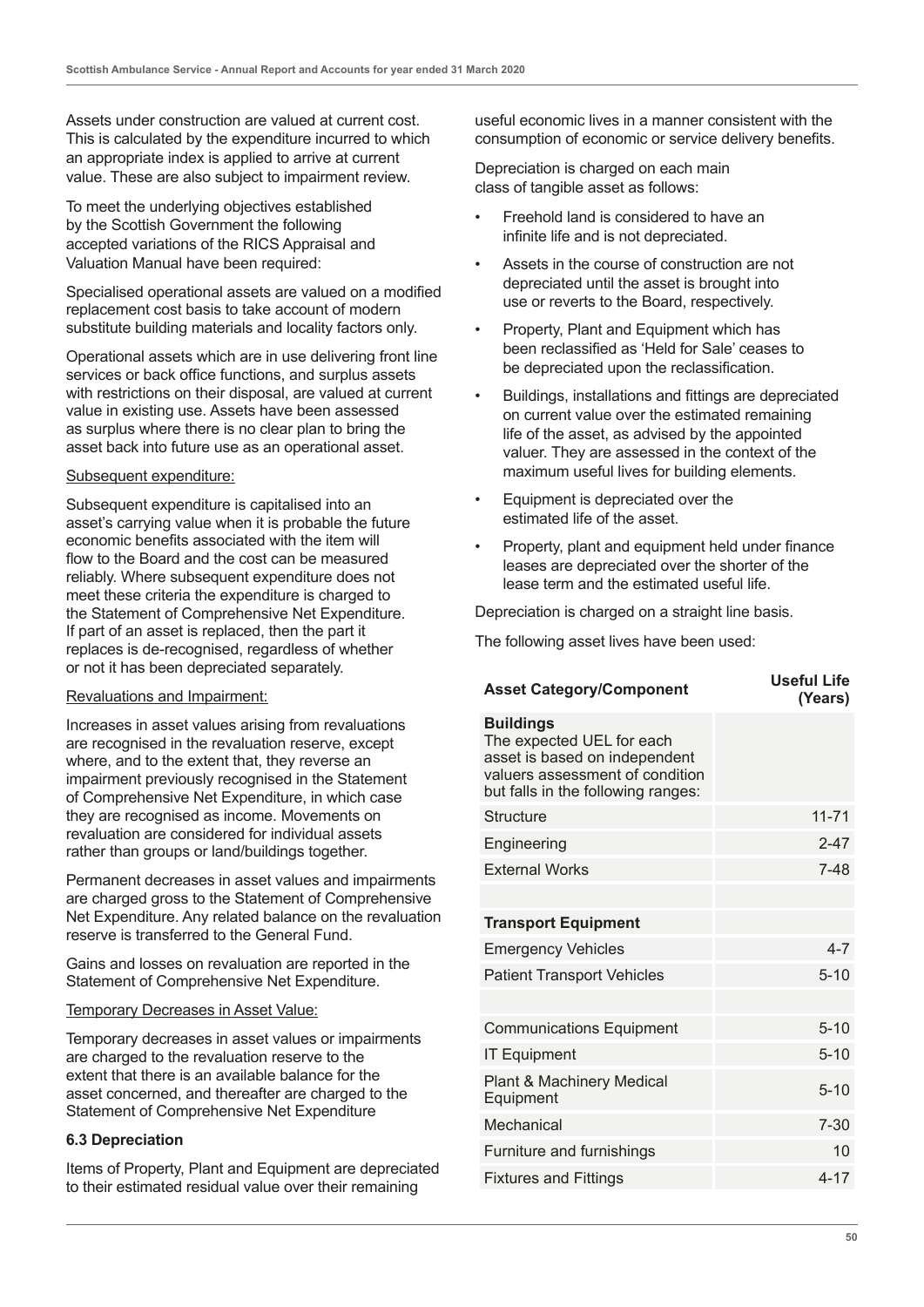### **7. Intangible Assets**

#### **7.1 Recognition**

Intangible assets are non-monetary assets without physical substance which are capable of being sold separately from the rest of the Board's business or which arise from contractual or other legal rights. They are recognised only where it is probable that future economic benefits will flow to, or service potential be provided to, the Board and where the cost of the asset can be measured reliably.

Intangible assets that meet the recognition criteria are capitalised when they are capable of being used in a Board's activities for more than one year and they have a cost of at least £5,000.

The main classes of intangible assets recognised are:

#### Software:

Software which is integral to the operation of hardware (e.g. an operating system) is capitalised as part of the relevant item of property, plant and equipment. Software that is not integral to the operation of hardware (e.g. application software) is capitalised as an intangible asset.

#### Software Licences:

Purchased computer software licences are capitalised as intangible fixed assets where expenditure of at least £5,000 is incurred.

#### **7.2 Measurement**

#### Valuation

Intangible assets are recognised initially at cost, comprising all directly attributable costs needed to create, produce and prepare the asset to the point that it is capable of operating in the manner intended by management.

Subsequently intangible assets that are not held for their service potential (i.e. assets held for sale), including operational assets which are surplus to requirements where there are no restrictions on disposal which would prevent access to the market, are measured at fair value. Where an active (homogeneous) market exists, intangible assets are carried at fair value. Where no active market exists, the intangible asset is revalued, using indices or some suitable model, to the lower of depreciated replacement cost and value in use where the asset is income generating. Where there is no value in use, the intangible asset is valued using depreciated replacement cost. These measures are a proxy for fair value.

#### Revaluation and impairment

Increases in asset values arising from revaluations are recognised in the revaluation reserve, except where, and to the extent that, they reverse an impairment previously recognised in the Statement of Comprehensive Net Expenditure, in which case they are recognised in income.

Permanent decreases in asset values and impairments are charged gross to the Statement of Comprehensive Net Expenditure. Any related balance on the revaluation reserve is transferred to the General Fund.

Temporary decreases in asset values or impairments are charged to the revaluation reserve to the extent that there is an available balance for the asset concerned, and thereafter are charged to the Statement of Comprehensive Net Expenditure.

Intangible assets held for sale are reclassified to 'noncurrent assets held for sale' measured at the lower of their carrying amount or 'fair value less costs to sell'

Operational assets which are in use delivering front line services or back office functions, and surplus assets with restrictions on their disposal, are valued at current value in existing use. Assets have been assessed as surplus where there is no clear plan to bring the asset back into future use as an operational asset.

#### **7.3 Amortisation**

Intangible assets are amortised to their estimated residual value over their remaining useful economic lives in a manner consistent with the consumption of economic or service delivery benefits.

Amortisation is charged to the Statement of Comprehensive Net Expenditure on each main class of intangible asset as follows:

- Internally generated intangible assets. Amortised on a systematic basis over the period expected to benefit from the project.
- Software. Amortised over their expected useful life.
- Software licences. Amortised over the shorter term of the licence and their useful economic lives.
- Other intangible assets. Amortised over their expected useful life.
- Intangible assets which has been reclassified as 'Held for Sale' ceases to be amortised upon the reclassification.

Amortisation is charged on a straight line basis.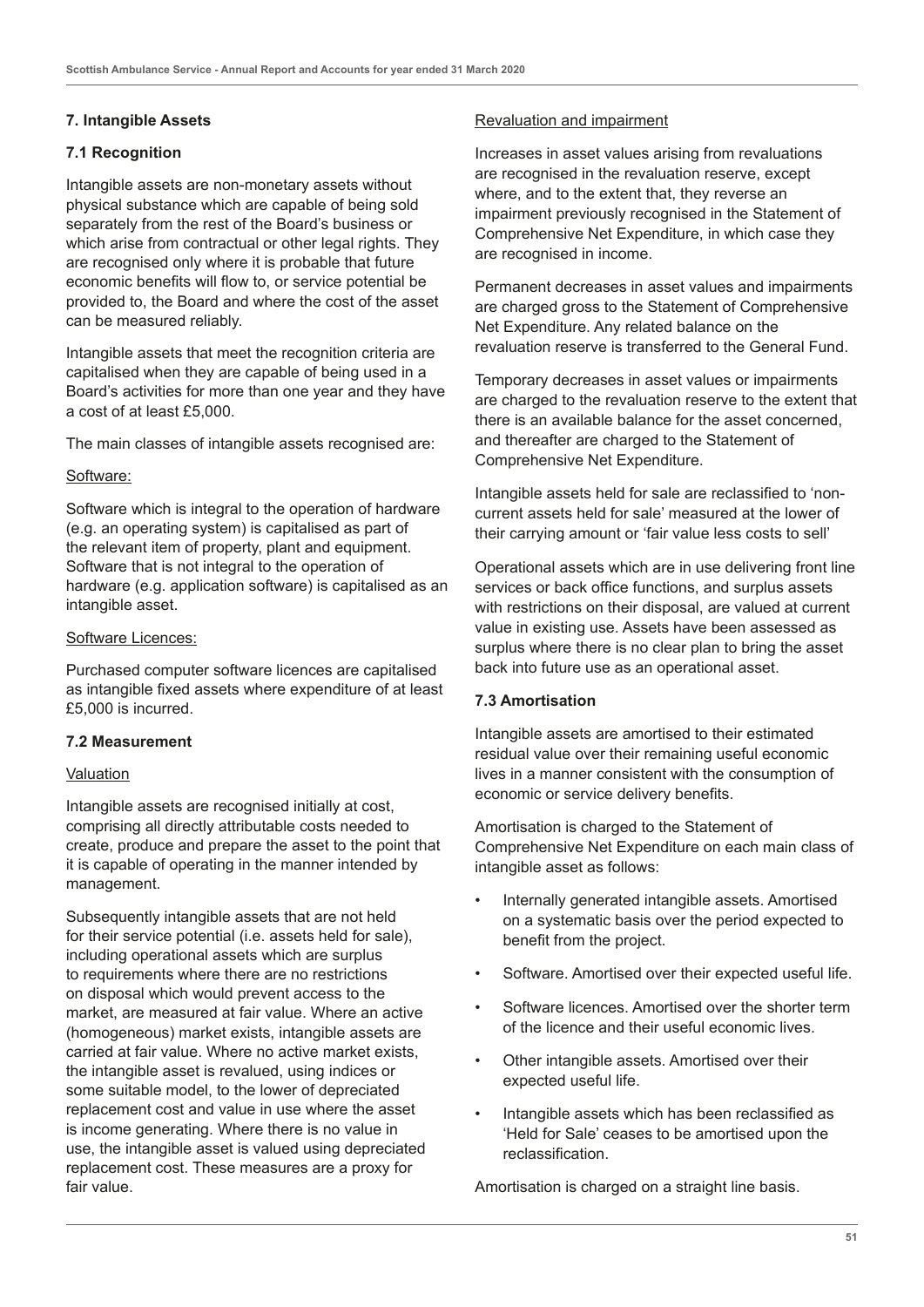The following asset lives have been used:

| <b>Asset Category/Component</b> | Useful Life<br>(Years) |
|---------------------------------|------------------------|
| Software Licences               | 5                      |
| Information Technology Software | 5                      |

#### **8. Non-current assets held for sale**

Non-current assets intended for disposal are reclassified as 'Held for Sale' once all of the following criteria are met:

- the asset is available for immediate sale in its present condition subject only to terms which are usual and customary for such sales;
- the sale must be highly probable i.e.:
	- management are committed to a plan to sell the asset;
	- an active programme has begun to find a buyer and complete the sale;
	- the asset is being actively marketed at a reasonable price;
	- the sale is expected to be completed within 12 months of the date of classification as 'Held for Sale'; and
	- the actions needed to complete the plan indicate it is unlikely that the plan will be dropped or significant changes made to it.

Following reclassification, the assets are measured at the lower of their existing carrying amount and their 'fair value less costs to sell'. Depreciation ceases to be charged and the assets are not revalued, except where the 'fair value less costs to sell' falls below the carrying amount. Assets are de-recognised when all material sale contract conditions have been met

Property, plant and equipment which is to be scrapped or demolished does not qualify for recognition as 'Held for Sale' and instead is retained as an operational asset and the asset's economic life is adjusted. The asset is de-recognised when scrapping or demolition occurs.

#### **9. Donated Assets**

Non-current assets that are donated or purchased

using donated funds are included in the Statement of Financial Position initially at the current full replacement cost of the asset. The accounting treatment, including the method of valuation, follows the rules in the NHS Capital Accounting Manual

#### **10. Sale of Property, Plant and Equipment, Intangible Assets and Non-Current Assets Held for Sale**

Disposal of non-current assets is accounted for as a reduction to the value of assets equal to the net book value of the assets disposed. When set against any sales proceeds, the resulting gain or loss on disposal will be recorded in the Statement of Comprehensive Net Expenditure. Non-current assets held for sale will include assets transferred from other categories and will reflect any resultant changes in valuation.

#### **11. Leasing**

#### Operating leases

Other leases are regarded as operating leases and the rentals are charged to expenditure on a straightline basis over the term of the lease. Operating lease incentives received are added to the lease rentals and charged to expenditure over the life of the lease.

#### Leases of land and buildings

Where a lease is for land and buildings, the land component is separated from the building component and the classification for each is assessed separately. Leased land is treated as an operating lease unless title to the land is expected to transfer.

#### **12. Impairment of Non-Financial Assets**

Assets that are subject to depreciation and amortisation are reviewed for impairment whenever events or changes in circumstances indicate that the carrying amount may not be recoverable. An impairment loss is recognised for the amount by which the asset's carrying amount exceeds its recoverable amount. The recoverable amount is the higher of an asset's fair value less costs to sell and value in use. Where an asset is not held for the purpose of generating cash flows, value in use is assumed to equal the cost of replacing the service potential provided by the asset, unless there has been a reduction in service potential. For the purposes of assessing impairment, assets are grouped at the lowest levels for which there are separately identifiable cash flows (cash-generating units). Non-financial assets that suffer an impairment are reviewed for possible reversal of the impairment. Impairment losses charged to the SoCNE are deducted from future operating costs to the extent that they are identified as being reversed in subsequent revaluations.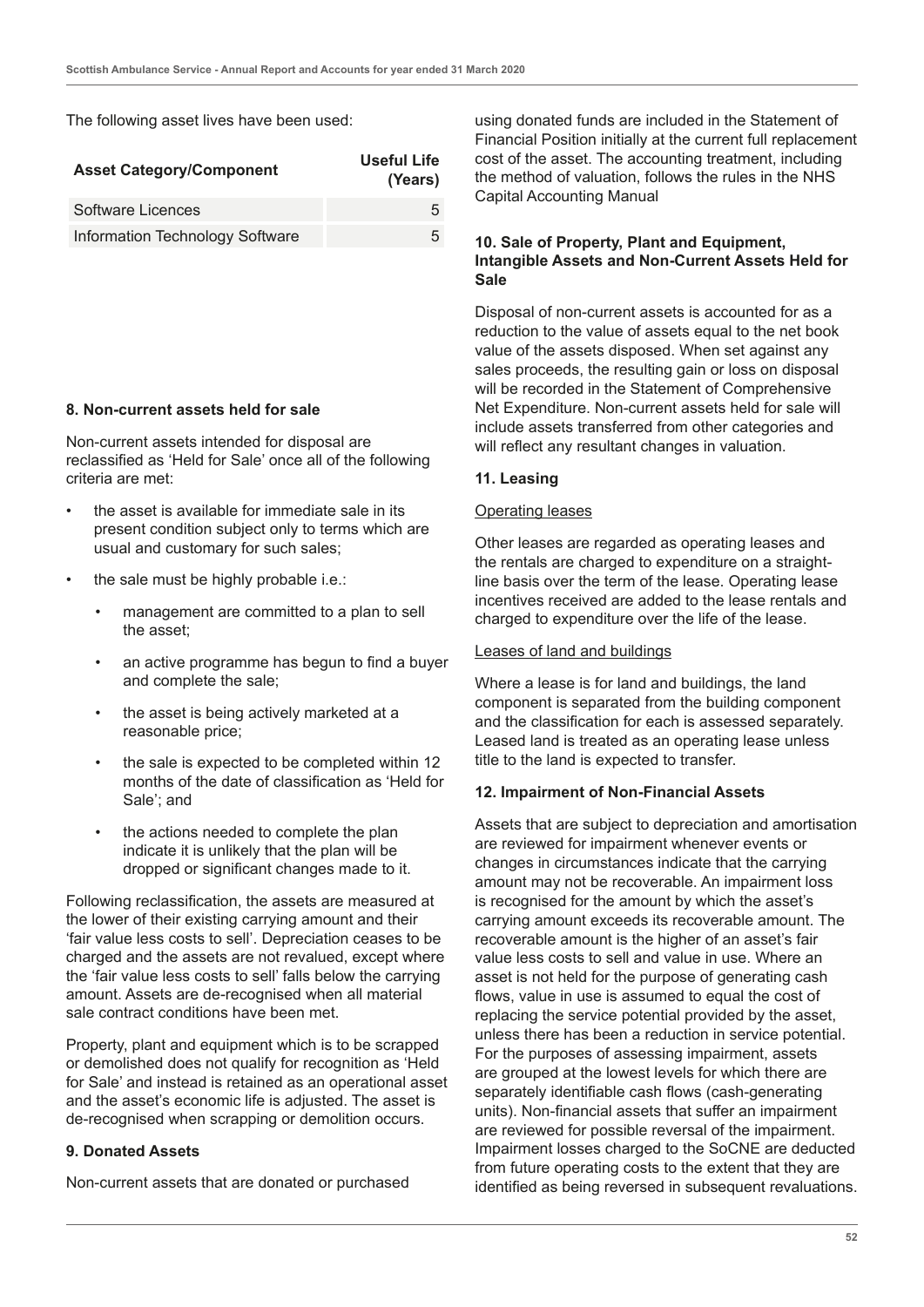### **13. General Fund Receivables and Payables**

Where the Health Board has a positive net cash book balance at the year end, a corresponding creditor is created and the general fund debited with the same amount to indicate that this cash is repayable to the SGHSCD. Where the Health Board has a net overdrawn cash position at the year end, a corresponding debtor is created and the general fund credited with the same amount to indicate that additional cash is to be drawn down from the SGHSCD.

#### **14. Inventories**

Inventories are valued at the lower of cost and net realisable value. Taking into account the high turnover of NHS inventories, the use of average purchase price is deemed to represent current cost. Work in progress is valued at the cost of the direct materials plus the conversion costs and other costs incurred to bring the goods up to their present location, condition and degree of completion.

#### **15. Losses and Special Payments**

Operating expenditure includes certain losses which would have been made good through insurance cover had the NHS not been bearing its own risks. Had the NHS provided insurance cover, the insurance premiums would have been included as normal revenue expenditure.

### **16. Employee Benefits**

### Short-term Employee Benefits

Salaries, wages and employment-related payments are recognised in the year in which the service is received from employees. The cost of annual leave and flexible working time entitlement earned but not taken by employees at the end of the year is recognised in the financial statements to the extent that employees are permitted to carry-forward leave into the following year.

#### Pension Costs

The Board participates in the NHS Superannuation Scheme for Scotland providing defined benefits based on final pensionable pay, where contributions are credited to the Exchequer and are deemed to be invested in a portfolio of Government Securities. The Board is unable to identify its share of the underlying notional assets and liabilities of the scheme on a consistent and reasonable basis and therefore accounts for the scheme as if it were a defined contribution scheme, as required by IAS 19 'Employee Benefits'. As a result, the amount charged to the Statement of Comprehensive Net Expenditure represents the Board's employer contributions payable to the scheme in respect of the year. The contributions deducted from employees are reflected

in the gross salaries charged and are similarly remitted to Exchequer. The pension cost is assessed every four years by the Government Actuary and determines the rate of contributions required. The most recent actuarial valuation is published by the Scottish Public Pensions Agency and is available on their website.

Additional pension liabilities arising from early retirements are not funded by the scheme except where the retirement is due to ill-health. The full amount of the liability for the additional costs is charged to the Statement of Comprehensive Net Expenditure at the time the Board commits itself to the retirement, regardless of the method of payment.

#### **17. Clinical and Medical Negligence Costs**

Employing health bodies in Scotland are responsible for meeting medical negligence costs up to a threshold per claim. Costs above the threshold are reimbursed to Boards from a central fund held as part of the Clinical Negligence and Other Risks Indemnity Scheme (CNORIS) by the Scottish Government.

The Board provides for all claims notified to the NHS Central Legal Office according to the value of the claim and the probability of settlement. Claims assessed as 'Category 3' are deemed most likely and provided for in full, those in 'Category 2' as 50% of the claim and those in 'Category 1' as nil. The balance of the value of claims not provided for is disclosed as a contingent liability. This procedure is intended to estimate the amount considered to be the liability in respect of any claims outstanding and which will be recoverable from the Clinical Negligence and Other Risks Indemnity Scheme in the event of payment by an individual health body. The corresponding recovery in respect of amounts provided for is recorded as a debtor and that in respect of amounts disclosed as contingent liabilities are disclosed as contingent assets.

The Board also provides for its liability from participating in the scheme. The Participation in CNORIS provision recognises the Board's respective share of the total liability of NHS Scotland as advised by the Scottish Government and based on information prepared by Boards and the Central Legal Office. The movement in the provisions between financial years is matched by a corresponding adjustment in AME provision and is classified as non-core expenditure.

Further information on the scheme can be found at: <http://www.clo.scot.nhs.uk/our-services/cnoris.aspx>

#### **18. Related Party Transactions**

Material related party transactions are disclosed in the note 19 in line with the requirements of IAS 24. Transactions with other NHS bodies for the commissioning of health care are summarised in note 4.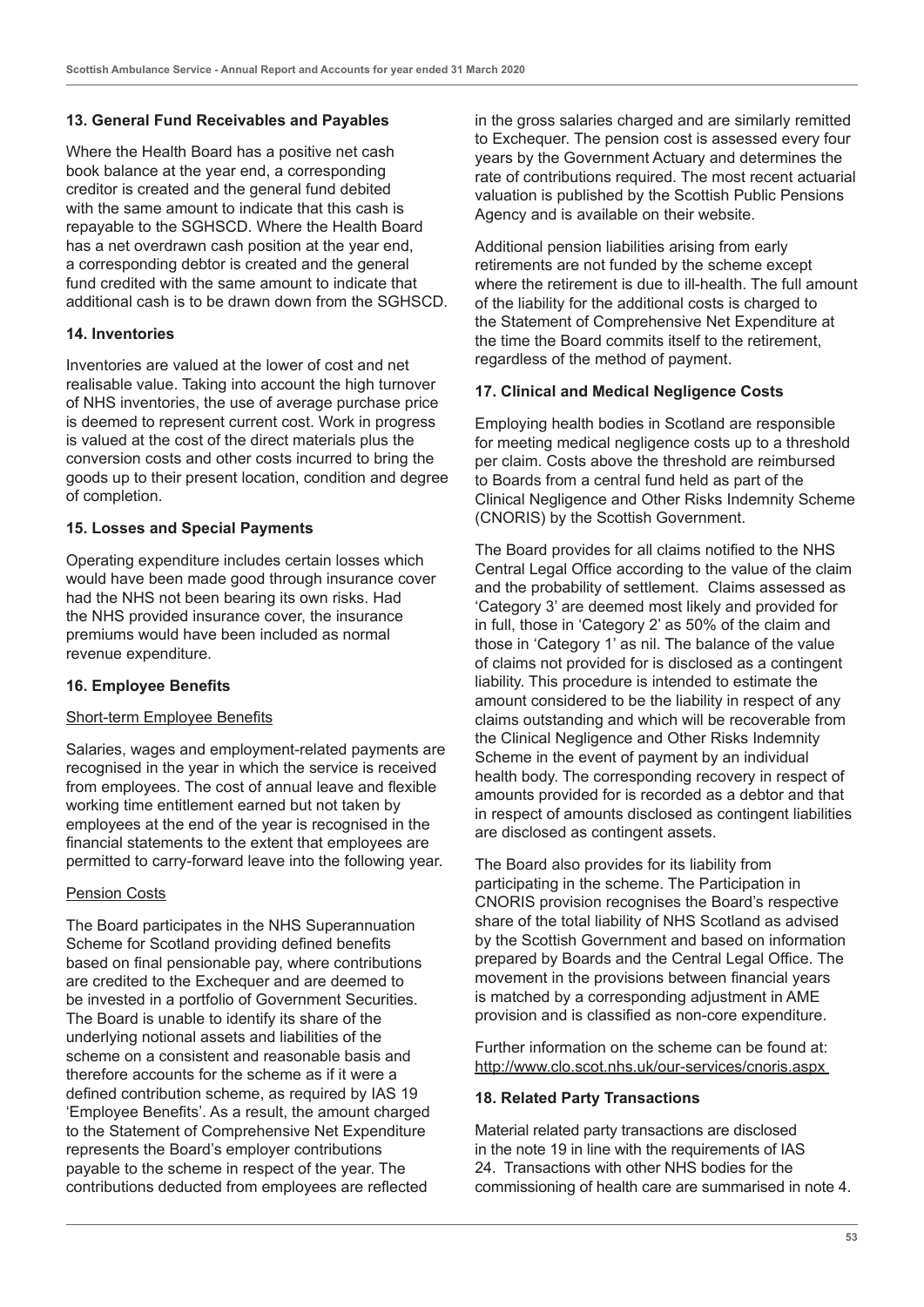#### **19. Value Added Tax**

Most of the activities of the Board are outside the scope of VAT and, in general, output tax does not apply and input tax on purchases is not recoverable. Irrecoverable VAT is charged to the relevant expenditure category or included in the capitalised purchase cost of non-current assets. Where output tax is charged or input VAT is recoverable, the amounts are stated net of VAT.

#### **20. Provisions**

The Board provides for legal or constructive obligations that are of uncertain timing or amount at the balance sheet date on the basis of the best estimate of the expenditure required to settle the obligation. Where the effect of the time value of money is significant, the estimated cash flows are discounted using the discount rate prescribed by HM Treasury.

#### **21. Contingencies**

Contingent assets (that is, assets arising from past events whose existence will only be confirmed by one or more future events not wholly within the Board's control) are not recognised as assets, but are disclosed in note 13 where an inflow of economic benefits is probable.

Contingent liabilities are not recognised, but are disclosed in note 13, unless the probability of a transfer of economic benefits is remote. Contingent liabilities are defined as:

- possible obligations arising from past events whose existence will be confirmed only by the occurrence of one or more uncertain future events not wholly within the entity's control; or
- present obligations arising from past events but for which it is not probable that a transfer of economic benefits will arise or for which the amount of the obligation cannot be measured with sufficient reliability

#### **22. Corresponding Amounts**

Corresponding amounts are shown for the primary statements and notes to the financial statements. Where the corresponding amounts are not directly comparable with the amount to be shown in respect of the current financial year, IAS 1 'Presentation of Financial Statements', requires that they should be adjusted and the basis for adjustment disclosed in a note to the financial statements.

#### **23. Financial Instruments**

#### **Financial assets**

#### Business model

The Board's business model refers to how it manages its financial assets in order to generate cash flows and is determined at a level which reflects how groups of financial assets are managed to achieve a business objective, rather than assessment of individual instruments.

#### Classification

When the Board first recognises a financial asset, it classifies it based on its business model for managing the asset and the asset's contractual flow characteristics. The Board classifies its financial assets in the following categories: at fair value through profit or loss, amortised cost, and fair value through other comprehensive income. The default basis for financial assets is to be held at fair value through profit or loss, although alternative treatment may be designated where receivables are held to collect principal and interest and/or for sale.

(a) Financial assets at fair value through profit or loss

This is the default basis for financial assets.

(b) Financial assets held at amortised cost

A financial asset may be held at amortised cost where both of the following conditions are met:

- 1. ithe financial asset is held within a business model where the objective is to collect contractual cash flows; and
- 2. iithe contractual terms of the financial asset give rise to cash flows that are solely payments of principal and related interest.

(c) Financial assets at fair value through other comprehensive income

A financial asset may be held at fair value through other comprehensive income where both of the following conditions are met:

- 3. the financial asset is held within a business model where the objective is to collect contractual cash flows *and* sell the asset; and
- 4. the contractual terms of the financial asset give rise to cash flows that are solely payments of principal and related interest.

#### Impairment of financial assets

Provisions for impairment of financial assets are made on the basis of expected credit losses. The Board recognises a loss allowance for expected credit losses on financial assets and this is recognised in other comprehensive income, rather than reducing the carrying amount of the asset in the Statement of Financial Position.

Lifetime expected credit losses are recognised and applied to financial assets by the Board where there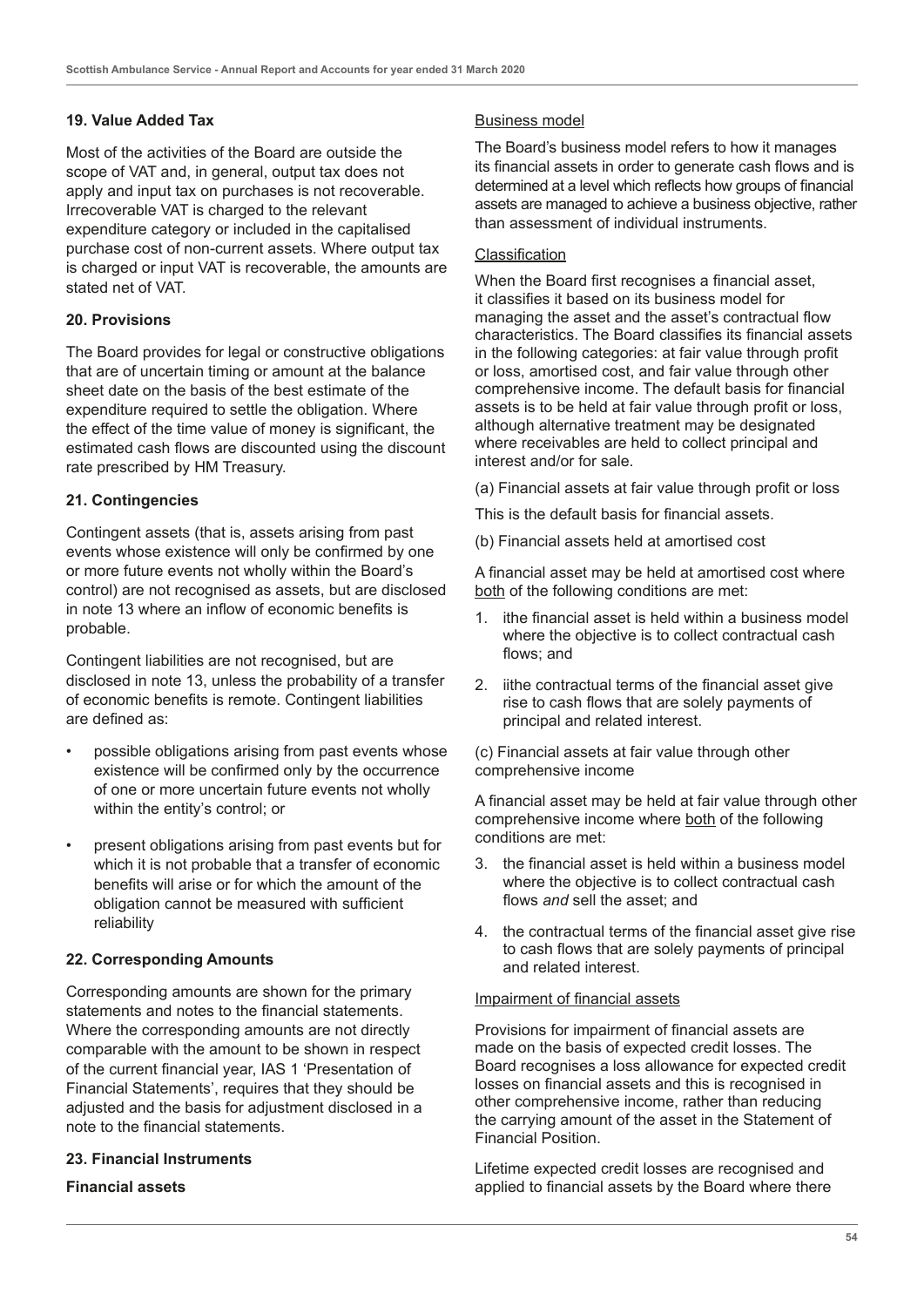has been a significant increase in credit risk since the asset's initial recognition. Where the Board does not hold reasonable and supportable information to measure lifetime expected credit losses on an individual instrument basis, the losses are recognised on a collective basis which considers comprehensive credit risk information.

#### Recognition and measurement

Financial assets are recognised when the Board becomes party to the contractual provisions of the financial instrument.

Financial assets are derecognised when the rights to receive cash flows from the asset have expired or have been transferred and the Board has transferred substantially all risks and rewards of ownership.

(a) Financial assets at fair value through profit or loss

Financial assets carried at fair value through profit or loss are initially recognised at fair value, and transaction costs are expensed in the Statement of Comprehensive Net Expenditure.

Financial assets carried at fair value through profit or loss are subsequently measured at fair value. Gains or losses arising from changes in the fair value are presented in the Statement of Comprehensive Net Expenditure.

(b) Financial assets held at amortised cost

Loans and receivables are recognised initially at fair value and subsequently measured at amortised cost using the effective interest method. This is calculated by applying the effective interest rate to the gross carrying amount of the asset.

(c) Financial assets held at fair value through other comprehensive income

#### **Financial Liabilities**

#### Classification

The Board classifies its financial liabilities in the following categories: at fair value through profit or loss, and amortised cost. The Board classifies all financial liabilities as measured at amortised cost, unless:

- 1. these are measured at fair value on a portfolio basis in accordance with a documented risk management or investment strategy;
- 2. they contain embedded derivatives; and/or
- 3. it eliminates or reduces 'accounting mismatch' that would otherwise arise from measurement or recognition on an amortised costs basis.
- (a) Financial liabilities at fair value through profit or loss

Financial liabilities at fair value through profit or loss

comprise derivatives. Liabilities in this category are classified as current liabilities. The NHS Board does not trade in derivatives and does not apply hedge accounting.

(b) Financial liabilities held at amortised cost

Financial liabilities held at amortised cost are disclosed in current liabilities, except for maturities greater than 12 months after the Statement of Financial Position date. These are classified as non-current liabilities. The NHS Board's financial liabilities held at amortised cost comprise trade and other payables in the Statement of Financial Position.

#### Recognition and measurement

Financial liabilities are recognised when the NHS Board becomes party to the contractual provisions of the financial instrument.

A financial liability is removed from the Statement of Financial Position when it is extinguished, that is when the obligation is discharged, cancelled or expired.

(a) Financial liabilities at fair value through profit or loss

Financial liabilities carried at fair value through profit or loss are initially recognised at fair value, and transaction costs are expensed in the income statement.

Financial liabilities carried at fair value through profit or loss are subsequently measured at fair value. Gains or losses arising from changes in the fair value are presented in the Statement of Comprehensive Net Expenditure.

#### (b) Amortised costs

Financial liabilities held at amortised cost are recognised initially at fair value and subsequently measured at amortised cost using the effective interest method.

#### **24. Segmental Reporting**

Operating segments are reported in a manner consistent with the internal reporting provided to the chief operating decision-maker, who is responsible for allocating resources and assessing performance of the operating segments. This has been identified as the senior management of the Board.

Operating segments are unlikely to directly relate to the analysis of expenditure shown in Note 3.

#### **25. Cash and cash equivalents**

Cash and cash equivalents includes cash in hand, deposits held at call with banks, cash balances held with the Government Banking Service, balance held in commercial banks and other short-term highly liquid investments with original maturities of three months or less, and bank overdrafts. Bank overdrafts are shown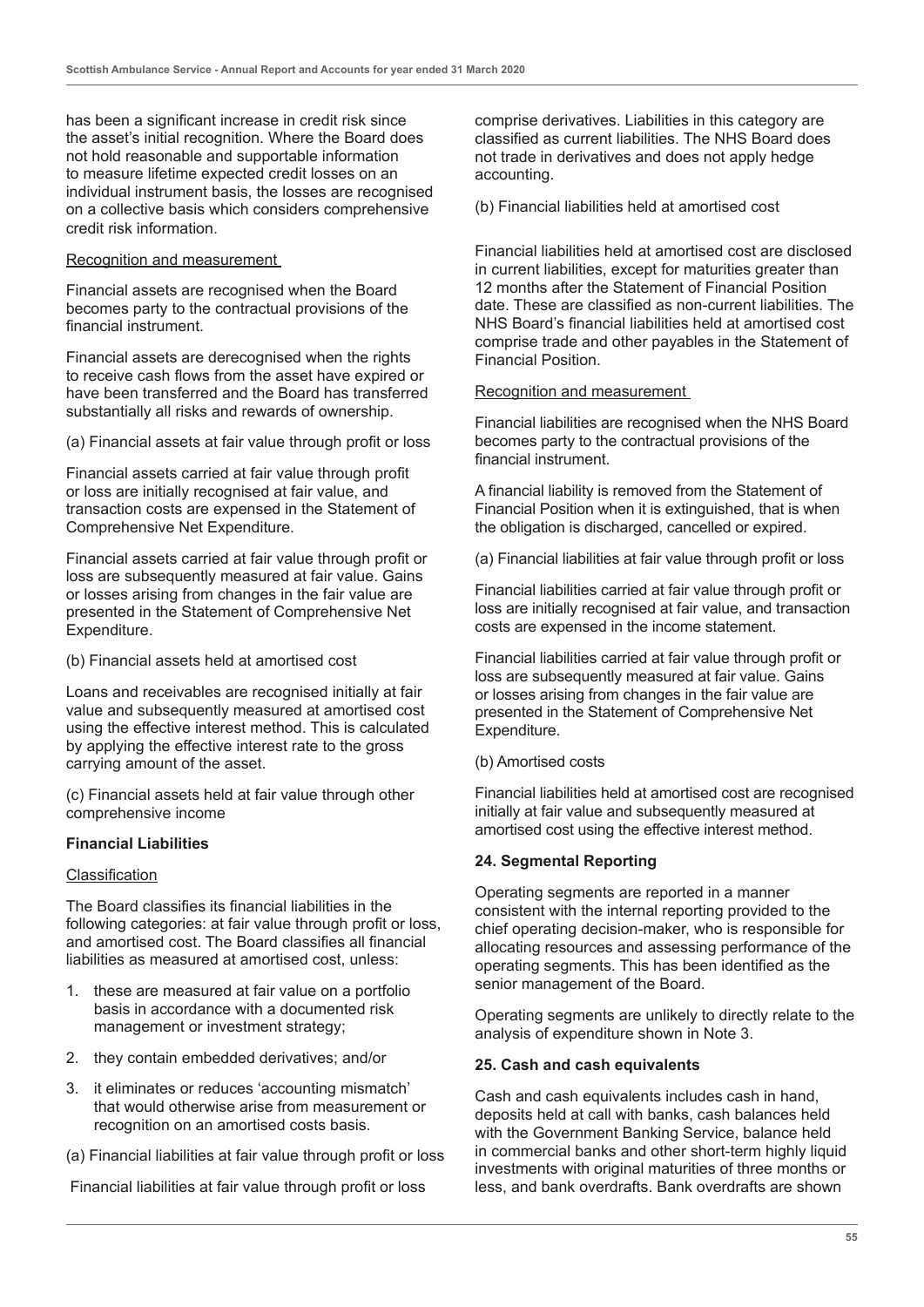within borrowings in current liabilities on the balance sheet. Where the Government Banking Service is using NatWest and Royal Bank of Scotland Group to provide the banking services, funds held in these accounts should not be classed as commercial bank balances.

#### **26. Foreign Exchange**

The functional and presentational currencies of the Board are sterling. A transaction which is denominated in a foreign currency is translated into the functional currency at the spot exchange rate on the date of the transaction.

Where the Board has assets or liabilities denominated in a foreign currency at the Statement of Financial Position date:

- monetary items (other than financial instruments measured at 'fair value through income and expenditure') are translated at the spot exchange rate on 31 March;
- non-monetary assets and liabilities measured at historical cost are translated using the spot exchange rate at the date of the transaction; and
- non-monetary assets and liabilities measured at fair value are translated using the spot exchange rate at the date the fair value was determined.

Exchange gains or losses on monetary items (arising on settlement of the transaction or on re-translation at the balance sheet date) are recognised in income or expenditure in the period in which they arise.

Exchange gains or losses on non-monetary assets and liabilities are recognised in the same manner as other gains and losses on these items.

#### **27. Third Party Assets**

Assets belonging to third parties are not recognised in the accounts since the Board has no beneficial interest in them.

#### **28. Key sources of judgement and estimation uncertainty**

Estimates and judgements are continually evaluated and are based on historical experience and other factors, including expectations of future events that are believed to be reasonable under the circumstances.

The Board makes estimates and assumptions concerning the future. The resulting accounting estimates will, by definition, seldom equal the related actual results. The Board makes judgements in applying accounting policies. The estimates, assumptions and judgements that have a significant

risk of a causing material adjustment to the carrying amounts of assets and liabilities within the financial statements within the next financial year are addressed below.

The Board also relies on the professional judgement of specialists engaged for specific activities to estimate certain matters; for example, the Board's property advisors, who determine the likely value of property owned by the organisation (see 7.2), and also its legal advisors, who determine the likely estimates of legal liabilities (see Note 12). The Board therefore is dependent on these specialists and the advice they provide.

In March 2020, the Royal Institute of Chartered Surveyors (RICS), published guidance in relation to material valuation uncertainty in response to Covid-19 impact on individual markets. The Royal Institute of Chartered Surveyors (RICS) Valuation Global Standards ('the Red Book') defines material uncertainty as *'where the degree of uncertainty in a valuation falls outside any parameters that might normally be expected and accepted.'* Further guidance – Impact of Covid-19 on Valuation – was issued in April 2020. The valuer has considered this guidance and has concluded the following potential impacts:

- Specialised in Use (Operational) Assets it has been determined that it is too early for Covid-19 related issues to impact BCIS indices published and adopted in the valuations.
- Non-Specialised in USE (Operational) Assets it is the opinion of the valuer that the assessed impact falls within normal valuation tolerances.
- Assets Held for Sale and Surplus Assets the valuer has considered the suggested downward movement in value in the reported valuations.
- Investment Assets the valuer has considered the suggested downward movement in value in the reported valuations.

The valuer has recommended that a future impairment review should be undertaken.

The Board also considers the asset lives of ICT equipment and intangible assets. While historically, lives of between 5-10 years were given to these assets, the rapidly changing environment of technology means that judgements about economic lives taken at the initial capitalisation of the asset may not reflect their actual lives.

In respect of provisions made for potential liabilities that are likely to settle in future years, the Board relies on information from our professional advisors as to the likely levels of any future settlements to create the general provision.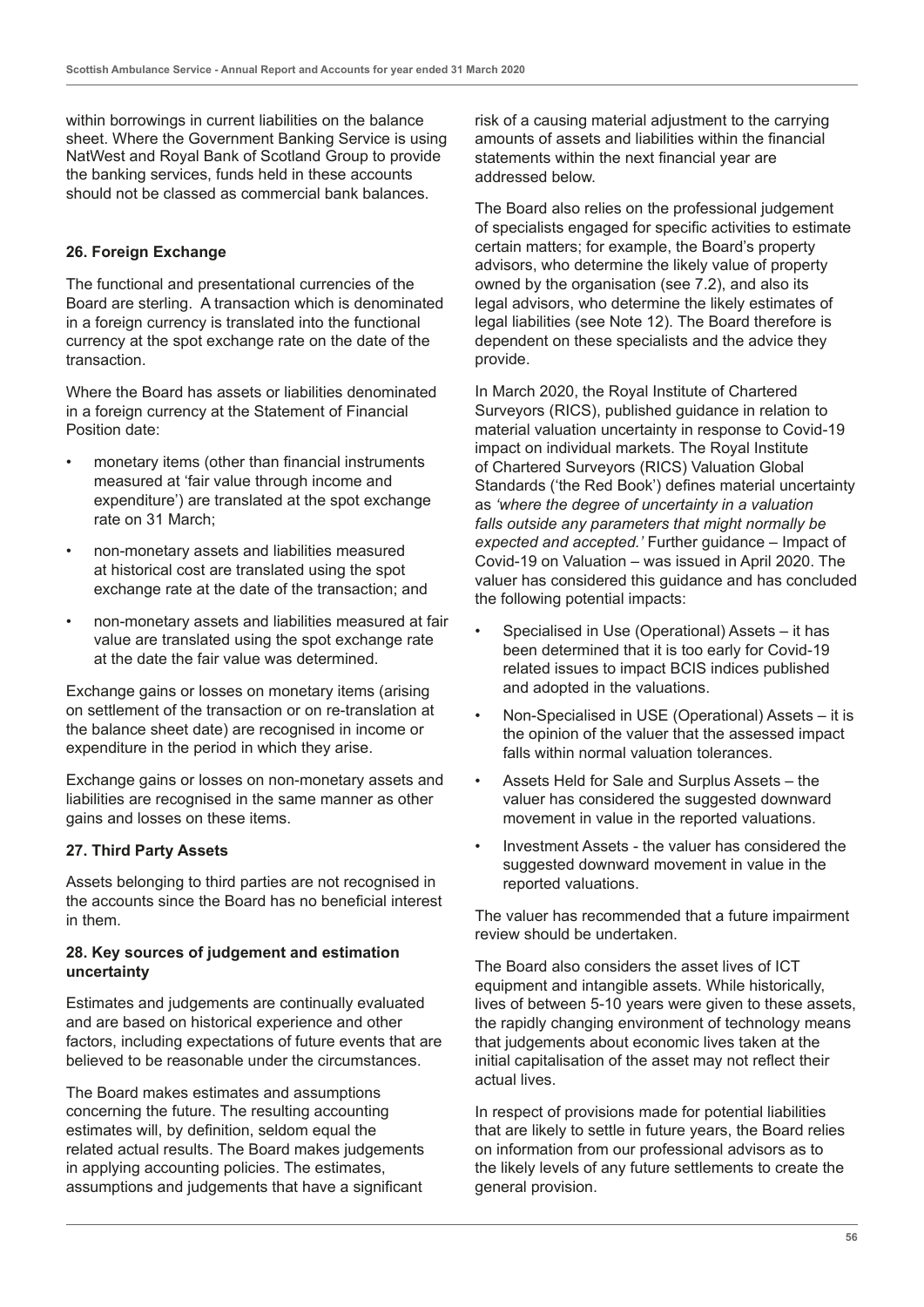# **2. Memoranda to the Primary Statements**

# **2a. Summary of Resource Outturn (SORO)**

| Summary of core revenue resource outturn                      | <b>Note</b>    | 2020<br>£'000 | 20120<br>£'000 |
|---------------------------------------------------------------|----------------|---------------|----------------|
| <b>Net Expenditure</b>                                        | <b>SoCNE</b>   |               | 296,412        |
| Total non core expenditure (see below)                        |                |               | (15, 236)      |
| Donated assets income                                         | 2 <sub>b</sub> |               | 34             |
| Endowment net expenditure                                     |                |               | 134            |
| <b>Total Core Expenditure</b>                                 |                |               | 281,344        |
| Core Revenue Resource Limit                                   |                |               | 281,413        |
| Saving/(excess) against Core Revenue Resource Limit           |                |               | 69             |
| Summary of non core revenue resource outturn                  | <b>Note</b>    | 2020<br>£'000 | 2020<br>£'000  |
| Depreciation / amortisation                                   |                | 14,000        |                |
| Annually Managed Expenditure - impairments                    |                | (596)         |                |
| Annually Managed Expenditure - creation of provisions         |                | 1,322         |                |
| Annually Managed Expenditure - depreciation of donated assets | 2 <sub>b</sub> | 90            |                |
| Additional Scottish Government non-core funding               |                | 420           |                |
|                                                               |                |               |                |
| <b>Total Non Core Expenditure</b>                             |                |               | 15,236         |
| Non Core Revenue Resource Limit                               |                |               | 15,236         |
| Saving against Non Core Revenue Resource Limit                |                |               | $\bf{0}$       |

| Summary resource outturn | <b>Resource</b><br>£'000 | <b>Expenditure</b><br>£'000 | <b>Saving</b><br>£'000 |
|--------------------------|--------------------------|-----------------------------|------------------------|
| Core                     | 281,413                  | 281,344                     | 69                     |
| Non Core                 | 15,236                   | 15,236                      | $\mathbf 0$            |
| <b>Total</b>             | 296,649                  | 296,580                     | 69                     |
|                          |                          |                             |                        |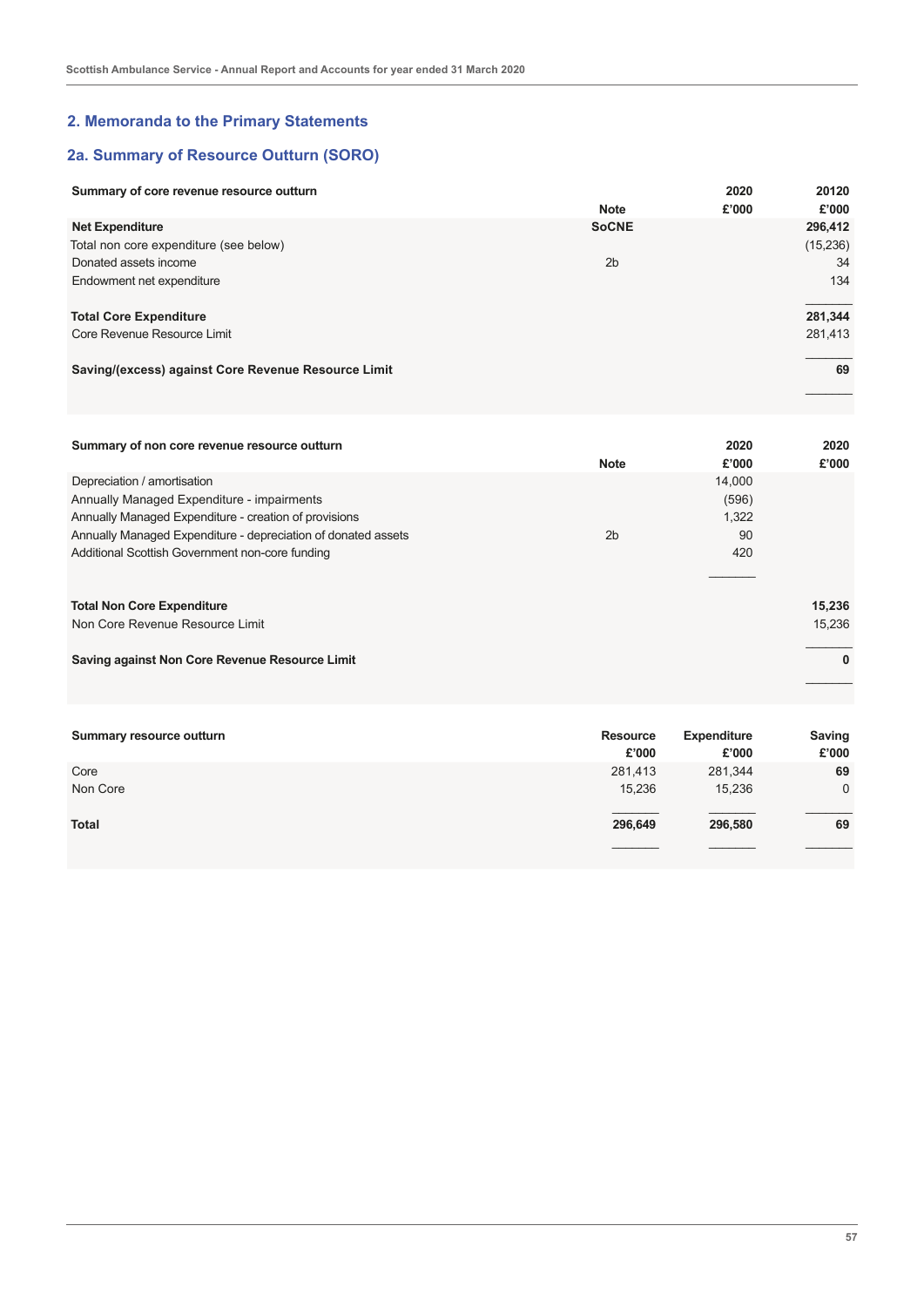## **2b. Notes to the Cash Flow Statement**

# **Consolidated adjustments for non-cash transactions**

| 2019  |                                                                              |                | 2020   |
|-------|------------------------------------------------------------------------------|----------------|--------|
| £'000 |                                                                              | <b>Note</b>    | £'000  |
|       | <b>Expenditure Not Paid In Cash</b>                                          |                |        |
|       | 12,425 Depreciation                                                          | 7a             | 13,463 |
|       | 566 Amortisation                                                             | 6              | 537    |
| 103   | <b>Depreciation Donated Assets</b>                                           | 7a             | 90     |
| 535   | Impairments on PPE charged to SOCNE                                          |                | 482    |
|       | (719) Reversal of impairments on PPE charged to SOCNE                        |                | (658)  |
| 0     | (Gain) on re-measurement of non-current assets held for sale                 | 7 <sub>b</sub> | 0      |
|       | (183) Funding Of Donated Assets                                              | 7a             | (34)   |
|       | (213) Loss / (profit) on disposal of property, plant and equipment           |                | (203)  |
| (13)  | Other non cash costs<br>[transfer of asset to NHS Greater Glasgow and Clyde] |                | 0      |
|       | 12,501 Total Expenditure Not Paid In Cash                                    | <b>CFS</b>     | 13,677 |

# **Interest payable recognised in operating expenditure**

| 2019<br>£'000 |                                       | <b>Note</b> | 2020<br>£'000 |
|---------------|---------------------------------------|-------------|---------------|
|               | Interest payable                      |             |               |
|               | 0 Bank and other interest payable     |             | $\Omega$      |
|               | 36 Provisions - Unwinding of discount |             | (139)         |
|               |                                       |             |               |
|               | 36 Net interest payable               | <b>CFS</b>  | (139)         |
|               |                                       |             |               |
|               |                                       |             |               |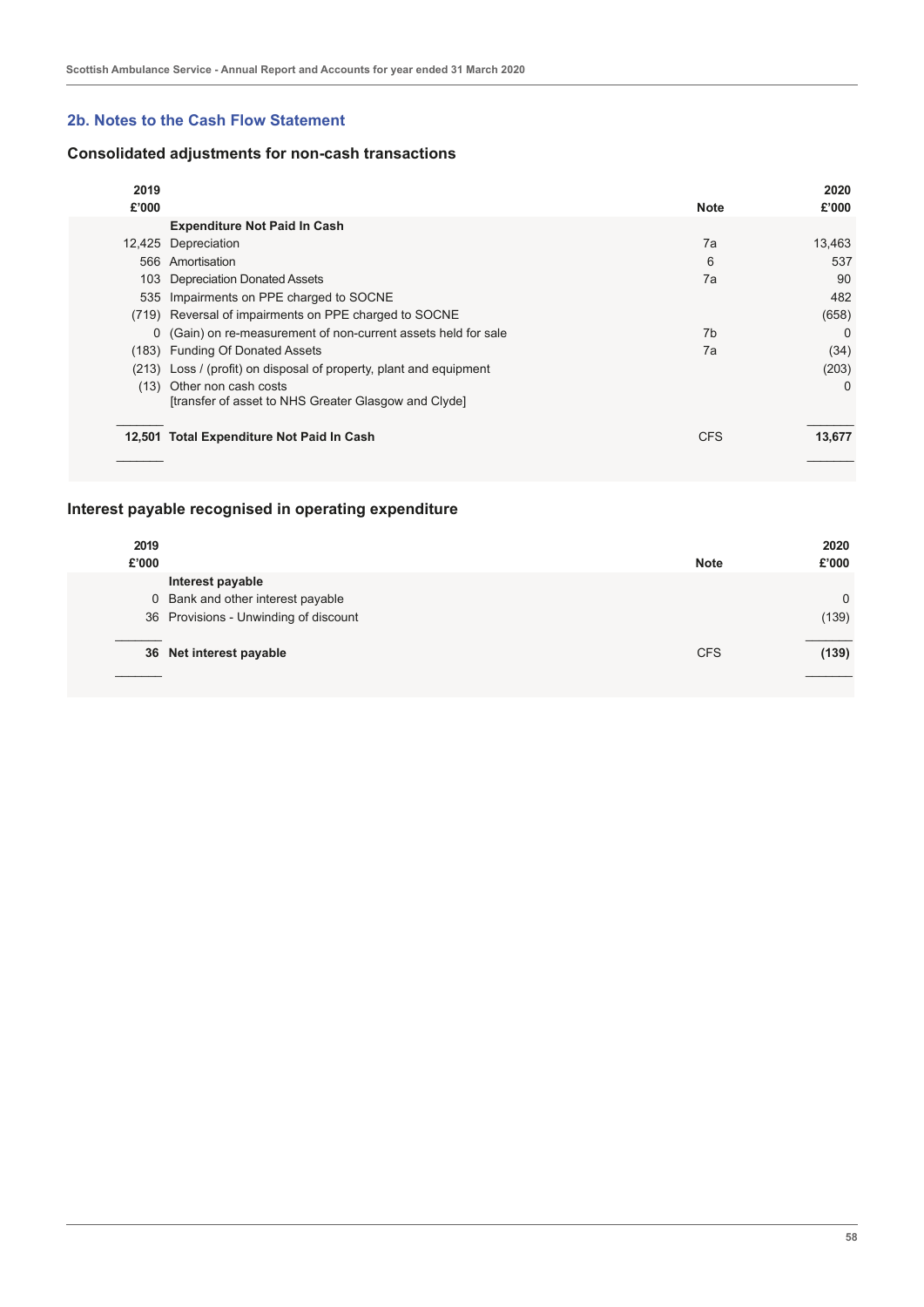| 2019<br><b>Net Movement</b><br>£'000 |                                                                        | <b>Note</b> | Opening<br><b>Balances</b><br>£'000 | Closing<br><b>Balances</b><br>£'000 | 2020<br><b>Net Movement</b><br>£'000 |
|--------------------------------------|------------------------------------------------------------------------|-------------|-------------------------------------|-------------------------------------|--------------------------------------|
|                                      | <b>Inventories</b>                                                     |             |                                     |                                     |                                      |
|                                      | 20 Balance Sheet                                                       | 8           | 106                                 | 107                                 |                                      |
|                                      | 20 Net Decrease                                                        |             |                                     |                                     | (1)                                  |
|                                      | <b>Trade And Other Receivables</b>                                     |             |                                     |                                     |                                      |
|                                      | 1,058 Due within one year                                              | $9\,$       | 20,950                              | 23,990                              |                                      |
|                                      | (197) Due after more than one year                                     | 9           | 3,803                               | 4,070                               |                                      |
| 861                                  |                                                                        |             | 24,753                              | 28,060                              |                                      |
|                                      | 861 Net Decrease/(Increase)                                            |             |                                     |                                     | (3, 307)                             |
|                                      | <b>Trade And Other Payables</b>                                        |             |                                     |                                     |                                      |
|                                      | (4,811) Due within one year                                            | 12          | 14,683                              | 23,764                              |                                      |
|                                      | 20 Due after more than one year                                        | 12          | 20                                  | 420                                 |                                      |
|                                      | 1,100 Less: property, plant & equipment (capital) included<br>in above |             | (2, 556)                            | (10, 631)                           |                                      |
|                                      | Less: General Fund creditor included in above                          | 12          | (60)                                | (60)                                |                                      |
|                                      |                                                                        |             | 12,087                              | 13,493                              |                                      |
|                                      | (3,691) Net (decrease) / increase                                      |             |                                     |                                     | 1,406                                |
|                                      |                                                                        |             |                                     |                                     |                                      |
|                                      | <b>Provisions</b>                                                      |             |                                     |                                     |                                      |
|                                      | 525 Statement of Financial Position                                    | 13a         | 18,296                              | 19,633                              |                                      |
|                                      |                                                                        |             | 18,296                              | 19,633                              |                                      |
|                                      | 525 Net (decrease) / increase                                          |             |                                     |                                     | 1,337                                |
|                                      | (2,285) Net movement (decrease) / increase                             | <b>CFS</b>  |                                     |                                     | (565)                                |
|                                      |                                                                        |             |                                     |                                     |                                      |

# **Consolidated movements in working capital**

# **3. Operating Expenses**

# **3a. Staff costs**

| 2019<br><b>Total</b><br>£'000 |                     | <b>Note</b> | 2020<br><b>Board</b><br>£'000 | 2020<br><b>Consolidated</b><br>£'000 |
|-------------------------------|---------------------|-------------|-------------------------------|--------------------------------------|
|                               | 205,451 Other Staff |             | 230,165                       | 230,165                              |
| 205,451 Total                 |                     | SoCNE       | 230,165                       | 230,165                              |
|                               |                     |             |                               |                                      |

Further detail and analysis of employee costs can be found in the Remuneration and Staff Report, forming part of the Accountability Report.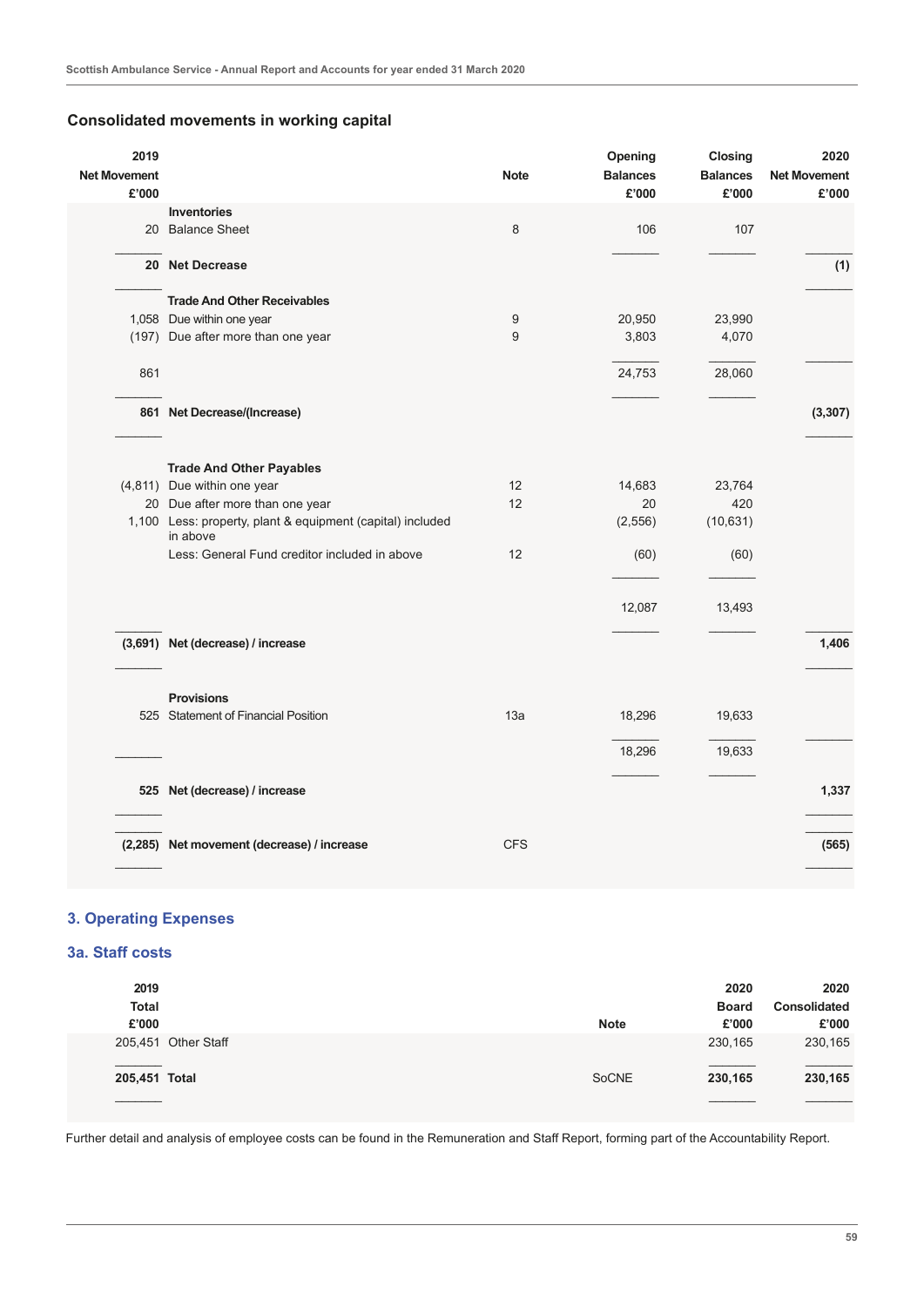# **3b. Other operating expenditure**

| 2019<br><b>Total</b><br>£'000 |                                                       | <b>Note</b>  | 2020<br><b>Board</b><br>£'000 | 2020<br><b>Consolidated</b><br>£'000 |
|-------------------------------|-------------------------------------------------------|--------------|-------------------------------|--------------------------------------|
|                               | 12,092 Vehicle Running Costs                          | <b>SoCNE</b> | 12,026                        | 12,026                               |
|                               | 15,320 Air Ambulance Costs                            | <b>SoCNE</b> | 16,820                        | 16,820                               |
| 7,870                         | <b>Property Running Costs</b>                         | <b>SoCNE</b> | 8,348                         | 8,348                                |
| 4,735                         | <b>Medical Costs</b>                                  | <b>SoCNE</b> | 4,842                         | 4,842                                |
| 40,017 Total                  |                                                       | <b>SoCNE</b> | 42,036                        | 42,036                               |
|                               | Other health care expenditure                         |              |                               |                                      |
| $\Omega$                      | Loss on disposal of assets                            |              | $\mathbf 0$                   | $\mathbf 0$                          |
| 30,101                        | Other operating expenses                              |              | 33,578                        | 33,578                               |
| 78                            | External auditor's remuneration - statutory audit fee |              | 75                            | 75                                   |
| 133                           | Endowment Fund expenditure                            |              | $\mathbf 0$                   | 72                                   |
| 30,312 Total                  |                                                       | <b>SoCNE</b> | 33,653                        | 33,725                               |
|                               | 70,329 Total Other Operating Expenditure              |              | 75,689                        | 75,761                               |
|                               |                                                       |              |                               |                                      |

# **4. Operating Income**

| 2019<br><b>Total</b><br>£'000 |                                                                    | <b>Note</b>  | 2020<br><b>Board</b><br>£'000 | 2020<br><b>Consolidated</b><br>£'000 |
|-------------------------------|--------------------------------------------------------------------|--------------|-------------------------------|--------------------------------------|
| 229                           | Income from Scottish Government                                    |              | 201                           | 201                                  |
| 6,001                         | Income from other NHS Scotland bodies                              |              | 5,711                         | 5,711                                |
| 30                            | Income from NHS non-Scottish bodies                                |              |                               |                                      |
| 54                            | Income from private patients                                       |              | 55                            | 55                                   |
| 196                           | Donations                                                          |              | 54                            | 54                                   |
| 213                           | Profit on disposal of assets                                       |              | 203                           | 203                                  |
| 445                           | Contributions in respect of clinical and medical negligence claims |              | 492                           | 492                                  |
| 2                             | Interest received                                                  | <b>CFS</b>   |                               | $\overline{2}$                       |
|                               | <b>Non NHS:</b>                                                    |              |                               |                                      |
| 646                           | Non-patient care income generation schemes                         |              | 627                           | 627                                  |
| 157                           | <b>Endowment Fund Income</b>                                       |              |                               | 204                                  |
| 2,820                         | Other                                                              |              | 1,965                         | 1,965                                |
|                               | 10,793 Total Income                                                | <b>SoCNE</b> | 9,308                         | 9,514                                |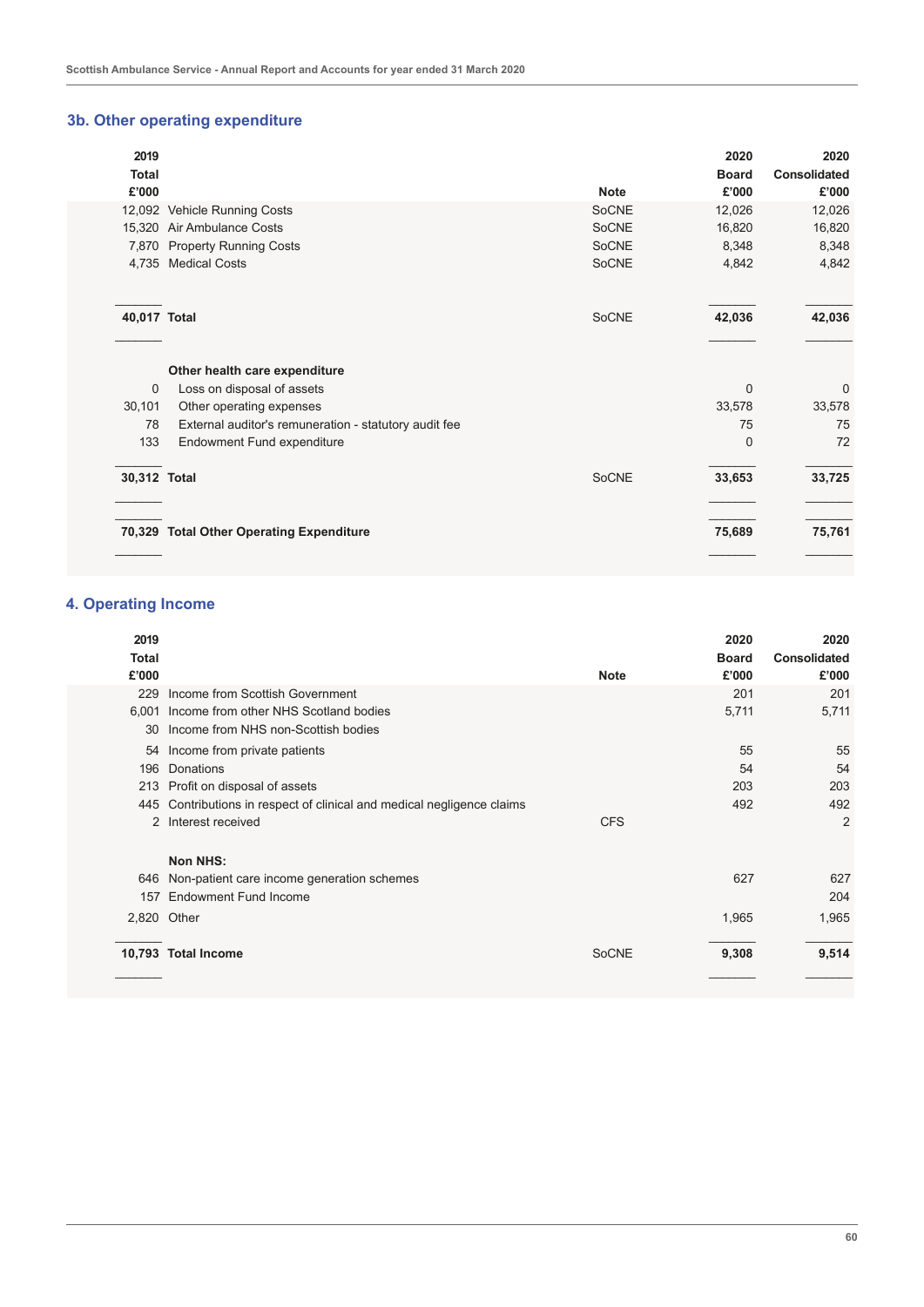#### **5. Segmental Information**

Segmental information as required under IFRS has been reported for each strategic objective

|                    | <b>North Region</b><br>£'000 | <b>East Region</b><br>£'000 | <b>West Region</b><br>£'000 | National<br>£'000 | <b>HQ Directorates</b><br>£'000 | Endowment<br>£'000 | 2020<br>£'000 |
|--------------------|------------------------------|-----------------------------|-----------------------------|-------------------|---------------------------------|--------------------|---------------|
| Net operating cost | 37,659                       | 60,793                      | 82,132                      | 58,727            | 57,235                          | (134)              | 296,412       |
|                    |                              |                             |                             |                   |                                 |                    |               |

#### **Prior Year**

Segmental information as required under IFRS has been reported for each strategic objective

|                    | <b>North Region</b><br>£'000 | <b>East Region</b><br>£'000 | <b>West Region</b><br>£'000 | <b>National</b><br>£'000 | <b>HQ Directorates</b><br>£'000 | Endowment<br>£'000 | 2019<br>£'000 |
|--------------------|------------------------------|-----------------------------|-----------------------------|--------------------------|---------------------------------|--------------------|---------------|
| Net operating cost | 34,355                       | 54,775                      | 74,980                      | 51,853                   | 49,050                          | (26)               | 264,987       |
|                    |                              |                             |                             |                          |                                 |                    |               |

#### **6. Intangible Assets**

#### **6a. Intangible Assets (non-current) – Consolidated and Board**

|                                    |             | <b>Software</b> |                | <b>Assets Under</b> |                |
|------------------------------------|-------------|-----------------|----------------|---------------------|----------------|
|                                    | <b>Note</b> | <b>Licences</b> | IT - software  | <b>Development</b>  | <b>Total</b>   |
|                                    |             | £'000           | £'000          | £'000               | £'000          |
| <b>Cost or Valuation:</b>          |             |                 |                |                     |                |
| At 1 April 2019                    |             | 1,377           | 9,643          | 0                   | 11,020         |
| <b>Additions</b>                   |             |                 | $\overline{2}$ |                     | $\overline{2}$ |
| Completions                        |             | $\overline{2}$  | 23             | (25)                | 0              |
| Transfers between asset categories |             | 0               | $\mathbf 0$    | 25                  | 25             |
| Disposals                          |             |                 | (44)           |                     | (44)           |
| At 31 March 2020                   |             | 1,379           | 9,624          | 0                   | 11,003         |
| <b>Amortisation</b>                |             |                 |                |                     |                |
| At 1 April 2019                    |             | 1,090           | 8,443          | $\mathbf 0$         | 9,533          |
| Provided during the year           |             | 156             | 381            | $\mathbf 0$         | 537            |
| Disposals                          |             |                 | (44)           |                     | (44)           |
| At 31 March 2020                   |             | 1,246           | 8,780          | $\mathbf 0$         | 10,026         |
| Net book value at 1 April 2019     |             | 287             | 1,200          | $\mathbf 0$         | 1,487          |
| Net book value at 31 March 2020    | <b>SoFP</b> | 133             | 844            | $\mathbf{0}$        | 977            |
|                                    |             |                 |                |                     |                |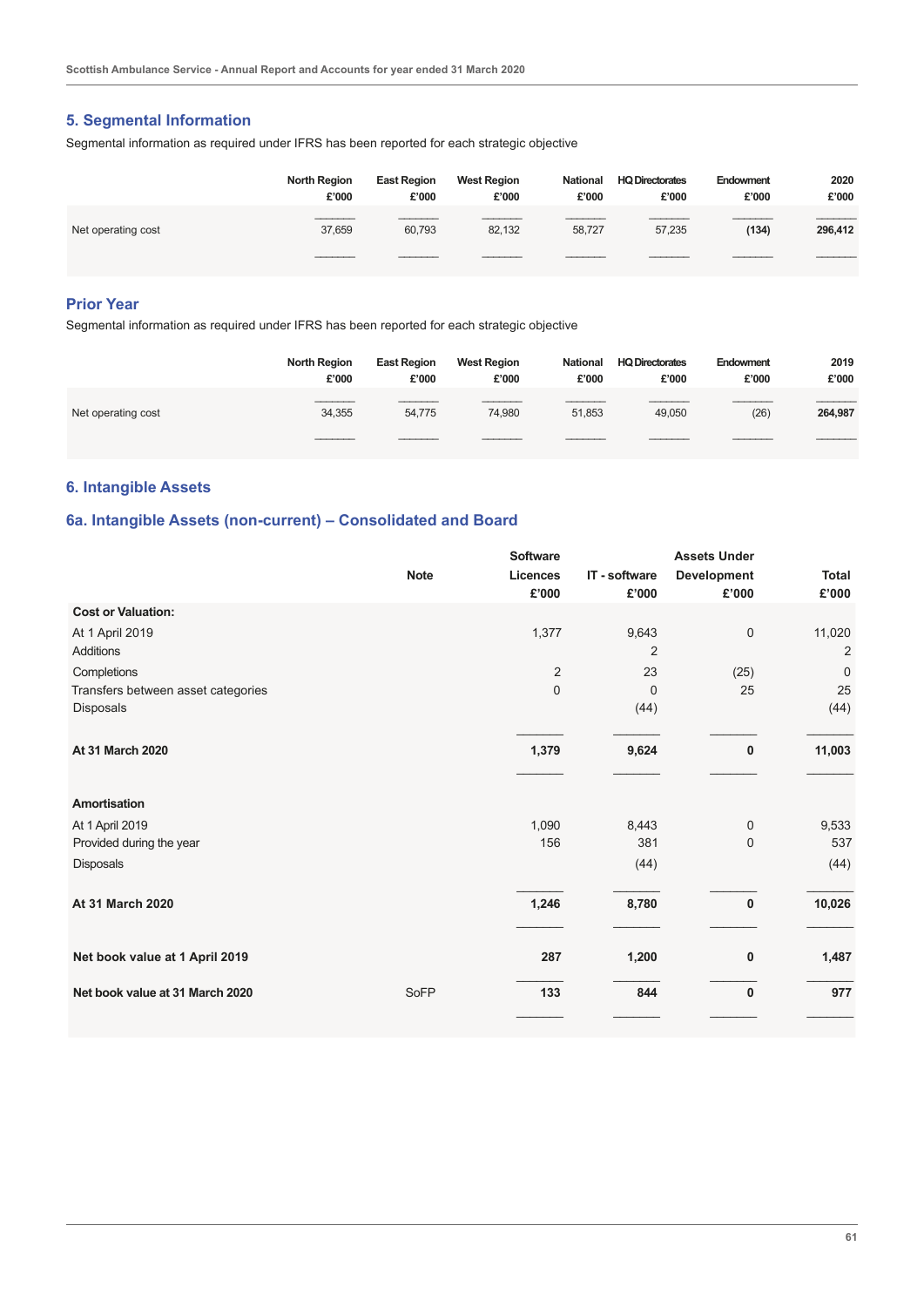#### **Consolidated and Board - Prior Year**

|                                    |             | <b>Software</b> |               | <b>Assets Under</b> |              |
|------------------------------------|-------------|-----------------|---------------|---------------------|--------------|
|                                    | <b>Note</b> | Licences        | IT - software | <b>Development</b>  | <b>Total</b> |
|                                    |             | £'000           | £'000         | £'000               | £'000        |
| <b>Cost or Valuation:</b>          |             |                 |               |                     |              |
| At 1 April 2018                    |             | 1,377           | 9,594         | $\mathbf 0$         | 10,971       |
| <b>Additions</b>                   |             |                 | 41            |                     | 41           |
| Completions                        |             |                 | 8             | (8)                 | $\mathbf 0$  |
| Transfers between asset categories |             | $\mathsf 0$     | $\mathbf 0$   | 8                   | 8            |
| At 31 March 2019                   |             | 1,377           | 9,643         | $\mathbf 0$         | 11,020       |
| Amortisation                       |             |                 |               |                     |              |
| At 1 April 2018                    |             | 897             | 8,070         | $\mathbf 0$         | 8,967        |
| Provided during the year           | 2a          | 193             | 373           | $\mathbf 0$         | 566          |
| At 31st March 2019                 |             | 1,090           | 8,443         | $\mathbf{0}$        | 9,533        |
| Net book value at 1 April 2018     |             | 480             | 1,524         | $\bf{0}$            | 2,004        |
| Net book value at 31 March 2019    | SoFP        | 287             | 1,200         | $\mathbf 0$         | 1,487        |
|                                    |             |                 |               |                     |              |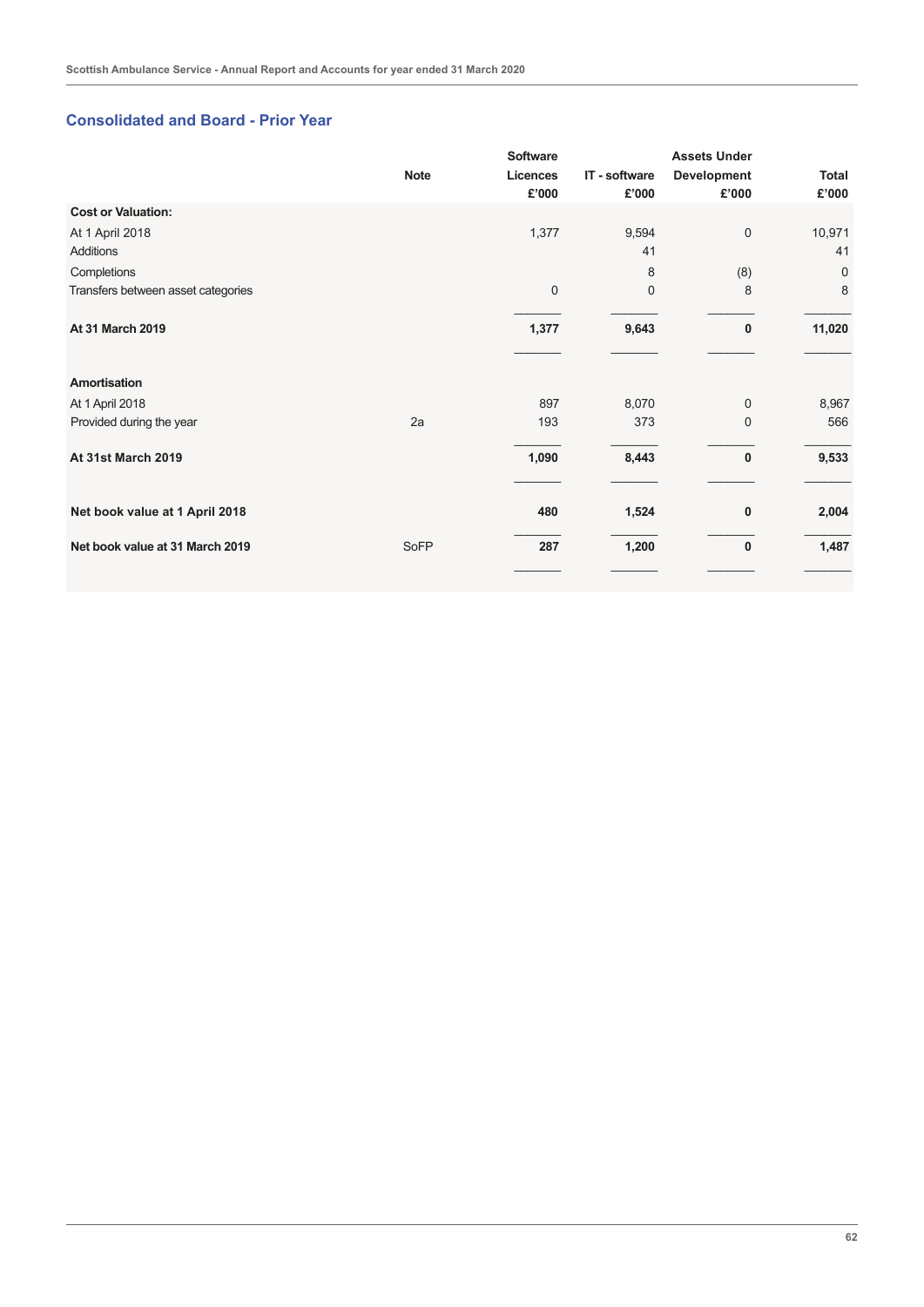# **7a. Property, Plant And Equipment – Consolidated And Board**

|                                                                            |             | Land<br>(including<br>under<br>buildings) | <b>Buildings</b><br>(excluding<br>dwellings) | <b>Transport</b><br><b>Equipment</b> | Plant &<br><b>Machinery</b> | Information<br><b>Technology</b> | Furniture<br>& Fittings | <b>Assets</b><br>Under<br>Construction | <b>Total</b>   |
|----------------------------------------------------------------------------|-------------|-------------------------------------------|----------------------------------------------|--------------------------------------|-----------------------------|----------------------------------|-------------------------|----------------------------------------|----------------|
|                                                                            | <b>Note</b> | £'000                                     | £'000                                        | £'000                                | £'000                       | £'000                            | £'000                   | £'000                                  | £'000          |
| <b>Cost or Valuation:</b>                                                  |             |                                           |                                              |                                      |                             |                                  |                         |                                        |                |
| At 1 April 2019                                                            |             | 4,815                                     | 19,116                                       | 86,048                               | 14,028                      | 15,443                           | 7,033                   | 12,585                                 | 159,068        |
| Additions - purchased                                                      |             | $\pmb{0}$                                 | 0                                            | 6,362                                | 9,134                       | 104                              | 331                     | 10,423                                 | 26,354         |
| Additions - donated                                                        |             | $\mathbf 0$                               | $\mathbf 0$                                  | $\pmb{0}$                            | 34                          | $\mathsf{O}\xspace$              | 0                       | $\mathbf 0$                            | 34             |
| Completions                                                                |             | $\mathbf 0$                               | $\mathbf 0$                                  | 11,519                               | 269                         | 217                              | 366                     | (12, 371)                              | $\mathbf 0$    |
| Transfers between<br>asset categories                                      |             | 0                                         | 0                                            | 0                                    | 0                           | 0                                | 0                       | (25)                                   | (25)           |
| Transfers (to) / from<br>non-current assets held<br>for sale               |             | $\mathbf 0$                               | 0                                            | $\bf 0$                              | $\mathbf 0$                 | 0                                | 0                       | $\boldsymbol{0}$                       | $\mathbf 0$    |
| <b>Revaluations</b>                                                        |             | 101                                       | 171                                          | $\mathbf 0$                          | $\mathbf 0$                 | $\pmb{0}$                        | 0                       | 0                                      | 272            |
| Impairment charges                                                         |             | $\pmb{0}$                                 | (104)                                        | (420)                                | 0                           | 0                                | 0                       | $\pmb{0}$                              | (524)          |
| Impairment reversals                                                       |             | $6\phantom{1}$                            | 252                                          | $\mathbf{0}$                         | 0                           | $\mathbf 0$                      | $\mathbf 0$             | $\pmb{0}$                              | 258            |
| Disposals - purchased                                                      |             | (19)                                      | (42)                                         | (11, 183)                            | (795)                       | (42)                             | (3)                     | $\pmb{0}$                              | (12,084)       |
| At 31 March 2020                                                           |             | 4,903                                     | 19,393                                       | 92,326                               | 22,670                      | 15,722                           | 7,727                   | 10,612                                 | 173,353        |
|                                                                            |             |                                           |                                              |                                      |                             |                                  |                         |                                        |                |
| Depreciation                                                               |             |                                           |                                              |                                      |                             |                                  |                         |                                        |                |
| At 1 April 2019                                                            |             | $\pmb{0}$                                 | (1)                                          | 41,993                               | 11,843                      | 12,507                           | 3,232                   | 0                                      | 69,574         |
| Provided during the<br>year - purchased                                    |             | $\bf 0$                                   | 673                                          | 10,966                               | 527                         | 837                              | 460                     | $\pmb{0}$                              | 13,463         |
| Provided during the<br>year - donated                                      |             | $\bf 0$                                   | 0                                            | 56                                   | 34                          | $\pmb{0}$                        | 0                       | 0                                      | 90             |
| Transfers between asset<br>categories                                      |             | $\bf 0$                                   | 0                                            | $\bf 0$                              | $\mathbf 0$                 | 0                                | 0                       | 0                                      | $\mathbf 0$    |
| Transfers (to) / from<br>non-current assets held<br>for sale               |             | $\pmb{0}$                                 | 0                                            | 0                                    | 0                           | $\pmb{0}$                        | 0                       | 0                                      | $\pmb{0}$      |
| <b>Revaluations</b>                                                        |             | $\pmb{0}$                                 | (227)                                        | $\mathbf 0$                          | $\mathbf 0$                 | $\pmb{0}$                        | 0                       | 0                                      | (227)          |
| Impairment charges                                                         |             | $\mathbf 0$                               | (42)                                         | $\bf 0$                              | 0                           | $\bf 0$                          | 0                       | 0                                      | (42)           |
| Impairment reversals                                                       |             | $\mathbf 0$                               | (400)                                        | $\mathbf 0$                          | 0                           | 0                                | 0                       | $\pmb{0}$                              | (400)          |
| Disposals - purchased                                                      |             | $\mathbf 0$                               | 0                                            | (11, 035)                            | (789)                       | (42)                             | (3)                     | $\pmb{0}$                              | (11, 869)      |
| At 31 March 2020                                                           |             | $\pmb{0}$                                 | 3                                            | 41,980                               | 11,615                      | 13,302                           | 3,689                   | 0                                      | 70,589         |
| Net book value at 1<br>April 2019                                          |             | 4,815                                     | 19,117                                       | 44,055                               | 2,185                       | 2,936                            | 3,801                   | 12,585                                 | 89,494         |
| Net book value at 31<br><b>March 2020</b>                                  | <b>SoFP</b> | 4,903                                     | 19,390                                       | 50,346                               | 11,055                      | 2,420                            | 4,038                   | 10,612                                 | 102,764        |
| Open Market Value of<br><b>Land and Dwellings</b><br><b>Included Above</b> |             | $\pmb{0}$                                 |                                              |                                      |                             |                                  |                         |                                        |                |
| Asset financing:<br>Owned - purchased<br>Owned - donated                   |             | 4,903<br>$\pmb{0}$                        | 19,390<br>0                                  | 50,191<br>155                        | 10,850<br>205               | 2,420<br>$\mathbf 0$             | 4,038<br>0              | 10,612<br>0                            | 102,404<br>360 |
| Net book value at 31<br><b>March 2020</b>                                  | SoFP        | 4,903                                     | 19,390                                       | 50,346                               | 11,055                      | 2,420                            | 4,038                   | 10,612                                 | 102,764        |
|                                                                            |             |                                           |                                              |                                      |                             |                                  |                         |                                        |                |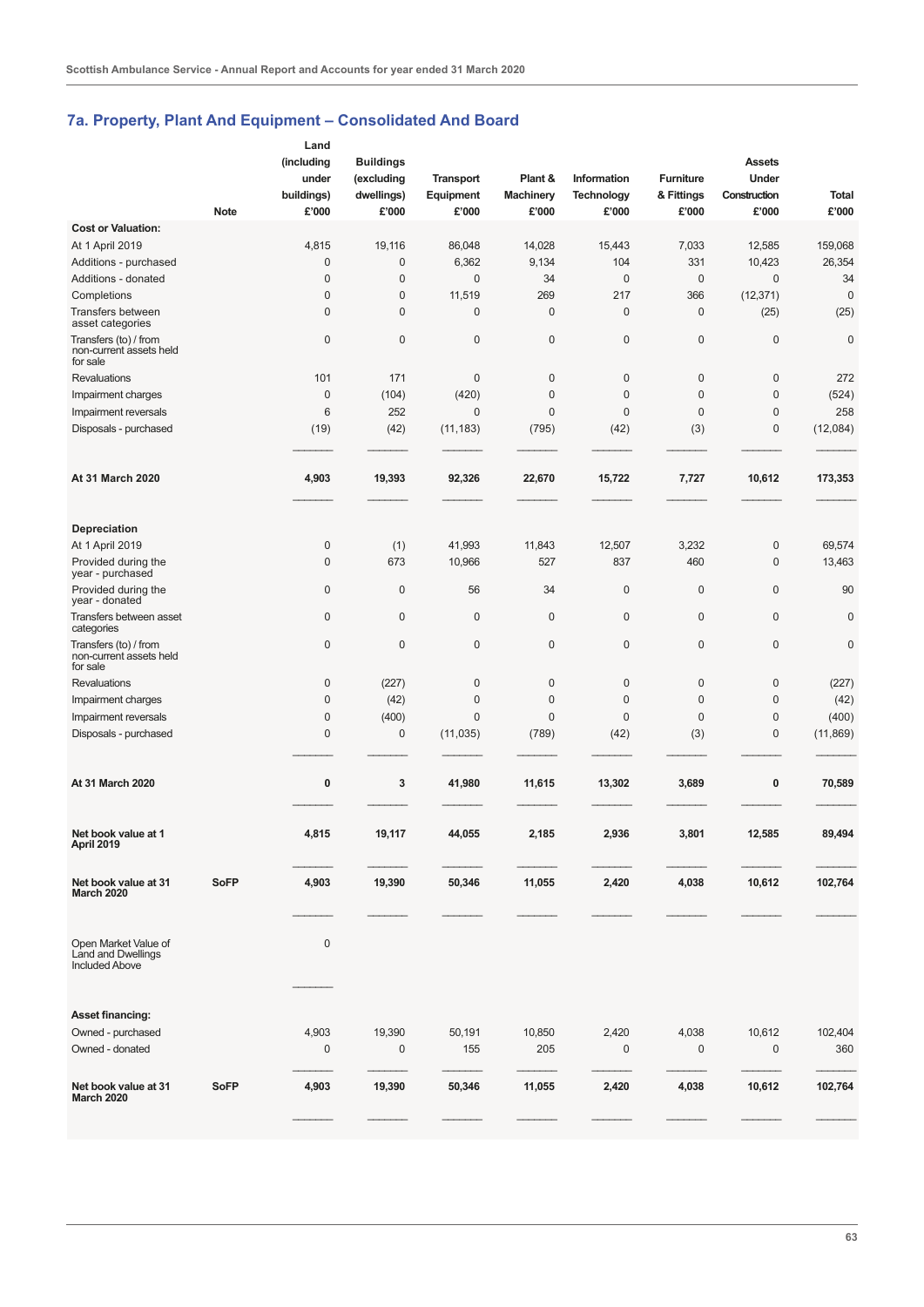#### **Prior Year**

|                                                                                 | Land<br>(including<br>under        | <b>Buildings</b><br>(excluding | <b>Transport</b>   | Plant &                   | Information                | <b>Furniture</b>    | <b>Assets</b><br>Under |                       |
|---------------------------------------------------------------------------------|------------------------------------|--------------------------------|--------------------|---------------------------|----------------------------|---------------------|------------------------|-----------------------|
|                                                                                 | buildings)<br>£'000<br><b>Note</b> | dwellings)<br>£'000            | Equipment<br>£'000 | <b>Machinery</b><br>£'000 | <b>Technology</b><br>£'000 | & Fittings<br>£'000 | Construction<br>£'000  | <b>Total</b><br>£'000 |
| <b>Cost or Valuation:</b>                                                       |                                    |                                |                    |                           |                            |                     |                        |                       |
| At 1 April 2018                                                                 | 4,790                              | 18,980                         | 81,897             | 13,886                    | 15,122                     | 6,911               | 12,098                 | 153,684               |
| Additions - purchased                                                           | $\pmb{0}$                          | 54                             | 1,674              | 83                        | 321                        | 77                  | 12,855                 | 15,064                |
| Additions - donated                                                             | $\mathsf{O}\xspace$                | $\mathbf 0$                    | 159                | 24                        | $\bf 0$                    | $\mathbf 0$         | 0                      | 183                   |
| Completions                                                                     | $\mathbf 0$                        | $\mathbf 0$                    | 12,243             | 72                        | $\mathbf 0$                | 45                  | (12, 360)              | $\mathbf 0$           |
| <b>Asset Transfers</b><br>(to) / from other SG<br><b>Consolidation Entities</b> | $\mathsf{O}\xspace$                | 0                              | $\mathbf 0$        | (37)                      | 0                          | $\mathbf 0$         | 0                      | (37)                  |
| Transfers between<br>asset categories                                           | $\mathbf 0$                        | $\mathbf 0$                    | $\mathbf 0$        | $\mathbf 0$               | 0                          | 0                   | (8)                    | (8)                   |
| Transfers (to) / from<br>non-current assets held<br>for sale                    | $\pmb{0}$                          | $\mathbf 0$                    | $\pmb{0}$          | $\bf 0$                   | 0                          | $\pmb{0}$           | 0                      | $\pmb{0}$             |
| <b>Revaluations</b>                                                             | 25                                 | 42                             | $\mathbf 0$        | $\mathbf 0$               | 0                          | $\mathbf 0$         | 0                      | 67                    |
| Impairment charges                                                              | $\mathsf{O}\xspace$                | (186)                          | (400)              | $\mathbf 0$               | $\mathbf 0$                | $\bf 0$             | 0                      | (586)                 |
| Impairment reversals                                                            | $\mathbf 0$                        | 226                            | $\mathbf{0}$       | $\mathbf{0}$              | $\mathbf{0}$               | $\mathbf 0$         | 0                      | 226                   |
| Disposals - purchased                                                           | $\mathbf 0$                        | 0                              | (9, 525)           | $\mathbf 0$               | $\mathbf{0}$               | $\mathbf 0$         | 0                      | (9, 525)              |
| At 31 March 2019                                                                | 4,815                              | 19,116                         | 86,048             | 14,028                    | 15,443                     | 7,033               | 12,585                 | 159,068               |
| <b>Depreciation</b>                                                             |                                    |                                |                    |                           |                            |                     |                        |                       |
| At 1 April 2018                                                                 | 0                                  | $\pmb{0}$                      | 41,836             | 10,943                    | 11,614                     | 2,883               | 0                      | 67,276                |
| Provided during the<br>year - purchased                                         | $\mathbf 0$                        | 731                            | 9,566              | 886                       | 893                        | 349                 | 0                      | 12,425                |
| Provided during the<br>year - donated                                           | $\mathbf 0$                        | $\mathbf 0$                    | 65                 | 38                        | 0                          | $\mathbf 0$         | 0                      | 103                   |
| <b>Asset Transfers</b><br>(to) / from other SG<br><b>Consolidation Entities</b> | 0                                  | 0                              | $\mathbf 0$        | (24)                      | 0                          | 0                   | 0                      | (24)                  |
| Transfers between asset<br>categories                                           | $\mathbf 0$                        | $\mathbf 0$                    | $\mathbf 0$        | $\mathbf{0}$              | 0                          | $\mathbf 0$         | 0                      | $\mathbf 0$           |
| Transfers (to) / from<br>non-current assets held<br>for sale                    | $\mathbf 0$                        | 0                              | $\mathbf 0$        | $\mathbf{0}$              | 0                          | $\mathbf 0$         | 0                      | $\mathbf 0$           |
| Revaluations                                                                    | 0                                  | (188)                          | $\mathbf 0$        | $\mathbf 0$               | 0                          | 0                   | 0                      | (188)                 |
| Impairment charges                                                              | 0                                  | (51)                           | $\mathbf 0$        | $\mathbf 0$               | 0                          | 0                   | 0                      | (51)                  |
| Impairment reversals                                                            | $\mathbf 0$                        | (493)                          | $\mathbf 0$        | 0                         | $\mathbf 0$                | 0                   | 0                      | (493)                 |
| Disposals - purchased                                                           | $\mathbf 0$                        | 0                              | (9, 474)           | $\mathbf 0$               | $\mathbf{0}$               | $\pmb{0}$           | 0                      | (9, 474)              |
| At 31 March 2018                                                                | $\pmb{0}$                          | (1)                            | 41,993             | 11,843                    | 12,507                     | 3,232               | 0                      | 69,574                |
| Net book value at 1<br>April 2018                                               | 4,790                              | 18,980                         | 40,061             | 2,943                     | 3,508                      | 4,028               | 12,098                 | 86,408                |
| Net book value at 31<br><b>March 2019</b>                                       | <b>SoFP</b><br>4,815               | 19,117                         | 44,055             | 2,185                     | 2,936                      | 3,801               | 12,585                 | 89,494                |
| Open Market Value of<br><b>Land and Dwellings</b><br><b>Included Above</b>      | $\pmb{0}$                          |                                |                    |                           |                            |                     |                        |                       |
|                                                                                 |                                    |                                |                    |                           |                            |                     |                        |                       |
| Asset financing:                                                                |                                    |                                |                    |                           |                            |                     |                        |                       |
| Owned - purchased                                                               | 4,815                              | 19,117                         | 43,844             | 1,980                     | 2,936                      | 3,801               | 12,585                 | 89,078                |
| Owned - donated                                                                 | $\mathbf 0$                        | $\bf 0$                        | 211                | 205                       | 0                          | $\pmb{0}$           | 0                      | 416                   |
| Net book value at 31<br><b>March 2019</b>                                       | <b>SoFP</b><br>4,815               | 19,117                         | 44,055             | 2,185                     | 2,936                      | 3,801               | 12,585                 | 89,494                |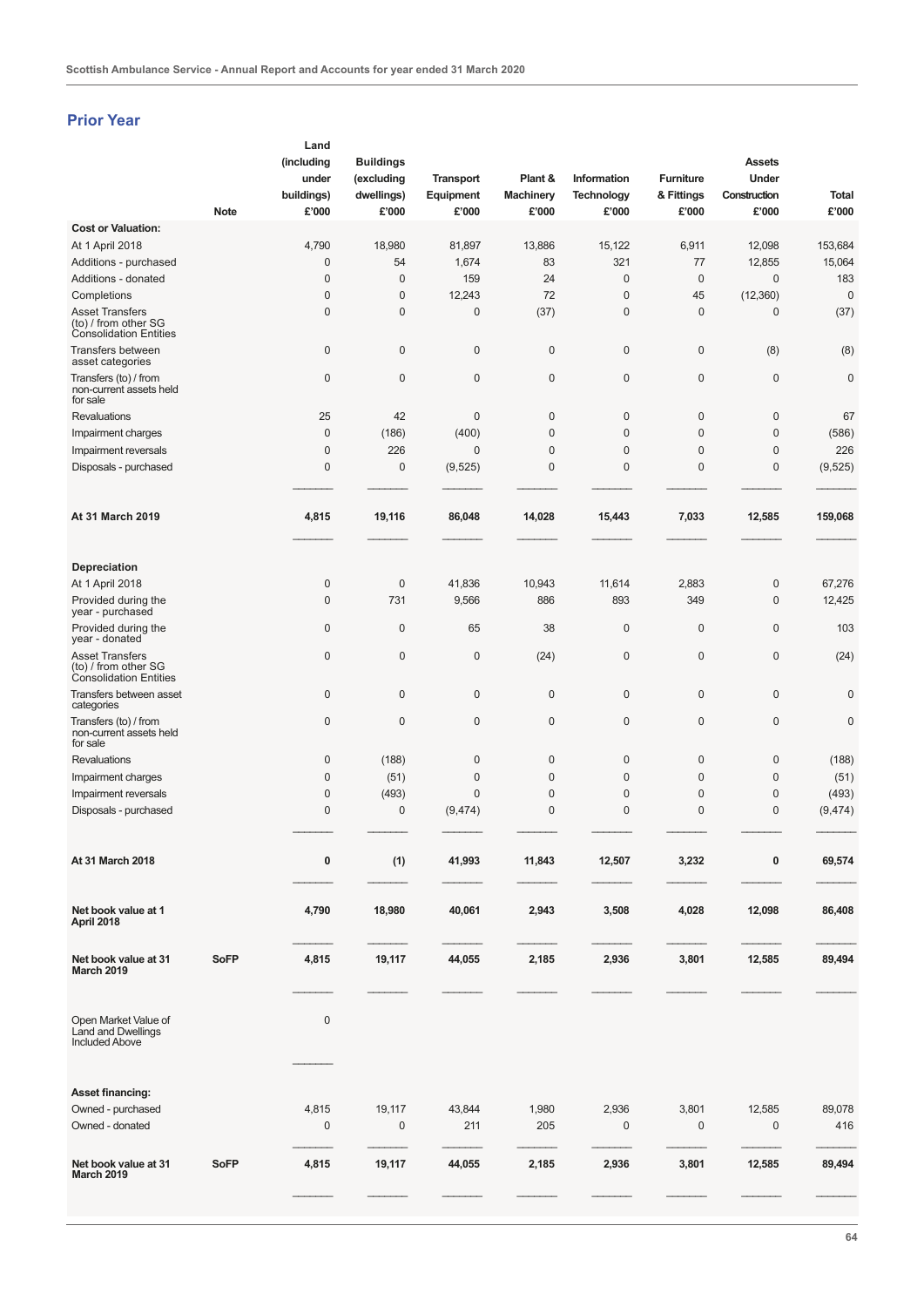#### **7b. Assets Held For Sale - Consolidated And Board**

|                                                                                 |             | <b>Property, Plant</b> |                       |
|---------------------------------------------------------------------------------|-------------|------------------------|-----------------------|
|                                                                                 | <b>Note</b> | & Equipment<br>£'000   | <b>Total</b><br>£'000 |
| <b>At 1 April 2019</b>                                                          |             | 115                    | 115                   |
| Transfers from property, plant and equipment                                    |             |                        |                       |
| Gain or losses recognised on re-measurement of non-current assets held for sale |             |                        |                       |
| Disposals of non-current assets held for sale                                   |             | (115)                  | (115)                 |
| <b>At 31 March 2020</b>                                                         | SoFP        | 0                      | $\bf{0}$              |
|                                                                                 |             |                        |                       |

#### **Prior Year**

|                                                                                 |             | <b>Property, Plant</b> |              |
|---------------------------------------------------------------------------------|-------------|------------------------|--------------|
|                                                                                 | <b>Note</b> | & Equipment            | <b>Total</b> |
|                                                                                 |             | £'000                  | £'000        |
| <b>At 1 April 2018</b>                                                          |             | 115                    | 115          |
| Transfers from property, plant and equipment                                    |             |                        |              |
| Gain or losses recognised on re-measurement of non-current assets held for sale |             |                        |              |
| Disposals of non-current assets held for sale                                   |             |                        |              |
| At 31st March 2019                                                              | SoFP        | 115                    | 115          |
|                                                                                 |             |                        |              |

#### **7c. Property, Plant And Equipment Disclosures**

| Consolidated<br>2019<br>£'000 | <b>Board</b><br>2019<br>£'000 |                                                                                  | <b>Note</b> | <b>Consolidated</b><br>2020<br>£'000 | <b>Board</b><br>2020<br>£'000 |
|-------------------------------|-------------------------------|----------------------------------------------------------------------------------|-------------|--------------------------------------|-------------------------------|
|                               |                               | Net book value of property, plant and equipment<br>at 31 March                   |             |                                      |                               |
| 89,078                        |                               | 89,078 Purchased                                                                 |             | 102,404                              | 102,404                       |
| 416                           | 416                           | Donated                                                                          |             | 360                                  | 360                           |
| 89,494                        | 89,494 Total                  |                                                                                  | <b>SoFP</b> | 102,764                              | 102,764                       |
| 0                             |                               | 0 Net book value related to land valued at open market<br>value at 31 March      |             | $\mathbf 0$                          | $\mathbf 0$                   |
| 0                             |                               | 0 Net book value related to buildings valued at open<br>market value at 31 March |             | $\mathbf 0$                          | 0                             |

Property was fully revalued by the Valuation Office Agency (independent valuer) at 31 March 2020 on the basis of Existing Use Value (EUV) for non specialised properties and Depreciated Replacement Cost (DRC) for a number of specialised properties. The remaining specialised properties not revalued were indexed at that date using indices supplied by the Building Cost Information Service (BCIS). The values were computed in accordance with the Royal Institute of Chartered Surveyors Statement of Asset Valuation Practice and Guidance notes, subject to the special accounting practices of the NHS.

The net impact was an increase in value of £641k (2018/19: £839k increase), of which £45k (2018/19: £255k credited) was credited to the revaluation reserve and £596k (2018/19: £584k) credited to the Statement of Comprehensive Net Expenditure. The net charge of £596k to the Statement of Comprehensive Net Expenditure (2018/19: £584k) was comprised of £62k (2018/19 £0) impairment losses and £658k (2018/19 £584k) reversal of previous impairment losses.

The Board commissioned a valuation for 31 March 2020 which was performed in March 2020.

The valuation report has been used to inform the measurement of assets in these financial statements. The valuer has continued to exercise professional judgement in preparing the valuation and, therefore, this is the best information available to the Scottish Ambulance Service as at 31 March 2020 and can be relied upon.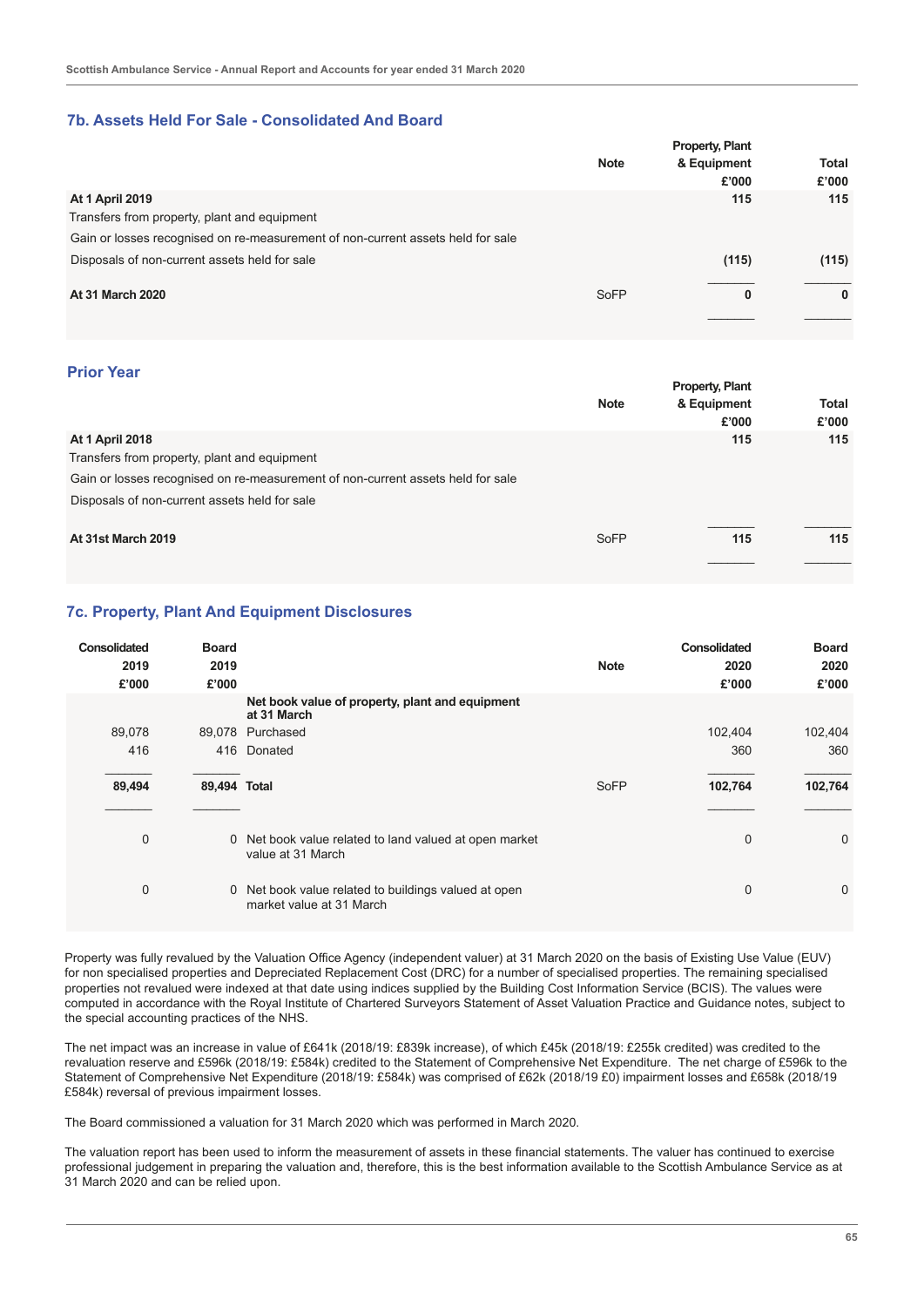# **7d. Analysis Of Capital Expenditure**

| Consolidated | <b>Board</b> |                                                                   |             | Consolidated   | <b>Board</b>   |
|--------------|--------------|-------------------------------------------------------------------|-------------|----------------|----------------|
| 2019         | 2019         |                                                                   | <b>Note</b> | 2020           | 2020           |
| £'000        | £'000        |                                                                   |             | £'000          | £'000          |
|              |              | <b>Expenditure</b>                                                |             |                |                |
| 41           |              | 41 Acquisition of intangible assets                               | 6           | $\overline{2}$ | $\overline{2}$ |
| 15,064       |              | 15,064 Acquisition of property, plant and equipment               | 7a          | 26,354         | 26,354         |
| 183          |              | 183 Donated asset additions                                       | 7a          | 34             | 34             |
| 15,288       |              | 15,288 Gross Capital Expenditure                                  |             | 26,390         | 26,390         |
|              |              | Income                                                            |             |                |                |
| 51           |              | 51 Net book value of disposal of property, plant and<br>equipment |             | 215            | 215            |
|              |              | Value of disposal of non-current assets held for sale             |             | 115            | 115            |
| 183          |              | 183 Donated asset income                                          |             | 34             | 34             |
| 234          |              | 234 Capital Income                                                |             | 364            | 364            |
| 15,054       |              | 15,054 Net Capital Expenditure                                    |             | 26,026         | 26,026         |
|              |              | <b>Summary Of Capital Resource Outturn</b>                        |             |                |                |
| 15,054       |              | 15,054 Core capital expenditure included above                    |             | 26,026         | 26,026         |
| 15,062       |              | 15,062 Core Capital Resource Limit                                |             | 26,026         | 26,026         |
| 8            |              | 8 Saving / (excess) against Core Capital Resource Limit           |             | 0              | $\bf{0}$       |
|              |              |                                                                   |             |                |                |

## **8. Inventories – Consolidated And Board**

|       |                 |             | Board |
|-------|-----------------|-------------|-------|
| 2019  |                 | <b>Note</b> | 2020  |
| £'000 |                 |             | £'000 |
|       | 106 Consumables |             | 107   |
|       |                 |             |       |
|       | 106 Total       | SoFP        | 107   |
|       |                 |             |       |
|       |                 |             |       |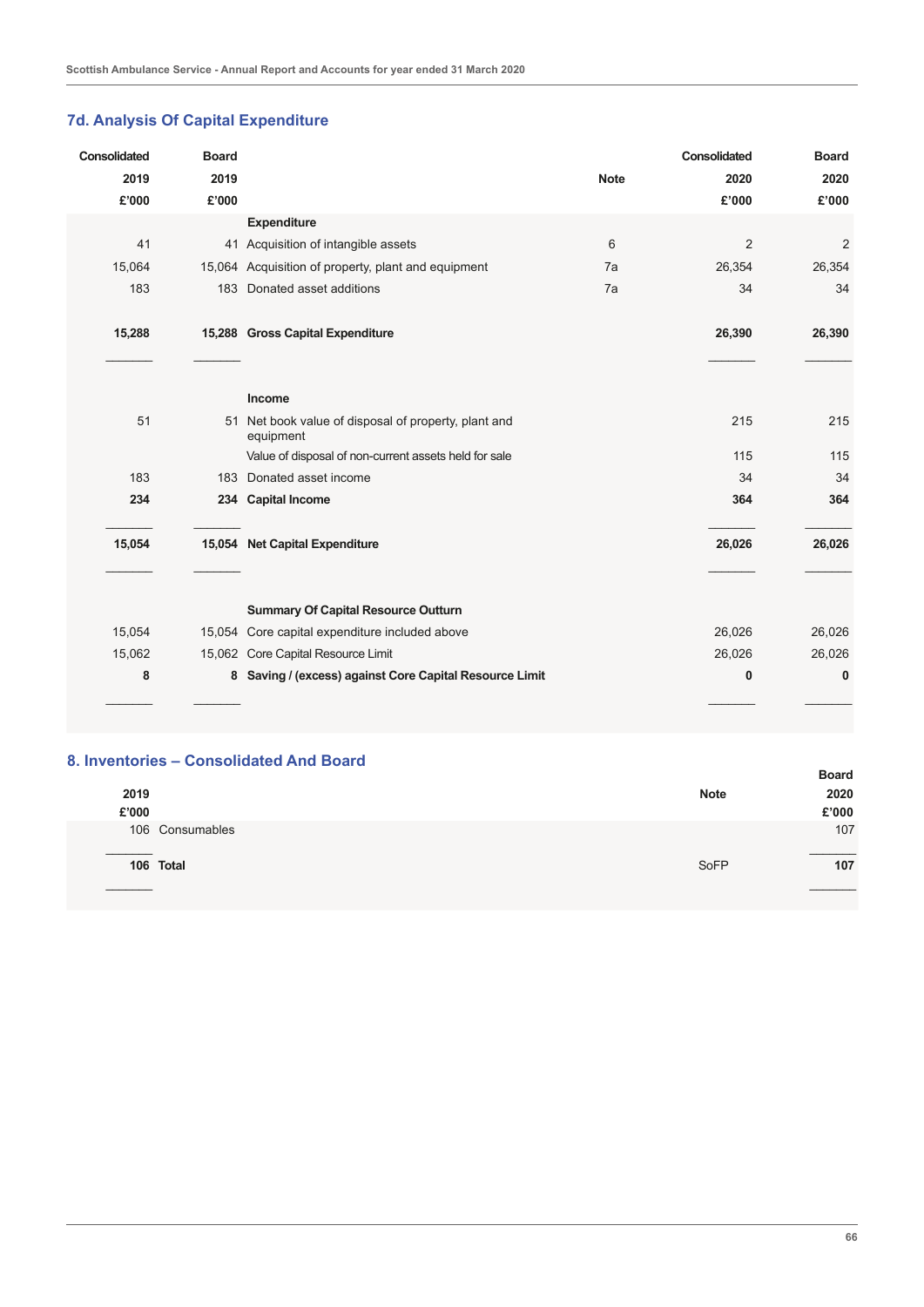#### **9. Trade And Other Receivables**

| Consolidated   | <b>Board</b> |                                                                          |             | Consolidated | <b>Board</b> |
|----------------|--------------|--------------------------------------------------------------------------|-------------|--------------|--------------|
| 2019           | 2019         |                                                                          | <b>Note</b> | 2020         | 2020         |
| £'000          | £'000        |                                                                          |             | £'000        | £'000        |
|                |              | Receivables due within one year                                          |             |              |              |
|                |              | <b>NHS Scotland</b>                                                      |             |              |              |
| 211            |              | 211 Scottish Government Health & Social Care Directorate                 |             | 84           | 84           |
| 7,314          |              | 7,314 Boards                                                             |             | 8,369        | 8,369        |
|                |              |                                                                          |             |              |              |
| 7,525          |              | 7,525 Total NHS Scotland Receivables                                     |             | 8,453        | 8,453        |
| 15<br>1,179    |              | 15 NHS non-Scottish bodies<br>1,179 VAT recoverable                      |             | 1<br>1,979   | 1,979        |
| 10,571         |              | 10,571 Prepayments                                                       |             | 11,298       | 11,298       |
| 831            |              | 831 Accrued income                                                       |             | 1,680        | 1,673        |
| 307            |              | 307 Other receivables                                                    |             | 259          | 259          |
| 503            |              | 503 Reimbursement of provisions                                          |             | 304          | 304          |
| 19             |              | 19 Other public sector bodies                                            |             | 16           | 16           |
|                |              |                                                                          |             |              |              |
| 20,950         |              | 20,950 Total Receivables due within one year                             | <b>SoFP</b> | 23,990       | 23,983       |
|                |              |                                                                          |             |              |              |
|                |              |                                                                          |             |              |              |
|                |              | Receivables due after more than one year                                 |             |              |              |
| 752            |              | 752 Accrued income                                                       |             | 822          | 822          |
| (158)<br>3,209 |              | (158) Other receivables<br>3,209 Reimbursement of provisions             |             | (175)        | (175)        |
|                |              |                                                                          |             | 3,423        | 3,423        |
| 3,803          |              | 3,803 Total Receivables due after more than one year                     | <b>SoFP</b> | 4,070        | 4,070        |
|                |              |                                                                          |             |              |              |
| 24,753         |              | 24,753 TOTAL RECEIVABLES                                                 |             | 28,060       | 28,053       |
|                |              |                                                                          |             |              |              |
|                |              |                                                                          |             |              |              |
| 314            |              | 314 The total receivables figure above includes a provision for          |             | 514          | 514          |
|                |              | impairments of:                                                          |             |              |              |
|                |              | <b>WGA Classification</b>                                                |             |              |              |
| 7,314          |              | 7,314 NHS Scotland                                                       |             | 8,369        | 8,369        |
| 1,403          |              | 1,403 Central Government bodies                                          |             | 2,340        | 2,340        |
| 4              |              | 4 Whole of Government bodies                                             |             | 9            | 9            |
| 15             |              | 15 Balances with NHS bodies in England and Wales                         |             | $\mathbf{1}$ | $\mathbf 1$  |
| 16,017         |              | 16,017 Balances with bodies external to Government                       |             | 17,341       | 17,334       |
|                |              |                                                                          |             |              |              |
| 24,753         | 24,753 Total |                                                                          |             | 28,060       | 28,053       |
|                |              |                                                                          |             |              |              |
|                |              |                                                                          |             |              |              |
|                |              | Movements on the provision for impairment of receivables are as follows: |             |              |              |
| 319            |              | 319 At 1 April                                                           |             | 314          | 314          |
| 119            |              | 119 Provision for impairment                                             |             | 272          | 272          |
| (16)           | (16)         | Receivables written off during the year as uncollectable                 |             | (10)         | (10)         |
| (108)          | (108)        | Unused amounts reversed                                                  |             | (62)         | (62)         |
|                |              |                                                                          |             |              |              |
| 314            |              | 314 At 31 March                                                          |             | 514          | 514          |
|                |              |                                                                          |             |              |              |
|                |              | As of 31 March 2020, receivables with a carrying value of £514k          |             |              |              |
|                |              | (2019: £314k) were impaired and provided for. The ageing of these        |             |              |              |
|                |              | receivables is as follows:                                               |             |              |              |
| 20             |              | 20 3 to 6 months past due                                                |             | 20           | 20           |
| 294            |              | 294 Over 6 months past due                                               |             | 494          | 494          |
| 314            | 314          |                                                                          |             | 514          | 514          |
|                |              |                                                                          |             |              |              |
|                |              |                                                                          |             |              |              |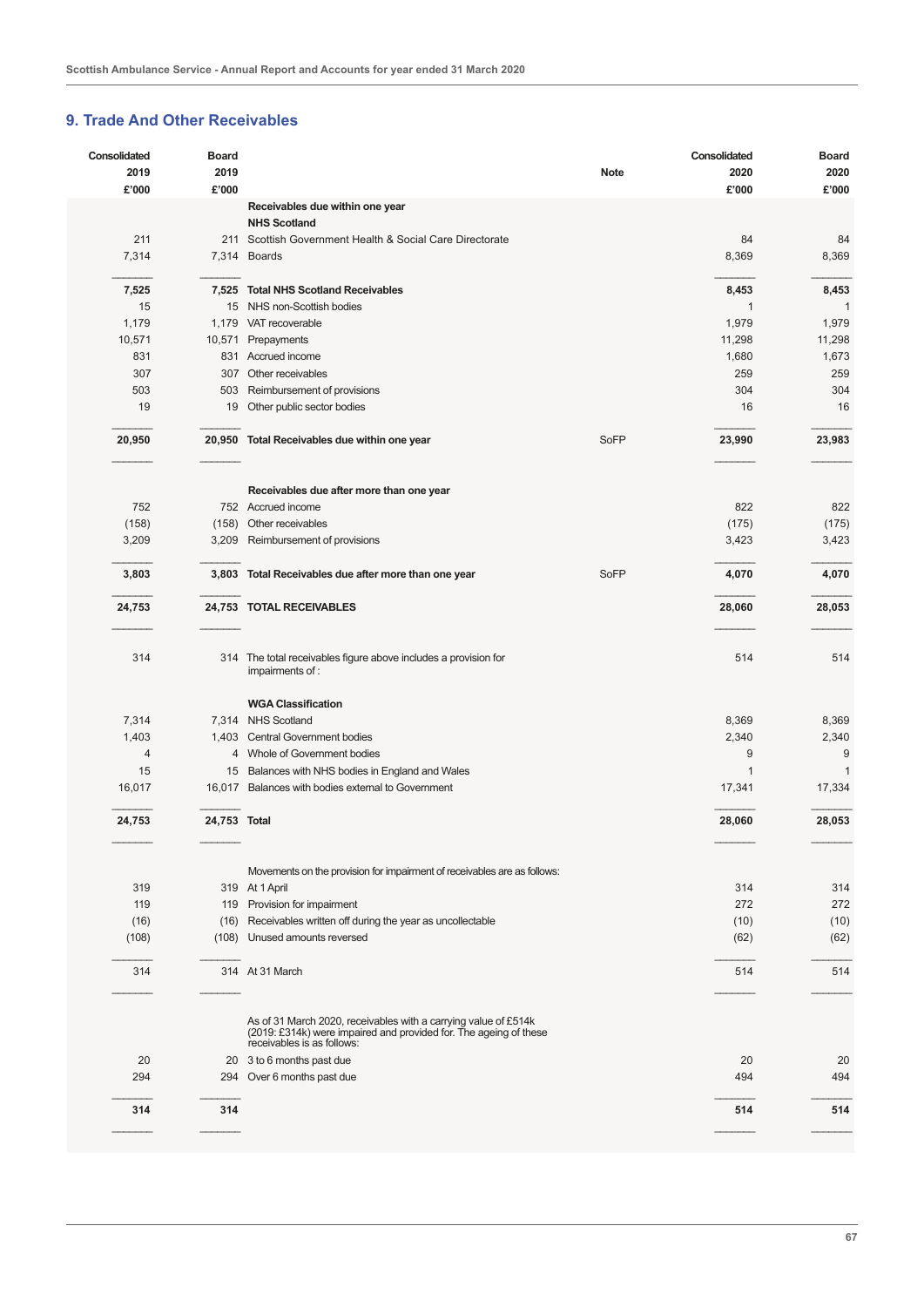| Consolidated<br>2019<br>£'000 | <b>Board</b><br>2019<br>£'000 |                                                                                                                                                                                                                                                                                                                                                                                                                                                                                                                                                                                                                                                                                                                                                                                                                                                               | <b>Note</b> | Consolidated<br>2020<br>£'000 | <b>Board</b><br>2020<br>£'000 |
|-------------------------------|-------------------------------|---------------------------------------------------------------------------------------------------------------------------------------------------------------------------------------------------------------------------------------------------------------------------------------------------------------------------------------------------------------------------------------------------------------------------------------------------------------------------------------------------------------------------------------------------------------------------------------------------------------------------------------------------------------------------------------------------------------------------------------------------------------------------------------------------------------------------------------------------------------|-------------|-------------------------------|-------------------------------|
|                               |                               | The receivables assessed as individually impaired were mainly<br>[English, Welsh and Irish NHS Trusts/ Health Authorities, other<br>Health Bodies, overseas patients, research companies and private<br>individuals] and it was assessed that not all of the receivable balance<br>may be recovered<br>Receivables that are less than three months past their due date are<br>not considered impaired. As at 31 March 2020, receivables with a<br>carrying value of £5.46 million (2018: £5,23 million) were past their<br>due date but not impaired. The ageing of receivables which are past<br>due but not impaired is as follows:                                                                                                                                                                                                                         |             |                               |                               |
| 199                           |                               | 199 Up to 3 months past due                                                                                                                                                                                                                                                                                                                                                                                                                                                                                                                                                                                                                                                                                                                                                                                                                                   |             | 143                           | 143                           |
| 326                           |                               | 326 3 to 6 months past due                                                                                                                                                                                                                                                                                                                                                                                                                                                                                                                                                                                                                                                                                                                                                                                                                                    |             | 160                           | 160                           |
| 4,705                         |                               | 4,705 Over 6 months past due                                                                                                                                                                                                                                                                                                                                                                                                                                                                                                                                                                                                                                                                                                                                                                                                                                  |             | 5,161                         | 5,161                         |
| 5,230                         | 5,230                         |                                                                                                                                                                                                                                                                                                                                                                                                                                                                                                                                                                                                                                                                                                                                                                                                                                                               |             | 5,464                         | 5,464                         |
|                               |                               | The receivables assessed as past due but not impaired were mainly<br>[NHS Scotland Health Boards, Local Authorities and Universities] and<br>there is no history of default from these customers recently.<br>Concentration of credit risk is limited due to customer base being<br>large and unrelated / government bodies. Due to this, management<br>believe that there is no future credit risk provision required in excess<br>of the normal provision for doubtful receivables.<br>The credit quality of receivables that are neither past due nor<br>impaired is assessed by reference to external credit ratings where<br>available. Where no external credit rating is available, historical<br>information about counterparty default rates is used.<br>Receivables that are neither past due nor impaired are shown by<br>their credit risk below: |             |                               |                               |
| 17,125                        |                               | Counterparties with external credit ratings<br>17,125 Existing customers with no defaults in the past                                                                                                                                                                                                                                                                                                                                                                                                                                                                                                                                                                                                                                                                                                                                                         |             | 19,177                        | 19,177                        |
|                               |                               |                                                                                                                                                                                                                                                                                                                                                                                                                                                                                                                                                                                                                                                                                                                                                                                                                                                               |             |                               |                               |
| 17,125                        |                               | 17,125 Total neither past due or impaired                                                                                                                                                                                                                                                                                                                                                                                                                                                                                                                                                                                                                                                                                                                                                                                                                     |             | 19,177                        | 19,177                        |
| 24,753                        |                               | The maximum exposure to credit risk is the fair value of each class of<br>receivable. The NHS Board does not hold any collateral as security.<br>The carrying amount of receivables are denominated in the<br>following currencies:<br>24,753 Pounds                                                                                                                                                                                                                                                                                                                                                                                                                                                                                                                                                                                                          |             | 28,060                        | 28,053                        |
| 24,753                        | 24,753                        |                                                                                                                                                                                                                                                                                                                                                                                                                                                                                                                                                                                                                                                                                                                                                                                                                                                               |             | 28,060                        | 28,053                        |
|                               |                               | All non-current receivables are due within 6 years<br>(2018-19: 6 years) from the balance sheet date.<br>The carrying amount of short term receivables approximates<br>their fair value.<br>The fair value of long term other receivables is £Nil (2018-19: £Nil).                                                                                                                                                                                                                                                                                                                                                                                                                                                                                                                                                                                            |             |                               |                               |

| 10. Cash And Cash Equivalents                    | <b>Note</b> | 2019<br>£'000  | 2020<br>£'000 |
|--------------------------------------------------|-------------|----------------|---------------|
| At 1 April                                       |             | 787            | 816           |
|                                                  |             |                |               |
| Net change in cash and cash equivalent balances  | <b>CFS</b>  | 29             | 122           |
| At 31st March                                    | SoFP        | 816            | 938           |
| <b>Total Cash - Cash Flow Statement</b>          |             | 816            | 938           |
| The following balances at 31 March were held at: |             |                |               |
| Government Banking Service                       |             | 59             | 72            |
| Commercial Banks and Cash in Hand                |             | $\overline{2}$ | 3             |
| <b>Endowment Cash</b>                            |             | 755            | 863           |
| At 31st March                                    |             | 816            | 938           |
|                                                  |             |                |               |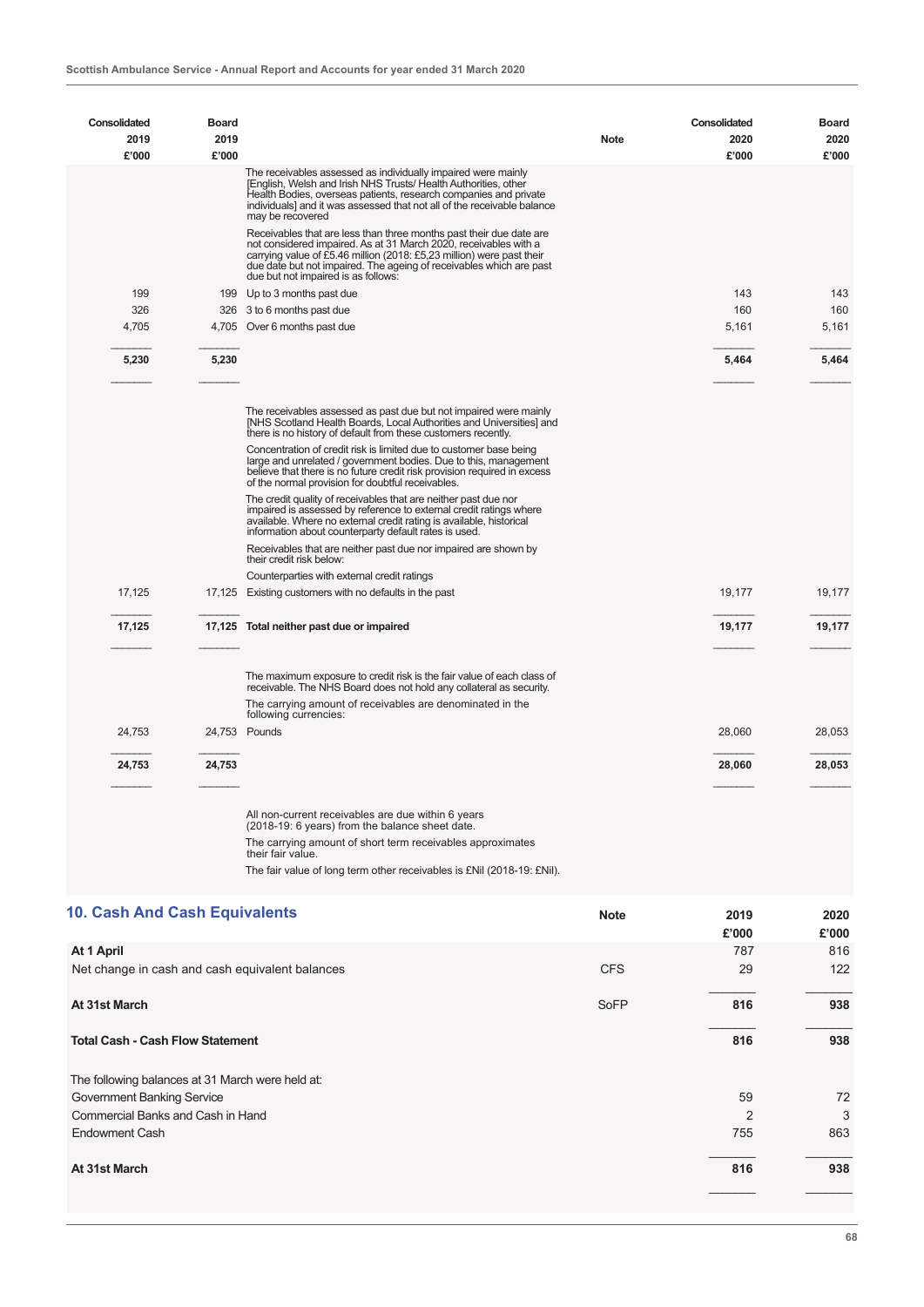# **11. Trade And Other Payables**

| Consolidated             | <b>Board</b> |                                                                              |             | Consolidated | <b>Board</b> |
|--------------------------|--------------|------------------------------------------------------------------------------|-------------|--------------|--------------|
| 2019                     | 2019         |                                                                              | <b>Note</b> | 2020         | 2020         |
| £'000                    | £'000        |                                                                              |             | £'000        | £'000        |
|                          |              | Payables due within one year                                                 |             |              |              |
|                          |              | <b>NHS Scotland</b>                                                          |             |              |              |
| 101                      |              | 101 Scottish Government Health & Social Care Directorate                     |             | 258          | 258          |
| 1,871                    | 1,871        | <b>Boards</b>                                                                |             | 1,298        | 1,298        |
|                          |              |                                                                              |             |              |              |
| 1,972                    |              | 1,972 Total NHS Scotland Payables                                            |             | 1,556        | 1,556        |
|                          |              |                                                                              |             |              |              |
| $\mathbf 0$              |              | 0 NHS Non-Scottish bodies                                                    |             | 0            | $\bf 0$      |
| 60                       |              | 60 Amounts payable to General Fund                                           |             | 60           | 60           |
| 3,462                    |              | 3,462 Trade payables                                                         |             | 3,092        | 3,092        |
| 5,095                    |              | 5,093 Accruals                                                               |             | 14,126       | 14,123       |
| 22                       |              | 22 Deferred income                                                           |             | 23           | 23           |
| 180                      |              | 180 Income tax and social security                                           |             | 137          | 137          |
| 110                      |              | 110 Superannuation                                                           |             | 119          | 119          |
| 411                      | 411          | Holiday pay accrual                                                          |             | 1,141        | 1,141        |
| 341                      | 341          | Other public sector bodies                                                   |             | 228          | 228          |
| 59                       | 39           | Other payables                                                               |             | 52           | 32           |
| 2,971                    | 2,971        | Other significant payables (pay accrual)                                     |             | 3,230        | 3,230        |
|                          |              |                                                                              | SoFP        |              |              |
| 14,683                   |              | 14,661 Total Payables due within one year                                    |             | 23,764       | 23,741       |
|                          |              |                                                                              |             |              |              |
|                          |              | Payables due after more than one year                                        |             |              |              |
|                          |              |                                                                              |             |              |              |
| $\pmb{0}$<br>$\mathbf 0$ |              | 0 Scottish Government Health & Social Care Directorate                       |             | 420<br>420   | 420<br>420   |
|                          |              | 0 Payables due after more than one year                                      |             |              |              |
|                          |              |                                                                              |             |              |              |
|                          |              |                                                                              |             |              |              |
| 20                       | $\mathbf{0}$ | Other payables                                                               |             | 0            | $\pmb{0}$    |
|                          |              |                                                                              |             |              |              |
| 20                       |              | 0 Total Payables due after more than one year                                |             | 420          | 420          |
| 14,703                   |              |                                                                              |             | 24,184       |              |
|                          |              | 14,661 TOTAL PAYABLES                                                        |             |              | 24,161       |
|                          |              |                                                                              |             |              |              |
|                          |              | <b>WGA Classification</b>                                                    |             |              |              |
| 1,871                    |              | 1,871 NHS Scotland                                                           |             | 1,298        | 1,298        |
| 302                      |              | 302 Central Government bodies                                                |             | 1,206        | 1,206        |
| 13                       |              | 13 Whole of Government bodies                                                |             | 11           | 11           |
| $\pmb{0}$                |              | 0 Balances with NHS bodies in England and Wales                              |             | 0            | $\pmb{0}$    |
| 12,517                   |              | 12,475 Balances with bodies external to Government                           |             | 21,669       | 21,646       |
|                          |              |                                                                              |             |              |              |
| 14,703                   | 14,661 Total |                                                                              |             | 24,184       | 24,161       |
|                          |              |                                                                              |             |              |              |
|                          |              |                                                                              |             |              |              |
|                          |              | The carrying amount of short term payables approximates their<br>fair value. |             |              |              |
|                          |              |                                                                              |             |              |              |
|                          |              | The carrying amount of payables are denominated in the                       |             |              |              |
| 14,703                   |              | following currencies:                                                        |             |              |              |
|                          |              | 14,661 Pounds                                                                |             | 24,184       | 24,161       |
| 14,703                   | 14,661       |                                                                              |             | 24,184       | 24,161       |
|                          |              |                                                                              |             |              |              |
|                          |              |                                                                              |             |              |              |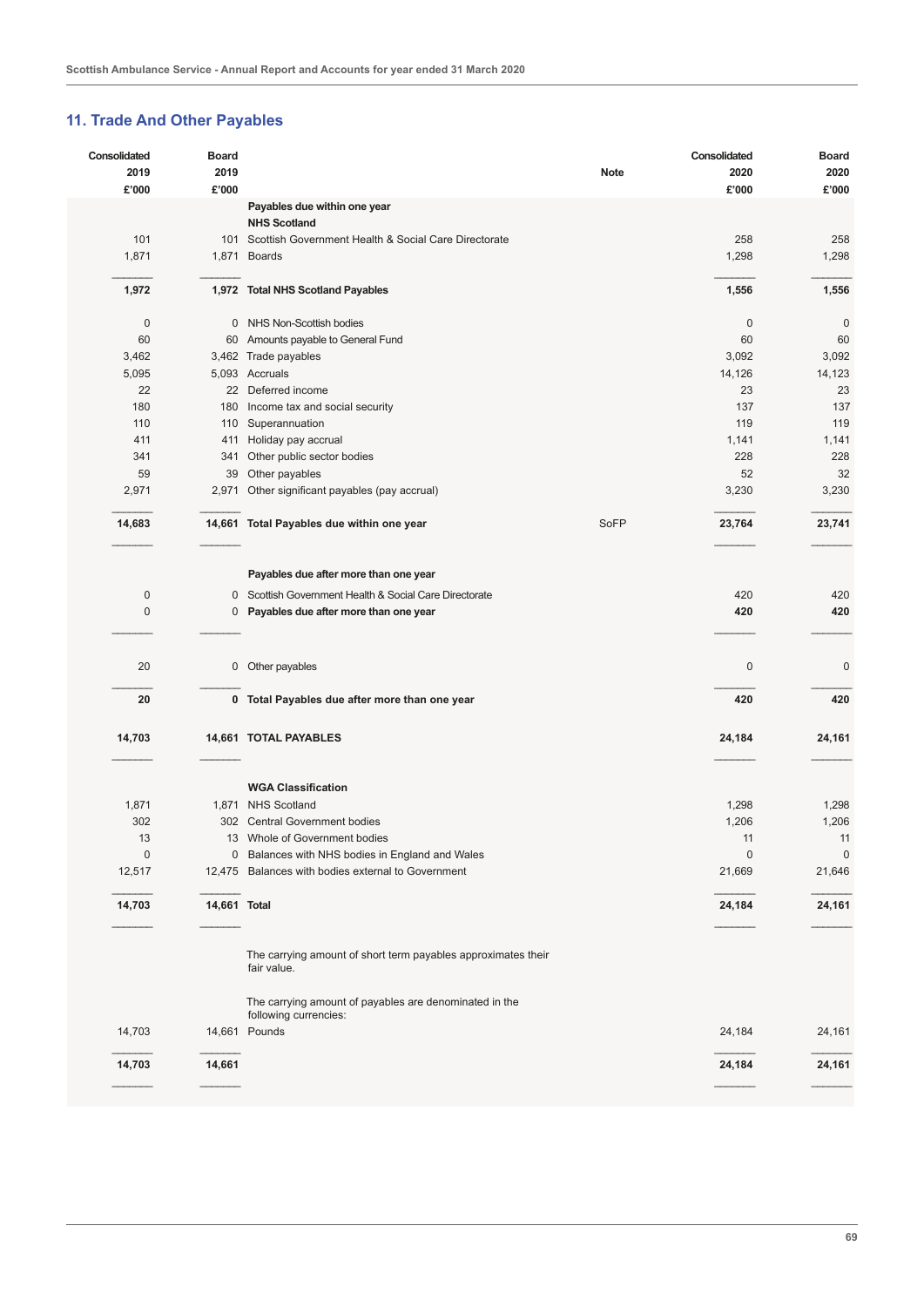## **12a. Provisions – Consolidated And Board**

|                          |             | Pensions and<br>similar<br>obligations | Clinical &<br><b>Medical Legal</b><br><b>Claims against</b><br><b>NHS Board</b> | Participation<br>in CNORIS | Other<br>(non-endowment) | 2020<br><b>Total</b> |
|--------------------------|-------------|----------------------------------------|---------------------------------------------------------------------------------|----------------------------|--------------------------|----------------------|
|                          | <b>Note</b> | £'000                                  | £'000                                                                           | £'000                      | £'000                    | £'000                |
| At 1 April 2019          |             | 9,426                                  | 4,095                                                                           | 4,212                      | 563                      | 18,296               |
| Arising during the year  |             | 1,386                                  | 998                                                                             | 563                        | 548                      | 3,495                |
| Utilised during the year |             | (451)                                  | (705)                                                                           | (30)                       | (477)                    | (1,663)              |
| Unwinding of discount    |             | (27)                                   | (50)                                                                            | $\mathsf{O}\xspace$        | (62)                     | (139)                |
| Reversed unutilised      |             | 0                                      | (321)                                                                           | $\mathbf 0$                | (35)                     | (356)                |
|                          |             |                                        |                                                                                 |                            |                          |                      |
| At 31 March 2020         | 2           | 10,334                                 | 4,017                                                                           | 4,745                      | 537                      | 19,633               |
|                          |             |                                        |                                                                                 |                            |                          |                      |

The amounts shown above in relation to Clinical & Medical Legal Claims against Scottish Ambulance Service are stated gross and the amount of any expected reimbursements are separately disclosed as receivables in note 9.

#### **Analysis of expected timing of discounted flows to 31 March 2020**

|                              |             |                     | <b>Clinical &amp;</b>                         |               |                  |           |                 |
|------------------------------|-------------|---------------------|-----------------------------------------------|---------------|------------------|-----------|-----------------|
|                              |             | <b>Pensions and</b> | <b>Medical Legal</b><br><b>Claims against</b> | Participation | Other            |           |                 |
|                              |             | similar             |                                               |               |                  | 2020      |                 |
|                              |             |                     |                                               | obligations   | <b>NHS Board</b> | in CNORIS | (non-endowment) |
|                              | <b>Note</b> | £'000               | £'000                                         | £'000         | £'000            | £'000     |                 |
| Payable in one year          |             | 451                 | 519                                           | 807           | 537              | 2,314     |                 |
| Payable between 2 - 5 years  |             | 1,829               | 3,498                                         | 2,847         | $\mathbf 0$      | 8,174     |                 |
| Payable between 6 - 10 years |             | 2,337               | $\mathbf 0$                                   | 237           | $\mathbf{0}$     | 2,574     |                 |
| Thereafter                   |             | 5,717               | 0                                             | 854           | $\mathbf 0$      | 6,571     |                 |
|                              |             |                     |                                               |               |                  |           |                 |
| At 31 March 2020             |             | 10,334              | 4,017                                         | 4,745         | 537              | 19,633    |                 |
|                              |             |                     |                                               |               |                  |           |                 |

#### **Prior Year**

|                          |             | <b>Pensions and</b><br>similar | Clinical &<br><b>Medical Legal</b><br><b>Claims against</b> | Participation | Other           | 2019         |
|--------------------------|-------------|--------------------------------|-------------------------------------------------------------|---------------|-----------------|--------------|
|                          |             | obligations                    | <b>NHS Board</b>                                            | in CNORIS     | (non-endowment) | <b>Total</b> |
|                          | <b>Note</b> | £'000                          | £'000                                                       | £'000         | £'000           | £'000        |
| At 1 April 2018          |             | 8,981                          | 4,128                                                       | 4,305         | 357             | 17,771       |
| Arising during the year  |             | 1,229                          | 880                                                         | 1,101         | 535             | 3,745        |
| Utilised during the year |             | (432)                          | (481)                                                       | (317)         | (286)           | (1,516)      |
| Unwinding of discount    |             | 9                              | 41                                                          | (14)          | $\mathbf 0$     | 36           |
| Reversed unutilised      |             | (361)                          | (473)                                                       | (863)         | (43)            | (1,740)      |
|                          |             |                                |                                                             |               |                 |              |
| At 31 March 2019         |             | 9,426                          | 4,095                                                       | 4,212         | 563             | 18,296       |
|                          |             |                                |                                                             |               |                 |              |

The amounts shown above in relation to Clinical & Medical Legal Claims against Scottish Ambulance Service are stated gross and the amount of any expected reimbursements are separately disclosed as receivables in note 9.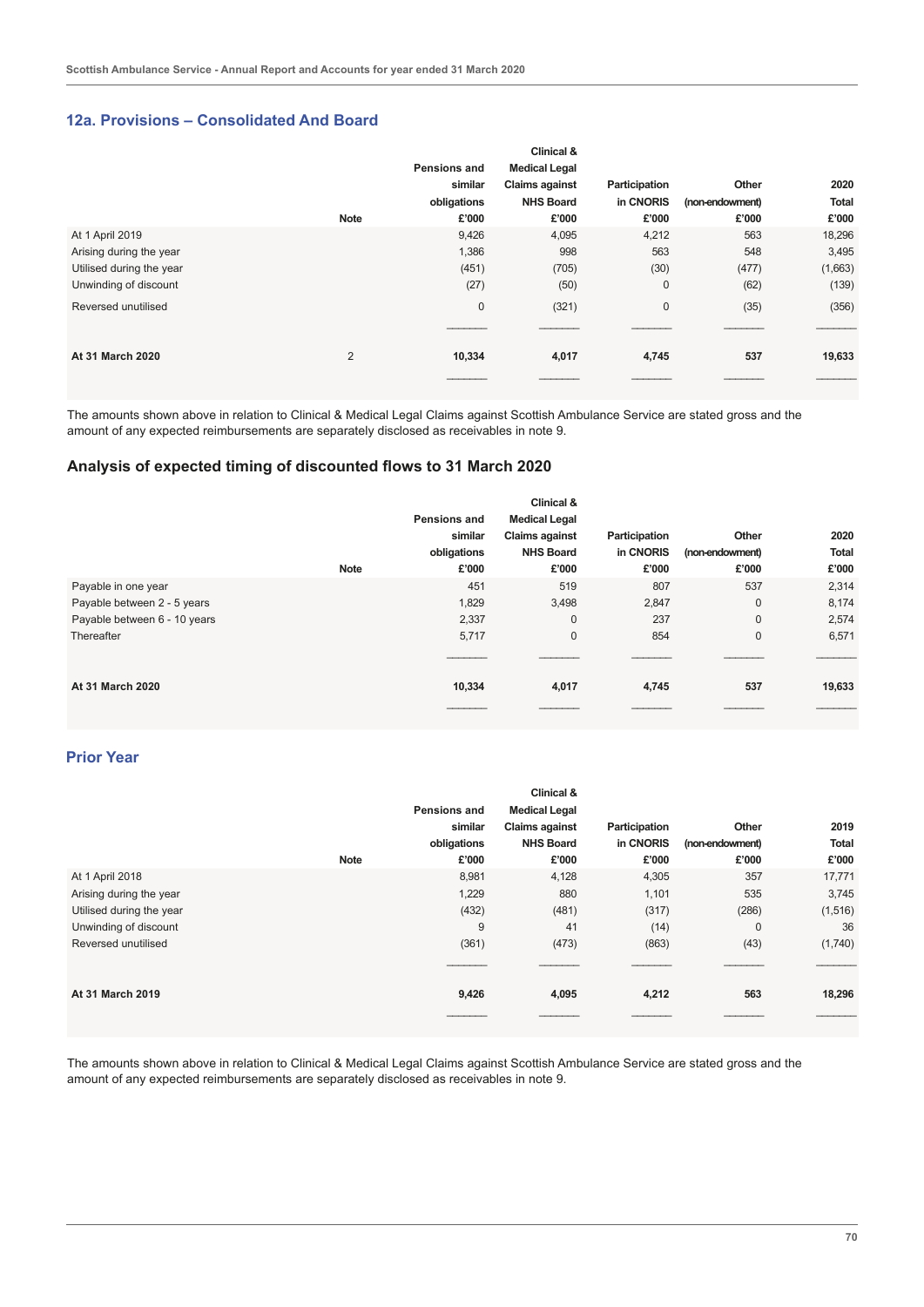|                              |             |                     | Clinical &                                    |                            |                          |              |
|------------------------------|-------------|---------------------|-----------------------------------------------|----------------------------|--------------------------|--------------|
|                              |             | <b>Pensions and</b> | <b>Medical Legal</b><br><b>Claims against</b> | Participation<br>in CNORIS |                          |              |
|                              |             | similar             |                                               |                            | Other<br>(non-endowment) | 2019         |
|                              |             | obligations         | <b>NHS Board</b>                              |                            |                          | <b>Total</b> |
|                              | <b>Note</b> | £'000               | £'000                                         | £'000                      | £'000                    | £'000        |
| Payable in one year          |             | 441                 | 749                                           | 1,029                      | 563                      | 2,782        |
| Payable between 2 - 5 years  |             | 1,750               | 3,346                                         | 2,842                      |                          | 7,938        |
| Payable between 6 - 10 years |             | 2,159               |                                               | 285                        |                          | 2,444        |
| Thereafter                   |             | 5,076               | $\mathbf{0}$                                  | 56                         | 0                        | 5,132        |
|                              |             |                     |                                               |                            |                          |              |
| At 31 March 2019             |             | 9,426               | 4,095                                         | 4,212                      | 563                      | 18,296       |
|                              |             |                     |                                               |                            |                          |              |

#### **Analysis of expected timing of discounted flows to 31 March 2019**

#### **Pensions and similar obligations**

The Board has in the past met the cost of additional benefits beyond the normal National Health Service Superannuation Scheme for Scotland benefits in respect of employees who retired early in the interests of the service by paying the required amounts annually to the Scottish Public Pensions Agency with the estimated value of all future payments being provided in the year the premature retiral was approved. Only one premature retiral case remains in payment and due to the immaterial sum involved the payments have not been discounted but are currently projected over a remaining life greater than nine years. The Board has provided for permanent injury benefit awards based upon advised annual rates supplied by the Scottish Public Pensions Agency under the National Health Service Superannuation Scheme for Scotland and estimated remaining lives of recipients derived from interim life tables for Scotland produced annually by National Statistics which give period life expectancy by age and sex. Each life table is based upon population estimates, births and deaths data for a period of three consecutive years. The sum provided for each individual is recalculated annually based upon changes in their annual rates and period life expectancy at the balance sheet date. As the period life expectancies are typically for a considerable number of years

during which the claimants will receive payments the actuarially calculated amounts are discounted using the provision discount rate as set by HM Treasury, which was (0.50%) as at the balance sheet date. As at the balance sheet date the life expectancy varied between nine years and thirty-seven years.

#### **Clinical & Medical Legal Claims against NHS Board**

The Board provides in full for Employer's Liability claims designated by the Central Legal Office as being Category 3, provision is also made for 50% of the estimated settlement costs of claims categorised by the Central Legal Office as Category 2 claims. Claims provided for have been discounted as per HM Treasury PES guidancee

#### **Other (non-endowment)**

Provision has been made for motor accident costs relating to third parties as notified by the Board's insurers on the basis of 100% of third party vehicle damage costs and third party personal injury costs. It has been assumed that outstanding claims will reach settlement with twelve months of the balance sheet date and therefore the costs have been classified as current.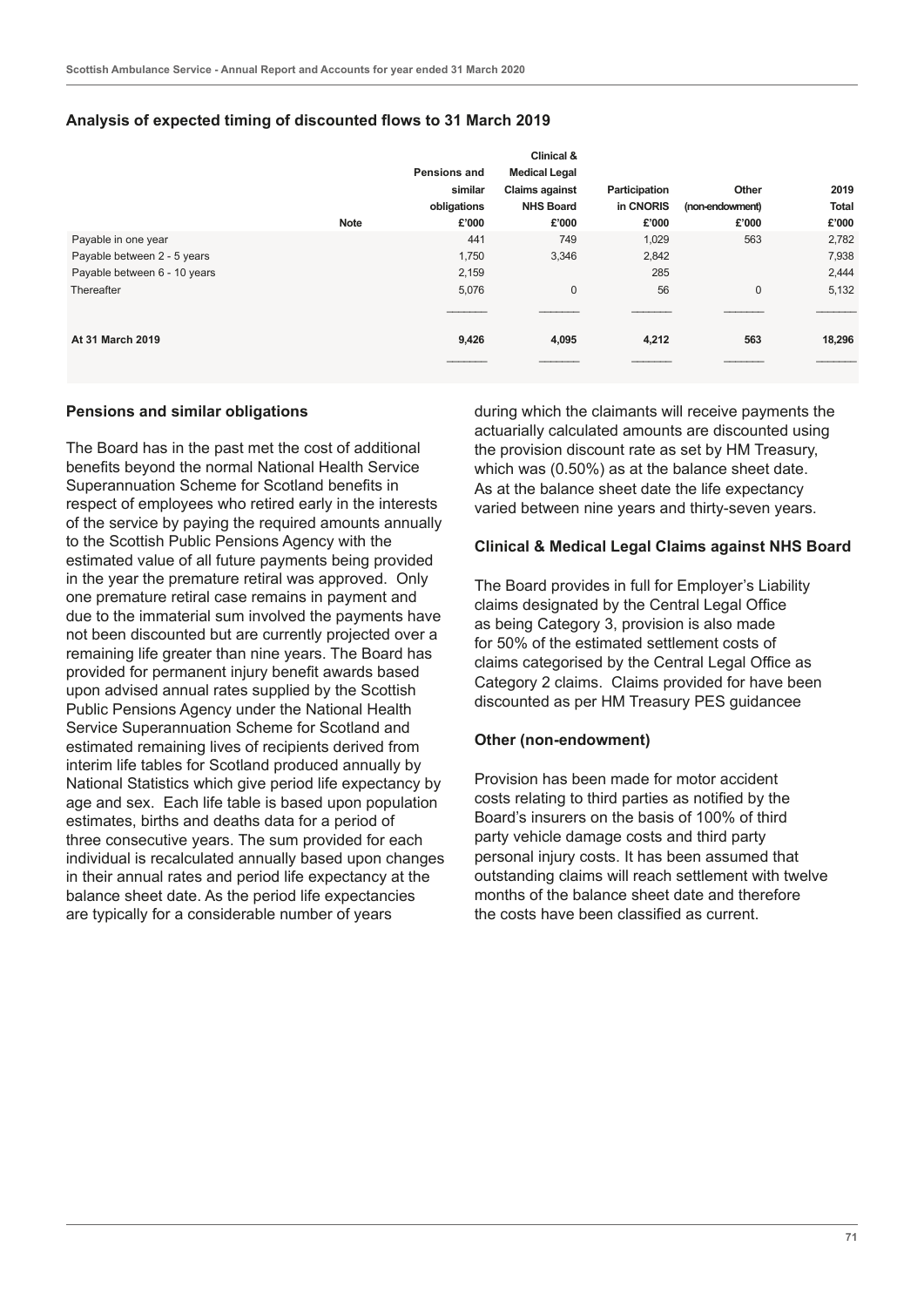| 2098  |                                                                                                       |             | 2020    |
|-------|-------------------------------------------------------------------------------------------------------|-------------|---------|
| £'000 |                                                                                                       | <b>Note</b> | £'000   |
|       | 4,095 Provision recognising individual claims against the NHS Board as at 31<br>March                 | 13а         | 4.017   |
|       | (3.712) Associated CNORIS receivable at 31 March                                                      | 9           | (3,727) |
|       | 4,212 Provision recognising the NHS Board's liability from participating in the<br>scheme at 31 March | 13а         | 4.745   |
|       | 4,595 Net Total Provision relating to CNORIS at 31 March                                              |             | 5.035   |
|       |                                                                                                       |             |         |

#### **12b. Clinical Negligence And Other Risks Indemnity Scheme (CNORIS)**

The Clinical Negligence and Other Risks Scheme (CNORIS) has been in operation since 2000. Participation in the scheme is mandatory for all NHS boards in Scotland. The scheme allows for risk pooling of legal claims in relation to clinical negligence and other risks and works in a similar manner to an insurance scheme. CNORIS has an agreed threshold of £25k and any claims with a value less than this are met directly from within boards' own budgets. Participants e.g. NHS boards contribute to the CNORIS pool each financial year at a pre-agreed contribution rate based on the risks associated with their individual NHS board. If a claim is settled the board will be reimbursed by the scheme for the value of the settlement, less a £25k "excess" fee. The scheme allows for the risk associated with any large or late in the financial year legal claims to be managed and reduces the level of volatility that individual boards are exposed to.

When a legal claim is made against an individual board, the board will assess whether a provision or contingent liability for that legal claim is required. If a provision is

required then the board will also create an associated receivable recognising reimbursement from the scheme if the legal claim settles. The provision and associated receivable are shown in the first two lines above. The receivable has been netted off against the provision to reflect reimbursement from the scheme.

As a result of participation in the scheme, boards should also recognise that they will be required to make contributions to the scheme in future years. Therefore a second provision that recognises the board's share of the total CNORIS liability of NHSScotland has been made and this is reflected in third line above.

Therefore there are two related but distinct provisions required as a result of participation in the scheme. Both of these provisions as well as the associated receivable have been shown in the note above to aid the reader's understanding of CNORIS.

Further information on the scheme can be found at: <http://www.clo.scot.nhs.uk/our-services/cnoris.aspx>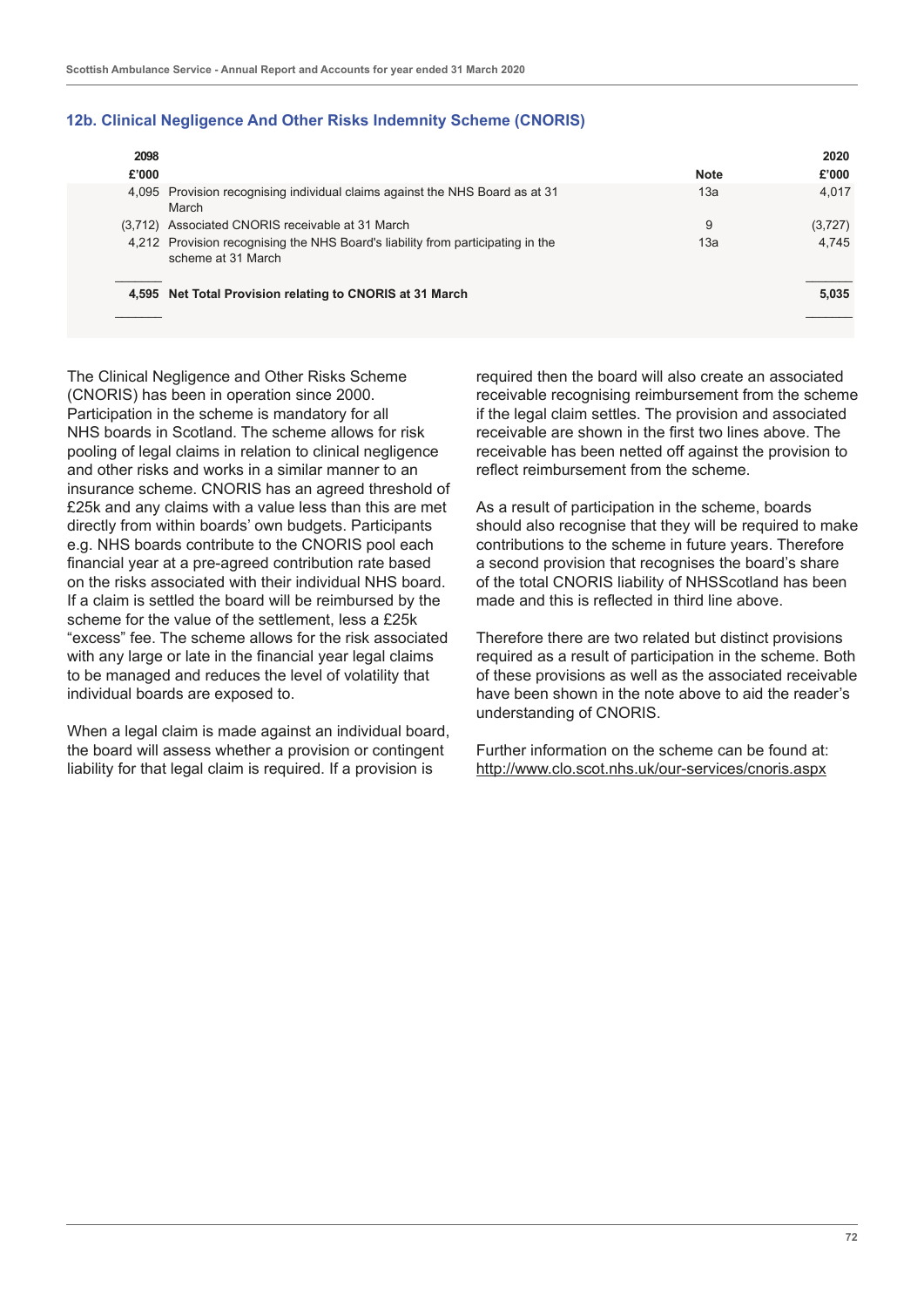## **13a. Contingent Liabilities**

The following contingent liabilities have not been provided for in the Accounts.

| 2019<br>£'000 |                                                                                                                                                                                                                                            | 2020<br>£'000 |
|---------------|--------------------------------------------------------------------------------------------------------------------------------------------------------------------------------------------------------------------------------------------|---------------|
|               | <b>Nature</b>                                                                                                                                                                                                                              |               |
|               | 3,863 Clinical and medical compensation payments                                                                                                                                                                                           | 3.595         |
|               | 823 Employer's liability                                                                                                                                                                                                                   | 452           |
|               | 4,686 Total contingent liabilities                                                                                                                                                                                                         | 4.047         |
|               | The Service is currently contesting through Central Legal Office a number of negligence claims arising from normal<br>activities. These claims have been assessed by the Central Legal Office as at 31 March 2020 and for those which have |               |

The Service is currently contesting through Central Legal Office a number of negligence claims arising from normal activities. These claims have been assessed by the Central Legal Office as at 31 March 2020 and for those w

#### **13b. Contingent Assets**

| 2019<br>£'000 |                                                                                                                                                                                                                                                                                                                                          | 2020<br>£'000 |
|---------------|------------------------------------------------------------------------------------------------------------------------------------------------------------------------------------------------------------------------------------------------------------------------------------------------------------------------------------------|---------------|
|               | 3,675 Clinical and medical compensation payments                                                                                                                                                                                                                                                                                         | 3.513         |
| 95            | Employer's liability                                                                                                                                                                                                                                                                                                                     | 55            |
|               | 3,770 Total contingent liabilities                                                                                                                                                                                                                                                                                                       | 3.568         |
|               | A contingent asset consisting of amounts recoverable from the CNORIS scheme associated with the contingent liability<br>disclosed above, £3.51m for Clinical and Medical Negligence and £0.1m for Employer's Liability compensation payments<br>would be receivable if these claims were to be settled at their current estimated value. |               |

#### **14. Events After The End Of The Reporting Year**

There were no events after the end of the reporting period that would have a material effect on the accounts.

### **15. Commitments**

**Capital Commitments** The Board has the following capital commitments which have not been provided for in the accounts

|              |                                      | Property,    |              |
|--------------|--------------------------------------|--------------|--------------|
|              |                                      | plant and    | 2020         |
| 2019         |                                      | equipment    | <b>Total</b> |
| £'000        |                                      | £'000        | £'000        |
|              | <b>Contracted</b>                    |              |              |
|              | 12,734 Vehicles                      | 14,546       | 14,546       |
|              | 219 Building works                   | 0            | $\mathbf 0$  |
|              | 10,600 Defibrillators                | $\mathbf 0$  | $\mathbf 0$  |
| 23,553 Total |                                      | 14,546       | 14,546       |
|              | <b>Authorised but not Contracted</b> |              |              |
|              | 14,546 Vehicles                      | $\mathbf 0$  | $\mathbf 0$  |
|              | 0 Property                           | $\Omega$     | $\mathbf 0$  |
| 0            | Information Technology               | $\Omega$     | $\mathbf 0$  |
| 14,546 Total |                                      | $\mathbf{0}$ | $\mathbf 0$  |
|              |                                      |              |              |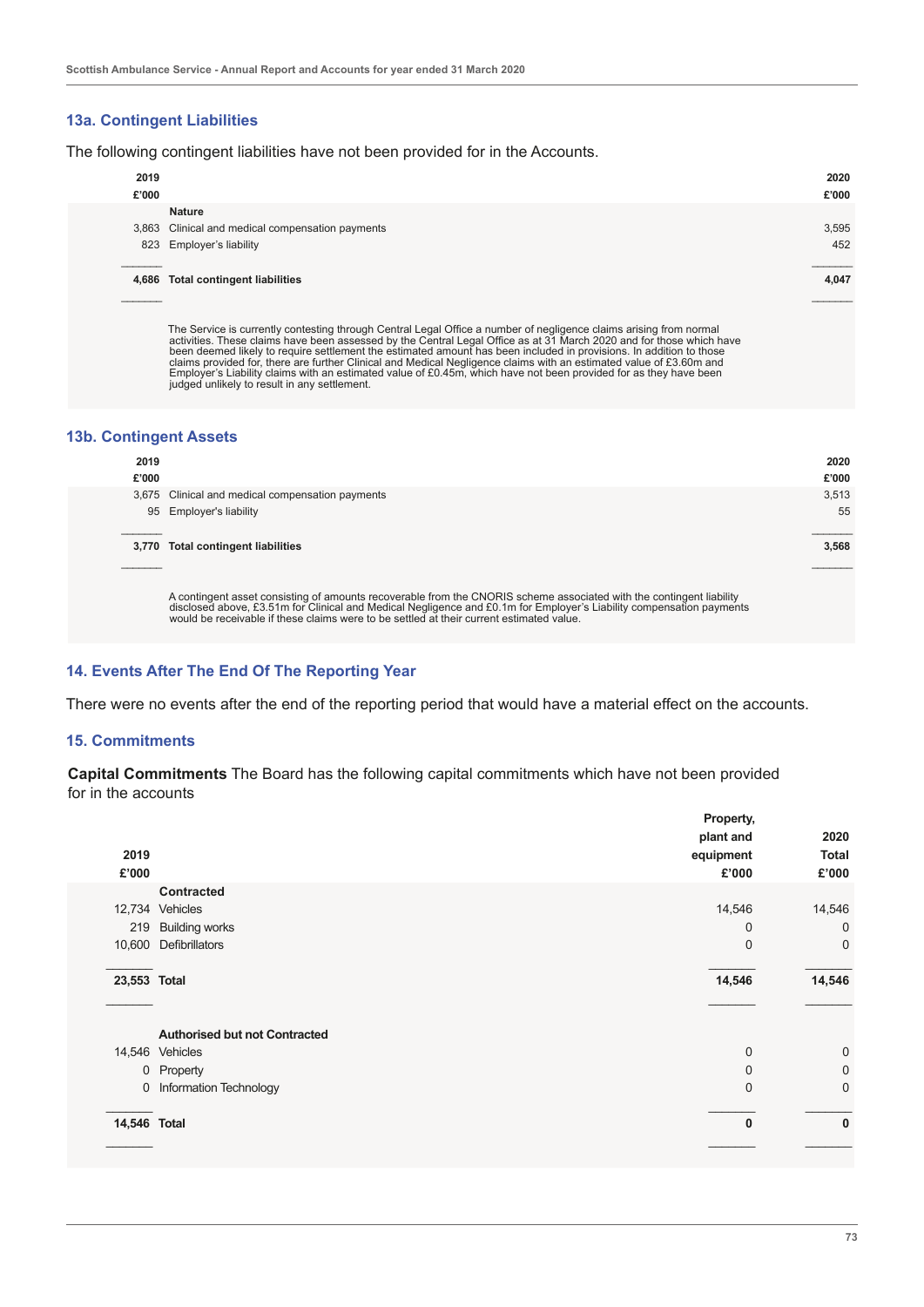## **16. Commitments Under Leases**

**Operating leases** Total future minimum lease payments under operating leases are given in the table below for the each of the following periods:

#### **Obligations under operating leases comprise:**

| 2019<br>£'000 |                                                       | 2020<br>£'000 |
|---------------|-------------------------------------------------------|---------------|
|               | Obligations under operating leases comprise: Land     |               |
|               | 204 Not later than one year                           | 225           |
| 170           | Later than one year, not later than 2 years           | 194           |
|               | 437 Later than two year, not later than five years    | 483           |
|               | 754 Later than five years                             | 1,174         |
|               | <b>Buildings</b>                                      |               |
|               | 1,059 Not later than one year                         | 1,158         |
|               | 937 Later than one year, not later than 2 years       | 1,054         |
|               | 2,653 Later than two years, not later than five years | 2,959         |
|               | 5,026 Later than five years                           | 6,193         |
|               | Other                                                 |               |
|               | 3,977 Not later than one year                         | 4,296         |
|               | 3,867 Later than one year, not later than 2 years     | 4,201         |
|               | 7,530 Later than two years, not later than five years | 4,681         |
|               | Amounts charged to Operating Costs in the year were:  |               |
|               | 4,044 Hire of equipment (including vehicles)          | 4,231         |
|               | 1,985 Other operating leases                          | 1,971         |
|               |                                                       |               |
| 6,029 Total   |                                                       | 6,202         |
|               |                                                       |               |

The major components included within Other Operating: Leases obligations are the fixed and rotary wing aircraft contracted for under the managed Air Ambulance Service. While the managed service contract is not in the legal form of an operating lease, in adopting the IFRIC 4 approach, these aircraft are adjudged in substance to have the characteristics of leased assets and have therefore been classified under IAS 17 as operating lease assets. Other elements of the managed Air Ambulance service are not considered to be within scope of IAS 17.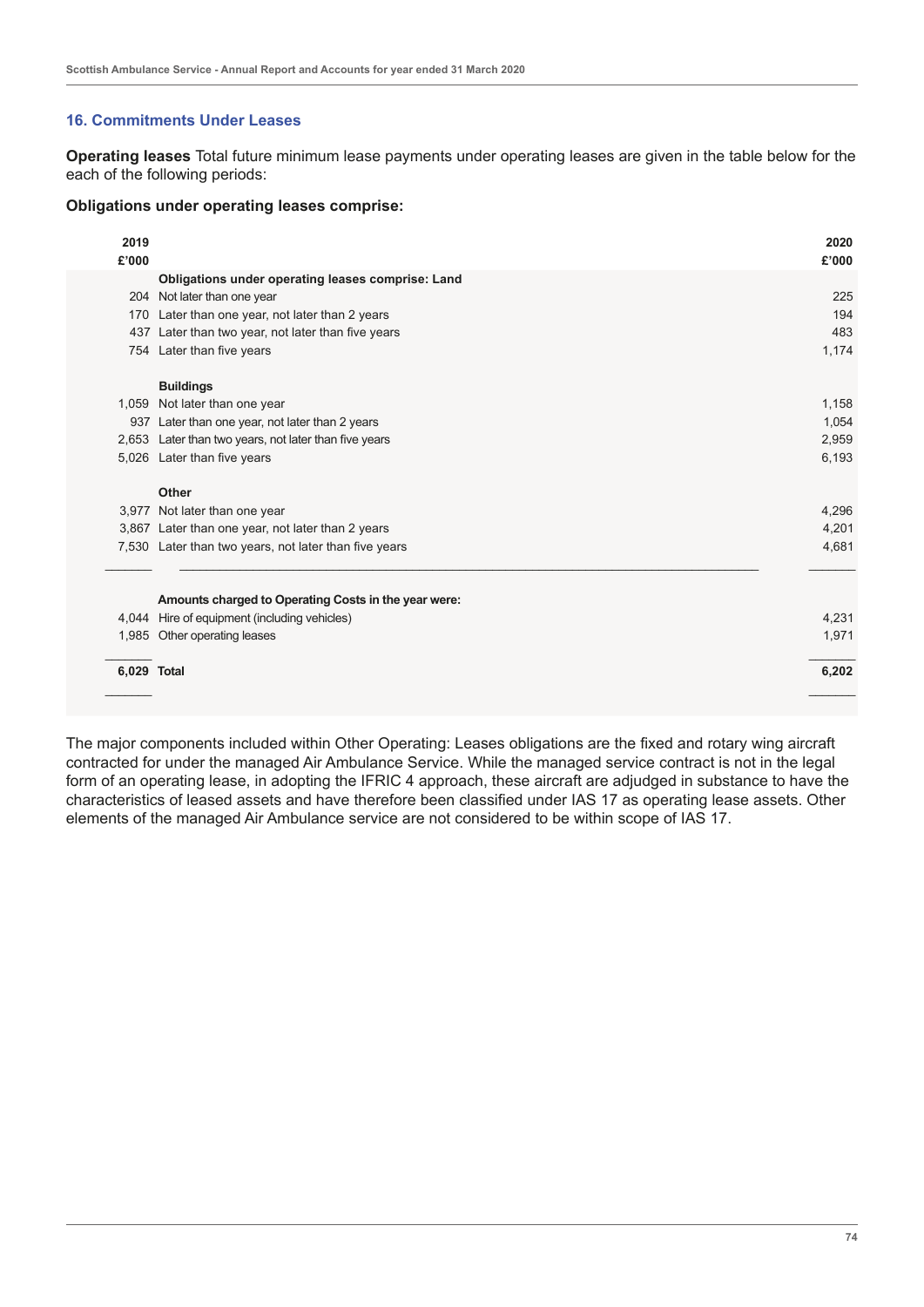## **17. Pension Costs**

The Scottish Ambulance Service participates in the NHS Pension Scheme (Scotland). The scheme is an unfunded statutory public service pension scheme with benefits underwritten by the UK Government. The scheme is financed by payments from employers and from those current employees who are members of the scheme and paying contributions at progressively higher marginal rates based on pensionable pay, as specified in the regulations. The rate of employer contributions is set with reference to a funding valuation undertaken by the scheme actuary. **The last four-yearly valuation was undertaken as at 31 March 2016. This valuation informed an employer contribution rate from 1 April 2019 of 20.9% of pensionable pay and an anticipated yield of 9.6% employees contributions.**

Scottish Ambulance Service has no liability for other employers' obligations to the multi-employer scheme.

As the scheme is unfunded there can be no deficit or surplus to distribute on the wind-up of the scheme or withdrawal from the scheme.

- 1. The scheme is an unfunded multi-employer defined benefit scheme.
- 2. It is accepted that the scheme can be treated for accounting purposes as a defined contribution scheme in circumstances where the Scottish Ambulance Service is unable to identify its share of the underlying assets and liabilities of the scheme.
- 3. The employer contribution rate for the period from 1 April 2019 is 20.9% of pensionable pay. The employee rate applied is variable and is anticipated to provide a yield of 9.6% of pensionable pay.
- 4. While a valuation was carried out as at 3 March 2016, it is not possible to say what deficit or surplus may affect future contributions. Work on the valuation was suspended by the UK Government pending the decision from the Court of Appeal (McCloud (Judiciary scheme/Sargeant (Firefighter's Scheme) cases) that held that the transitional protections provided as part of the 2015 reforms was unlawfully discriminated on the grounds of age. The cost cap will be reconsidered once the final decision on remedy and how this affects the NHS Pension Scheme (Scotland) is known and its impact fully assessed in relation to any additional costs to the scheme.
- 5. The Scottish Ambulance Service contribution in 2019/20 was £31.4 million (£21.0 million in 2018/19). The total employer contributions received for the NHS Scotland scheme in the year to 31 March 2019 was £791.8 million (see note 3 in the scheme accounts). Contributions collected in the year to 31 March 2020 will be published in October 2020).

## **National Employment Savings Trust (NEST)**

The Pensions Act 2008 and 2011 Automatic Enrolment regulations required all employers to enrol workers meeting certain criteria into a pension scheme and pay contributions toward their retirement. For those staff not entitled to join the NHS Superannuation Scheme (Scotland), the Board utilised an alternative pension scheme called NEST to fulfil its Automatic Enrolment obligations.

NEST is a defined contribution pension scheme established by law to support the introduction of Auto Enrolment. Contributions are taken from qualifying earnings, which are currently from £6,136 up to £50,000, but will be reviewed every year by the government. The initial employee contribution is 1% of qualifying earnings, with an employer contribution of 1%. This will increase in stages to meet levels set by government.

|                  | <b>Employee</b><br>Contribution | <b>Employer</b><br>Contribution | Total<br>Contribution |
|------------------|---------------------------------|---------------------------------|-----------------------|
| 1st March 2013   | 1%                              | $1\%$                           | 2%                    |
| 1st October 2019 | 3%                              | 2%                              | 5%                    |
| 1st October 2020 | 5%                              | 3%                              | 8%                    |

Pension members can choose to let NEST manage their retirement fund or can take control themselves and alter contribution levels and switch between different funds. If pension members leave the Board they can continue to pay into NEST.

NEST Pension members can take money out of NEST at any time from age 55. If suffering from serious ill health or incapable of working due to illness members can request to take money out of NEST early. They can take the entire retirement fund as cash, use it to buy a retirement income or a combination. Additionally, members can transfer their NEST retirement fund to another scheme.

NEST is run by NEST Corporation, a trustee body which is a non-departmental public body operating at arm's length from government and is accountable to Parliament through the Department for Work and Pensions.

|                                                                                                     | 2020   | 2019   |
|-----------------------------------------------------------------------------------------------------|--------|--------|
|                                                                                                     | £'000  | £'000  |
| Pension cost charge for the year                                                                    | 31,375 | 20,964 |
| Provisions / liabilities /<br>prepayments included in the<br><b>Statement of Financial Position</b> | 2      | 2      |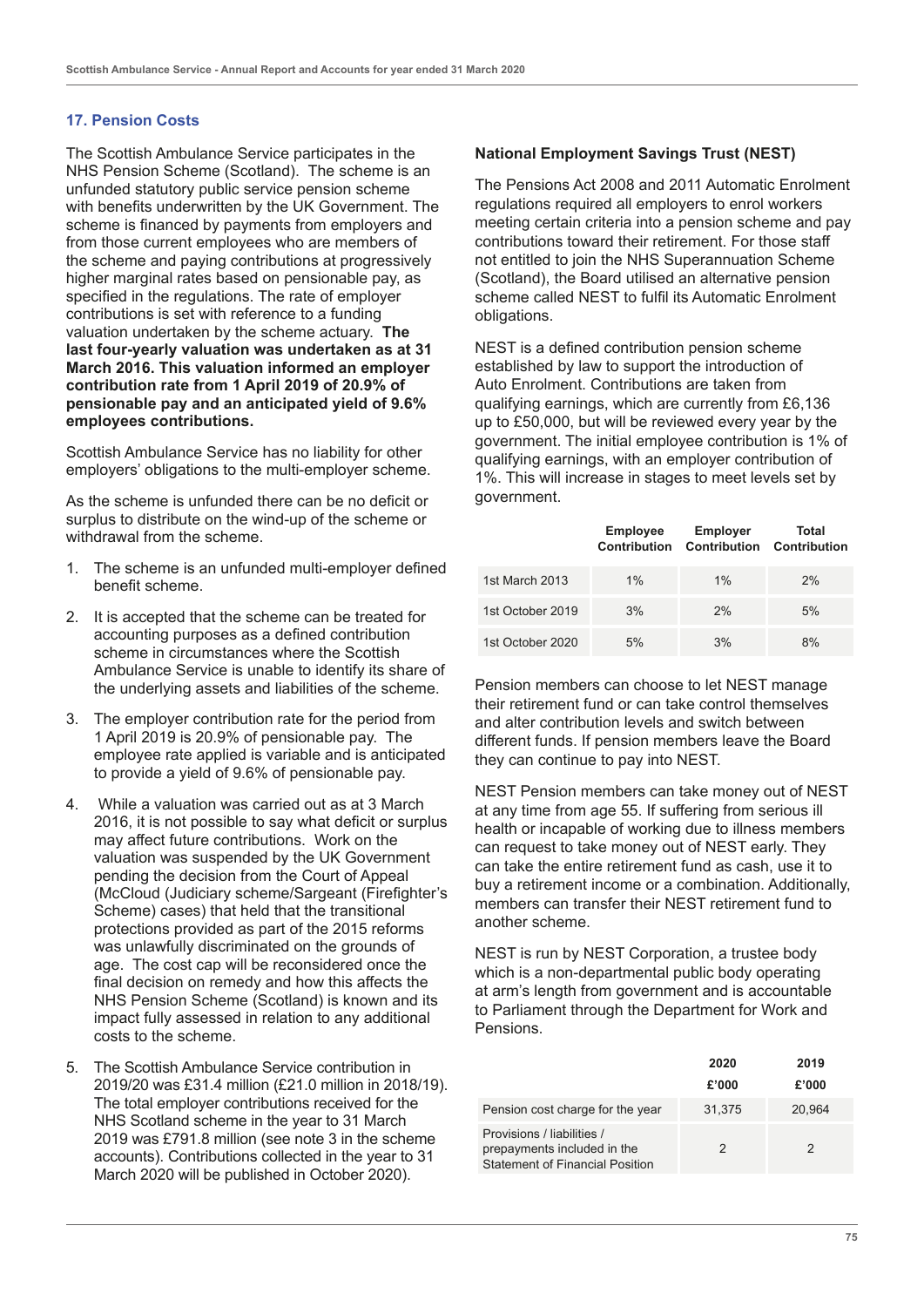## **18a. Financial Instruments By Category**

## **Financial Assets - Consolidated**

| <b>Financial Assets - Consolidated</b>                                                                  |             | Loans and          |       |  |
|---------------------------------------------------------------------------------------------------------|-------------|--------------------|-------|--|
|                                                                                                         | <b>Note</b> | <b>Receivables</b> | Total |  |
|                                                                                                         |             | £'000              | £'000 |  |
| At 31 March 2020                                                                                        |             |                    |       |  |
| Assets per balance sheet                                                                                |             |                    |       |  |
| Trade and other receivables excluding prepayments, reimbursements of provisions and<br>VAT recoverable. | 9           | 2,603              | 2,603 |  |
| Cash and cash equivalents                                                                               | 10          | 938                | 938   |  |
|                                                                                                         |             |                    |       |  |
|                                                                                                         |             | 3,541              | 3,541 |  |
|                                                                                                         |             |                    |       |  |

| <b>Financial Assets - Board</b>                                                                         |             | Loans and          |              |  |
|---------------------------------------------------------------------------------------------------------|-------------|--------------------|--------------|--|
|                                                                                                         | <b>Note</b> | <b>Receivables</b> | <b>Total</b> |  |
|                                                                                                         |             | £'000              | £'000        |  |
| At 31 March 2020                                                                                        |             |                    |              |  |
| Assets per balance sheet                                                                                |             |                    |              |  |
| Trade and other receivables excluding prepayments, reimbursements of provisions and<br>VAT recoverable. | 9           | 2,596              | 2,596        |  |
| Cash and cash equivalents                                                                               | 10          | 75                 | 75           |  |
|                                                                                                         |             |                    |              |  |
|                                                                                                         |             | 2,671              | 2,671        |  |
|                                                                                                         |             |                    |              |  |

## **Prior Year**

#### **Financial Assets - Consolidated**

|                                                                                                         | <b>Note</b> | <b>Receivables</b><br>£'000 | <b>Total</b><br>£'000 |
|---------------------------------------------------------------------------------------------------------|-------------|-----------------------------|-----------------------|
| At 31 March 2019                                                                                        |             |                             |                       |
| Assets per balance sheet                                                                                |             |                             |                       |
| Trade and other receivables excluding prepayments, reimbursements of provisions and<br>VAT recoverable. | 9           | 1,766                       | 1,766                 |
| Cash and cash equivalents                                                                               | 10          | 816                         | 816                   |
|                                                                                                         |             |                             |                       |
|                                                                                                         |             | 2,582                       | 2,582                 |

|             | Loans and                   |                       |  |
|-------------|-----------------------------|-----------------------|--|
| <b>Note</b> | <b>Receivables</b><br>£'000 | <b>Total</b><br>£'000 |  |
|             |                             |                       |  |
|             |                             |                       |  |
| 9           | 1,766                       | 1,766                 |  |
| 10          | 61                          | 61                    |  |
|             |                             |                       |  |
|             | 1,827                       | 1,827                 |  |
|             |                             |                       |  |

**Loans and**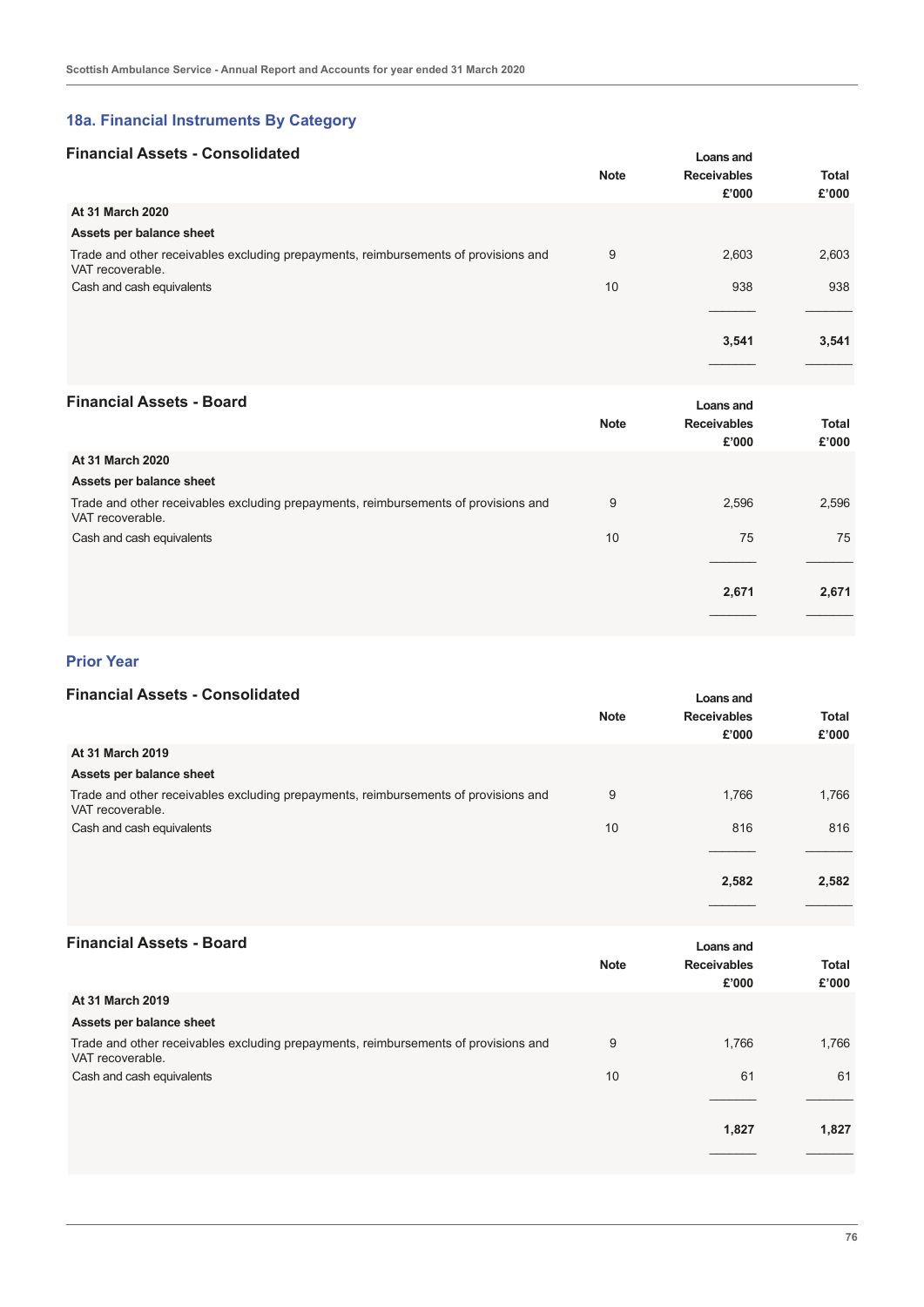| <b>Financial Liabilities - Consolidated</b>                                                                                              | <b>Note</b> | <b>Other Financial</b><br><b>Liabilities</b><br>£'000 | <b>Total</b><br>£'000 |
|------------------------------------------------------------------------------------------------------------------------------------------|-------------|-------------------------------------------------------|-----------------------|
| At 31 March 2020                                                                                                                         |             |                                                       |                       |
| Liabilities per balance sheet                                                                                                            |             |                                                       |                       |
| Trade and other payables excluding statutory liabilities (VAT and income tax and social<br>security), deferred income and superannuation | 11          | 21,929                                                | 21,929                |
|                                                                                                                                          |             | 21,929                                                | 21,929                |
| <b>Financial Liabilities - Board</b>                                                                                                     |             |                                                       |                       |
|                                                                                                                                          | <b>Note</b> | <b>Other Financial</b><br><b>Liabilities</b><br>£'000 | <b>Total</b><br>£'000 |
| At 31 March 2020                                                                                                                         |             |                                                       |                       |
| Liabilities per balance sheet                                                                                                            |             |                                                       |                       |
| Trade and other receivables excluding prepayments, reimbursements of provisions and<br>VAT recoverable.                                  | 11          | 21,906                                                | 21,906                |
|                                                                                                                                          |             | 21,906                                                | 21,906                |

## **Prior Year**

## **Financial Liabilities - Consolidated**

| <b>Financial Liabilities - Consolidated</b>                                                                             | <b>Other Financial</b> |                             |                       |
|-------------------------------------------------------------------------------------------------------------------------|------------------------|-----------------------------|-----------------------|
|                                                                                                                         | <b>Note</b>            | <b>Liabilities</b><br>£'000 | <b>Total</b><br>£'000 |
| At 31 March 2019                                                                                                        |                        |                             |                       |
| Liabilities per balance sheet                                                                                           |                        |                             |                       |
| Trade and other payables excluding statutory liabilities (VAT and income tax and social<br>security) and superannuation | 11                     | 12,419                      | 12.419                |
|                                                                                                                         |                        |                             |                       |
|                                                                                                                         |                        | 12,419                      | 12,419                |
|                                                                                                                         |                        |                             |                       |

|  | <b>Financial Liabilities - Board</b> |  |  |
|--|--------------------------------------|--|--|
|--|--------------------------------------|--|--|

| <b>Financial Liabilities - Board</b>                                                                                    |             | <b>Other Financial</b> |              |  |
|-------------------------------------------------------------------------------------------------------------------------|-------------|------------------------|--------------|--|
|                                                                                                                         | <b>Note</b> | <b>Liabilities</b>     | <b>Total</b> |  |
|                                                                                                                         |             | £'000                  | £'000        |  |
| At 31 March 2019                                                                                                        |             |                        |              |  |
| Liabilities per balance sheet                                                                                           |             |                        |              |  |
| Trade and other payables excluding statutory liabilities (VAT and income tax and social<br>security) and superannuation | 11          | 12.377                 | 12,377       |  |
|                                                                                                                         |             |                        |              |  |
|                                                                                                                         |             | 12,377                 | 12,377       |  |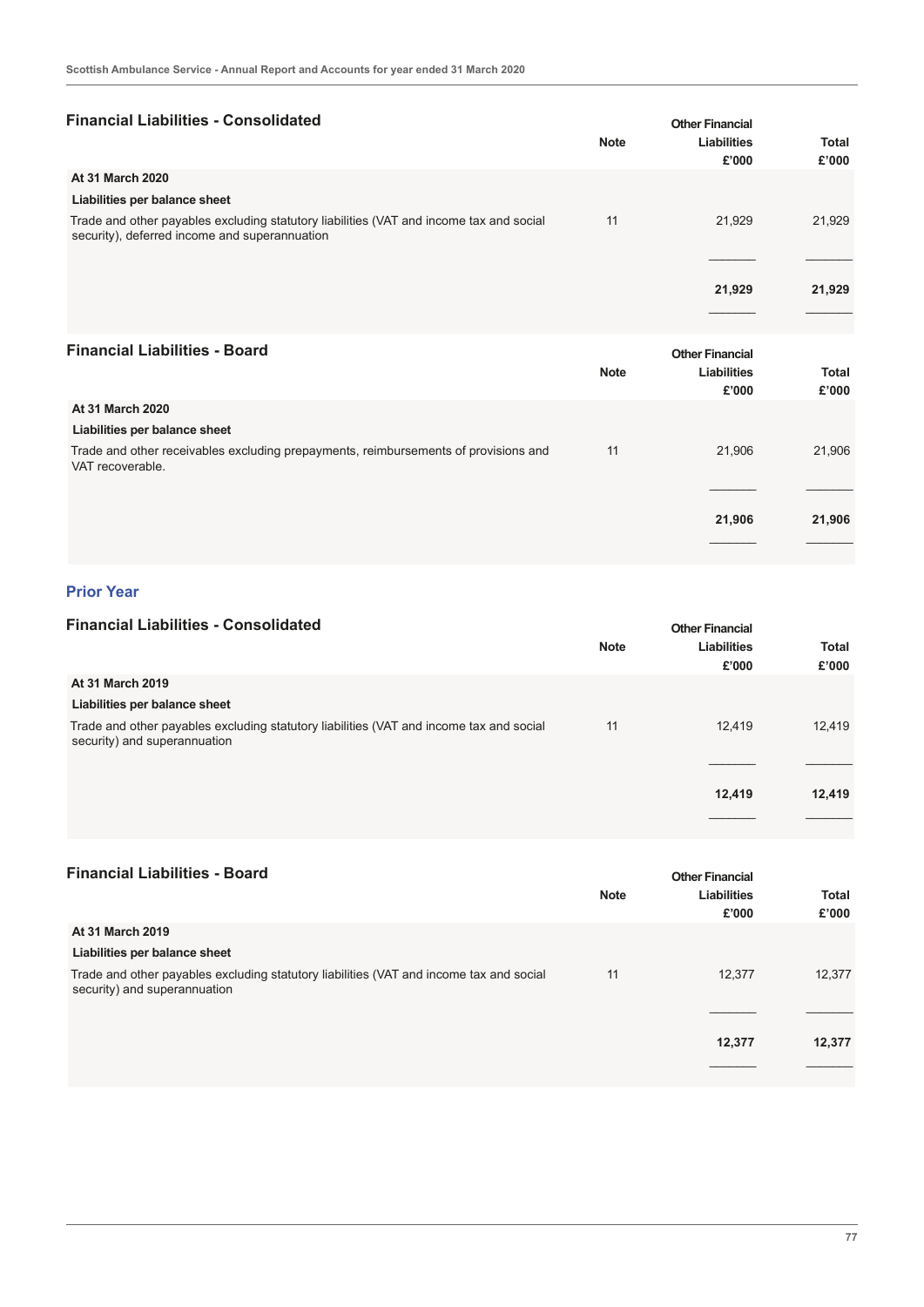## **18b. Financial Risk Factors**

#### **Exposure to Risk**

The NHS Board's activities expose it to a variety of financial risks:

Credit risk - the possibility that other parties might fail to pay amounts due.

Liquidity risk - the possibility that the NHS Board might not have funds available to meet its commitments to make payments.

Market risk - the possibility that financial loss might arise as a result of changes in such measures as interest rates, stock market movements or foreign exchange rates.

Because of the largely non-trading nature of its activities and the way in which government departments are financed, the NHS Board is not exposed to the degree of financial risk faced by business entities.

## **i) Credit Risk**

Credit risk arises from cash and cash equivalents, deposits with banks and other institutions, as well as credit exposures to customers, including outstanding receivables and committed transactions.

For banks and other institutions, only independently rated parties with a minimum rating of 'A' are accepted. Customers are assessed, taking into account their financial position, past experience and other factors, with individual credit limits being set in accordance with internal ratings in accordance with parameters set by the NHS Board.

The utilisation of credit limits is regularly monitored.

No credit limits were exceeded during the reporting period and no losses are expected from nonperformance by any counterparties in relation to deposits.

#### **ii) Liquidity Risk**

The Scottish Parliament makes provision for the use of resources by the NHS Board for revenue and capital purposes in a Budget Act for each financial year. Resources and accruing resources may be used only for the purposes specified and up to the amounts specified in the Budget Act. The Act also specifies an overall cash authorisation to operate for the financial year. The NHS Board is not therefore exposed to significant liquidity risks.

The table below analyses the financial liabilities into relevant maturity groupings based on the remaining period at the balance sheet to contractual maturity date. The amounts disclosed in the table are the contractual undiscounted cash flows. Balances due within 12 months equal their carrying balances as the impact of discounting is not significant.

|                                                          | Less than 1 year | Between 1 and 2 years |
|----------------------------------------------------------|------------------|-----------------------|
| As At 31 March 2020                                      | £'000            | £'000                 |
| Trade and other payables excluding statutory liabilities | 21,929           |                       |
| Total                                                    | 21,929           |                       |
|                                                          |                  |                       |
|                                                          |                  |                       |
|                                                          |                  | Less than 1 year      |
| As At 31 March 2019                                      | £'000            | £'000                 |
| Trade and other payables excluding statutory liabilities | 12,399           | 20                    |
|                                                          |                  |                       |
| <b>Total</b>                                             | 12,399           | 20                    |
|                                                          |                  |                       |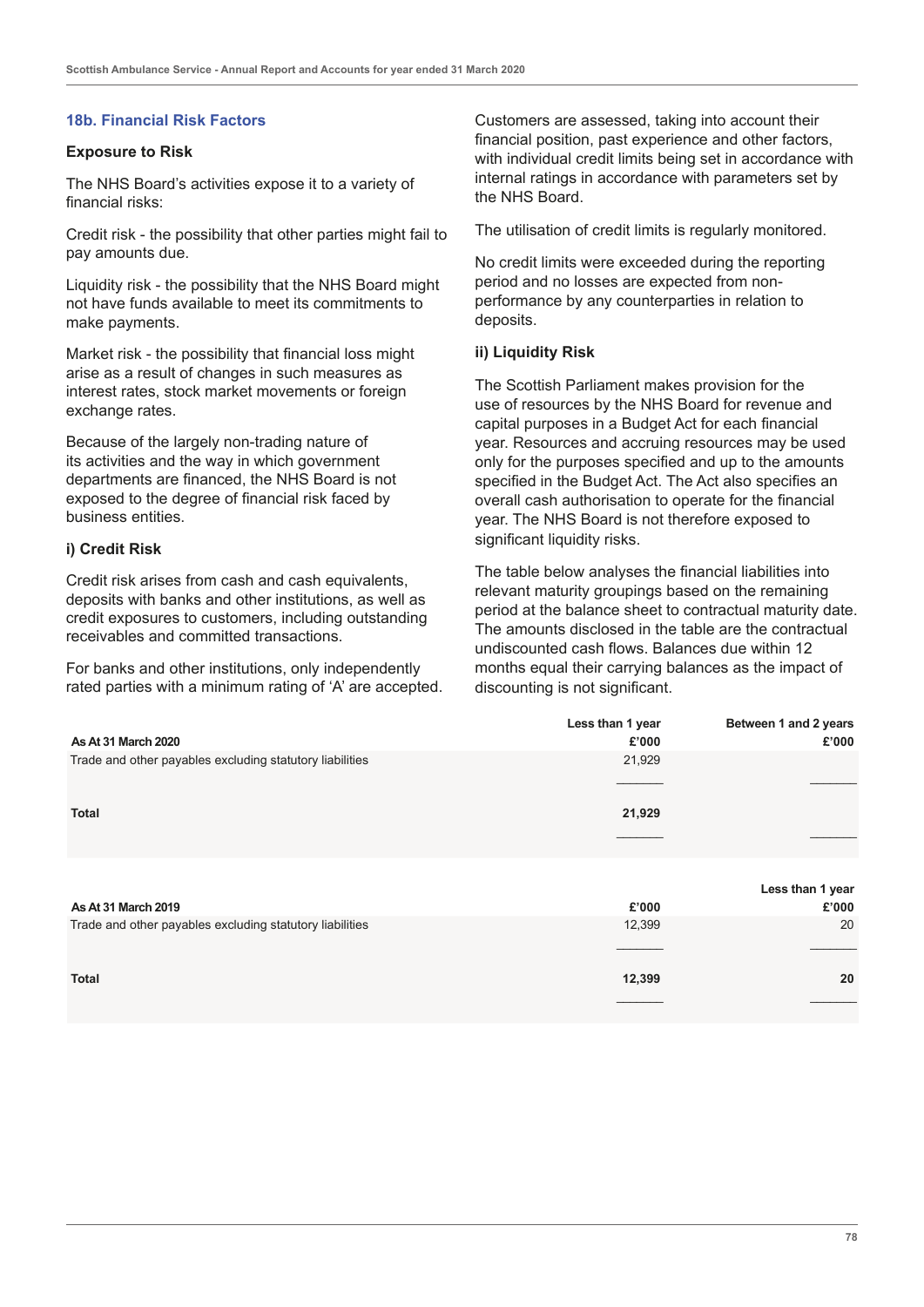#### **iii) Market Risk**

The NHS Board has no powers to borrow or invest surplus funds. Financial assets and liabilities are generated by day-to-day operational activities and are not held to manage the risks facing the NHS Board in undertaking its activities.

#### **Cash flow and fair value interest rate risk**

The NHS Board has no significant interest bearing assets or liabilities and as such income and expenditure cash flows are substantially independent of changes in market interest rates.

#### **Foreign Currency Risk**

The NHS Board is not exposed to foreign currency risk.

#### **Price risk**

The NHS Board is not exposed to equity security price risk.

#### **18c. Fair Value Estimation**

The fair value of financial instruments that are not traded in an active market is determined using valuation techniques.

The carrying value less impairment provision of trade receivables and payables are assumed to approximate their fair value.

The fair value of financial liabilities for disclosure purposes is estimated by discounting the future contractual cash flows at the current HM Treasury interest rate that is available for similar financial instruments.

#### **19. Related Party Transactions**

The Board had various material transactions with other government departments and other central government bodies during the year. No Board member, key manager or other related party has undertaken any material transactions with the Board during the year. The Board members, both Executive and Non-Executive directors, are also trustees of the Scottish Ambulance Service Endowment Funds.

## **20a. Consolidated Statement Of Comprehensive Net Expenditure**

| Group<br>2019<br>£'000 |                                        | <b>Note</b> | <b>Board</b><br>2020<br>£'000 | <b>Endowment</b><br>2020<br>£'000 | <b>Consolidated</b><br>2020<br>£'000 |
|------------------------|----------------------------------------|-------------|-------------------------------|-----------------------------------|--------------------------------------|
|                        | <b>Total income and expenditure</b>    |             |                               |                                   |                                      |
| 205,451                | Staff costs                            | 3           | 230,165                       |                                   | 230,165                              |
|                        | Other operating expenditure            | 3           |                               |                                   |                                      |
| 12,092                 | <b>Vehicle Running Costs</b>           |             | 12,026                        |                                   | 12,026                               |
| 15,320                 | Air Ambulance Costs                    |             | 16,820                        |                                   | 16,820                               |
| 7,870                  | <b>Property Running Costs</b>          |             | 8,348                         |                                   | 8,348                                |
| 4,735                  | <b>Medical Costs</b>                   |             | 4,842                         |                                   | 4,842                                |
| 30,312                 | Other health care expenditure          |             | 33,653                        | 72                                | 33,725                               |
|                        | 275,780 Gross expenditure for the year |             | 305,854                       | 72                                | 305,926                              |
|                        | (10,793) Less: operating income        | 4           | (9,308)                       | (206)                             | (9,514)                              |
| 264,987                | <b>Net Expenditure</b>                 |             | 296,546                       | (134)                             | 296,412                              |
|                        |                                        |             |                               |                                   |                                      |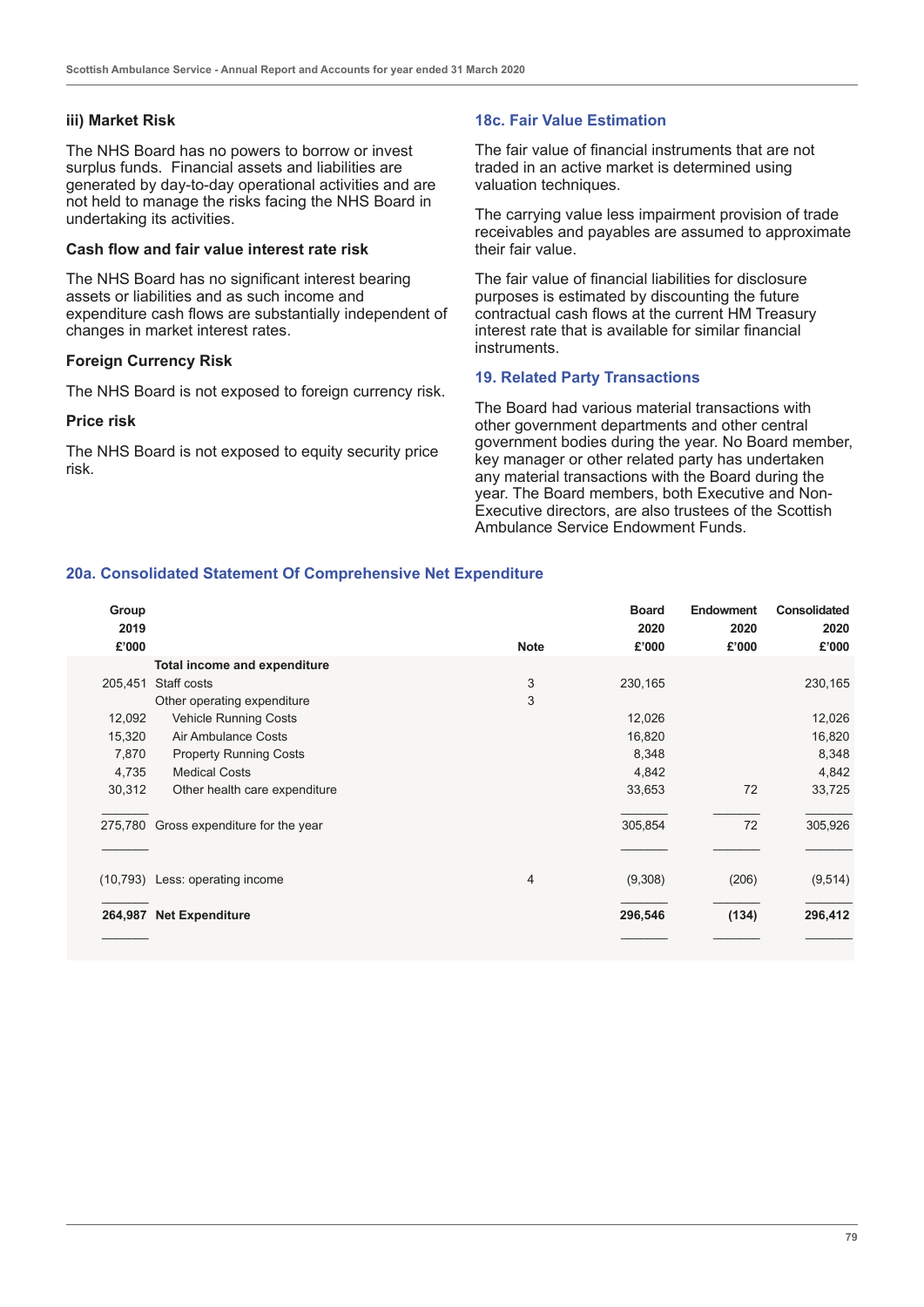## **20b. Consolidated Statement Of Financial Position**

| Consolidated<br>2019 |                                                                      |              | <b>Board</b><br>2020 | Endowment<br>2020 | Consolidated<br>2020 |
|----------------------|----------------------------------------------------------------------|--------------|----------------------|-------------------|----------------------|
| £'000                |                                                                      | <b>Note</b>  | £'000                | £'000             | £'000                |
|                      | <b>Non-current assets</b>                                            |              |                      |                   |                      |
|                      | 89,494 Property, plant and equipment<br>1,487 Intangible assets      | SoFP<br>SoFP | 102,764<br>977       | 0                 | 102,764<br>977       |
|                      |                                                                      |              |                      | 0                 |                      |
|                      | 3,803 Trade and other receivables                                    | SoFP         | 4,070                | 0                 | 4,070                |
|                      | 94,784 Total non-current assets                                      |              | 107,811              | $\mathbf 0$       | 107,811              |
|                      | <b>Current Assets</b>                                                |              |                      |                   |                      |
|                      | 106 Inventories                                                      | SoFP         | 107                  | 0                 | 107                  |
|                      | 20,950 Trade and other receivables                                   | SoFP         | 23,983               | $\overline{7}$    | 23,990               |
|                      | 816 Cash and cash equivalents                                        | SoFP         | 75                   | 863               | 938                  |
|                      | 115 Assets classified as held for sale                               | SoFP         | 0                    | $\mathbf 0$       | 0                    |
|                      | 21,987 Total current assets                                          |              | 24,165               | 870               | 25,035               |
|                      | 116,771 TOTAL ASSETS                                                 |              | 131,976              | 870               | 132,846              |
|                      |                                                                      |              |                      |                   |                      |
|                      | <b>Current Liabilities</b>                                           |              |                      |                   |                      |
|                      | (2,782) Provisions                                                   | SoFP         | (2, 314)             | 0                 | (2, 314)             |
|                      | Financial liabilities:                                               |              |                      |                   |                      |
|                      | (14,683) Trade and other payables                                    | SoFP         | (23, 741)            | (23)              | (23, 764)            |
|                      | (17,465) Total Current Liabilities                                   |              | (26, 055)            | (23)              | (26, 078)            |
|                      | 99,306 Non-current assets plus / less net current assets/liabilities |              | 105,921              | 847               | 106,768              |
|                      | <b>Non-current liabilities</b>                                       |              |                      |                   |                      |
|                      | (15,514) Provisions                                                  | SoFP         | (17, 319)            | 0                 | (17, 319)            |
|                      | Financial liabilities:                                               |              |                      |                   |                      |
|                      | (20) Trade and other payables                                        | SoFP         | (420)                | 0                 | (420)                |
|                      | (15,534) Total non-current liabilities                               |              | (17, 739)            | $\pmb{0}$         | (17, 739)            |
|                      | 83,772 Assets less liabilities                                       |              | 88,182               | 847               | 89,029               |
|                      |                                                                      |              |                      |                   |                      |
|                      | <b>Taxpayers' Equity</b><br>78,801 General Fund                      | SoFP         |                      |                   |                      |
|                      | 4,258 Revaluation Reserve                                            | SoFP         | 83,562<br>4,620      | 0                 | 83,562               |
|                      | 713 Funds Held on Trust                                              | SoFP         | 0                    | 0<br>847          | 4,620<br>847         |
|                      | 83,772 Total taxpayers' equity                                       |              | 88,182               | 847               | 89,029               |
|                      |                                                                      |              |                      |                   |                      |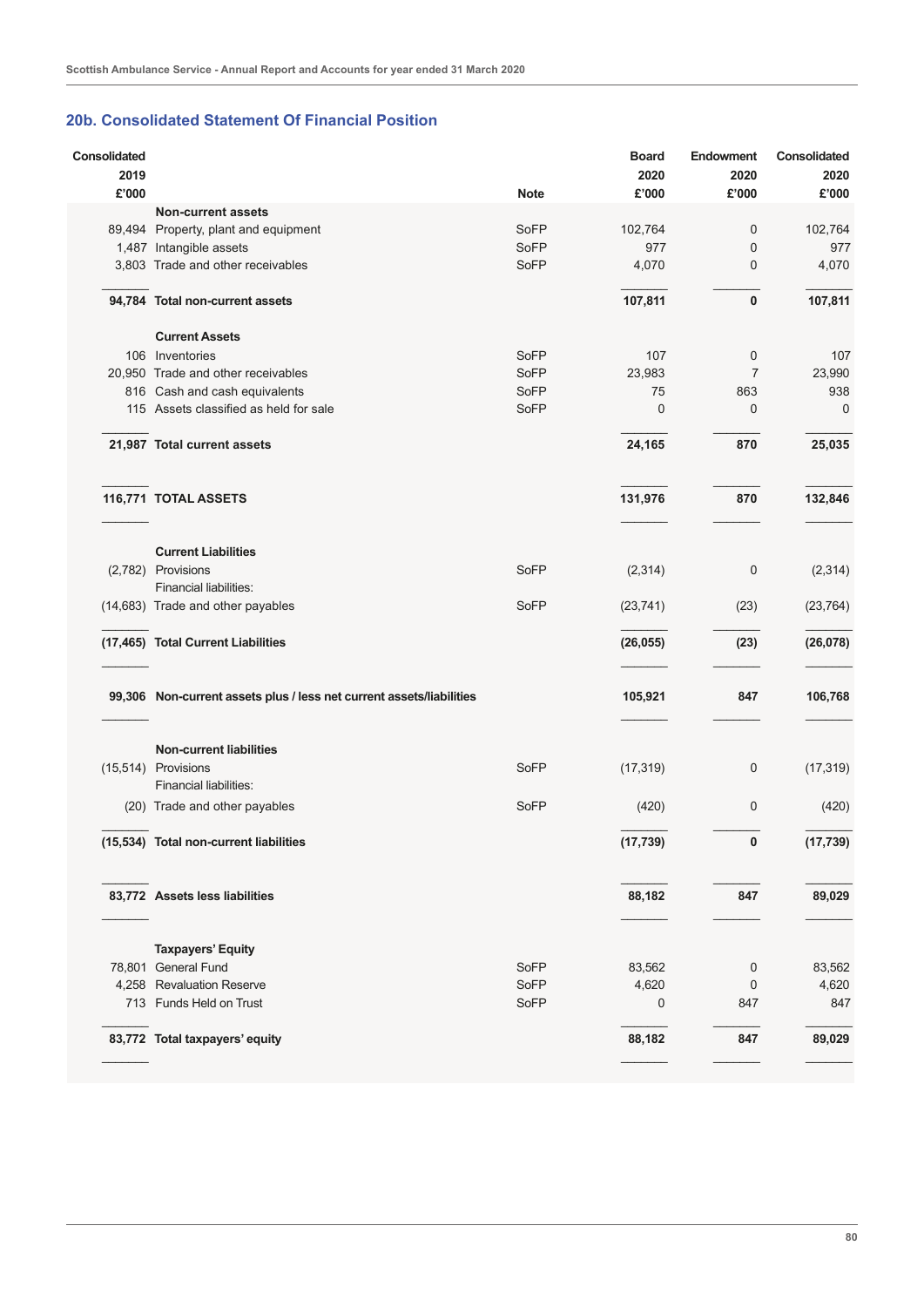## **20c. Consolidated Statement Of Cashflows**

| <b>Consolidated</b><br>2019<br>£'000 |                                                                            | <b>Board</b><br>2020<br>£'000 | Endowment<br>2020<br>£'000 | Consolidated<br>2020<br>£'000 |
|--------------------------------------|----------------------------------------------------------------------------|-------------------------------|----------------------------|-------------------------------|
|                                      | Cash flows from operating activities                                       |                               |                            |                               |
|                                      | (264,987) Net operating expenditure                                        | (296, 546)                    | 134                        | (296, 412)                    |
|                                      | 12,501 Adjustments for non-cash transactions                               | 13,677                        | 0                          | 13,677                        |
|                                      | 36 Add back: interest payable recognised in net operating<br>expenditure   | (139)                         | 0                          | (139)                         |
|                                      | (2) Deduct: interest receivable recognised in net operating<br>expenditure | 0                             | (2)                        | (2)                           |
|                                      | (2,285) Movements in working capital                                       | (539)                         | (26)                       | (565)                         |
|                                      | (254,737) Net cash outflow from operating activities                       | (283, 547)                    | 106                        | (283, 441)                    |
|                                      | Cash flows from investing activities                                       |                               |                            |                               |
|                                      | (16,164) Purchase of property, plant and equipment                         | (18, 279)                     | 0                          | (18, 279)                     |
|                                      | (41) Purchase of intangible assets                                         | (2)                           | 0                          | (2)                           |
|                                      | 13 Transfer of assets to/(from) other NHS bodies                           | 0                             |                            | $\mathbf{0}$                  |
|                                      | 264 Proceeds of disposal of property, plant and equipment                  | 533                           | 0                          | 533                           |
|                                      | 2 Interest received                                                        | 0                             | 2                          | $\overline{2}$                |
|                                      | (15,926) Net cash outflow from investing activities                        | (17, 748)                     | $\overline{\mathbf{2}}$    | (17, 746)                     |
|                                      | Cash flows from financing activities                                       |                               |                            |                               |
|                                      | 270,728 Funding                                                            | 301,170                       | 0                          | 301,170                       |
|                                      | 270,728 Cash drawn down                                                    | 301,170                       | 0                          | 301,170                       |
|                                      | (36) Interest paid                                                         | 139                           | 0                          | 139                           |
|                                      | 270,692 Net Financing                                                      | 301,309                       | 0                          | 301,309                       |
|                                      | 29 Net Increase / (decrease) in cash and cash equivalents<br>in the period | 14                            | 108                        | 122                           |
|                                      | 787 Cash and cash equivalents at the beginning of the period               | 61                            | 755                        | 816                           |
|                                      | 816 Cash and cash equivalents at the end of the period                     | 75                            | 863                        | 938                           |
|                                      | <b>Reconciliation of Net Cash Flow to movement</b>                         |                               |                            |                               |
|                                      | in net debt / cash                                                         |                               |                            |                               |
|                                      | 29 Increase / (decrease) in cash in year                                   | 14                            | 108                        | 122                           |
|                                      | 787 Net debt / cash at 1 April                                             | 61                            | 755                        | 816                           |
|                                      | 816 Net debt / cash at 31 March                                            | 75                            | 863                        | 938                           |
|                                      |                                                                            |                               |                            |                               |